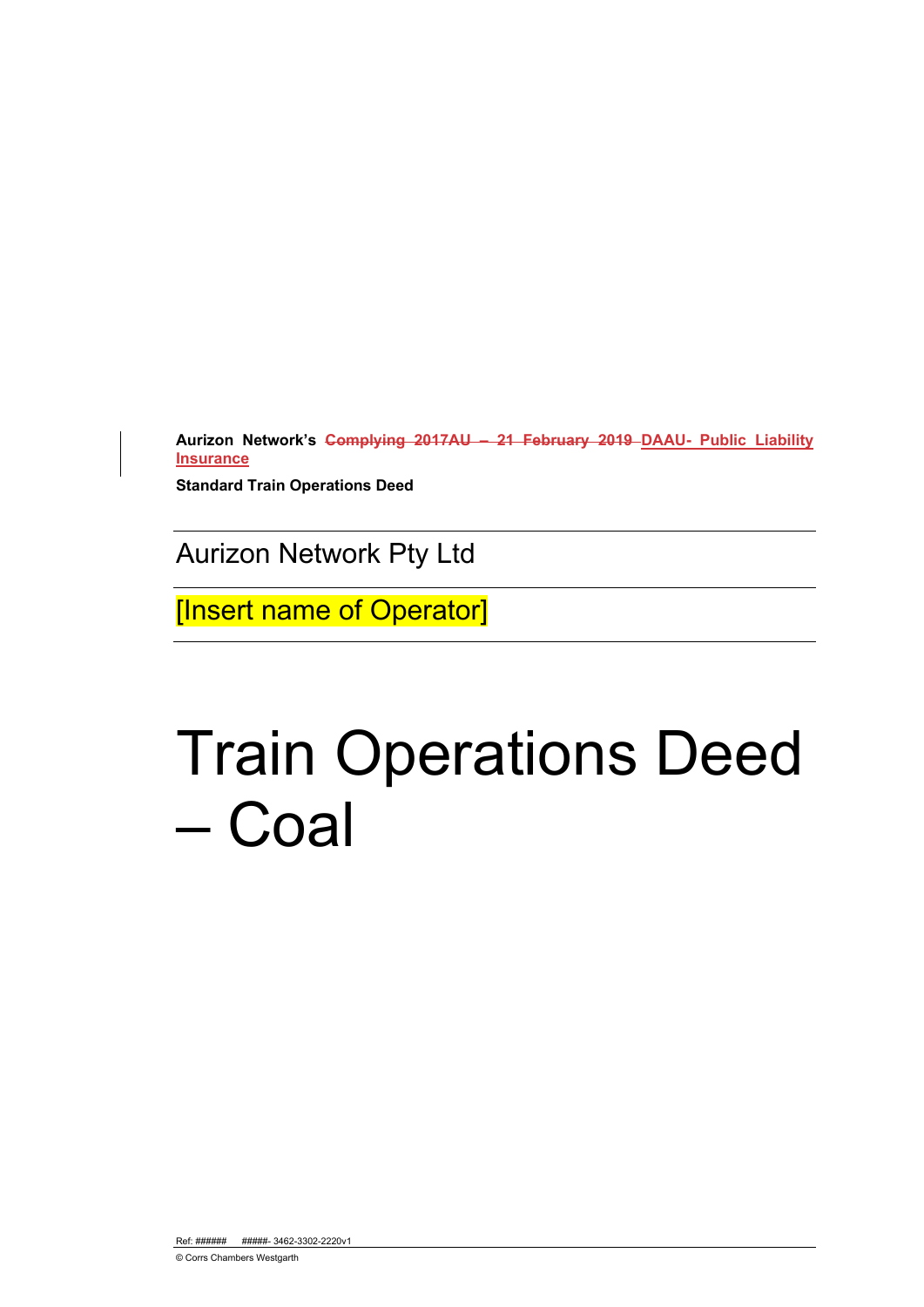# **Contents**

| 1           | <b>Definitions and interpretation</b>                                                                                                                                                                                                                              | <u>7</u> 7                                           |
|-------------|--------------------------------------------------------------------------------------------------------------------------------------------------------------------------------------------------------------------------------------------------------------------|------------------------------------------------------|
|             | 1.1<br><b>Definitions</b><br>1.2<br>Interpretation<br>1.3<br>References to descriptors of Train Service Types<br>1.4<br>Material published on the Website<br>1.5<br>Headings<br>1.6<br>Words and expressions defined in Access Undertaking<br>1.7<br>Inconsistency | 77<br>2828<br>2929<br>2929<br>2929<br>2929<br>3030   |
| $\mathbf 2$ | <b>Term</b>                                                                                                                                                                                                                                                        | 3030                                                 |
|             | 2.1<br>Term                                                                                                                                                                                                                                                        | 3030                                                 |
| 3           | <b>Access Undertaking</b>                                                                                                                                                                                                                                          | 3030                                                 |
|             | 3.1<br>Incorporation<br>Changes in Access Undertaking<br>3.2                                                                                                                                                                                                       | 3030<br>3030                                         |
| 4           | <b>Operational Rights</b>                                                                                                                                                                                                                                          | 3232                                                 |
|             | 4.1<br><b>Grant of Operational Rights</b><br>4.2<br>Nature and scope of Operational Rights<br>4.3<br>Operation of Ad Hoc Train Service                                                                                                                             | 3232<br>3232<br><u>32</u> 33                         |
| 5           | <b>Ancillary Services</b>                                                                                                                                                                                                                                          | 3333                                                 |
| 6           | <b>Nomination of the Operator</b>                                                                                                                                                                                                                                  | 3333                                                 |
|             | 6.1<br>Nomination<br>6.2<br>Multiple Access Agreements<br>6.3<br>Variation of nomination of the Operator                                                                                                                                                           | 3333<br>3334<br>3434                                 |
| 7           | <b>Interaction of rights</b>                                                                                                                                                                                                                                       | 3434                                                 |
| 8           | <b>Billing and payments</b>                                                                                                                                                                                                                                        | 3535                                                 |
|             | 8.1<br>Charges<br>8.2<br>Invoicing<br>Payment<br>8.3<br>8.4<br><b>Disputes</b><br>8.5<br>Interest on overdue payments and Disputed amounts<br>8.6<br>Right of set-off                                                                                              | 3535<br>3535<br>3535<br>3636<br><u>37</u> 37<br>3737 |
| 9           | <b>Accreditation</b>                                                                                                                                                                                                                                               | 3737                                                 |
| 10          | <b>Operation of Train Services</b>                                                                                                                                                                                                                                 | 3838                                                 |
|             | 10.1<br><b>Operation of Train Services</b><br>10.2 Commencement of Train Services<br>10.3<br>Commencement of Train Services for Train Service Type<br>10.4 Power<br>10.5 Use of Regenerative Brakes                                                                | 3838<br>3838<br>4040<br>4343<br>4343                 |
| 11          | <b>Increase in Maximum Payload</b>                                                                                                                                                                                                                                 | 4343                                                 |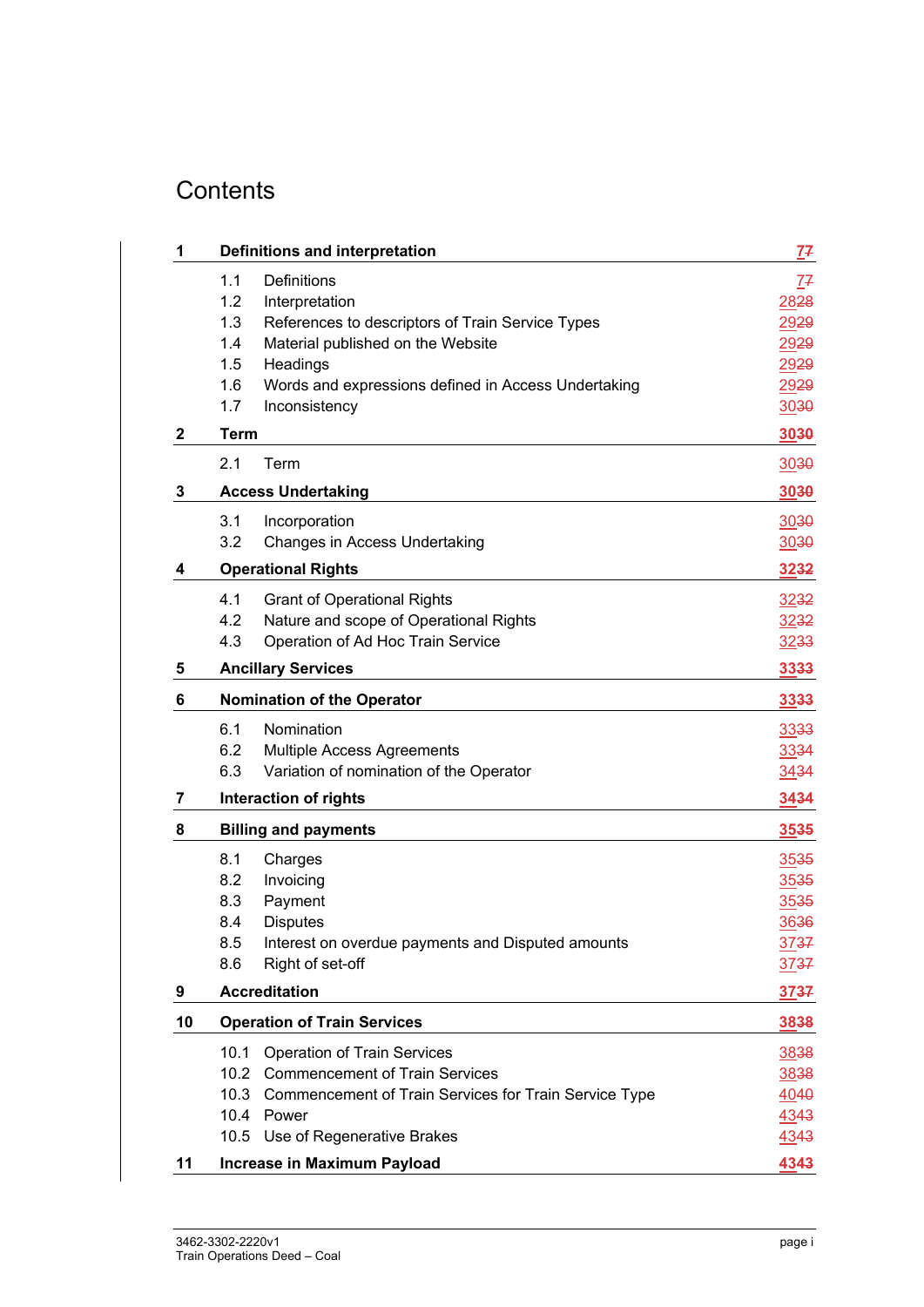|    | 11.1<br>11.2 | Increase in Maximum Payload for a Train Service Type<br>No prejudice to other rights | 4343<br>4444 |
|----|--------------|--------------------------------------------------------------------------------------|--------------|
| 12 |              | [NOT USED]                                                                           | 4444         |
| 13 |              | Day to day Train Movements                                                           | 4444         |
|    | 13.1         | Exclusive responsibility for Train Control                                           | 4444         |
|    |              | 13.2 Train Control rights and obligations - Aurizon Network                          | 4444         |
|    | 13.3         | Train Control rights and obligations - Operator                                      | 4545         |
|    |              | 13.4 Train Control communications                                                    | <u>4545</u>  |
|    |              | 13.5 Removal at the end of Authorised Parking                                        | <u>4545</u>  |
| 14 |              | Compliance                                                                           | 4646         |
|    | 14.1         | General requirements                                                                 | 4646         |
|    | 14.2         | Non-compliance by Operator with Train Description                                    | 4747         |
|    | 14.3         | Certain matters to apply consistently to all Railway Operators                       | 4848         |
|    |              | 14.4 Provision of information                                                        | 4849         |
| 15 | <b>Plans</b> |                                                                                      | 4949         |
|    | 15.1         | Approval of Plans                                                                    | 4949         |
|    |              | 15.2 Amendments to Plans                                                             | 5252         |
| 16 |              | <b>Train operations</b>                                                              | 5353         |
|    | 16.1         | Compliance with Scheduled Time                                                       | 5353         |
|    | 16.2         | <b>Alterations to Train Services</b>                                                 | 5454         |
|    | 16.3         | Authorisation of other Train Movements                                               | 5454         |
|    |              | 16.4 Notification                                                                    | 5454         |
|    | 16.5         | Operator to supply information                                                       | 5555         |
|    | 16.6         | Operation of Trains and Rollingstock                                                 | 5555         |
| 17 |              | <b>Authorisation of Rollingstock and Rollingstock Configurations</b>                 | 5555         |
|    | 17.1         | Use of Rollingstock and Rollingstock Configuration                                   | 5555         |
|    | 17.2         | <b>Authorisation Request Notice</b>                                                  | 5656         |
|    | 17.3         | <b>Compliance Statement</b>                                                          | 5656         |
|    | 17.4         | Rollingstock Interface Standards Risk Assessment                                     | 5656         |
|    | 17.5         | Certificate of Compliance                                                            | 5757         |
|    | 17.6         | <b>Disputes</b>                                                                      | 5858         |
|    | 17.7         | Update of Schedule 4 as a consequence of New Authorisations                          | 5858         |
|    | 17.8         | Issue of Train Route Acceptance or Authority to Travel                               | 5858         |
| 18 |              | <b>Amendments to System Wide Requirements</b>                                        | 5858         |
|    | 18.1         | <b>Amendment Notice</b>                                                              | 5858         |
|    | 18.2         | Response to a Discretionary System Amendment                                         | 5959         |
|    | 18.3         | Discretionary System Amendment which frustrate operations                            | 5959         |
|    | 18.4         | Discretionary System Amendment with negative financial impact                        | 6060         |
|    | 18.5         | Expert must have regard to certain matters                                           | 6164         |
|    | 18.6         | Costs of implementing amendments to a System Wide Requirement                        | 6164         |
|    | 18.7         | Implementation of amendments to System Wide Requirements                             | 6164         |
| 19 |              | <b>Weighbridges and Overload Detectors</b>                                           | 6262         |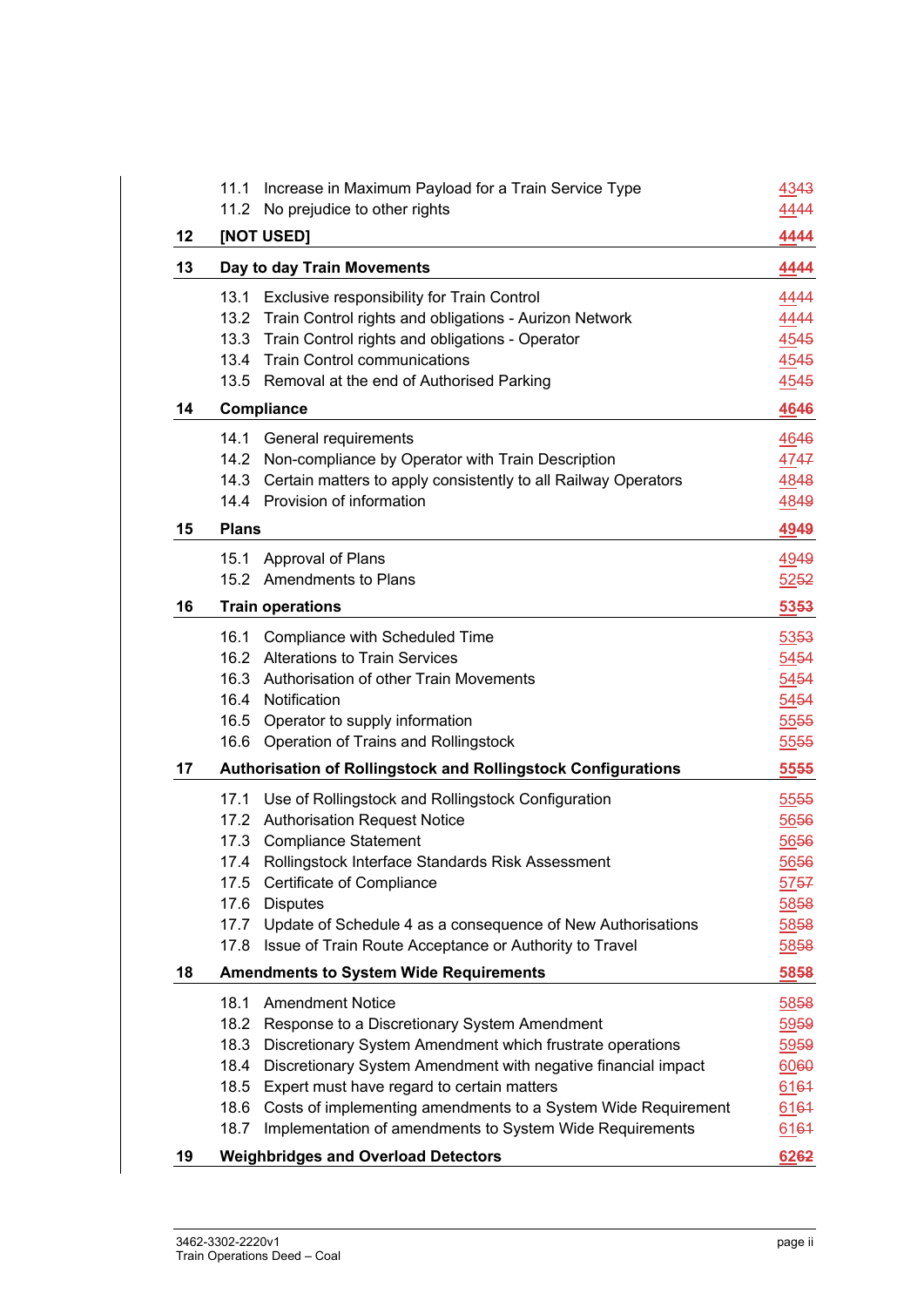|    | 19.1<br>General                                                           | 6262         |
|----|---------------------------------------------------------------------------|--------------|
|    | 19.2 Exceeding Maximum Allowable Gross Tonnage                            | 6262         |
|    | 19.3 Exceeding Maximum Desirable Gross Tonnage                            | 6262         |
|    | 19.4 Record keeping                                                       | 6363         |
|    | 19.5 Verification                                                         | 6363         |
|    | 19.6 No Claim                                                             | 6464         |
| 20 | <b>Performance Levels</b>                                                 | 6464         |
|    | Consequences of failure to comply with Performance Levels<br>20.1         | 6464         |
|    | 20.2 Review of Performance Levels                                         | 6565         |
| 21 | Infrastructure management                                                 | 6565         |
|    | Management and control of the Nominated Network<br>21.1                   | 6565         |
|    | Maintenance of the Nominated Network<br>21.2                              | 6565         |
| 22 | Incident management                                                       | 6666         |
|    | 22.1 Compliance                                                           | 6666         |
|    | 22.2 Obstructions                                                         | 6767         |
|    | 22.3 Notification                                                         | 6767         |
|    | 22.4 Management of Incident response                                      | 6767         |
|    | 22.5 Investigations                                                       | 7070         |
|    | Management of Environmental Incidents<br>22.6                             | 7070         |
|    | 22.7 Environmental Incident reporting                                     | 7174         |
| 23 | <b>Operator's staff</b>                                                   | 7272         |
|    | 23.1 Safety of Operator's Staff                                           | <u>7272</u>  |
|    | 23.2 Qualifications of Operator's Staff                                   | <u>7272 </u> |
|    | 23.3 Entry onto Aurizon Network Land                                      | <u>7373</u>  |
| 24 | Interface and environmental risk management                               | <b>7373</b>  |
|    | Compliance with Interface Risk Management Plan<br>24.1                    | 7373         |
|    | 24.2 Environmental consultant                                             | <u>7373</u>  |
|    | 24.3 Interface representative                                             | <u>7373</u>  |
|    | 24.4 Operator's Safety Management System                                  | 7474         |
|    | 24.5 Aurizon Network's Safety Management System                           | 7474         |
|    | 24.6 Aurizon Network's environmental management system                    | 7474         |
|    | 24.7 Carriage of Dangerous Goods on Train Services                        | 7474         |
|    | 24.8 Noise management during Train Services                               | 7575         |
|    | 24.9 Community liaison and environmental complaint procedures             | 7575         |
|    | 24.10 Audit and review                                                    | 7575         |
|    | 24.11 Notification                                                        | 7676         |
| 25 | Inspection and audit rights                                               | 7676         |
|    | Right of inspection by Operator<br>25.1                                   | 7676         |
|    | Right of inspection of Trains and Rollingstock by Aurizon Network<br>25.2 | 7777         |
|    | 25.3 Parties' obligations                                                 | 7878         |
| 26 | <b>Insurance by Operator</b>                                              | 7878         |
|    | Maintain insurance policies<br>26.1                                       | 7878         |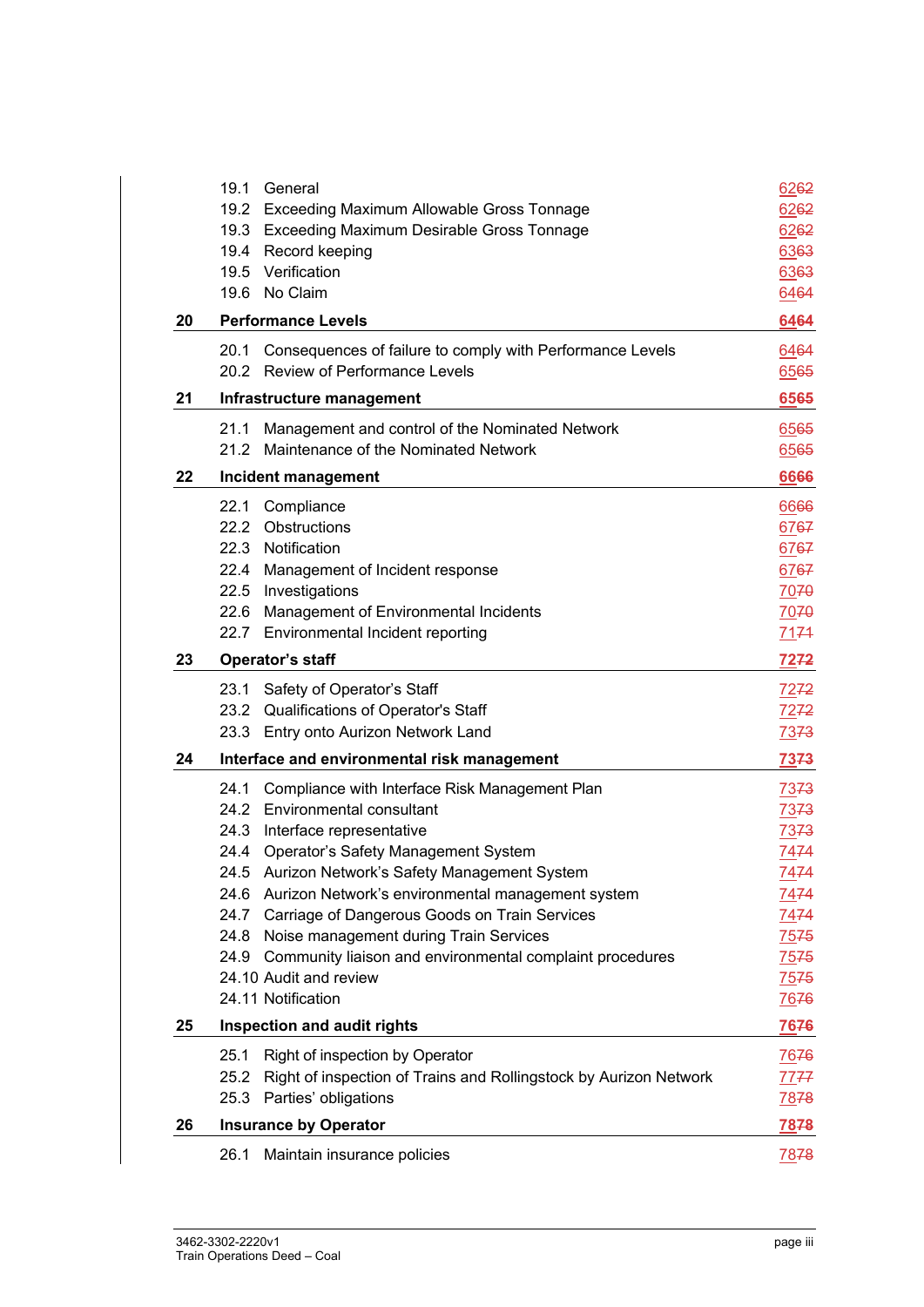|    | 26.2 Required insurance policies                                                 | 7878 |
|----|----------------------------------------------------------------------------------|------|
|    | Disclosure of insurance policies<br>26.3                                         | 7979 |
|    | 26.4 Failure to disclose insurance policies                                      | 7979 |
|    | 26.5 Minimum terms of policies                                                   | 7979 |
|    | 26.6 Operator not to render policy void                                          | 7979 |
|    | 26.7 Compliance                                                                  | 7979 |
|    | 26.8 Notice of potential claims                                                  | 7979 |
|    | 26.9 Operator to pay all excess/deductibles                                      | 8080 |
|    | 26.10 Settlement of claims                                                       | 8080 |
| 27 | <b>Indemnities</b>                                                               | 8080 |
|    | Indemnity for personal injury and property damage<br>27.1                        | 8080 |
|    | 27.2<br>Indemnity by Operator for certain liabilities to Third Parties           | 8181 |
|    | 27.3 Duty to mitigate                                                            | 8181 |
|    | 27.4 General provisions regarding indemnities                                    | 8184 |
| 28 | Limitations and exclusions of liability                                          | 8184 |
|    | <b>Exclusion of Consequential Loss</b><br>28.1                                   | 8184 |
|    | Time limit and minimum threshold on Claims<br>28.2                               | 8181 |
|    | 28.3 Claims and exclusions in respect of Infrastructure standard                 | 8282 |
|    | 28.4 Claims and exclusions in respect of non-provision of Operational Rights     | 8282 |
|    | 28.5 Claims and exclusions in respect of delays to Train Movements               | 8484 |
|    | Defence of Claims by Third Parties<br>28.6                                       | 8585 |
| 29 | Determination of liability and loss adjustment                                   | 8585 |
|    | 29.1<br>Determination of liability                                               | 8585 |
|    | 29.2 Loss Adjuster                                                               | 8585 |
|    | 29.3 Parties to assist loss adjuster                                             | 8787 |
|    | 29.4 Decision of the loss adjuster                                               | 8787 |
|    | 29.5 Costs of the loss adjuster                                                  | 8787 |
| 30 | <b>Disputes</b>                                                                  | 8787 |
|    | 30.1<br>Method                                                                   | 8787 |
|    | 30.2 Authorised representative resolution                                        | 8787 |
|    | 30.3<br>Expert                                                                   | 8888 |
|    | 30.4<br>Arbitration                                                              | 9090 |
|    | 30.5 Queensland Competition Authority (QCA)                                      | 9191 |
|    | 30.6 Determination by Court                                                      | 9194 |
| 31 | <b>Force Majeure</b>                                                             | 9191 |
|    | Notice of Force Majeure<br>31.1                                                  | 9191 |
|    | Suspension of obligations<br>31.2                                                | 9393 |
|    | 31.3 Duty to mitigate                                                            | 9393 |
|    | 31.4 End of period of Force Majeure                                              | 9393 |
|    | 31.5 Reduction of Access Rights                                                  | 9393 |
|    | 31.6 Effect of Nominated Network FM Reduction Notice on Operator nomination 9595 |      |
|    | 31.7<br>Termination after extended Force Majeure Event                           | 9595 |
| 32 | <b>Suspension</b>                                                                | 9595 |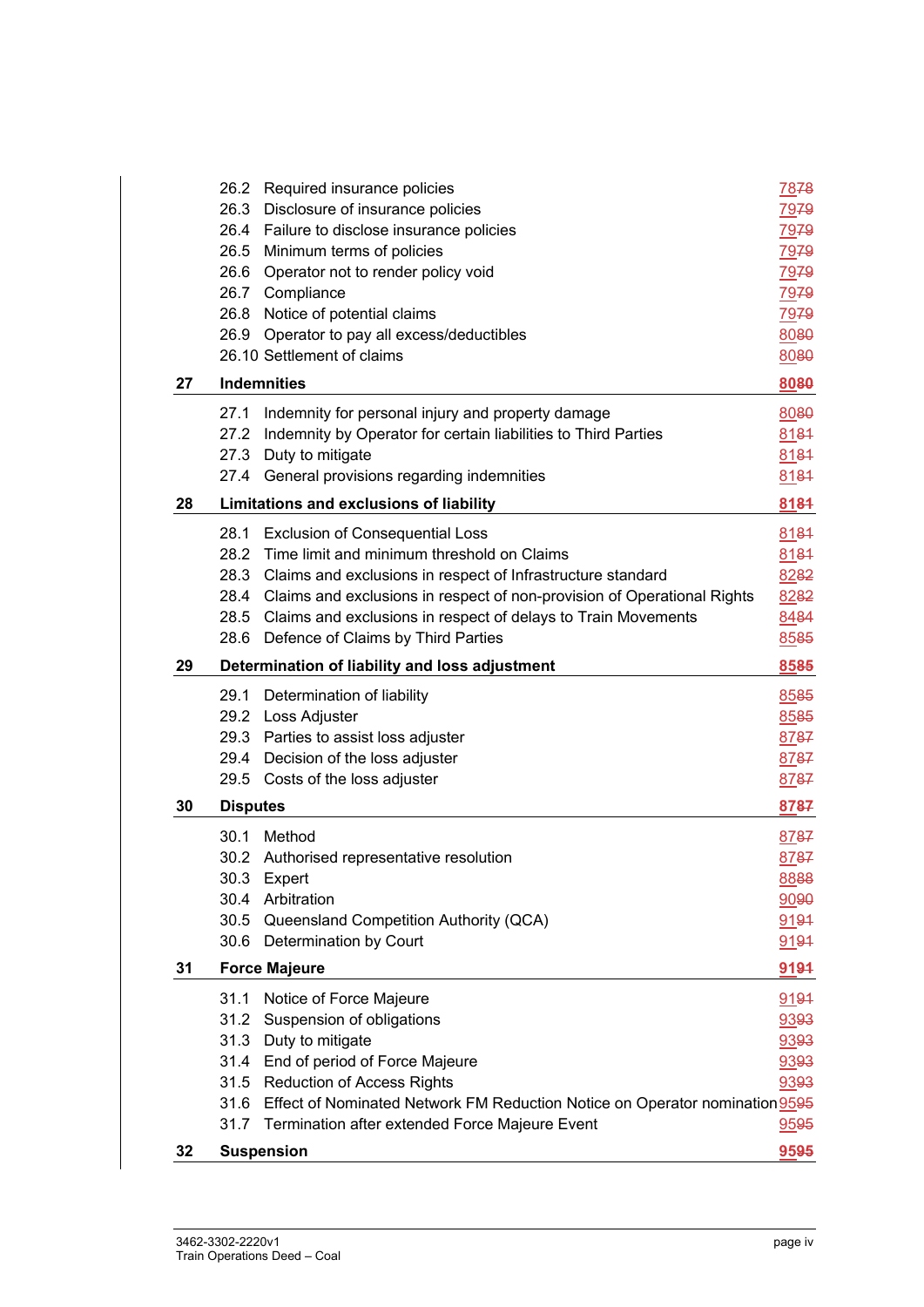|    | 32.1                             | Suspension of Train Services for a Train Service Type                          | 9595   |
|----|----------------------------------|--------------------------------------------------------------------------------|--------|
|    | 32.2                             | Suspension of Train Services generally                                         | 9696   |
|    | 32.3                             | Suspension of certain Rollingstock or Rollingstock Configurations              | 9696   |
|    |                                  | 32.4 Suspension due to suspension under Access Agreement                       | 9696   |
|    |                                  | 32.5 Details of suspension                                                     | 9797   |
|    |                                  | 32.6 Effect of suspension                                                      | 9797   |
|    | 32.7                             | Duration of suspension                                                         | 9898   |
| 33 |                                  | <b>Termination</b>                                                             | 9898   |
|    | 33.1                             | Termination of Train Services for a Train Service Type by Aurizon Network 9898 |        |
|    | 33.2                             | <b>Termination of Agreement</b>                                                | 9898   |
|    | 33.3                             | Termination by the Operator                                                    | 9898   |
|    | 33.4                             | Grounds for termination to be specified                                        | 9999   |
|    |                                  | 33.5 Obligations and other rights upon termination or expiry                   |        |
|    |                                  | 33.6 Removal of Rollingstock following termination                             | 9999   |
| 34 |                                  | <b>Assignment</b>                                                              | 100400 |
|    | 34.1                             | Assignment by Aurizon Network                                                  | 100400 |
|    | 34.2                             | Assignment by the Operator                                                     | 100400 |
|    | 34.3                             | Charging                                                                       | 101404 |
| 35 | <b>GST</b>                       |                                                                                | 102402 |
|    | 35.1                             | Construction                                                                   | 102402 |
|    |                                  | 35.2 Consideration GST exclusive                                               | 102402 |
|    | 35.3                             | Payment of GST                                                                 | 102402 |
|    | 35.4                             | Timing of GST payment                                                          | 102402 |
|    | 35.5                             | Tax invoice                                                                    | 102402 |
|    | 35.6                             | Adjustment event                                                               | 102402 |
|    | 35.7                             | Reimbursements                                                                 | 102402 |
| 36 | 103403<br><b>Confidentiality</b> |                                                                                |        |
|    | 36.1                             | Confidentiality                                                                | 103403 |
|    |                                  | 36.2 Permitted disclosures                                                     | 103403 |
|    |                                  | 36.3 Discloser may give certain directions                                     | 104404 |
|    |                                  | 36.4 PPS Act                                                                   | 105405 |
|    | 36.5                             | Survival                                                                       | 105405 |
|    | 36.6                             | Injunctive relief                                                              | 105405 |
| 37 |                                  | <b>Relationship with Access Agreements</b>                                     | 105405 |
| 38 | <b>Notices</b>                   |                                                                                | 106406 |
|    | 38.1                             | Form of Notice                                                                 | 106406 |
|    | 38.2                             | Method of service                                                              | 106406 |
|    |                                  | 38.3 Deemed Notice                                                             | 107407 |
|    |                                  | 38.4 Addresses for notices                                                     | 107407 |
|    |                                  | 38.5 Train Control Direction or Incident Commander's direction                 | 107407 |
| 39 | General                          |                                                                                | 107407 |
|    | 39.1                             | Survival                                                                       | 107407 |
|    |                                  |                                                                                |        |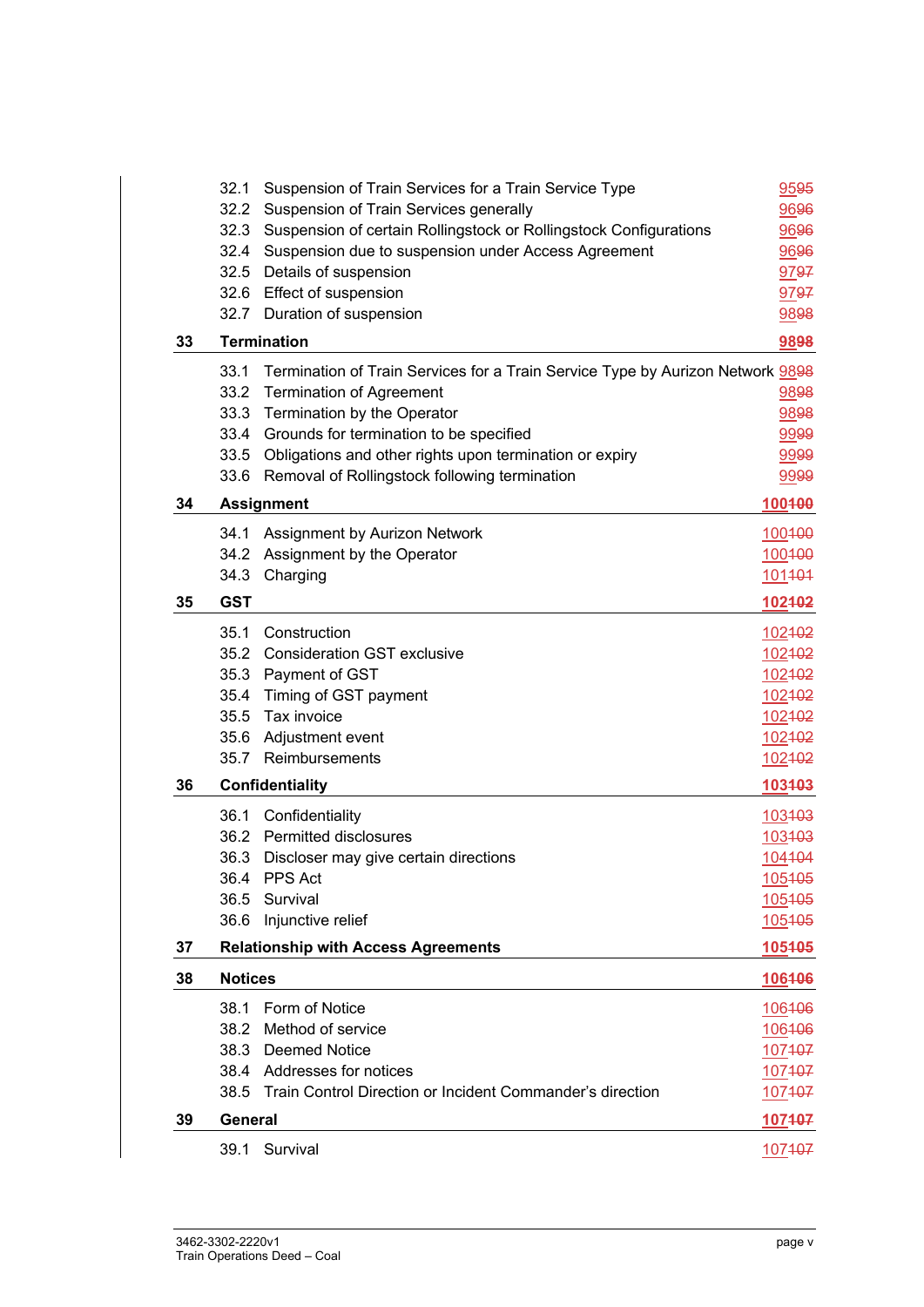| 39.2                          | Amendment                                                              | 107407          |
|-------------------------------|------------------------------------------------------------------------|-----------------|
|                               | 39.3 Entire agreement                                                  | 108408          |
|                               | 39.4 Counterparts                                                      | 108408          |
|                               | 39.5 Non-merger                                                        | 108408          |
|                               | 39.6 Authority to enter into agreement                                 | 108408          |
|                               | 39.7 Consents and approvals                                            | 108408          |
|                               | 39.8 Relationship                                                      | 108408          |
|                               | 39.9 Certificate                                                       | 109409          |
| 39.10 Costs                   |                                                                        | 109409          |
| 39.11 Duty                    |                                                                        | 109409          |
|                               | 39.12 Waiver and exercise of rights                                    | 109409          |
|                               | 39.13 Computation of time                                              | 109409          |
|                               | 39.14 Severance of invalid or illegal terms                            | 109409          |
|                               | 39.15 Rights cumulative                                                | 110440          |
|                               | 39.16 Approvals and consents                                           | 110440          |
|                               | 39.17 Third Party Land                                                 | 110440          |
|                               | 39.18 Implementation of agreement                                      | 111444          |
|                               | 39.19 Governing law and jurisdiction                                   | 111444          |
|                               | 39.20 PPS Act                                                          | 111444          |
|                               | Schedule 1 - Reference schedule                                        | 114444          |
|                               | <b>Schedule 2 - Train Descriptions</b>                                 | 115445          |
|                               | <b>Appendix A to Schedule 2- Sectional Running Times</b>               | 119449          |
|                               |                                                                        |                 |
|                               | Appendix B to Schedule 2 - Nominated Monthly Operational Rights        | 121424          |
|                               | <b>Schedule 3 - Nominated Network</b>                                  | <u> 122422 </u> |
|                               | <b>Schedule 4 - Rollingstock and Rollingstock Configurations</b>       | 124424          |
|                               | <b>Schedule 5 - Performance Levels</b>                                 | 125425          |
|                               | Schedule 6 - High visibility clothing and Emergency Procedures         | 128428          |
| <b>Schedule 7 - Insurance</b> |                                                                        | 129429          |
|                               |                                                                        | 131434          |
| <b>Schedule 8</b>             | <b>Schedule 9 - Interface Coordination Arrangements</b>                | 137437          |
|                               | <b>Schedule 10 - Ancillary Services and Ancillary Services Charges</b> | 149449          |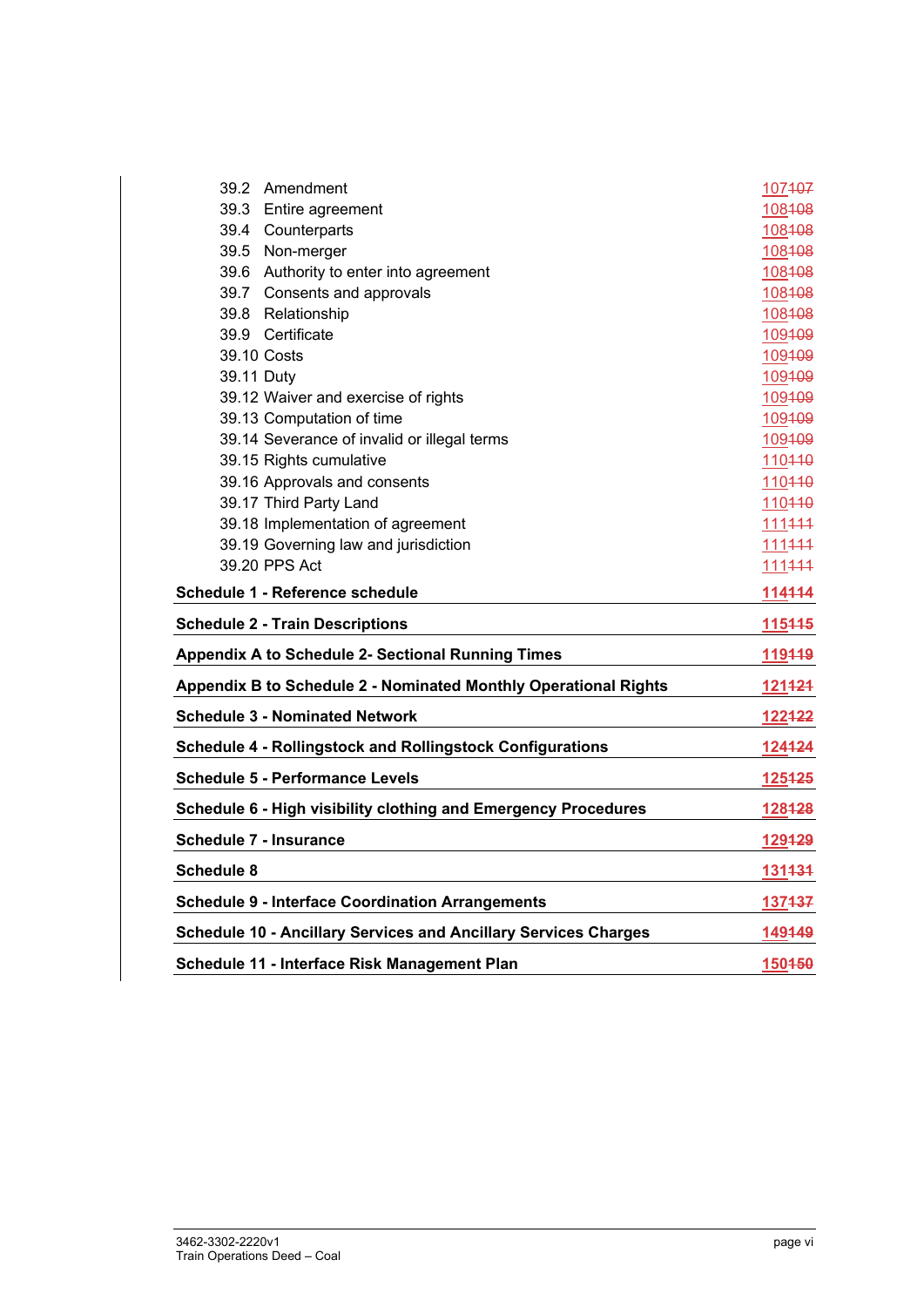## **Date**

# **Parties**

**Aurizon Network Pty Ltd** ABN 78 132 181 116 of Level 8, 900 Ann Street, Fortitude Valley, Queensland, 4006 (**Aurizon Network**)

The person specified in **item 1** of **Schedule 1** (**Operator**)

# **Background**

- A Aurizon Network must provide access to the Nominated Network in accordance with the Access Undertaking.
- B Aurizon Network is a party to one or more access agreements under which Aurizon Network has granted Access Rights to Network Customers (as defined in the Access Agreement) for the operation of Train Services over the Nominated Network.
- C The Access Holder has nominated the Operator in respect of all or part of the Access Holder's Access Rights as reflected in the Train Description.
- D Aurizon Network has agreed that the Operator may operate Train Services over the Nominated Network and to provide Train Control for those Train Services on the terms and conditions of this Deed.
- E The Parties may enter into separate agreements for the provision of services by Aurizon Network to the Operator other than the grant of the Operational Rights.

# 1 Definitions and interpretation

## **1.1 Definitions**

In this Deed:

**Access** has the meaning given in the Access Undertaking.

**Access Agreement** means the agreement between Aurizon Network and the Access Holder identified in **Schedule 1**.

**Access Charges** has the meaning given in the Access Agreement.

**Access Holder** means the access holder identified in **item 3** of **Schedule 1**.

**Access Holder's Staff** means the employees, contractors, volunteers and agents of the Access Holder and any other person under the control or supervision of the Access Holder involved in any Activity.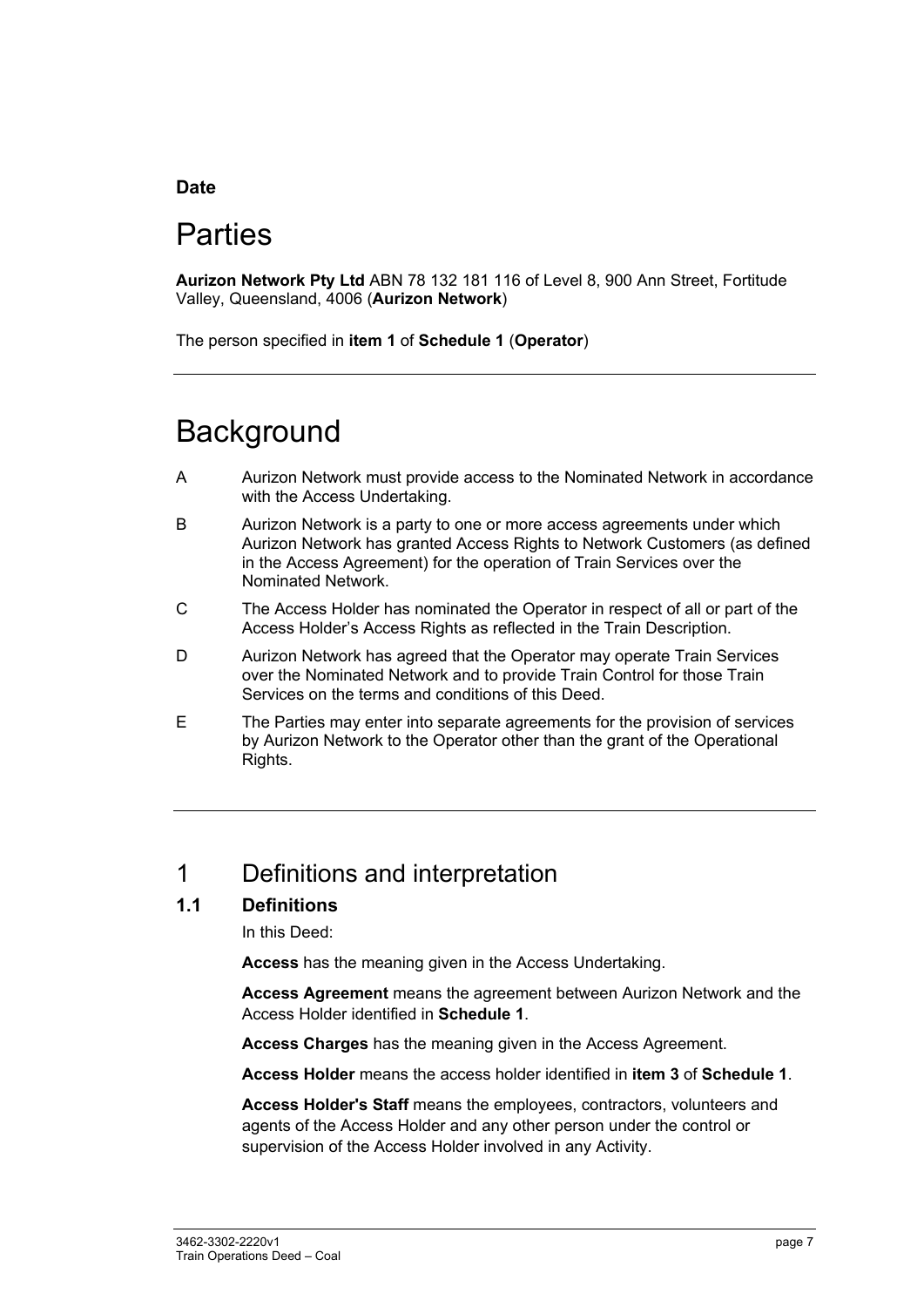#### **Access Rights** means:

- (a) the rights of access to the Infrastructure granted to the Access Holder under the Access Agreement; and
- (b) for a Train Service Type, the "Access Rights" (as defined in paragraph **(a)** of this definition) granted to the Access Holder in respect of the operation of Train Services for that Train Service Type.

**Access Undertaking** means the access undertaking submitted by Aurizon Network to the QCA and approved by the QCA under the *Queensland Competition Authority Act 1997* (Qld) from time to time.

**Accreditation** means the ability to lawfully carry out railway operations under the Rail Safety Act (whether by being accredited under the Rail Safety Act or by being exempt from the requirement to be accredited under the Rail Safety Act), and **Accredited** means to have Accreditation.

**Activities** means any activity associated with the Train Services, including "railway operations" as defined under the Rail Safety Act.

**Ad Hoc Train Service** for a Train Service Type means:

- (a) a Network Train Service which is additional to the Nominated Monthly Train Services for that Train Services Type but which is otherwise in accordance with the Train Description for that Train Service Type; or
- (b) a Network Train Service which is not a Train Service for a Train Service Type but which Aurizon Network permits the Operator to operate under this Deed as if it was a Train Service for the Train Service Type (subject to any derogations to the Train Description for the Train Service Type permitted by Aurizon Network, which includes a change in the Origin and Destination for that Train Service Type provided that the changed Origin and Destination forms part of the Nominated Network).

**Adjoining Network** means a rail network which is not part of the Infrastructure but which connects to the Infrastructure.

**Amendment Notice** has the meaning given in **clause 18.1(a)**.

**Ancillary Services** means those services set out in **Schedule 10** (if any) which Aurizon Network has agreed to provide to the Operator in addition to the grant of the Operational Rights.

**Ancillary Services Charges** means the ancillary services charges (if any) determined in accordance with **Schedule 10** and any interest payable in relation to such charges under this Deed.

**Applicable Safety Standards** means:

- (a) in respect of the Operator, any Safety Standards identified in the IRMP as being applicable to the Operator; and
- (b) in respect of Aurizon Network, any Safety Standards identified in the IRMP as being applicable to Aurizon Network.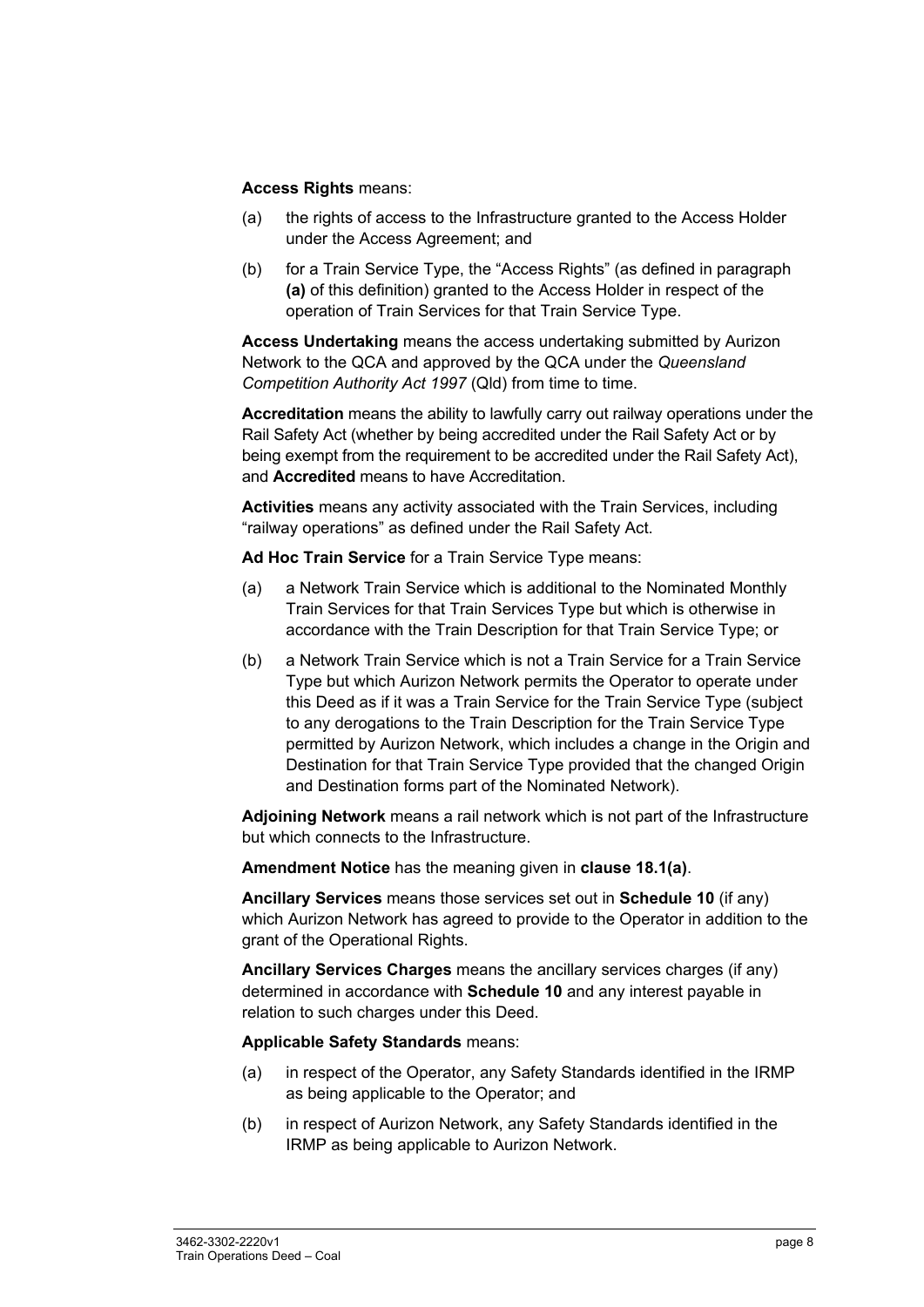#### **Applicable Safeworking Procedures** means:

- (a) in respect of the Operator, any Safeworking Procedures identified in the IRMP as being applicable to the Operator; and
- (b) in respect of Aurizon Network, any Safeworking Procedures identified in the IRMP as being applicable to Aurizon Network.

**Approval** means any consent, licence, permit, authorisation, lodgement, filing, agreement, certificate, permission, direction, declaration, authority, accreditation, approval or exemption issued by an Authority.

**Approved Derogation** means, in respect of any Rollingstock or Rollingstock Configuration which does not comply with the Rollingstock Interface Standards, a departure from the Rollingstock Interface Standards which the IRMP identifies can be effectively managed by complying with measures specified in the IRMP in respect of such Rollingstock or Rollingstock Configuration.

**Assign** means to assign, novate, transfer, part possession with, license, charge, mortgage, become trustee of, grant an option or other right over or otherwise deal with or encumber.

**Aurizon Network Land** means each parcel of land on, under or above which the Nominated Network is situated and which is:

- (a) land that is owned, leased or controlled by Aurizon Network; or
- (b) land in respect of which entry is required to be given by Aurizon Network as part of the definition of Access.

**Aurizon Network Representative** means the Aurizon Network officer for the time being appointed pursuant to **item 2.2(b)** of **Schedule 9**.

**Aurizon Network's Staff** means the employees, contractors and agents of Aurizon Network and any other person under the control or supervision of Aurizon Network involved in the provision of Operational Rights.

**Authorisation Request Notice** has the meaning given in **clause 17.2(a)**.

**Authorised Parking** has the meaning given in **clause 13.5(a)**.

**Authorised Rollingstock** means Rollingstock which is taken to be authorised Rollingstock under **clause 17.5(c)(i)** from time to time.

**Authorised Rollingstock Configurations** for a Train Service Type means Rollingstock Configurations for a Train Service Type which are taken to be authorised Rollingstock Configurations for that Train Service Type under **clause 17.5(c)(ii)** from time to time.

**Authority** has the meaning given in the Access Undertaking.

**Average Annual Payload** for a Train Service Type means, at a point in time, the average of the Payloads (expressed in tonnes) for each Train Service for that Train Service Type operated from the Origin to the Destination (as recorded by a Weighbridge or Overload Detector) during the 12 month period ending at that point in time.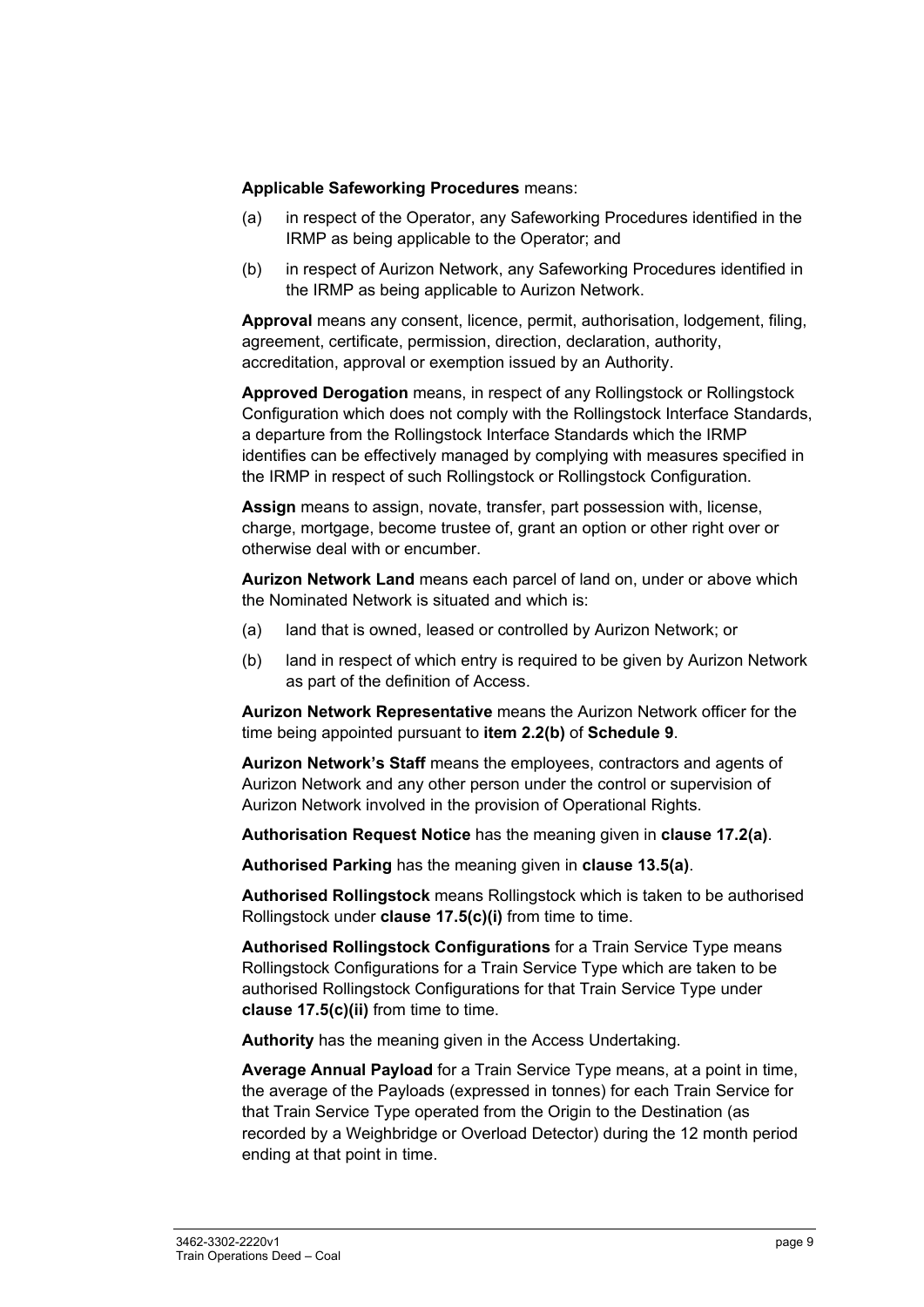**Authority to Travel** means an authorisation issued by Aurizon Network which authorises the Operator to operate Train Services for a Train Service Type on the Nominated Network, for a specified period, using specified Authorised Rollingstock Configurations for that Train Service Type.

**Billing Period** means the period of a Month, except that:

- (a) the first Billing Period starts on the Commitment Date and ends on the last day of the Month in which the Commitment Date occurs; and
- (b) the last Billing Period commences on the first day of the Month during which this Deed terminates or expires and ends on the date of termination or expiry.

**Business Day** means a day which is not a Saturday, Sunday or public holiday in Brisbane or, if and to the extent that this Deed expressly refers to another place, in that other place.

**Category 1 Reduced Operational Rights** has the meaning given in **clause 10.2(d)(i)(A)**.

**Category 2 Reduced Operational Rights** has the meaning given in **clause 10.2(d)(i)(B)**.

**Certificate of Compliance** means a certification issued by a Certifier under **clause 17.5(a)(vi)**.

**Certifier** means a person that Aurizon Network is reasonably satisfied is suitably qualified, experienced and competent to assess whether or not Rollingstock and Rollingstock Configurations comply with the Rollingstock Interface Standards subject to any Approved Derogations.

#### **Change in Access Undertaking** means:

- (a) any amendment to or replacement of the Access Undertaking or any successor undertaking to the Access Undertaking; or
- (b) any change in the interpretation or application, including by the exercise of delegated authority, of an Access Undertaking resulting from a decision of a court or other Authority.

**Change in Control** in relation to any entity (the first mentioned entity) means:

- (a) a change in the entity that Controls the first mentioned entity (other than if the Ultimate Holding Company of the first mentioned entity remains the same following the change);
- (b) an entity that Controls the first mentioned entity ceases to Control that entity (other than if the Ultimate Holding Company of the first mentioned entity remains the same following the change); or
- (c) if the first mentioned entity is not Controlled, another entity acquires Control of the first mentioned entity.

**Change in Law** has the meaning given in the Access Undertaking, except that the reference to "Commencing Date" is replaced with "Commencement Date"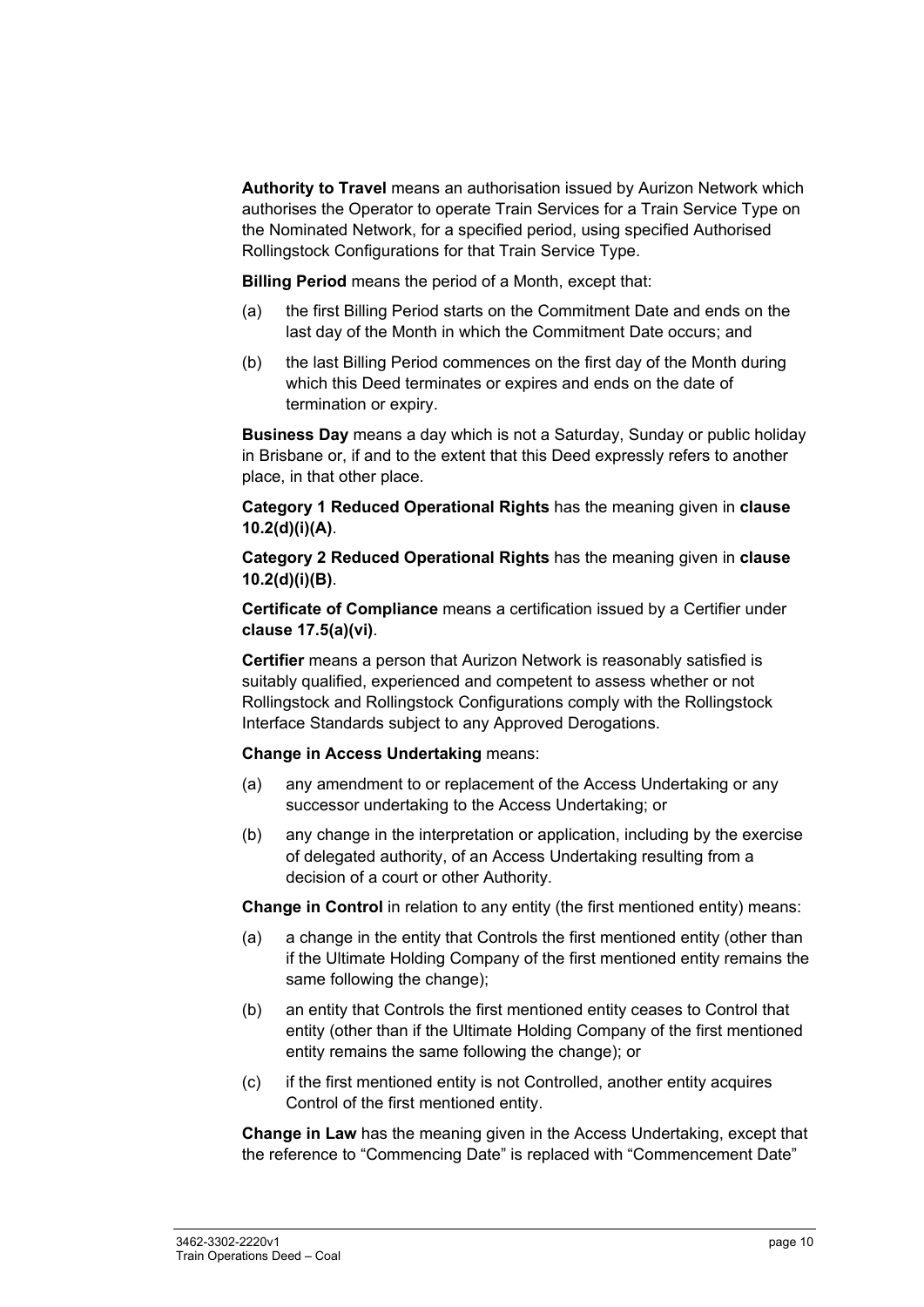(as defined under this Deed).

**Change in Relevant Taxes** has the meaning given in the Access Undertaking.

**Charge** means:

- (a) any mortgage, charge, a general or special notarial bond, pledge, hypothec or lien; or
- (b) any other interest or arrangement of any kind that in substance secures the payment of money or the performance of an obligation, or that gives a creditor priority over unsecured creditors in relation to any property.

**Chargee** has the meaning given in **clause 34.3**.

**Chargor** has the meaning given in **clause 34.3**.

**Claim** means any action, proceeding, claim, demand, damage, loss, cost, liability or expense, including the costs and expenses of defending or settling any action, proceeding, claim or demand.

**Coal System** has the meaning given in the Access Undertaking.

**Collateral** has the meaning given in the PPS Act.

**Commencement Date** means the date of this Deed.

**Commitment Date** means the earliest Train Service Commitment Date under this Deed.

**Compliance Date** means the earliest Train Service Compliance Date under this Deed.

**Compliance Statement** has the meaning given in **clause 17.3(b)**.

**Confidential Information** means the terms of this Deed and any information, data or other matter disclosed to a Recipient by or on behalf of the Discloser in relation to this Deed where:

- (a) the disclosure of the information, data or other matter by the Recipient might reasonably be expected to affect the commercial affairs of the Discloser; or
- (b) the information, data or matter is marked confidential by the Discloser when disclosed,

but excluding any such information, data or other matter which:

- (c) is already in the public domain or becomes available to the public through means other than a breach of the confidentiality undertaking by the Parties under this Deed;
- (d) was in the Recipient's lawful possession before the disclosure by the Discloser;
- (e) is received by the Recipient independently from a Third Party who is free to disclose such information, data or other matter to the Recipient; or
- (f) has ceased to retain its confidential nature, for example, where the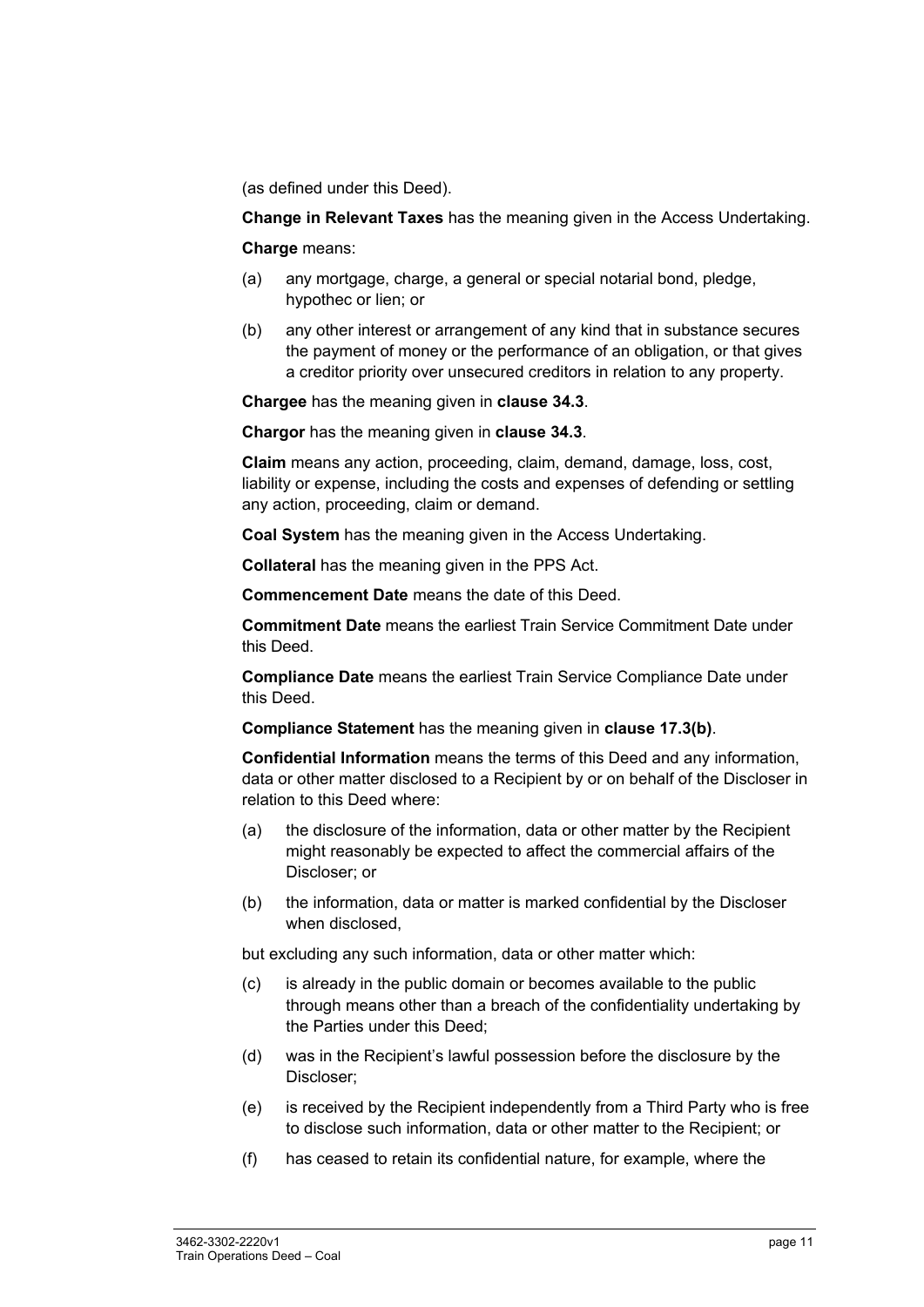disclosure of the information, data or other matter by the Recipient would no longer reasonably be expected to affect the commercial affairs of the Discloser.

#### **Consequential Loss** means:

- (a) any loss of revenue, loss of profits or loss of production;
- (b) any loss of whatever nature concerning the supply of product from a mine to any Third Party or to make product available to transport;
- (c) loss of business opportunities;
- (d) loss of or damage to reputation or goodwill;
- (e) any wasted overheads or demurrage;
- (f) loss of or damage to credit rating;
- (g) in respect of a breach of this Deed, loss or damage that does not naturally, according to the usual course of things, arise from the breach; and
- (h) loss or damage suffered or incurred by a Party arising out of a Claim against that Party by a Third Party, to the extent that the loss or damage would not be recoverable by the Third Party if the Party was not liable to the Third Party for "Consequential Loss" (as defined in this definition) in respect of the Claim by the Third Party,

but does not include any of the following Claims to the extent that the applicable Party would in the absence of this definition be entitled to recover them at law:

- (i) any costs or expenses incurred by the Party in connection with mitigating the effects of any breach of this Deed by the other Party (including implementing a workaround solution in respect of or otherwise mitigating any failure of a Party to comply with the requirements (including warranties) of this Deed) provided that if a loss arising from the breach of this Deed is itself not recoverable because it is a Consequential Loss, the costs or expenses incurred in mitigating that loss must also be treated as (non-recoverable) Consequential Loss;
- (j) a loss (including a loss arising out of a Claim by a Third Party) in respect of:
	- (i) the cost of repairing, replacing or reinstating any real or personal property of any person (including a Party) that has been lost, damaged or destroyed;
	- (ii) personal injury to or death of any person; or
- (k) in respect of any personal injury Claim, special loss or economic loss as those terms are used in the context of personal injury claims; or
- (l) any fines or penalties imposed by an Authority for failure by the Party to comply with the Law as a result of the other Party's failure to comply with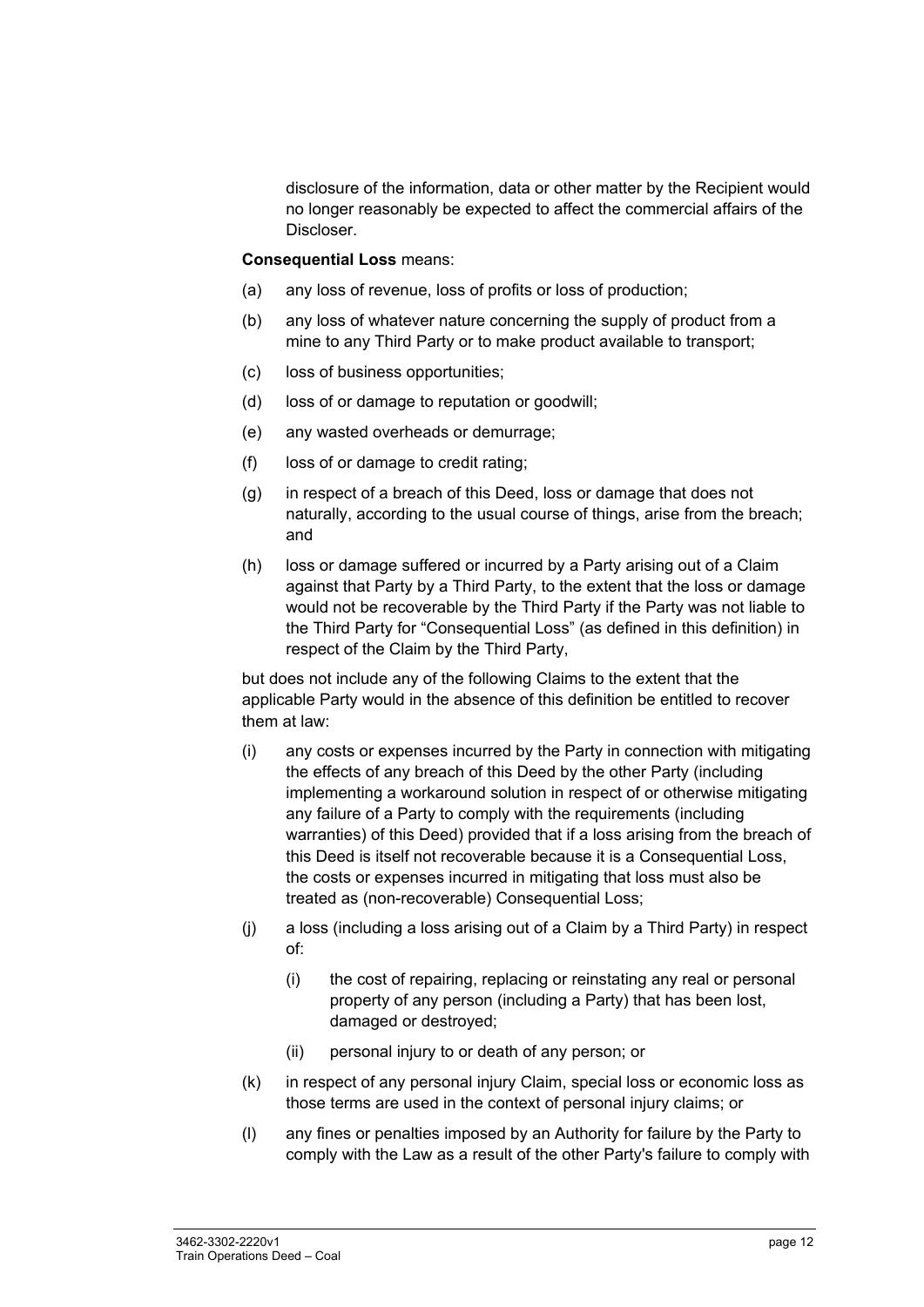the requirements of this Deed, and any costs or expenses incurred by the first Party in dealing with any actions, investigations, inquiries or proceedings by an Authority in respect of such failures or breaches.

**Contaminating Materials** means any material, substance, gas, liquid, chemical, biological substance, mineral or other physical matter which is toxic, flammable, harmful to the Environment (including any life form) or may cause pollution, contamination, harm to the Environment or otherwise cause damage.

**Control** has the meaning given in the Corporations Act.

**Corporations Act** means the *Corporations Act 2001* (Cth).

**Corresponding Suspension Event** in respect of a Termination Event means the Suspension Event specified in the same row as that Termination Event in **Schedule 8**.

**Daily Train Plan** means that document detailing the scheduled times for all Network Train Services operating on the Infrastructure and any Planned Possessions, Urgent Possessions and Emergency Possessions on a particular day on a specified part of the Infrastructure, in a form that indicates the time/distance (location) relationship of all activities on that specific part of the Infrastructure.

**Dangerous Goods** means any substance or article prescribed as "Dangerous Goods" under the Dangerous Goods Code.

**Dangerous Goods Code** means the following codes (as amended or replaced from time to time) or any other codes developed to replace or supplement them (from time to time):

- (a) the *Australian Code for the Transport of Dangerous Goods by Road and Rail* (7th Edition);
- (b) the *Australian Code for the Transport of Explosives by Road and Rail* (3rd Edition); and
- (c) the *Code of Practice for the Safe Transport of Radioactive Material* (2008 Edition).

**Deed** means this document, including the schedules and annexures to it.

**Default Rate** means, for any day in a Month, the annual interest rate that is the sum of:

- (a) 2%; and
- (b) the Commonwealth Bank of Australia's "Corporate Overdraft Reference Rate" (monthly charging cycle) quoted by the Commonwealth Bank of Australia on its public website for the last trading day of the previous Month (or in the event that such a rate is not so quoted at or in respect of any relevant date, such other similar rate as is quoted by a major commercial bank as agreed by the Parties or, failing agreement, as determined by an Expert under **clause 30.3**).

**Depot** for a Train Service Type means a depot, as specified in the Train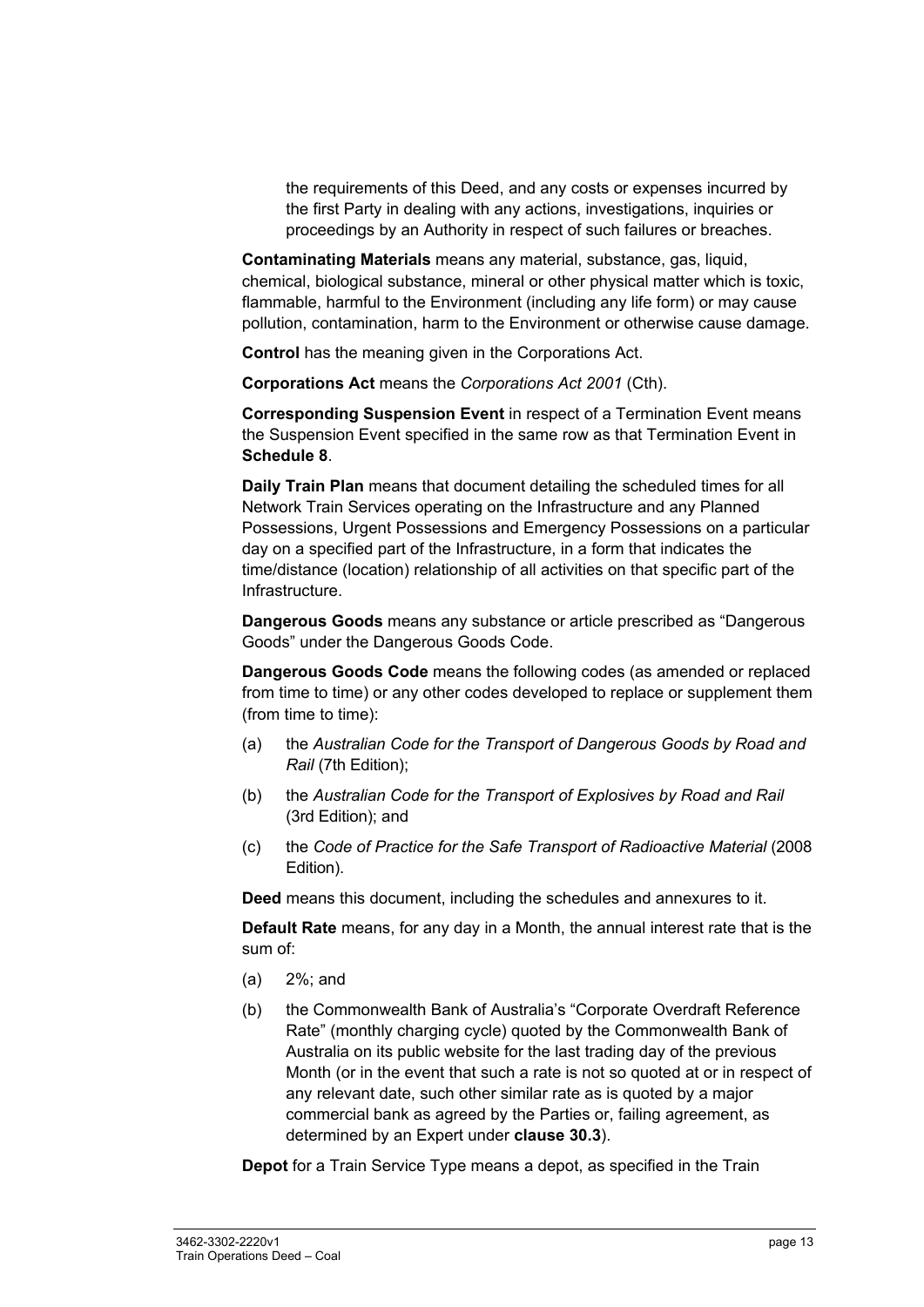Description for that Train Service Type.

**Destination** for a Train Service Type means the destination specified as such in the Train Description for that Train Service Type.

**Discloser** means a Party that discloses Confidential Information to the other Party.

**Discretionary System Amendment** has the meaning given in **clause 18.1(a)(iii)**.

**Dispute** has the meaning given in **clause 30.1**.

**Dispute Notice** has the meaning given in **clause 30.1**.

**Disputed Aspect** has the meaning given in **clause 15.1(d)(iii)**.

**Effective Date** has the meaning given in the Access Agreement.

**Emergency Possession** has the meaning given in the Access Undertaking.

**Emergency Response Plan** has the meaning given in **clause 15.1(a)(i)(B)**.

**Emergency Procedures** means the procedures developed and advised by Aurizon Network from time to time (as varied by Aurizon Network in accordance with this Deed) for dealing with a Network Incident including all actions to be taken to prevent, mitigate or remedy any risks to the safety of persons, to property or to the Environment.

**Environment** has the meaning given in the Environmental Protection Act.

**Environmental Authorities** means:

- (a) a "development approval" or "registration certificate" for a chapter 4 activity or an "environmental authority", as those terms are defined under the Environmental Protection Act; or
- (b) any approval (however described) which is deemed by the Environmental Protection Act to be a "development approval", "registration certificate" or "environmental authority" referred to in **paragraph (a)** of this definition.

**Environmental Harm** has the meaning given in the Access Undertaking.

**Environmental Incident** means any:

- (a) release, spillage or leakage of any Contaminating Materials; or
- (b) any incident which results in Environmental Harm.

**Environmental Law** has the meaning given in the Access Undertaking.

**Environmental Management Plan** has the meaning given in **clause 15.1(g)**.

**Environmental Protection Act** means the *Environmental Protection Act 1994*  (Qld)*.*

**Environmental Regulator** means, in respect of an Environmental Law, the Authority administering that Environmental Law.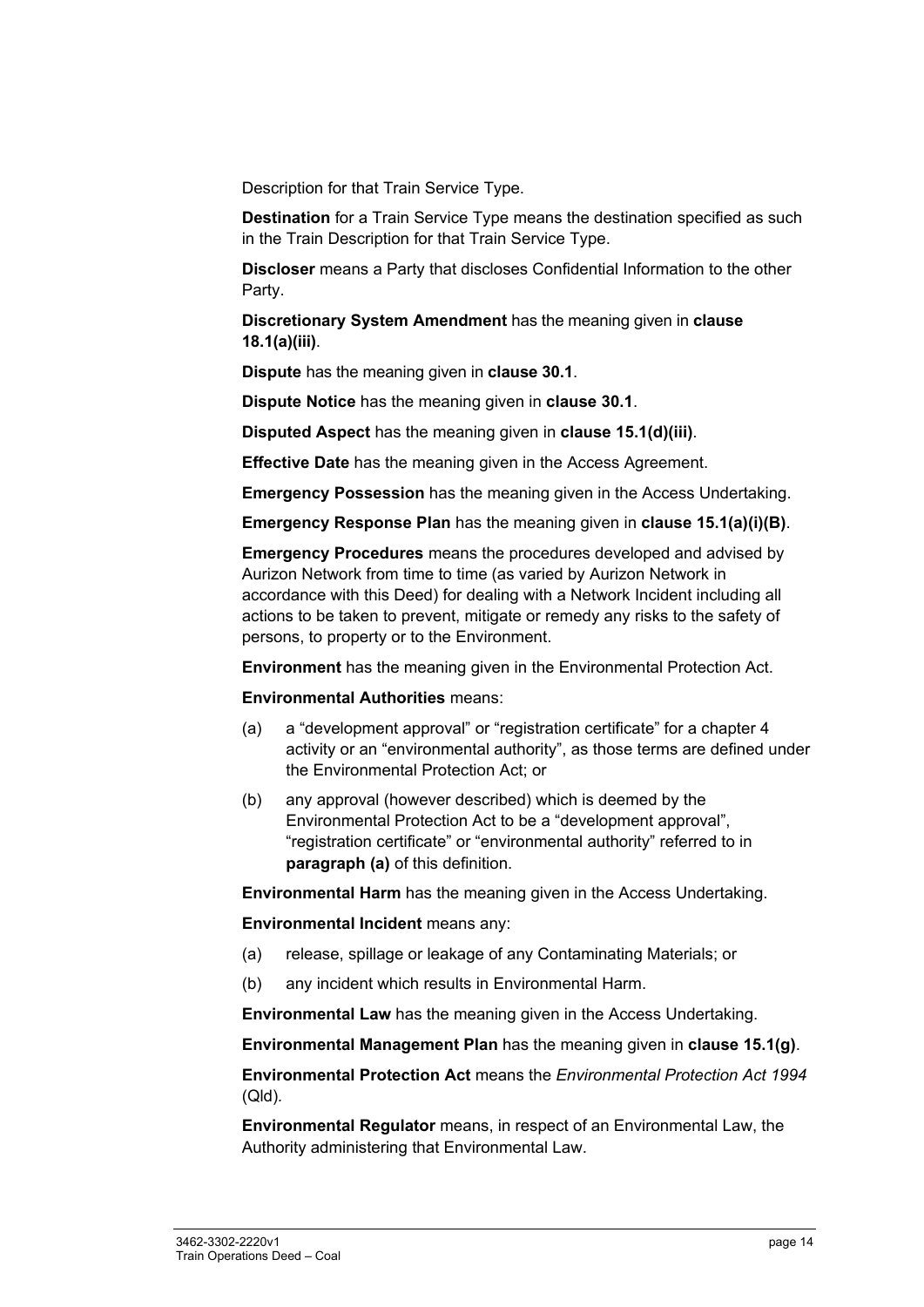**Environmental Risks** means all risks to the Environment arising or potentially arising from the Operator's Activities in connection with this Deed (including risks associated with the environmental management matters identified as part of an Interface Risk Assessment).

**Expert** has the meaning given in **clause 30.3**.

**Expiry Date** means the latest Train Service Expiry Date under this Deed.

**FM Access Rights** means the Access Rights for each Train Service Type which cannot be made available by Aurizon Network for the Operator to operate Train Services due to damage to, or the destruction of, a part of the Nominated Network referred to in **clause 31.6(a)** (assuming that part of the Nominated Network will not be repaired or replaced).

**Force Majeure Event** means any cause, event or circumstance, or combination of causes, events or circumstances which:

- (a) is beyond the reasonable control of the affected Party; and
- (b) by the exercise of due diligence the affected Party was not reasonably able to prevent or is not reasonably able to overcome,

and, provided that the requirements in paragraphs (a) and (b) of this definition are satisfied, includes:

- (c) compliance with a lawful requirement, order, demand or direction of an Authority or an order of any court having jurisdiction other than where that requirement, order, demand or direction results from any act or omission of the affected Party;
- (d) a strike, lockout, stoppage, go slow, labour disturbance or other such industrial action, whether or not the affected Party is a party to such industrial action or would be able to influence or procure the settlement of such industrial action;
- (e) act of God;
- (f) war, invasion, terrorist act, act of foreign enemies, hostilities (whether war is declared or not), civil war, rebellion, revolution, insurrection, military or usurped power, blockade or civil commotion;
- (g) equipment failure or breakdown where such failure or breakdown could not have been prevented by Good Engineering Practices;
- (h) malicious damage or sabotage;
- (i) ionising radiations or contamination by radioactivity from any nuclear fuel or from any nuclear waste from the combustion of nuclear fuel;
- (j) failure of electricity supply from the electricity grid;
- (k) delay, restraint, restriction, embargo or other material adverse effect arising from any act or omission of any Authority;
- (l) fire, flood, storm surge, cyclone, tornado, earthquake, washaway, landslide, explosion, severe weather conditions or other catastrophe or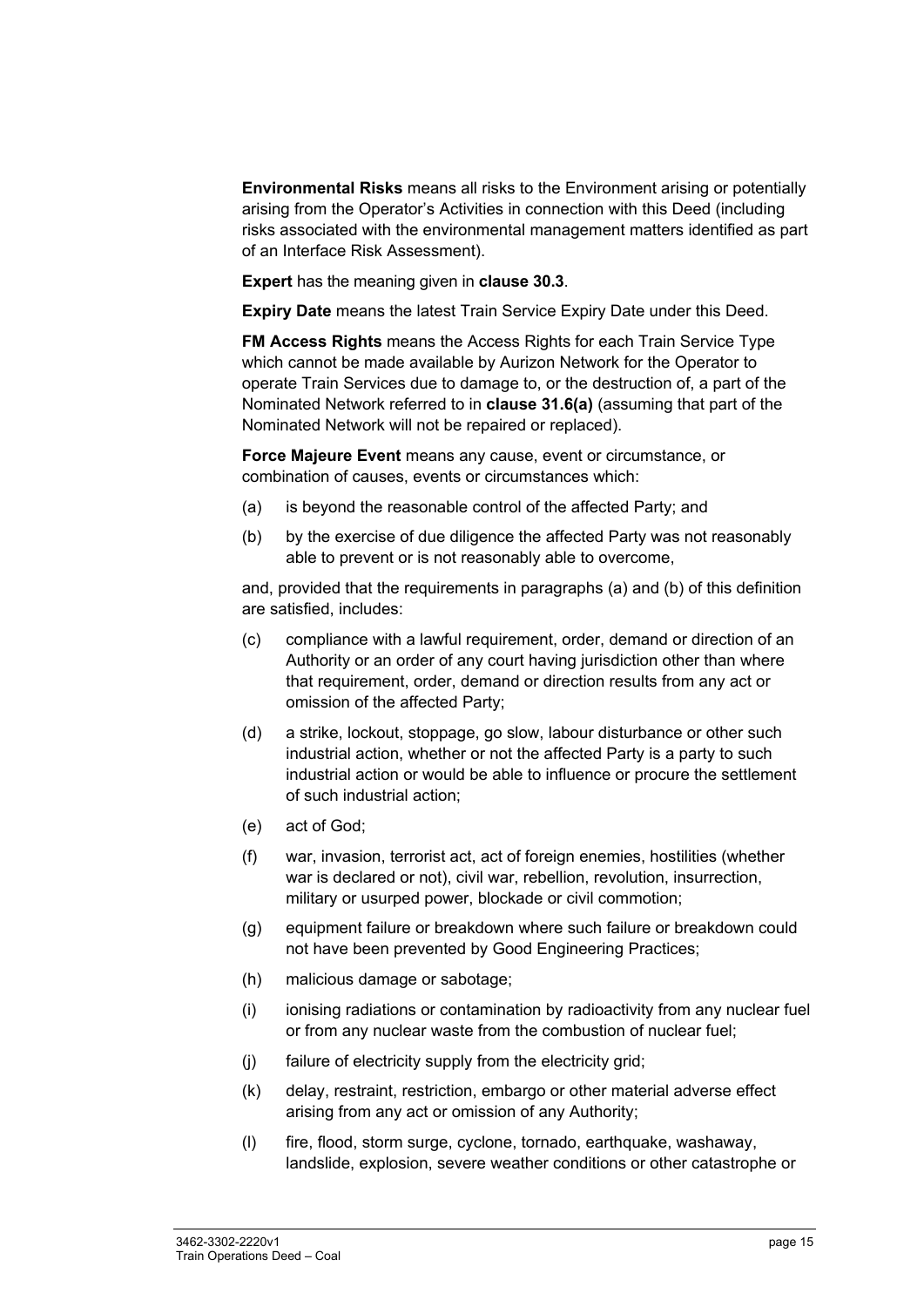natural calamity;

- (m) epidemic or quarantine restriction; and
- (n) delay of a supplier due to any of the foregoing whether any such cause of delay exists before or after the Commencement Date.

**Former Interface Risk Provisions** has the meaning given in **clause 3.2(b)(i)**.

**Good Engineering Practices** means, in respect of any undertaking in any circumstances, the exercise of that degree of care, foresight, prudence and skill that would reasonably and ordinarily be expected from a competent, skilled and experienced person in the same type of undertaking in the same or similar circumstances.

**GST** has the meaning given to that expression in the *A New Tax System (Goods and Services Tax) Act 1999* (Cth).

**Incident** means any Network Incident involving the Activities of the Operator.

**Incident Commander** means a member of Aurizon Network's Staff who has been delegated responsibility for the direction and coordination of Aurizon Network's and the Operator's resources in the performance of their respective roles and tasks at the site of an Incident, recording events during the course of an Incident and liaison with Authorities.

**Indicative Tonnage** for a Train Service Type means the tonnage as specified as such in the Train Description for that Train Service Type.

**Infrastructure** has the meaning given to the term "Rail Infrastructure" in the Access Undertaking.

**Infrastructure Enhancement** has the meaning given in the Access Undertaking.

**Infrastructure Lease** means any lease or sublease to Aurizon Network of any Infrastructure which forms part of the Nominated Network.

**Infrastructure Lessor** means any lessor or sublessor under an Infrastructure Lease.

**Infrastructure Service Providers** has the meaning given in the Access Undertaking.

**Insolvency Event** means the happening of any of the following events in relation to a Party:

- (a) it is unable to pay all its debts as and when they become due and payable or it has failed to comply with a statutory demand as provided in section 459F(1) of the Corporations Act;
- (b) a meeting is convened to pass a resolution to place it in voluntary liquidation or to appoint an administrator unless the resolution is withdrawn within 10 Business Days or the resolution fails to pass;
- (c) an application is made to a court for it to be wound up and the application is not dismissed within 10 Business Days after it is made;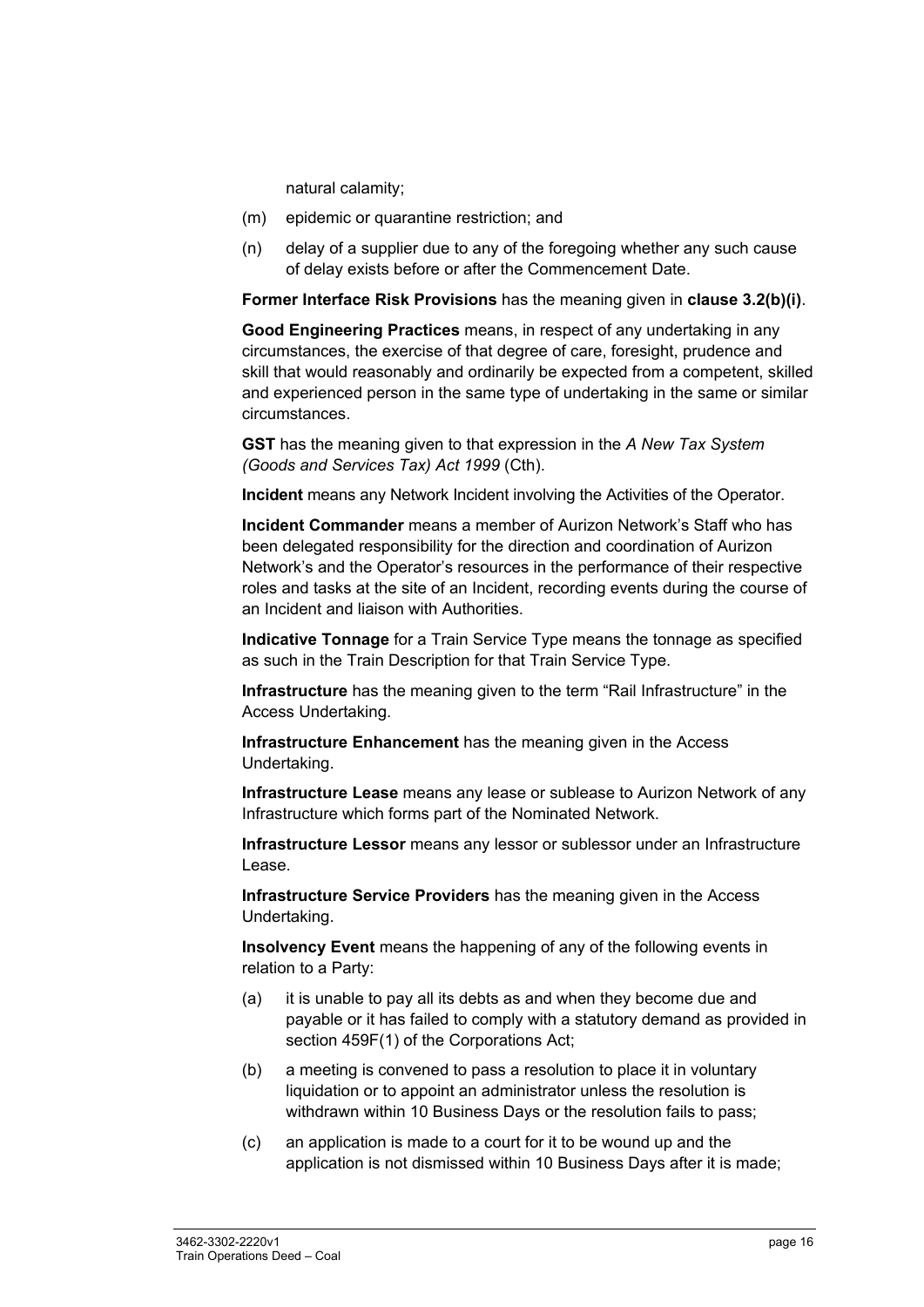- (d) the appointment of a liquidator, provisional liquidator or controller (as defined in the Corporations Act) of any of its assets if that appointment is not revoked within 10 Business Days after it is made;
- (e) it resolves to enter into or enters into any form of arrangement (formal or informal) with its creditors or any of them, including a deed of company arrangement; or
- (f) any similar event occurs in respect of the Party under the laws of any jurisdiction other than Australia.

**Interface Coordination Arrangements** means the plan set out in **Schedule 9** as updated from time to time which identifies the procedures to be followed and the responsible officers from each Party, in respect of all regular operational interfaces between the Parties that arise in the exercise by the Parties of their respective rights and the performance of their respective obligations under this Deed other than those specified in the Network Management Principles.

**Interface Representative** has the meaning given in **clause 24.3(a)**.

**Interface Risk Assessment** has the meaning given in the Access Undertaking.

**Interface Risk Management Plan** or **IRMP** has the meaning given in the Access Undertaking.

#### **Interface Risk Provisions** means:

- (a) the provisions of the Access Undertaking which include the details of:
	- (i) the Interface Risks, the Interface Risk Assessment and the IRMP (which, as at the Commencement Date, is Schedule C of the Access Undertaking); and
	- (ii) the Environmental Management Plan (which, as at the Commencement Date, is Schedule C of the Access Undertaking); and
- (b) any other provisions of the Access Undertaking which affect or relate to the Interface Risks, the Interface Risk Assessment, the IRMP and the Environmental Management Plan.

**Interface Risks** means all risks to the safety of persons or property arising or potentially arising from the interaction between the Operator's Activities in connection with this Deed and:

- (a) the Infrastructure;
- (b) any Land;
- (c) Activities on the Infrastructure or any Land (including other Network Train Services); or
- (d) persons on, using or near the Infrastructure or any Land.

**Investigation** means an investigation conducted in accordance with the Investigation Procedures.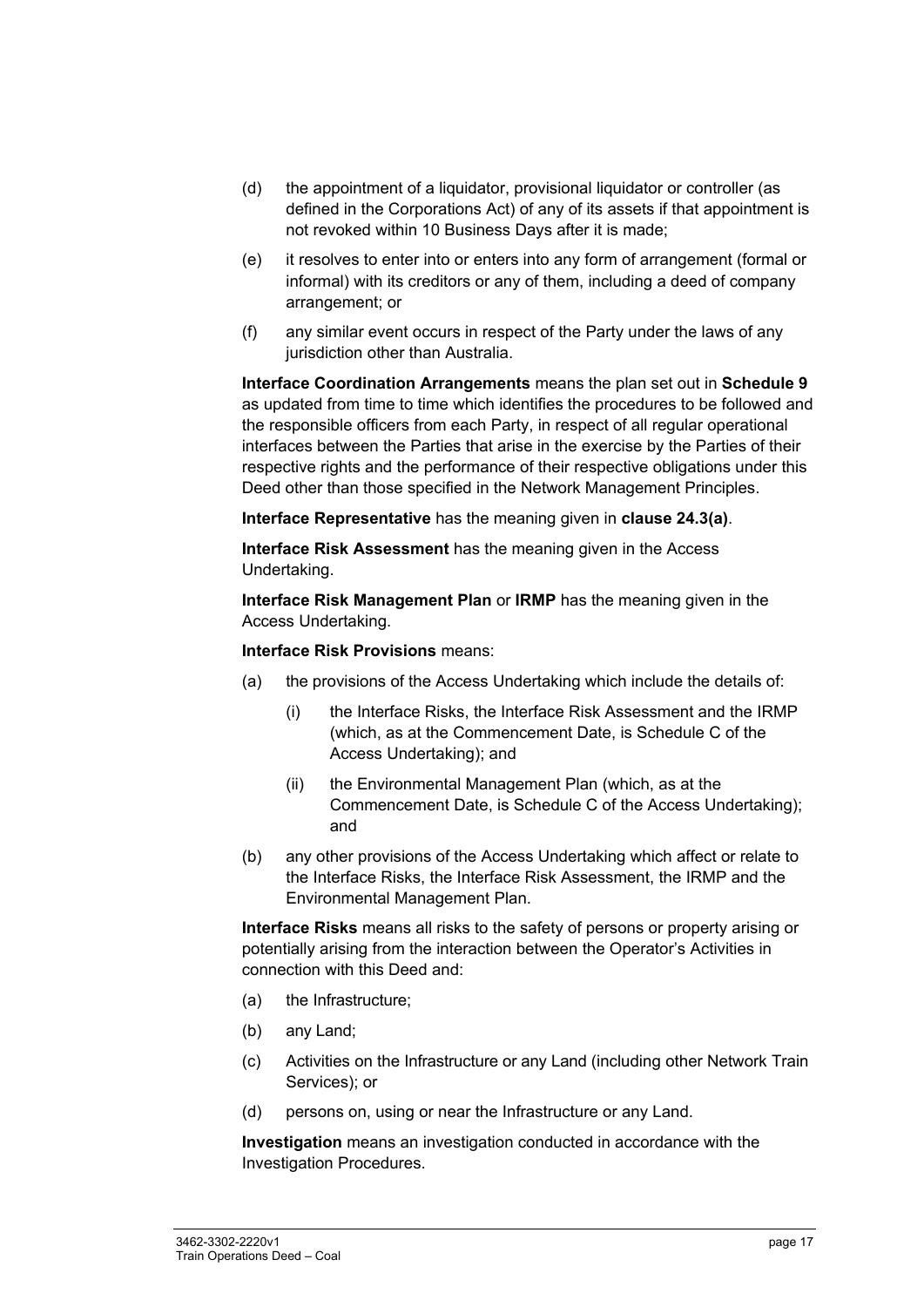**Investigation Procedures** means the procedures in relation to investigations which are:

- (a) specified in Aurizon Network's document entitled *Incident Report and Investigations* which is published on the Website (as amended and replaced from time to time); and
- (b) as far as practicable, applied consistently for all Railway Operators operating Network Train Services in the same Coal System.

**Land** means any:

- (a) parcel of land on, under or above which the Infrastructure is situated;
- (b) Aurizon Network Land; and
- (c) Third Party Land.

**Law** has the meaning given in the Access Undertaking.

**Loading Facility** for a Train Service Type means the loading facility located at the ultimate origin for that Train Service Type (whether located on the Nominated Network, an Adjoining Network or otherwise), as specified in the Train Description for that Train Service Type.

**Maintenance Work** has the meaning given in the Access Undertaking.

**Major Periodic Maintenance** has the meaning given in the Access Undertaking.

**Material Change** means a:

- (a) Change in Law;
- (b) Change in Access Undertaking; or
- (c) matter deemed to be a Material Change under **clause 39.17(d)**.

**Maximum Allowable Gross Tonnage** means the maximum allowable gross tonnage for a Wagon, other Rollingstock or Train as specified in an Authority to Travel or a Train Route Acceptance.

**Maximum Desirable Gross Tonnage** means the maximum desirable gross tonnage for a Wagon, other Rollingstock or Train as specified in an Authority to Travel or a Train Route Acceptance.

**Maximum Gross Mass** means the maximum gross mass for the Wagon or other Rollingstock as specified in **Schedule 4**.

**Maximum Other Dwell Times** for a Train Service Type means the maximum Other Dwell Times for Train Services for that Train Service Type as specified as such in the Train Description for that Train Service Type.

**Maximum Payload** for a Train Service Type means the maximum Payload for Train Services for that Train Service Type as specified as such in the Train Description for that Train Service Type.

**Maximum Sectional Running Time** for a Section for a Train Service Type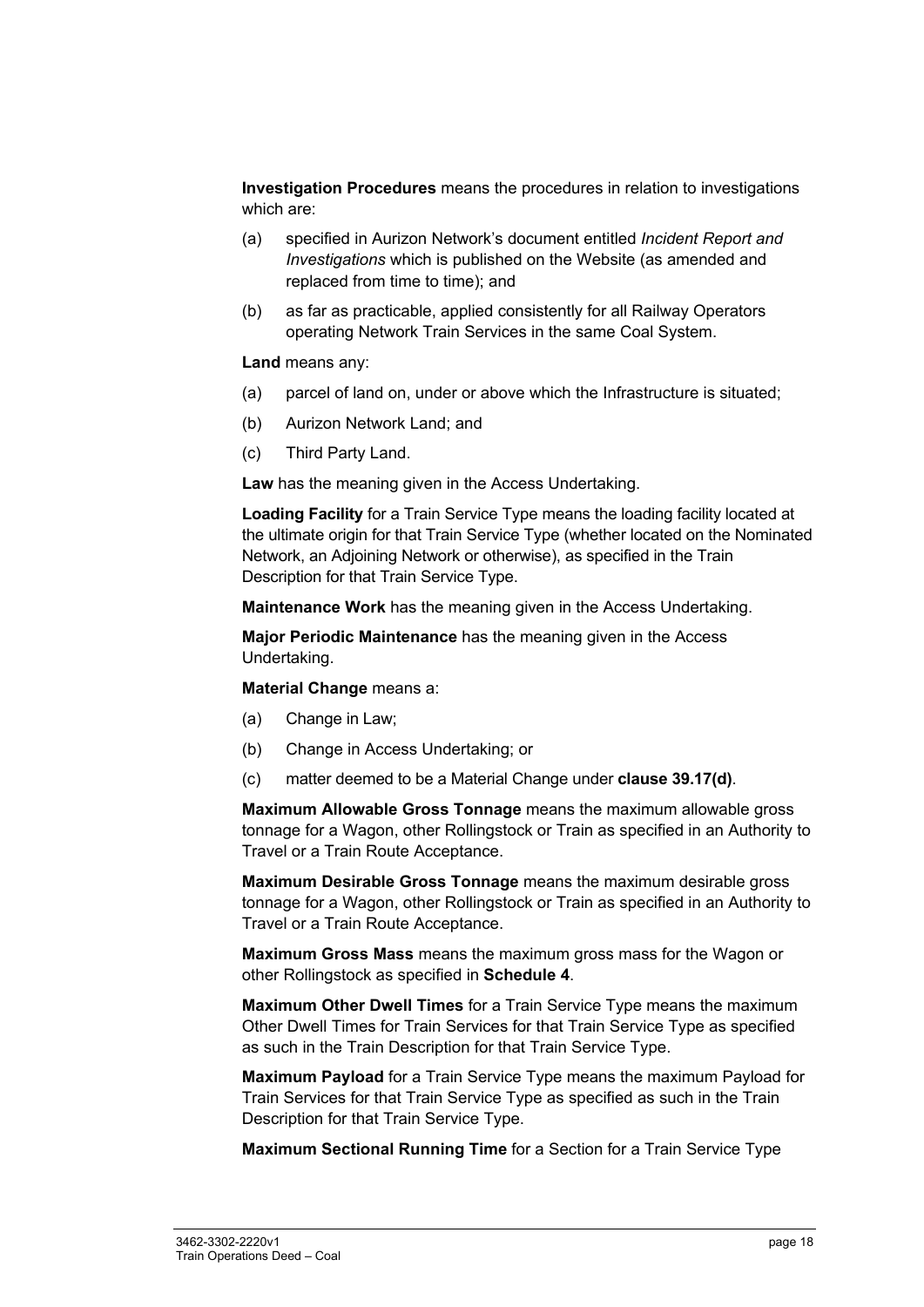means the maximum Sectional Running Times for Train Services for that Train Service Type operating on that Section as specified as such in the Train Description for that Train Service Type.

**Maximum SRT** means the sum of Maximum Sectional Running Time for all relevant Sections for the relevant Train Service Type except if it is the first or last movement of the relevant Train Service where the time to start and stop the Train Service is included (as specified in **Appendix A** to **Schedule 2** for the relevant Train Service Type).

**Maximum Time at Depot** for a Train Service Type means the maximum Time at Depot for Train Services for that Train Service Type as specified as such in the Train Description for that Train Service Type.

**Maximum Time at Loading Facility** for a Train Service Type means the maximum Time at Loading Facility for Train Services for that Train Service Type as specified as such in the Train Description for that Train Service Type.

**Maximum Time at Unloading Facility** for a Train Service Type means the maximum Time at Unloading Facility for Train Services for that Train Service Type as specified as such in the Train Description for that Train Service Type.

**Month** means calendar month.

**Net Financial Effect** on a Party of an event or circumstance means the net effect in financial terms of the occurrence of the event or circumstance on the Party in relation to performing its obligations and exercising its rights under this Deed including any increases in costs (whether capital or operating, fixed or variable) and other detriments incurred, or to be incurred, by the Party but deducting the amount of any savings or other benefits or advantages received, or to be received, by the Party, and on the basis that the Party uses reasonable endeavours to mitigate the net effect of the event or circumstance.

**Network Incident** has the meaning given in the Access Undertaking.

**Network Interface Point** means a location at which the Infrastructure meets an Adjoining Network.

**Network Management Principles** has the meaning given in the Access Undertaking.

**Network Train Service** means the running of a Train between specified origins and destinations by a Railway Operator (including any Stowage) on the Infrastructure.

**New Authorisation** has the meaning given in **clause 17.6**.

**New Interface Risk Provisions** has the meaning given in **clause 3.2(b)(i)**.

**Noise Code** means:

(a) unless and until a code of practice, guideline or other standard in relation to the management of railway noise (however described and whether or not a Law) is published by an Authority, the *CQCN Noise Management Guideline*; or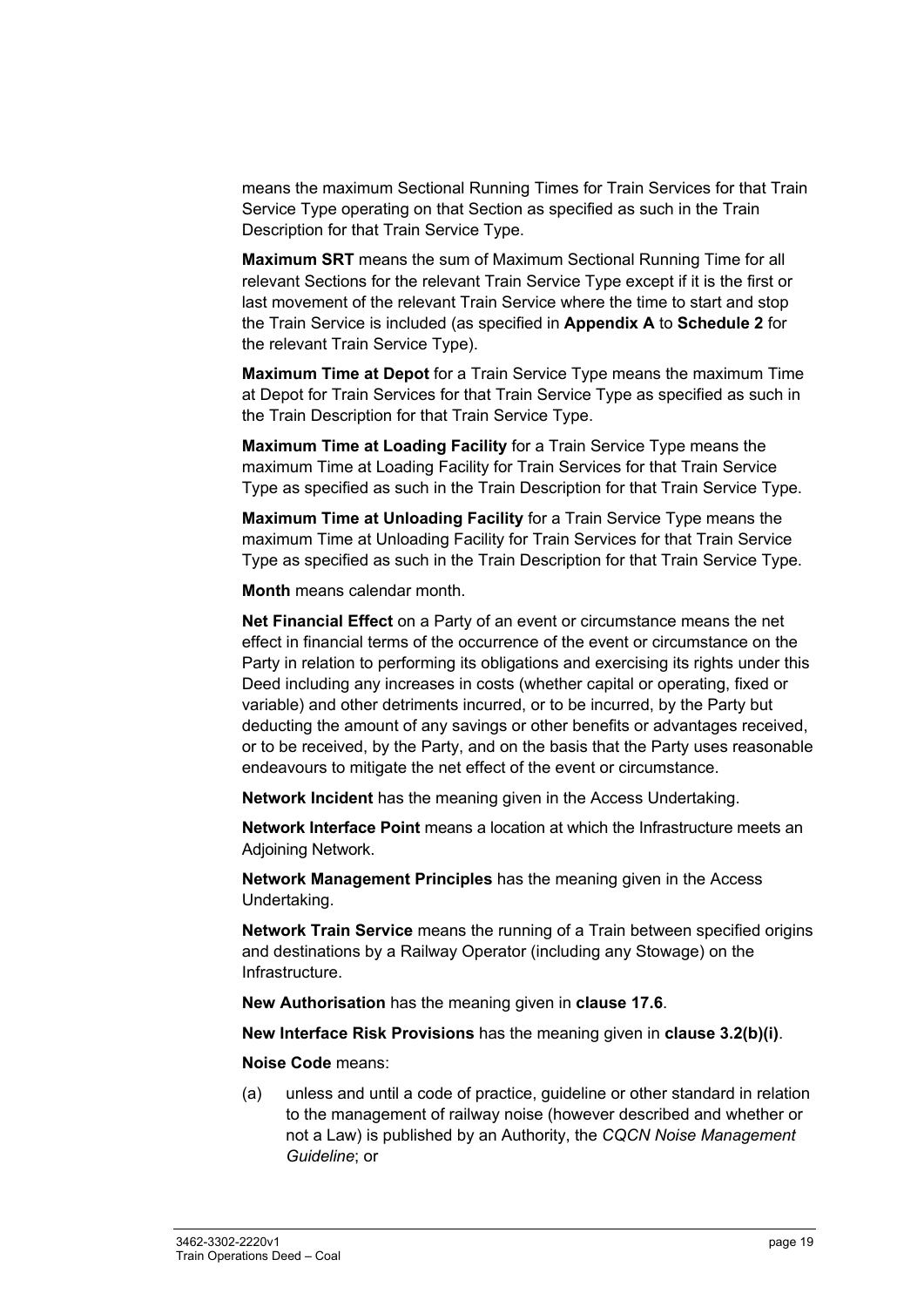(b) if a code of practice, guideline or other standard referred to in **paragraph (a)** of this definition is published by an Authority, that document.

**Noise Levels** means the levels for railway noise specified in the Noise Code.

**Nominal Payload** for a Train Service Type means the nominal Payload for that Train Service Type as specified as such in the Train Description for that Train Service Type.

**Nominated Monthly Operational Rights** for a Train Service Type means the number of Train Services for that Train Service Type that the Operator is entitled to operate during any Month:

- (a) in the case of a Month that is 30 days, as specified in the Train Description for that Train Service Type; and
- (b) in the case of a Month that is longer or shorter than 30 days, a pro rata portion of the number of Train Services referred to in **paragraph (a)** of this definition (rounded to the nearest even number of whole Train Services provided that where the pro rata portion of the number of Train Services is a whole odd number, the number of Train Services will be rounded up to the nearest even number) to reflect the longer or shorter period,

as varied in accordance with this Deed.

**Nominated Monthly Train Services** has the meaning given in the Access Agreement.

**Nominated Network** means that part of the Infrastructure described in **item 1** of **Schedule 3**.

**Nominated Network FM Reduction Notice** has the meaning given in the Access Agreement.

**Non-Charging Party** has the meaning given in **clause 34.3**.

**Notice** has the meaning given in **clause 36.1(a)**.

**Obstruction** means any circumstance relating to the whole or any part of the Infrastructure, including Rollingstock, debris or other objects on the Infrastructure, which has the potential to cause a disruption to or cancellation of Train Services or Train Movements, and includes any Network Incident but does not include an Operational Constraint imposed by Aurizon Network.

**Operating Document** means each of the following as in force from time to time:

- (a) this Deed;
- (b) the System Wide Requirements;
- (c) the IRMP;
- (d) the Operating Plan; and
- (e) each Authority to Travel and Train Route Acceptance issued by Aurizon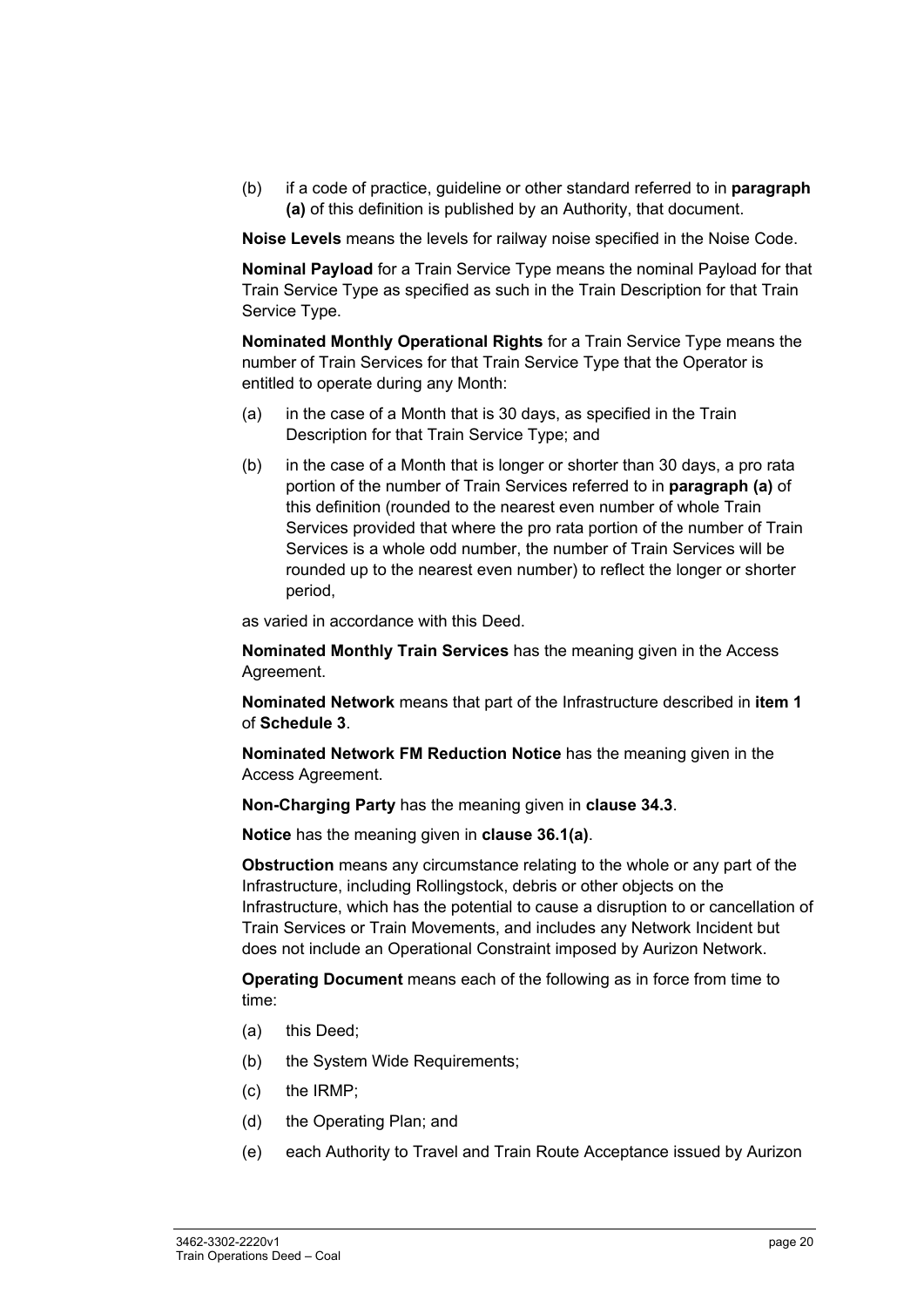Network to the Operator in respect of the operation of Train Services for a Train Service Type.

**Operating Plan** has the meaning given in **clause 15.1(a)(i)(A)**.

**Operational Constraint** has the meaning given in the Access Undertaking.

**Operational Rights** means the rights to operate Train Services on the Nominated Network granted to the Operator pursuant to this Deed.

**Operator's Controller** means the person for the time being nominated in that position pursuant to **item 1.2(h)** of **Schedule 9**.

**Operator's Incident Response Coordinator** means the person appointed pursuant to **item 3.1 o**f **Schedule 9**.

**Operator's Recovery Team Leader** means the person appointed pursuant to **item 3.2** of **Schedule 9**.

**Operator's Representative** means the person for the time being appointed pursuant to **item 2.2(a)** of **Schedule 9**.

**Operator's Safety Management System** has the meaning given in **clause 24.4**.

**Operator's Staff** means the employees, contractors, volunteers and agents of the Operator and any other person under the control or supervision of the Operator involved in any Activity associated with the Train Services.

**Origin** for a Train Service Type means the origin specified as such in the Train Description for that Train Service Type.

**Other Dwell Times** means, for any other permitted Activity, the time period commencing when a Train Service arrives at the specified point for that Activity and ending when it is ready to depart from that point and the relevant Train Controller has been advised accordingly.

**Overload Detector** means a weighing mechanism other than a Weighbridge and specified in **item 5.2** of **Schedule 3**.

**Party** means a party to this Deed, and **Parties** means the parties to this Deed. For the avoidance of doubt, the Access Holder is not a party to this Deed.

**Passenger Priority Obligations** has the meaning given in the Access Undertaking.

**Payload** of a Train Service means the weight of product loaded onto any Train used by the Operator in operating that Train Service.

**Performance Levels** means the performance levels which apply to the performance by the respective Parties of their obligations under this Deed are set out in **Schedule 5**.

**Plan** means a plan developed and approved in accordance with the process outlined in **clause 13**.

**Planned Dwell Times** means each of Time at Loading Facility, Time at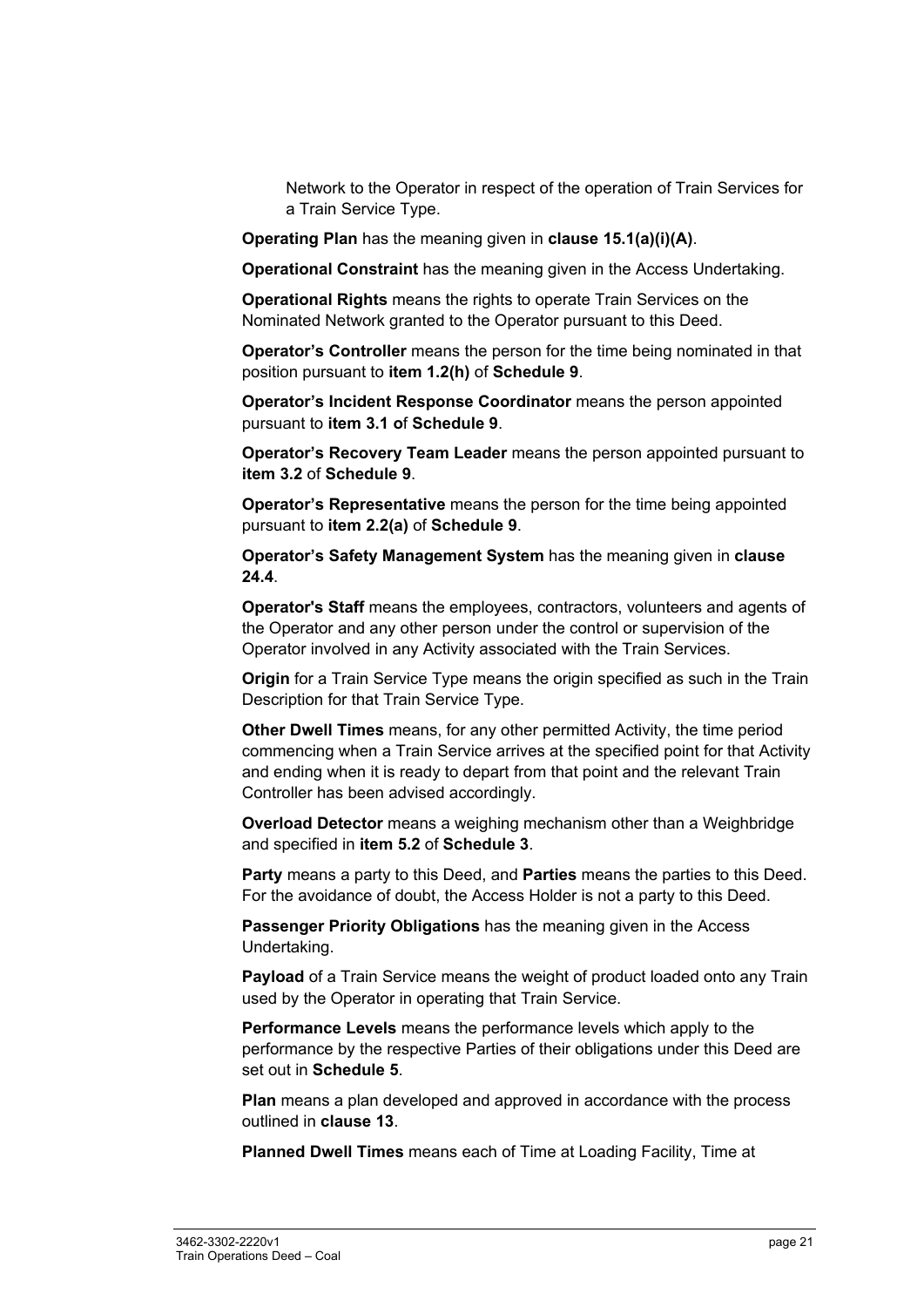Unloading Facility, Time at Depot and Other Dwell Times specified in the Train Schedule.

**Planned Possession** has the meaning given in the Access Undertaking.

**Possession** has the meaning given in the Access Undertaking.

**Possession Protocols** means the protocols developed and advised by Aurizon Network from time to time (as varied in accordance with this Deed) for managing and scheduling Possessions.

**PPS Act** means the *Personal Property Securities Act 2009* (Cth).

**Queensland Competition Authority** or **QCA** means the Authority established under the *Queensland Competition Authority Act 1997* (Qld).

**Rail Safety Act** means the *Rail Safety National Law (Queensland) Act 2017* (Qld).

**Rail Safety Regulator** means the Office of the National Rail Safety Regulator.

**Railway Operator** has the meaning given in the Access Undertaking.

**Recipient** means a Party that receives Confidential Information from the Discloser.

**Recovery** means action to be taken in respect of any derailed, malfunctioning or immobilised Rollingstock for which the Operator is responsible to enable prompt recommencement of Train Movements, but does not include the Retrieval of such Rollingstock.

**Reduced Operational Rights** has the meaning given in **clause 10.3(c)(iv)(A)(1)**.

**Reference Tariff** has the meaning given in the Access Undertaking.

**Reference Tariff Provisions** means:

- (a) the schedule of the Access Undertaking which includes the Reference Tariffs and the details of the application of the Reference Tariffs for a particular Reference Train Service (which, as at the Commencement Date, is Schedule F of the Access Undertaking); and
- (b) any other provisions of the Access Undertaking which affect or relate to the application or calculation of Reference Tariffs or access charges (including any TOP Charge).

**Reference Train Service** has the meaning given in the Access Undertaking.

**Regenerative Brake** means an energy recovery system installed on Rollingstock which slows the Rollingstock by converting its kinetic energy into electrical energy, which can then be returned to the overhead electric traction system.

**Related Body Corporate** has the meaning given in the Corporations Act.

**Relevant Collateral** means Collateral which is the subject of a Security Interest granted under this Deed.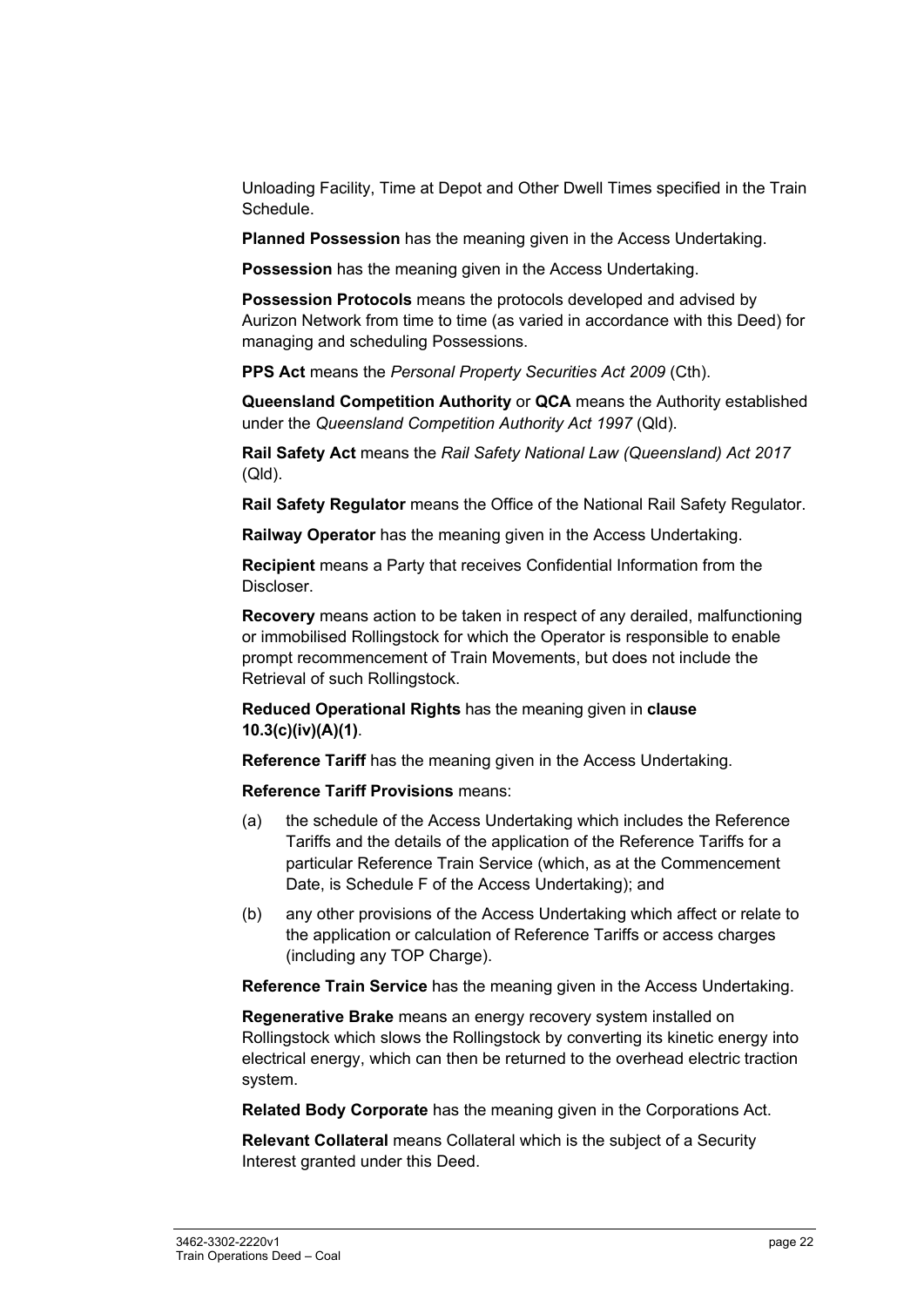**Relevant Rollingstock** means any Rollingstock of the Operator with a minimum value of \$1 million and which has been specified as Relevant Rollingstock in **Schedule 4**.

**Required Information** means any information in relation to any Operator's Staff engaged in Safety Related Work on the Infrastructure that Aurizon Network considers is reasonably required to be known by Aurizon Network to comply with its Accreditation and a Law.

**Restoration** means the removal of any Obstruction on the Infrastructure, the rectification of any Incident and the prompt recommencement of Train Movements including all requisite repairs to the Infrastructure, but does not include Recovery or Retrieval.

**Retrieval** means the subsequent removal of Rollingstock, from the Infrastructure and Land, following the Recovery of such Rollingstock.

**Rollingstock** means locomotives, carriages, Wagons, rail cars, rail motors, light rail vehicles, light inspection vehicles, rail/road vehicles, trolleys and any other vehicles which operate on or use a Track, and where used in respect of the Operator's Rollingstock includes Rollingstock which is owned, hired or leased by the Operator, supplied by a contractor of the Operator or is otherwise in the possession or control of the Operator.

**Rollingstock Configuration** has the meaning given in the Access Undertaking.

**Rollingstock Interface Standards** has the meaning given in the Access Undertaking.

**Rollingstock Interface Standards Risk Assessment** means, in respect of any Rollingstock or Rollingstock Configurations for a Train Service Type used, or proposed to be used, by the Operator in the operation of Train Services on the Nominated Network, means an assessment to:

- (a) for each non-compliance with the Rollingstock Interface Standards specified in a Compliance Statement for the Rollingstock or Rollingstock Configurations, identify all reasonably foreseeable Interface Risks and Environmental Risks arising from each non-compliance;
- (b) assess:
	- (i) the likelihood of those Interface Risks and Environmental Risks occurring;
	- (ii) the consequences (including commercial consequences) of those Interface Risks and Environmental Risks occurring; and
	- (iii) whether those Interface Risks and Environmental Risks can be effectively managed and, if so, any factors relevant to the effective management of those Interface Risks and Environmental Risks; and
- (c) if those Interface Risks and Environmental Risks can be effectively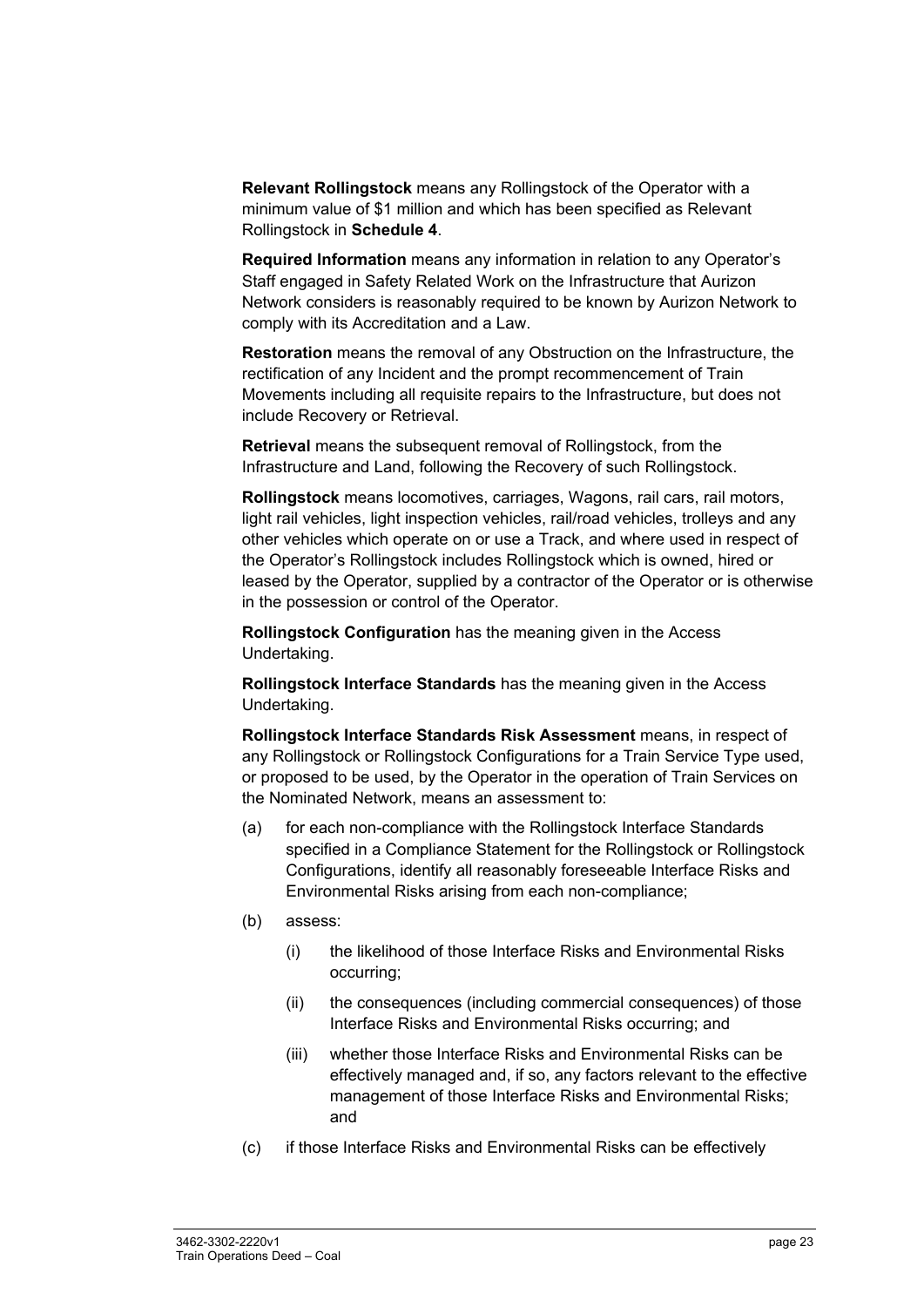managed by complying with appropriate measures, identify the measures to be complied with in respect of such Rollingstock or Rollingstock Configurations to effectively manage those Interface Risks and Environmental Risks within a risk management framework.

**Safety Law** means a Law relating to the safety of persons or property, including the Rail Safety Act and the *Work Health and Safety Act 2011* (Qld).

**Safety Regulator** means, in respect of a Safety Law, the Authority administering that Safety Law.

#### **Safety Related Work** means:

- (a) "rail safety work" as defined under the Rail Safety Act; and
- (b) any other work notified by Aurizon Network to the Operator as safety related work.

#### **Safety Standards** means the:

- (a) standards relating to safety, including work health and safety, established in published guidelines, industry practice or Aurizon Network policies specified in Aurizon Network's document entitled *Safety Standards* notified by Aurizon Network to the Operator (as amended and replaced from time to time); and
- (b) standards relating to safety, including work health and safety, prescribed by any Law.

**Safeworking Procedures** means the procedures and systems, including supporting communications systems, for the safe operation of Trains and protection of worksites on the Infrastructure specified in Aurizon Network's document entitled *Safeworking Procedures* as:

- (a) notified by Aurizon Network to the Operator; or
- (b) published on the Website,

(as amended and replaced from time to time).

**Scheduled Time** means the time of arrival or departure for a Train Movement at specified locations on the Nominated Network as set out in the Train Schedule or as amended by Aurizon Network from time to time on the day of operation in accordance with the Network Management Principles.

**Schedules** means the schedules attached to this Deed.

**Section** means a section of Track between two locations on the Nominated Network as shown in the diagram(s) in **Schedule 3**.

**Sectional Running Times** means the time period measured from the time a Train Service passes the signal controlling entry into a Section until the time the Train Service arrives at the signal controlling entry into the next adjoining Section or the Adjoining Network (as applicable), and does not include an allowance for Planned Dwell Times.

**Security Interest** has the meaning given in **clause 39.20(a)**.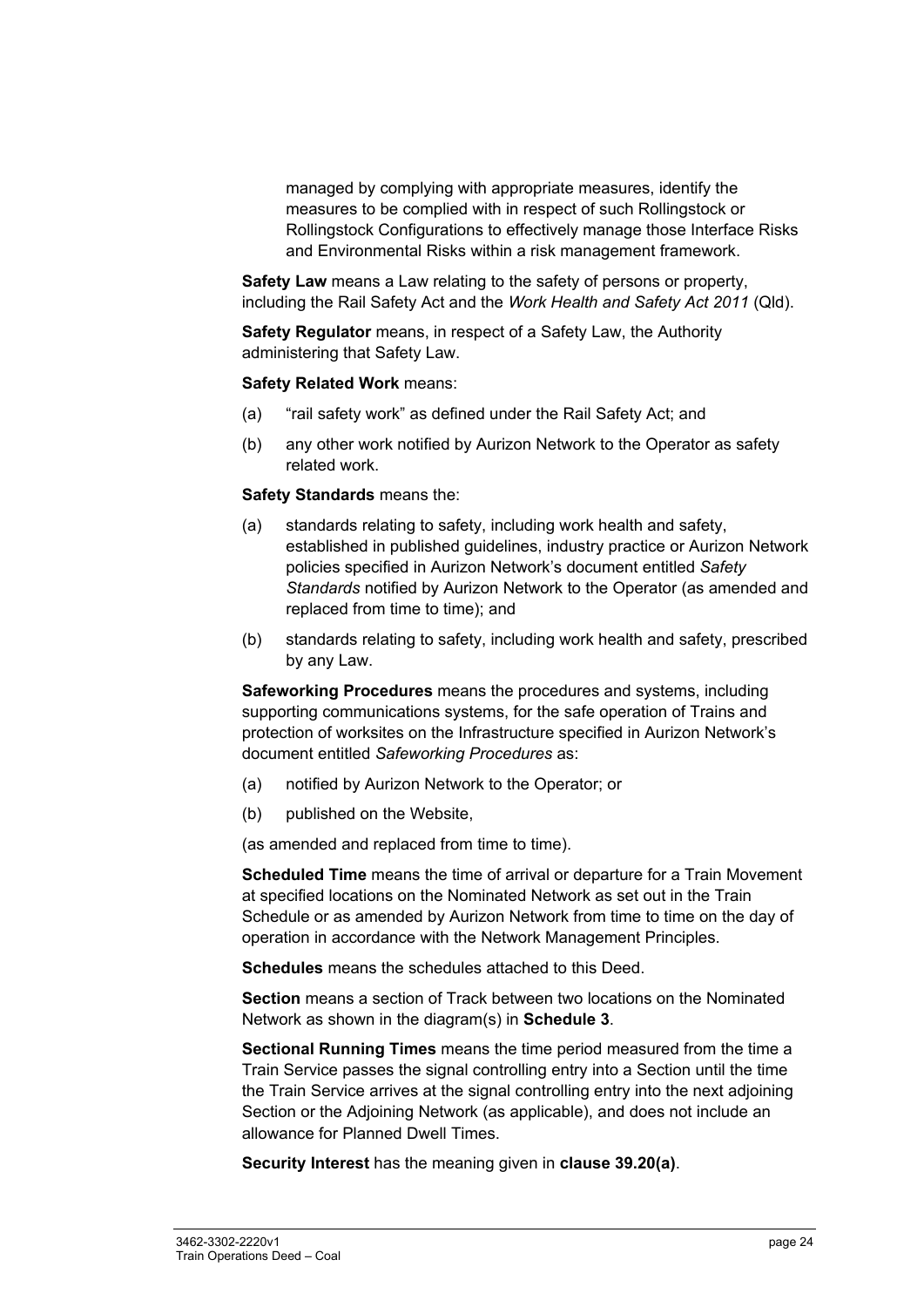**Signalling and Telecommunications Equipment** means all electronic, electrical and other equipment, including signalling systems, safety devices and communications facilities, installed on or as part of the Infrastructure or on Rollingstock, for the purpose of compliance with Safeworking Procedures and to facilitate Train Control.

**Staff** means Aurizon Network's Staff or the Operator's Staff (as applicable).

**State** means the State of Queensland.

**Stowage** has the meaning given in the Access Undertaking.

**Supplier** has the meaning given in **clause 35.3**.

**Supply Chain Rights** has the meaning given in the Access Agreement.

**Suspension Event** means any event or circumstance specified as such in **Schedule 8**.

**Suspension Notice** has the meaning given under **clause 32.1**, **32.2**, **32.3** or **32.4**.

**System Operating Parameters** has the meaning given in the Access Undertaking.

**System Rules** has the meaning given in the Access Undertaking.

**System Wide Requirements** means the Possession Protocols, the Interface Coordination Arrangements, the Rollingstock Interface Standards, the Safeworking Procedures, the Safety Standards, the Emergency Procedures and the Investigation Procedures.

**Tare Weight** means the tare weight for a Wagon or other Rollingstock as specified in **Schedule 4**.

**Term** means the term of this Deed in accordance with **clause 2.1**.

**Termination Event** means any event or circumstance specified as such in **Schedule 8**.

**Third Party** means a person other than the Operator or Aurizon Network.

**Third Party Land** has the meaning given in **clause 39.17(a)**.

**Through-Running Train Service Type** means a Train Service Type that has a Destination and/or Origin that is a Network Interface Point that is specified as such in the Train Description for that Train Service Type.

**Time at Depot** means the time period commencing when a Train Service arrives at the entry signal for a Depot and ending when it is ready to depart the Depot and the relevant Train Controller has been advised accordingly.

**Time at Loading Facility** means the time period commencing when a Train Service arrives at the entry signal for a Loading Facility and ending when it presents at the exit signal for the Loading Facility, is ready to depart the Loading Facility and the relevant Train Controller has been advised accordingly.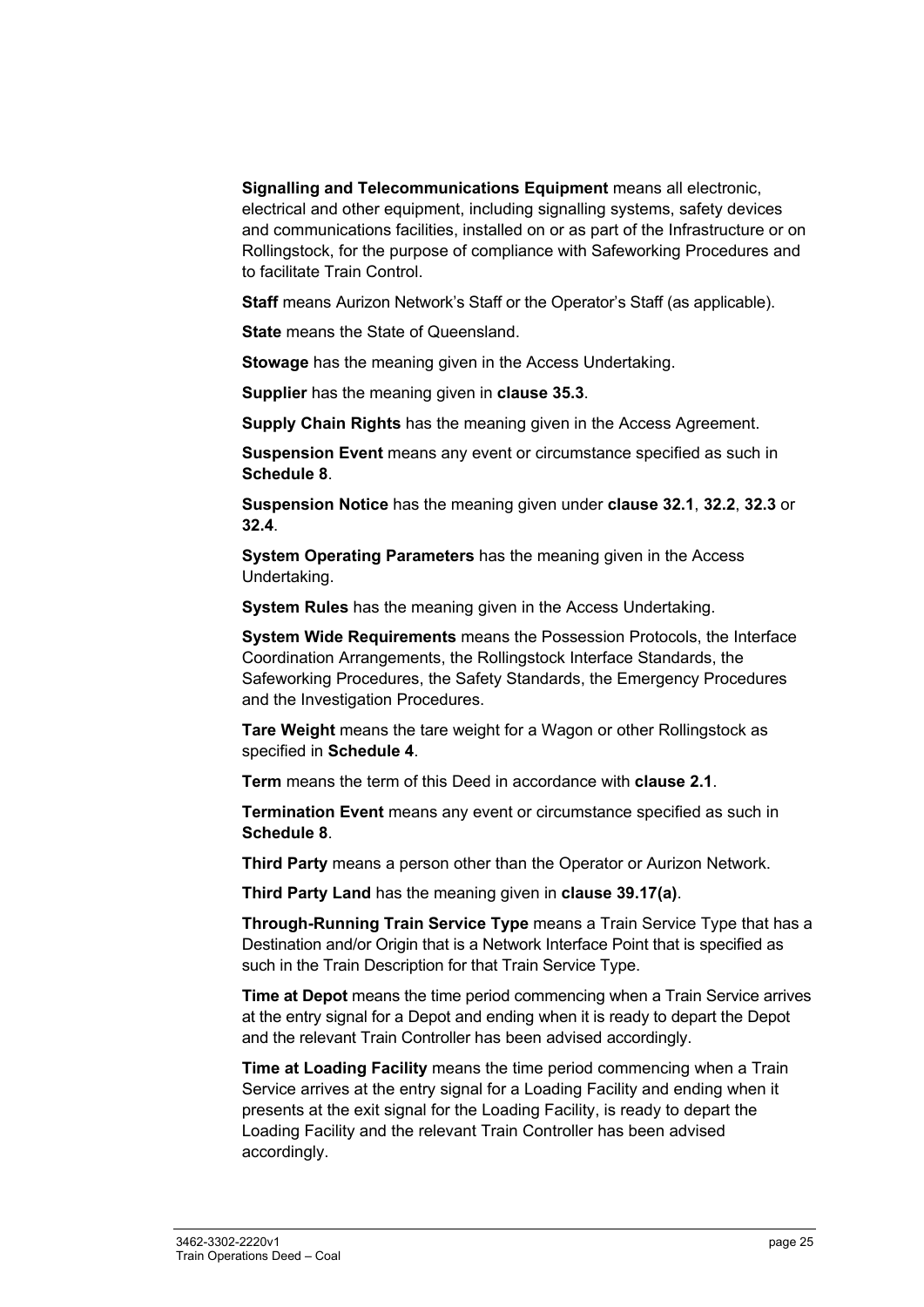**Time at Unloading Facility** means the time period commencing when a Train Service arrives at the entry signal for an Unloading Facility and ending when it presents at the exit signal for the Unloading Facility, is ready to depart the Unloading Facility and the relevant Train Controller has been advised accordingly.

**Track** has the meaning given in the Access Undertaking.

**Train** has the meaning given in the Access Undertaking.

**Train Control** means the management and monitoring of all Train Movements and of all other operation of Rollingstock on the Infrastructure and of any activities affecting or potentially affecting such Train Movements or Rollingstock operation including:

- (a) recording Train running times on Train diagrams and in Aurizon Network's information systems;
- (b) reporting of Incidents occurring on the Infrastructure;
- (c) managing Incidents occurring on the Infrastructure from within a Train Control centre;
- (d) field Incident management;
- (e) yard control services; and
- (f) exchanging information with Railway Operators.

**Train Control Direction** means any instruction or direction (whether given orally or in writing or by means of signal or other similar device) issued by or on behalf of Aurizon Network acting reasonably relating to Train Movements.

**Train Controller** means the person nominated by Aurizon Network from time to time as the supervisor of Train Movements on the relevant part of the Nominated Network, and whose details are initially specified in **item 1.1** of **Schedule 9**.

**Train Description** for a Train Service Type means the description of, specifications for, and constraints on, the Access Rights for that Train Service Type specified in **Schedule 2**.

**Train List** means the information required to be supplied by the Operator in accordance with **item 1.2(b)(vi)** of **Schedule 9** in respect of each individual Train Service to be operated on the Nominated Network.

**Train Movement** has the meaning given in the Access Undertaking.

**Train Operator** has the meaning given in the Access Undertaking.

**Train Route Acceptance** means an authorisation issued by Aurizon Network which authorises the Operator to operate Train Services for a Train Service Type on the Nominated Network using specified Authorised Rollingstock Configurations for that Train Service Type.

**Train Schedule** means the train diagrams, yard schedules, terminal schedules and any other form of train timetable prepared by Aurizon Network before the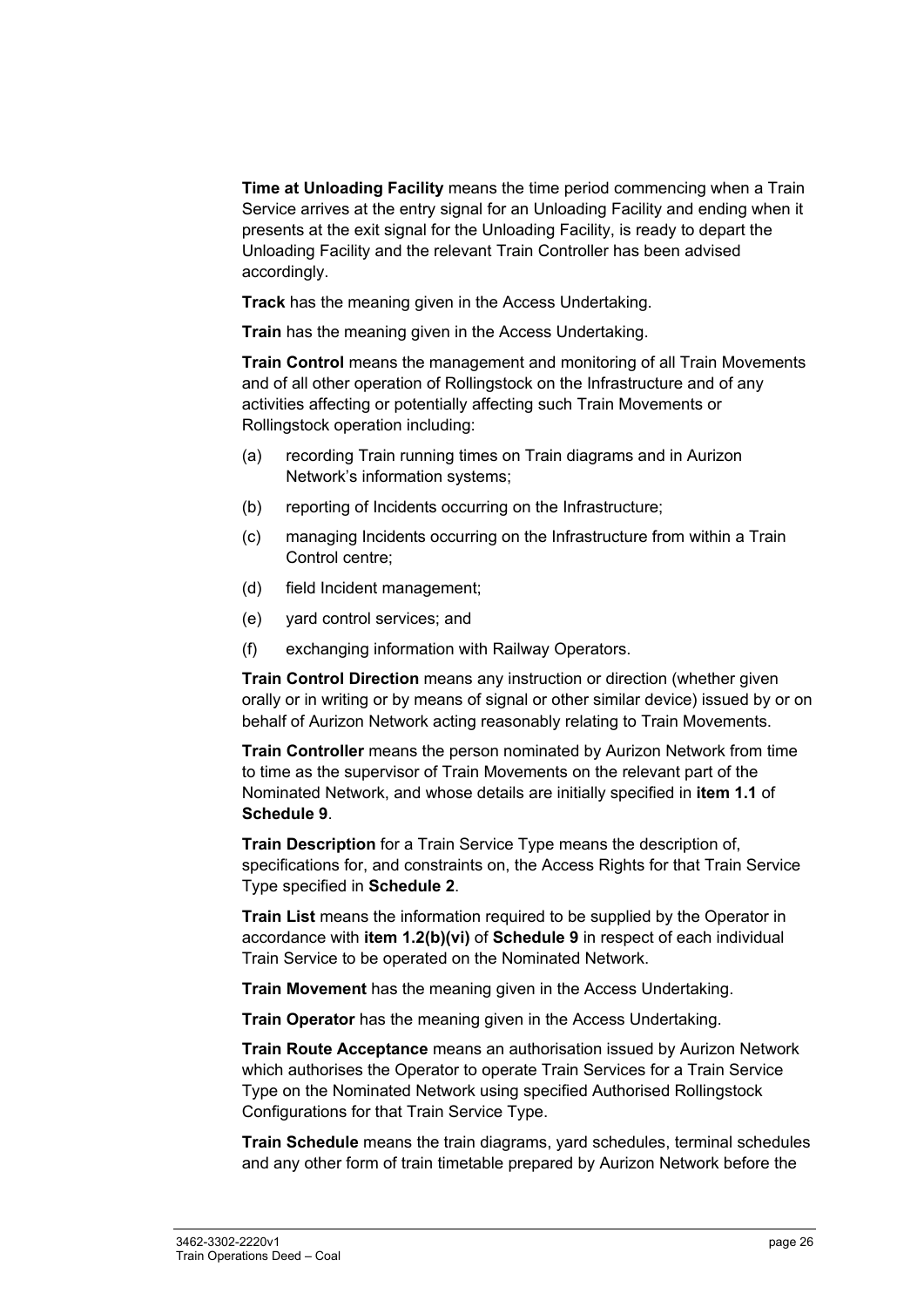day of operation in accordance with the Network Management Principles showing the programmed times of arrival or departure for Train Movements at specified locations on the Infrastructure.

**Train Service** for a Train Service Type means the running by the Operator, of a Train in one direction from the Origin to the Destination, or from the Destination to the Origin, for that Train Service Type (including any Stowage) in accordance with the Train Description for that Train Service Type.

**Train Service Commitment Date** for a Train Service Type means the date specified as such in the Train Description for that Train Service Type.

**Train Service Compliance Date** for a Train Service Type means the date specified as such in the Train Description for that Train Service Type.

**Train Service Expiry Date** for a Train Service Type means the date specified as such in the Train Description for that Train Service Type.

**Train Service Type** means each type of train service specified as such in **Schedule 2**.

**Transport Infrastructure Act** means the *Transport Infrastructure Act 1994* (Qld).

**Ultimate Holding Company** has the meaning given in the Corporations Act.

**Unloading Facility** for a Train Service Type means the unloading facility located at the ultimate destination for that Train Service Type (whether located on the Nominated Network, an Adjoining Network or otherwise), as specified in the Train Description for that Train Service Type.

**Unreasonable** in respect of an IRMP, or any aspect of or amendment to an IRMP, determined by Aurizon Network under **clause 13.1(c)(iii)** means no reasonable person in the position of Aurizon Network could have made that determination.

**Urgent Possession** has the meaning given in the Access Undertaking.

**Wagon** means any rollingstock (including a wagon bogie) designed to carry any load other than passengers.

**Website** has the meaning given in the Access Undertaking.

**Wilful Breach** means a breach arising from or pursuant to a deliberate act or omission which occurs pursuant to an express policy or program to plan and implement Operational Contraints (including Maintenance Works and Infrastructure Enhancements) in a manner contrary to **clauses 21.2(b)** and **(c)**.

**Weighbridge** means a weighbridge or weightometer verified under the *National Measurement Act 1960* (Cth), as specified in **item 5.1** of **Schedule 3**.

**Year** means each year commencing on 1 July and ending on 30 June during the Term and, if applicable, includes:

(a) the shorter period commencing on the first day of the Month in which the Commitment Date occurs and ending on the next 30 June; and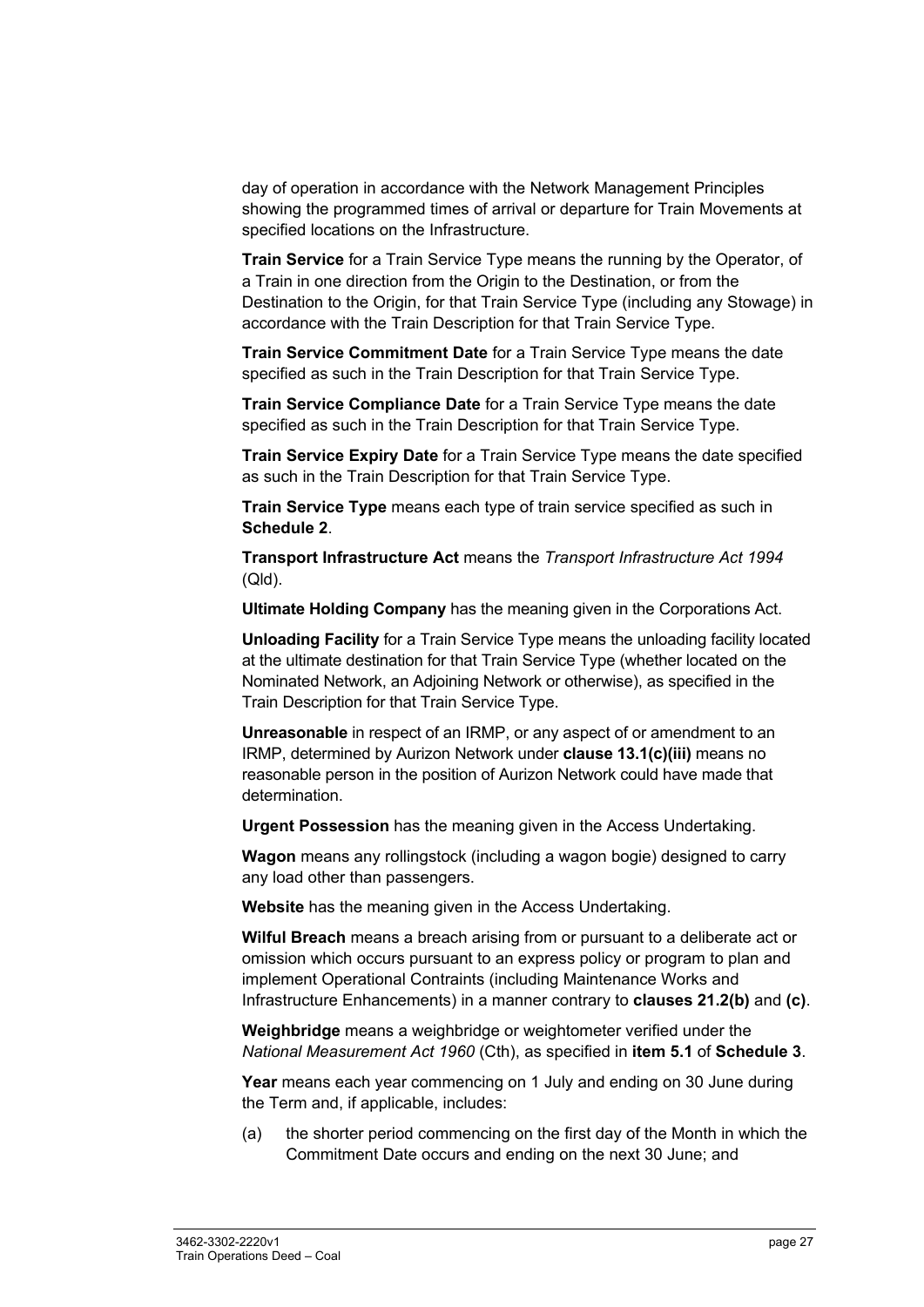(b) the shorter period commencing on the 1 July occurring prior to the date of expiration or termination of this Deed and ending on the date of expiration or termination of this Deed.

#### **1.2 Interpretation**

In this Deed, unless expressed to the contrary:

- (a) the singular includes the plural and vice versa;
- (b) a gender includes all other genders;
- (c) where a word or phrase is defined, its other grammatical forms have a corresponding meaning;
- (d) no rule of construction will apply to a clause to the disadvantage of a Party merely because that Party put forward the clause or would otherwise benefit from it; and
- (e) a reference to:
	- (i) a person includes a partnership, unincorporated association, corporation or other entity, government or statutory body;
	- (ii) a person includes its legal personal representative, successors and assigns;
	- (iii) conduct includes any omission and any representation, statement or undertaking, whether or not in writing;
	- (iv) conduct includes a benefit, remedy, discretion, authority or power;
	- (v) an obligation includes a warranty or representation and a reference to a failure to observe or perform an obligation includes a breach of warranty or representation;
	- (vi) the words "include", "includes" or "including" must be read as if they are followed by the words "without limitation";
	- (vii) writing includes:
		- (A) any mode of representing or reproducing words in tangible and permanently visible form, including fax transmission; and
		- (B) words created or stored in any electronic medium and retrievable in perceivable form;
	- (viii) time is to local time in Brisbane, Queensland;
	- (ix) "A\$", "\$" or "dollars" is a reference to the lawful currency of Australia;
	- (x) this or any other document or agreement includes the document or agreement as novated, amended or replaced from time to time and despite any changes in the identity of the parties;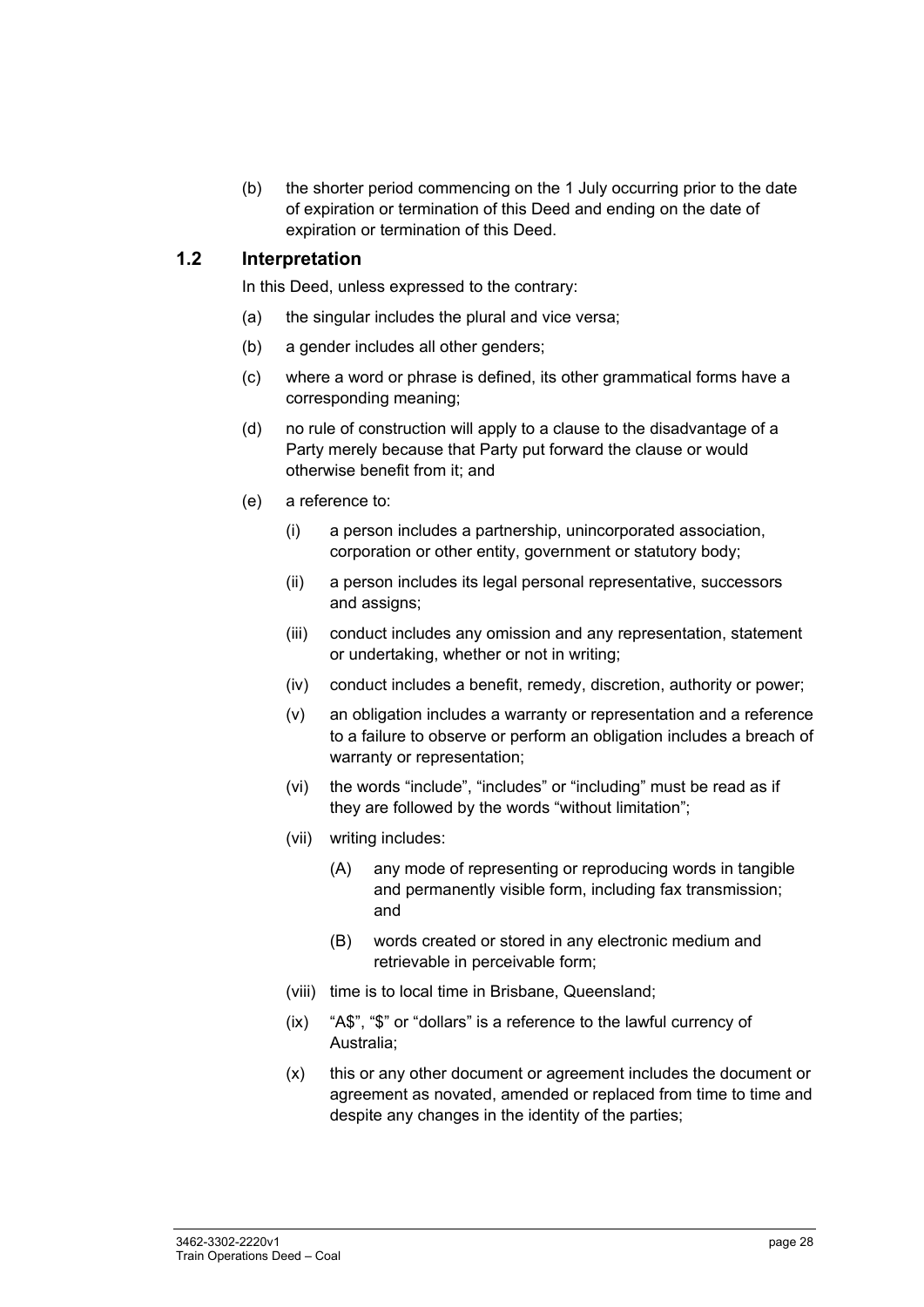- (xi) anything (including any amount) is a reference to the whole or part or any part of it and a reference to a group of things or persons is a reference to any one or more of them;
- (xii) under a clause includes in accordance with that clause;
- (xiii) a clause or schedule is a reference to a clause or schedule (as applicable) in this Deed;
- (xiv) any legislation or any provision of any legislation includes any modification or re-enactment of it, any legislative provision substituted for it and all regulations and statutory instruments issued under it;
- (xv) any code, guideline, recommendation or policy, or any provision of any code, guideline, recommendation or policy, includes any modification of it, or the substitution of it or any of its provisions for others, unless otherwise specified or directed by Aurizon Network;
- (xvi) any Authority, association or body whether statutory or otherwise (**first body**) is, if the first body ceases to exist or is re-constituted, re-named or replaced or the powers or functions of the first body is transferred to any other Authority, association or body (**replacement body**), deemed to refer to the replacement body established or constituted in lieu of the first body or as nearly as may be succeeding to the powers or functions of the first body; and
- (xvii) access or access rights does not include rights granted by Aurizon Network to a Railway Operator under a train operations deed.

#### **1.3 References to descriptors of Train Service Types**

In this Deed, references to any descriptor of a Train Service or a Train Service Type (for example, 'Destination', 'Loading Facility', 'Nominated Monthly Train Services', 'Origin' and 'Unloading Facility') is to that descriptor as applicable to that particular Train Service or Train Service Type.

#### **1.4 Material published on the Website**

For the avoidance of doubt, material published on the Website includes material which is available to the Operator via secured, password-protected online access to the Website.

#### **1.5 Headings**

Headings do not affect the interpretation of this Deed.

#### **1.6 Words and expressions defined in Access Undertaking**

- (a) Subject to **clause 1.6(b)**, if a word or expression is defined in this Deed to have the meaning given in the Access Undertaking, then it will have the meaning given in the Access Undertaking in force as at the date of this Deed.
- (b) If a word or expression used in the Interface Risk Provisions which form part of this Deed under **clause 3** is defined in the Access Undertaking,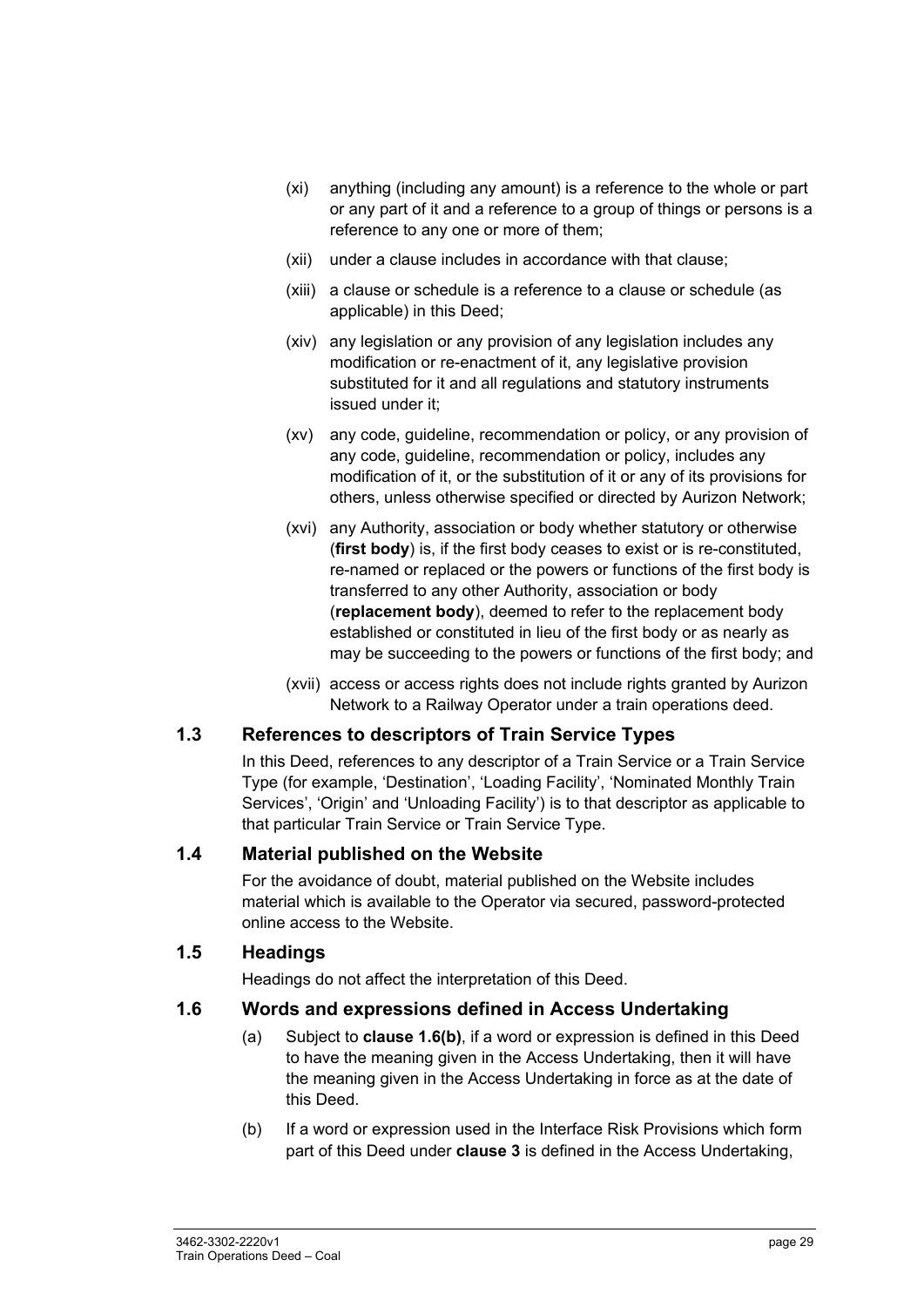then, it will have the meaning given in the Access Undertaking in force on the date the relevant Interface Risk Provisions commenced to form part of this Deed under **clause 3.1** or **3.2** (as applicable).

## **1.7 Inconsistency**

- (a) If there is any inconsistency between the substantive terms of this Deed (comprising **clauses 1** to **37**) and the schedules of this Deed, the substantive terms of this Deed prevail to the extent of the inconsistency.
- (b) If there is any inconsistency between matters contained in the Access Undertaking (as amended by any Change in Access Undertaking) and this Deed, the provisions of this Deed prevail to the extent of the inconsistency unless expressly provided to the contrary.

# 2 Term

# **2.1 Term**

This Deed commences on the Commencement Date and, unless earlier terminated in accordance with its terms, continues until the Expiry Date.

# 3 Access Undertaking

# **3.1 Incorporation**

- (a) The Parties agree that, for the purposes of the Access Undertaking, the Operator is considered a Train Operator or a Railway Operator (as applicable).
- (b) Subject to **clause 3.2**, the Interface Risk Provisions (as in force as at the Commencement Date) form part of this Deed as if they were set out in full under this Deed.
- (c) For the avoidance of doubt, despite any other provision in the Access Undertaking:
	- (i) **clause 28** applies to any Claim in respect of a breach of the Interface Risk Provisions which form part of this Deed under this **clause 3**; and
	- (ii) **clause 30** applies in respect of any Dispute between the Parties in respect of any right or obligation (or in respect of the enforcement) of Interface Risk Provisions which form part of this Deed under this **clause 3**.

## **3.2 Changes in Access Undertaking**

- (a) If there is a Change in Access Undertaking at any time which changes the Interface Risk Provisions, then this **clause 3.2** applies.
- (b) A Party (**Notifying Party**) may, within 20 Business Days from the date of the Change in the Access Undertaking (or such longer period as the Parties may agree) notify (**Amendment Notice**) the other Party (**Receiving Party**):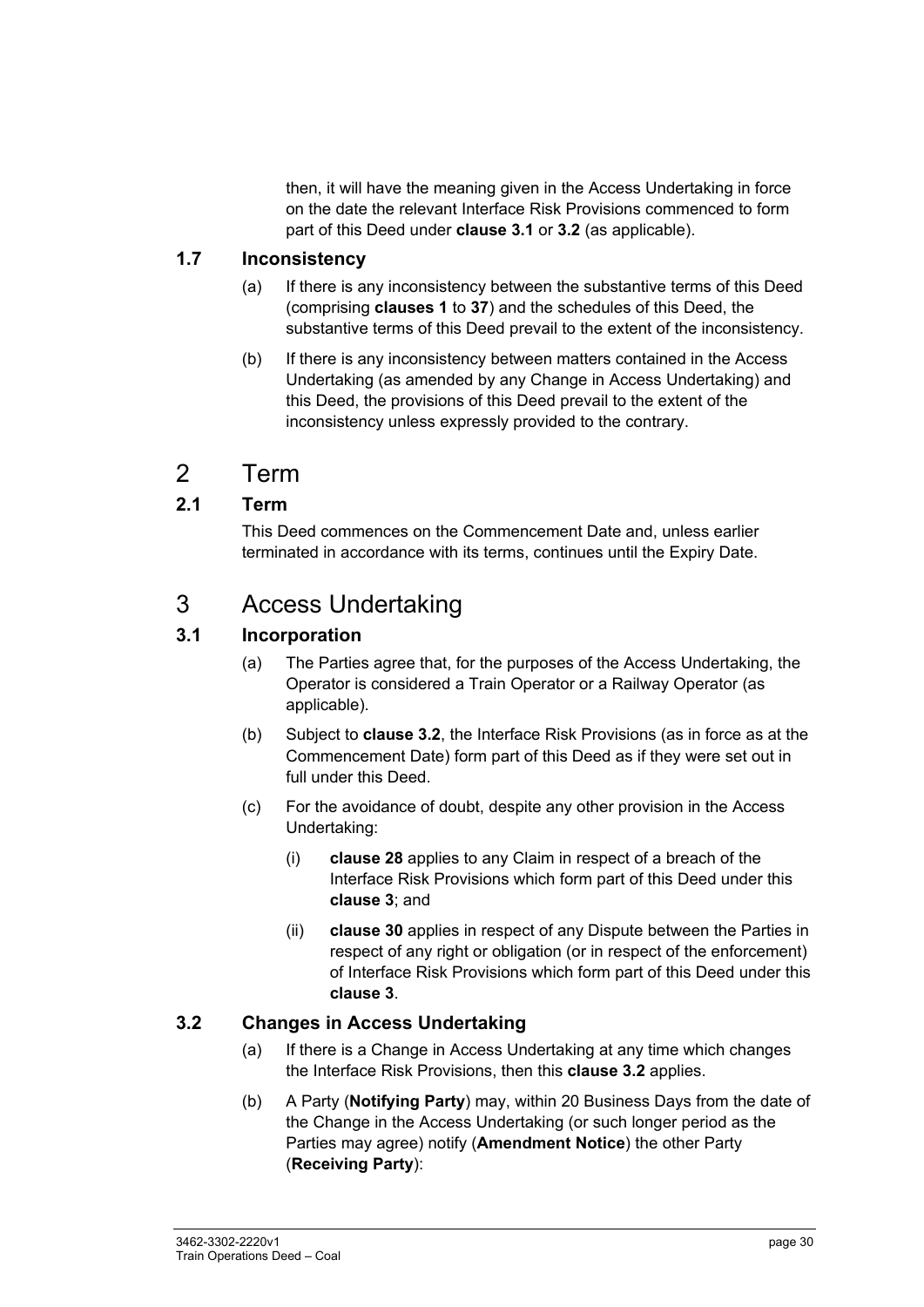- (i) that it elects to amend this Deed to replace the Interface Risk Provisions which form part of this Deed under **clause 1.1(a)(i)** or this **clause 3.2** (**Former Interface Risk Provisions**) with the Interface Risk Provisions as changed by the Change in Access Undertaking (**New Interface Risk Provisions**);
- (ii) of any other changes to the other terms of this Deed (if any) which the Notifying Party requires as a consequence of, or to give full effect to the replacement of the Former Interface Risk Provisions with the New Interface Risk Provisions under this **clause 3.2**; and
- (iii) of the date from which the changes become effective (and if any changes become effective from different dates, the dates applicable to each change) which must be on or after the date on which the Change in Access Undertaking became effective (**Change Date(s)**).
- (c) An Amendment Notice must include an amended version of this Deed, with the changes referred to in **clause 3.2(b)(i)** clearly identified.
- (d) Promptly following receipt of an Amendment Notice, the Receiving Party must notify the Notifying Party the extent to which the Receiving Party accepts or does not accept the drafting of the amendments to the terms of this Deed proposed in the Amendment Notice in accordance with **clause 3.2(b)(ii)**.
- (e) If the Receiving Party does not accept the drafting of the amendments to the terms of this Deed, then the Parties must promptly meet to negotiate and attempt to agree the changes to the terms of this Deed (if any) which are necessary as a consequence of, or to give full effect to, the replacement of the Former Interface Risk Provisions with the New Interface Risk Provisions under this **clause 3.2**.
- (f) If the Parties do not agree the amendments in respect of the matters outstanding under **clause 3.2(f)** by the Change Date(s), the matter must be referred to the QCA for determination in accordance with the provisions of the Access Undertaking which provide for determination of disputes by the QCA.
- (g) On and from the Change Date(s) (or such other time as the QCA may determine):
	- (i) the New Interface Risk Provisions will form part of this Deed as if set out in full in this Deed;
	- (ii) the Former Interface Risk Provisions will cease to form part of this Deed; and
	- (iii) amendments to the terms of this Deed:
		- (A) accepted under **clause 3.2(d)**;
		- (B) agreed under **clause 3.2(e)**; or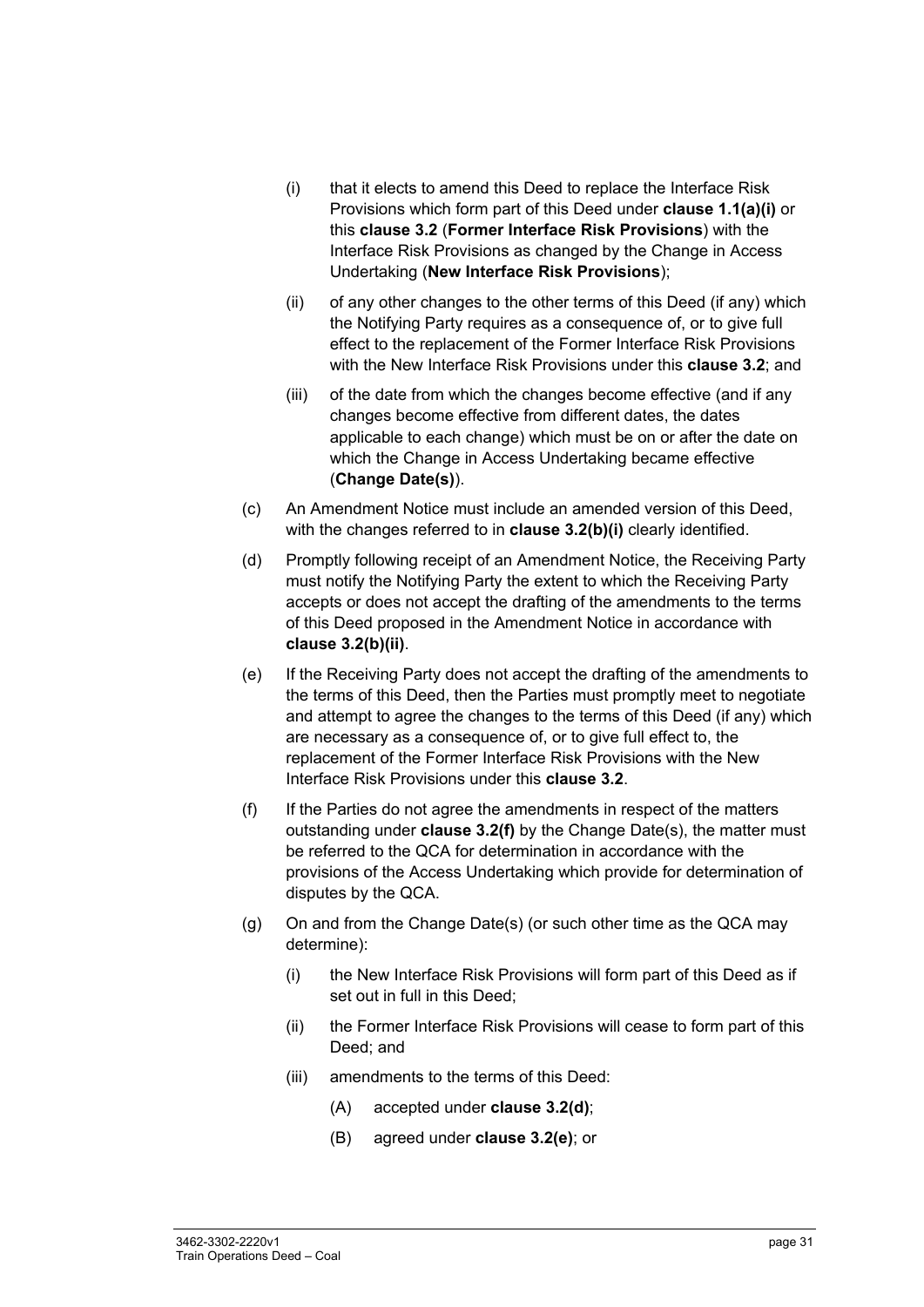(C) determined by the QCA under **clause 3.2(f)**,

become effective.

(h) Within 10 Business Days from the date that amendments to the terms of this Deed are accepted, agreed and/or determined (as applicable) under this **clause 3.2**, Aurizon Network must prepare and send to the Operator a copy of this Deed as modified.

# 4 Operational Rights

# **4.1 Grant of Operational Rights**

On and from the Train Service Commitment Date for each Train Service Type until the Train Service Expiry Date for that Train Service Type, Aurizon Network grants, and must provide, to the Operator the Operational Rights for that Train Service Type in accordance with the Train Description on the terms and conditions of this Deed.

#### **4.2 Nature and scope of Operational Rights**

- (a) The Operational Rights granted under **clause 4.1** are non-exclusive contractual rights and do not give the Operator any right, title or interest of any proprietary nature in the Nominated Network.
- (b) The Operator must not:
	- (i) operate on, or use any part of, the Infrastructure that is not specifically included in the Nominated Network; or
	- (ii) use the Nominated Network for:
		- (A) carrying out any provisioning, inspection, testing or maintenance of Rollingstock;
		- (B) any marshalling, shunting or other relocation of Rollingstock;
		- (C) storage of Rollingstock; or
		- (D) any purpose other than the operation of Train Services,

unless otherwise expressly:

- (iii) permitted or required to do so under this Deed;
- (iv) directed to do so by Aurizon Network in accordance with this Deed; or
- (v) expressly permitted under another agreement with Aurizon Network.

#### **4.3 Operation of Ad Hoc Train Service**

- (a) If:
	- (i) the Access Holder (or the Operator at the request of the Access Holder) notifies Aurizon Network under the Access Agreement that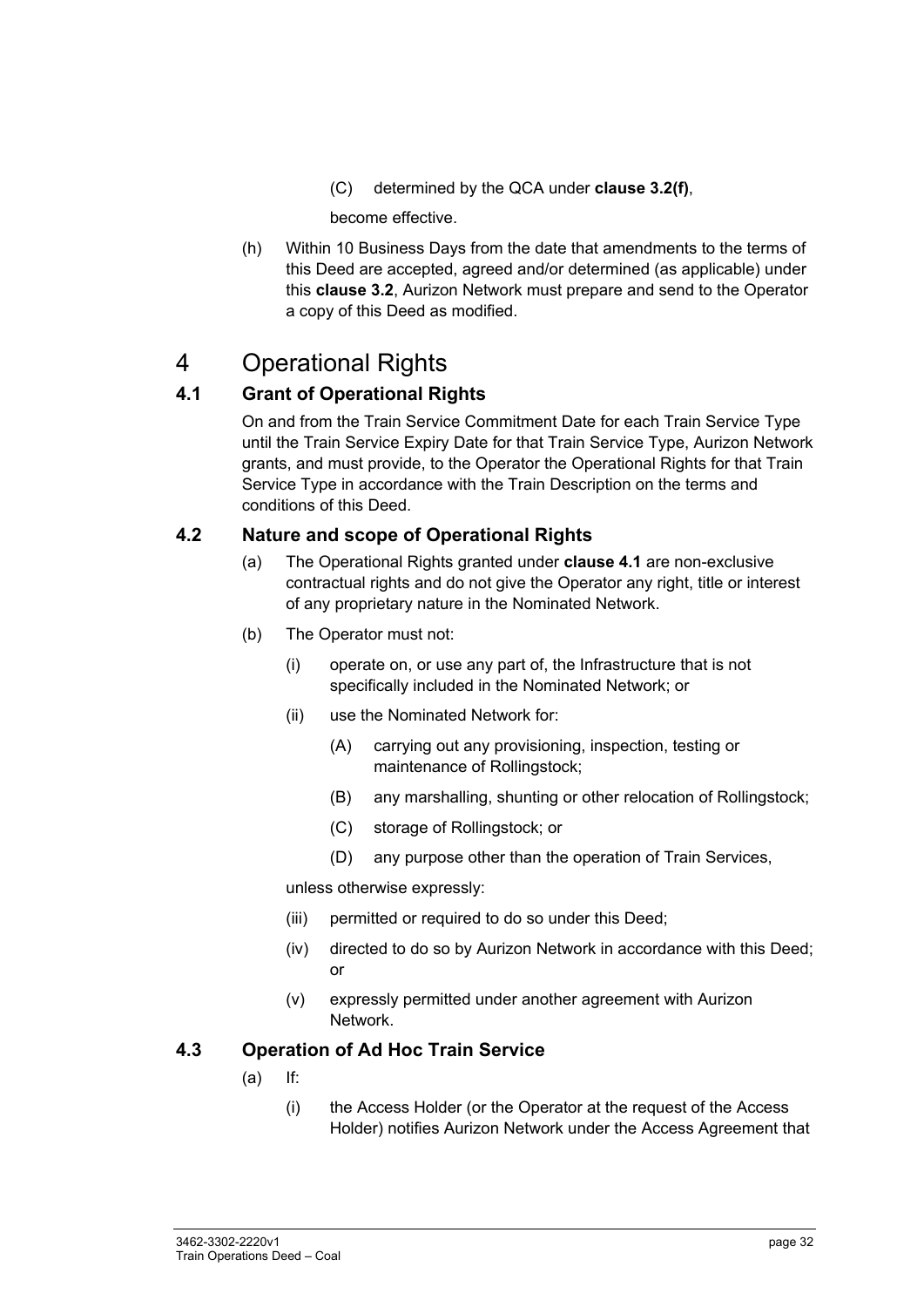it wishes to have the Operator operate an Ad Hoc Train Service; and

(ii) the Operator notifies Aurizon Network that it is able and willing to operate an Ad Hoc Train Service for a Train Service Type at the request of the Access Holder,

then, to the extent permitted by the Network Management Principles, Aurizon Network:

- (iii) must if required in accordance with clause 5.4(c) of Schedule G of the Access Undertaking; or
- (iv) otherwise must use reasonable endeavours to,

schedule the Ad Hoc Train Service for the Train Service Type in the Daily Train Plan.

(b) On and from the time that the Ad Hoc Train Service is scheduled in the Daily Train Plan, the terms and conditions of this Deed apply to the Ad Hoc Train Service as if the Ad Hoc Train Service is a Train Service for the Train Service Type which the Operator is entitled to operate under this Deed.

# 5 Ancillary Services

In consideration of the Operator paying the Ancillary Services Charge, Aurizon Network must provide the Operator with the Ancillary Services (if any) in accordance with **Schedule 10**.

# 6 Nomination of the Operator

## **6.1 Nomination**

If at any time the Access Holder nominates the Operator in respect of all or part of the Access Holder's Access Rights, in accordance with the Access Agreement, then Aurizon Network must promptly provide to the Operator:

- (a) if not already provided by the Access Holder, a copy of the Access Agreement;
- (b) replacement Schedules (as relevant) amended to be consistent with the Access Holder's nomination of the Operator; and
- (c) details of the date on which those replacement Schedules take effect being the date Aurizon Network notifies the Access Holder under the Access Agreement that it accepts the Operator's nomination,

and this Deed is varied in accordance with those replacement Schedules with effect on and from the date referred to under **clause 6.1(c)**.

#### **6.2 Multiple Access Agreements**

The Operator may not be nominated under more than one Access Agreement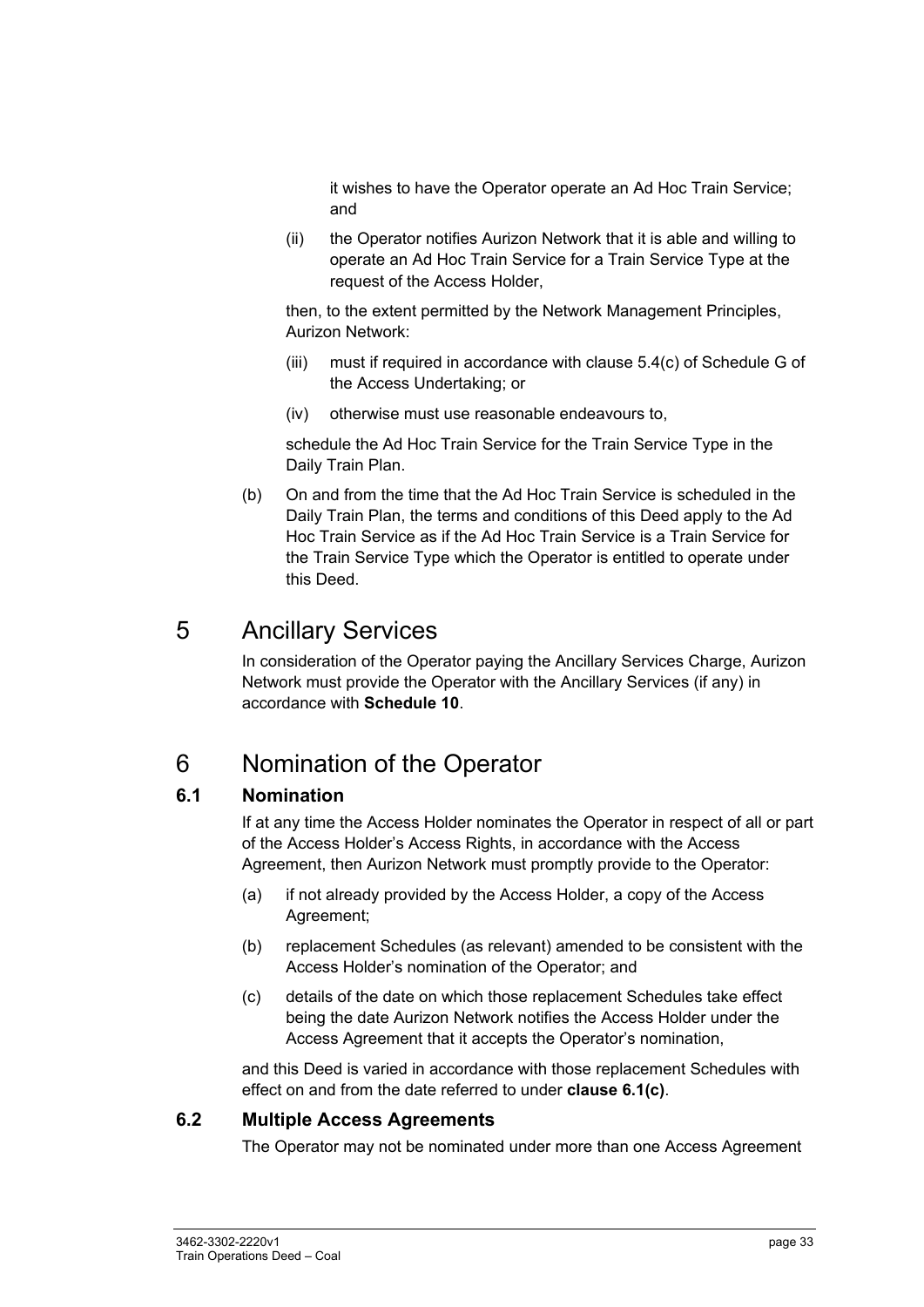for the purposes of this Deed.

#### **6.3 Variation of nomination of the Operator**

- (a) If at any time:
	- (i) the Access Holder notifies, or is deemed to have notified, Aurizon Network of a variation to the nomination of the Operator by the Access Holder in accordance with the Access Agreement; or
	- (ii) the Access Holder withdraws, or is deemed to have withdrawn, the Access Holder's nomination of the Operator under the Access Agreement (or this Deed),

#### then:

- (iii) Aurizon Network must promptly provide to the Operator:
	- (A) a copy of the Access Holder's notice or withdrawal or, if no such notice or withdrawal has been given, details of the circumstances supporting the deeming of the notice or withdrawal;
	- (B) replacement Schedules (as relevant) amended consistent with the Access Holder's notice or withdrawal or deemed notice or withdrawal; and
	- (C) the date on which those replacement Schedules take effect; and
- (iv) this Deed is varied in accordance with those replacement Schedules with effect on and from the date referred to under **clause 6.3(a)(iii)(C)**.
- (b) The Access Holder is deemed to have withdrawn its nomination of the Operator if the Access Agreement is terminated or expires.

# 7 Interaction of rights

- (a) The Parties acknowledge and agree that:
	- (i) the Access Holder has contracted directly with Aurizon Network under the Access Agreement for the Access Rights:
		- (A) on the basis that the Access Rights will be used by one or more persons (such as the Operator) under agreements (such as this Deed) for the benefit of the Access Holder; and
		- (B) as such, the Access Holder has no direct above rail operational responsibilities in relation to Train Services for the Access Holder (unless it is also an "Operator" as defined in the Access Agreement); and
	- (ii) the Operator will have above rail operational obligations in respect of the Train Services that will be operated by it for the Access Holder.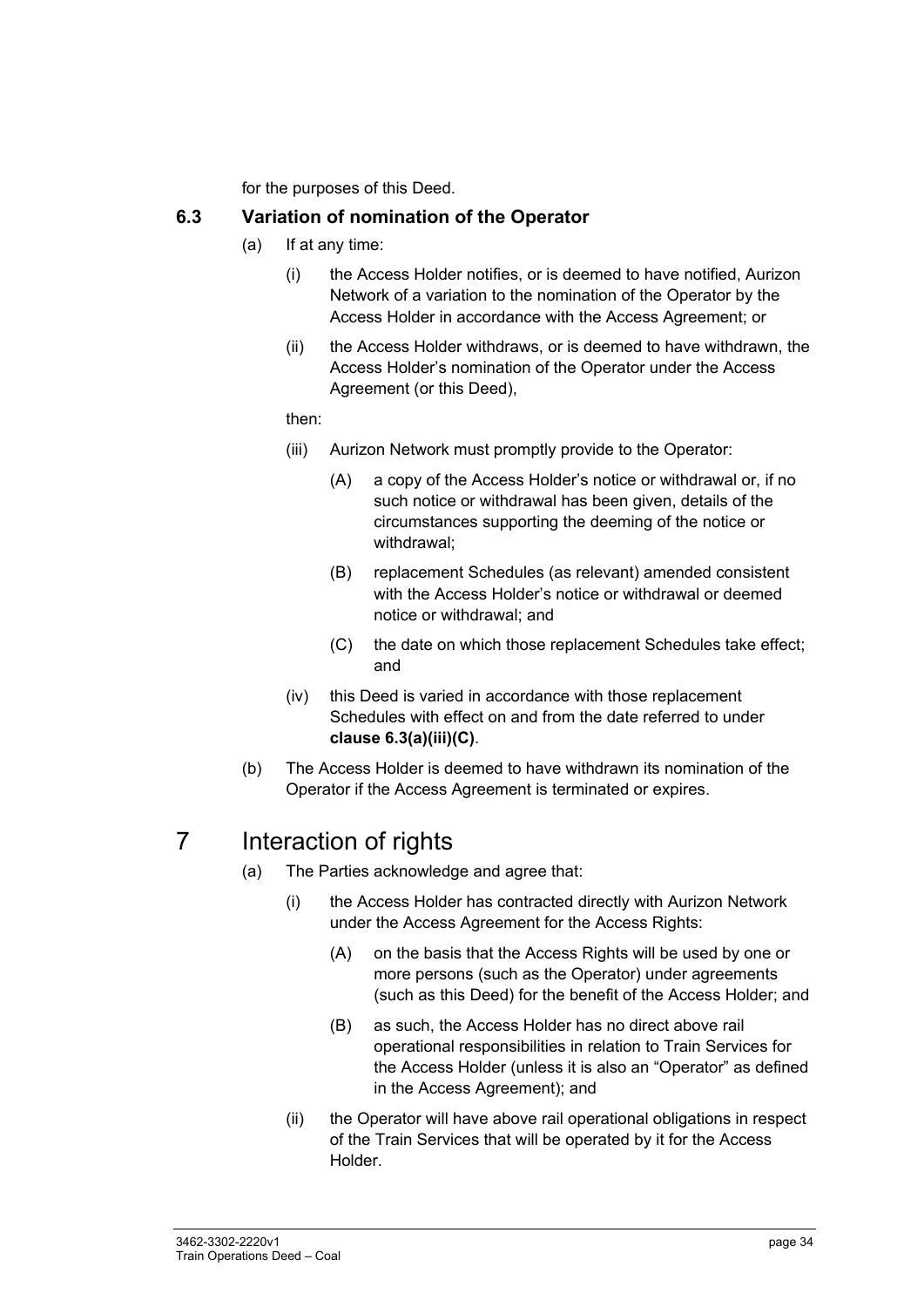(b) The Operator has no right to renew, transfer (subject to **clauses 34.2** and **34.3**), vary or relinquish to Aurizon Network any part of the Operational Rights, whether under this Deed or the Access Undertaking. The right to seek a renewal, transfer, variation or relinquishment of Access Rights is solely a right of the Access Holder.

# 8 Billing and payments

# **8.1 Charges**

The Operator must pay to Aurizon Network the Ancillary Services Charges and any other charges (if any) as calculated in accordance with this Deed.

# **8.2 Invoicing**

- (a) As soon as reasonably practicable after the end of each Billing Period, Aurizon Network must give to the Operator an invoice for:
	- (i) the Ancillary Services Charges for that Billing Period; plus
	- (ii) any amounts payable but unpaid by the Operator to Aurizon Network under this Deed, and which have not previously been invoiced, as at the end of the Billing Period.
- (b) If **clause 8.6** applies, Aurizon Network must give the Operator an invoice under **clause 8.2(a)** after the end of a Billing Period even if no amount is required to be invoiced under **clause 8.2(a)** for that Billing Period.
- (c) Each invoice given under this **clause 8.2** must be accompanied by reasonable details of Aurizon Network's calculation of the amounts claimed in the invoice, including an itemised description of any other amounts (for the amounts deducted under **clause 8.6**, particulars must include the amounts against which the deduction is applied).

## **8.3 Payment**

Subject to **clause 8.4**, the Operator must:

- (a) pay to Aurizon Network the amount claimed in an invoice given under **clause 8.2** within 10 Business Days after the invoice is given to the Operator; and
- (b) pay all amounts payable to Aurizon Network under this Deed:
	- (i) in Australian currency; and
	- (ii) by:
		- (A) direct deposit into the one or more bank account notified by Aurizon Network to the Operator in the invoice for this purpose (whether or not those bank accounts are in the name of Aurizon Network); or
		- (B) such other payment method as Aurizon Network specifies in the invoice (acting reasonably).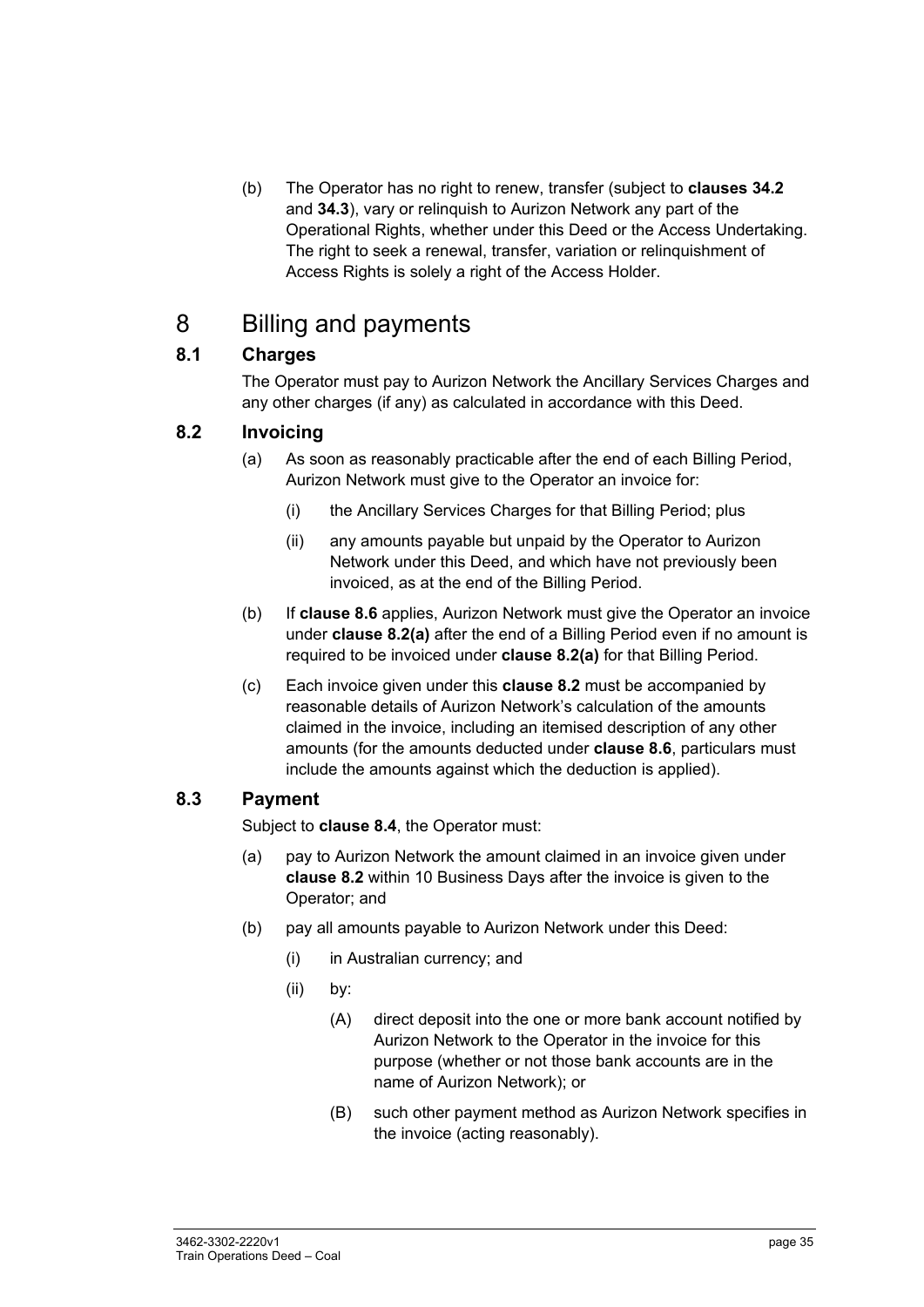(c) Any payment by the Operator of an amount payable under this Deed in accordance with this **clause 8.3** is taken to be a payment of such amount to Aurizon Network for the purpose of this Deed (whether or not such amount is paid into a bank account in the name of Aurizon Network).

#### **8.4 Disputes**

- (a) Any Disputes in connection with an amount claimed in an invoice:
	- (i) must be resolved in accordance with **clause 30**; and
	- (ii) which is not resolved in accordance with **clause 30.2**, may be referred by either Party to an Expert for determination in accordance with **clause 30.3**.
- (b) Despite **clause 8.4(a)**, if an amount claimed in an invoice given by Aurizon Network is Disputed, the Operator must pay to Aurizon Network:
	- (i) the portion of the amount claimed in the invoice that is not in Dispute; and
	- (ii) 50% of the portion of the amount claimed in the invoice that is in Dispute,

within the time specified in **clause 8.3(a)**.

- (c) Upon resolution of any Dispute about an amount claimed in an invoice given by Aurizon Network, if the total amount which Aurizon Network was entitled to claim in the invoice (as resolved) is:
	- (i) more than the amount paid by the Operator, then the amount of the difference, together with interest on that amount calculated in accordance with **clause 8.5** (from the date when the amount in Dispute would have been due and payable under **clause 8.3(a)** but for **clause 8.4(b)**, until the date on which the difference, together with any interest, has been paid in full), must be paid by the Operator to Aurizon Network within 20 Business Days after the resolution of the Dispute; or
	- (ii) less than the amount paid by the Operator, then the amount of the difference, together with interest on that amount calculated in accordance with **clause 8.5** (from the date when the amount in Dispute was paid by the Operator until the date on which the credit is applied or the amount is paid (as applicable) under this **clause 8.4(c)(ii)**), must be:
		- (A) applied by Aurizon Network as credit in favour of the Operator against the amount claimed in the next invoice to be issued by Aurizon Network to the Operator after the resolution of the Dispute (and, if necessary, to subsequent invoices issued by Aurizon Network until the amount of the difference (including any interest) has been fully credited in favour of the Operator against amounts payable under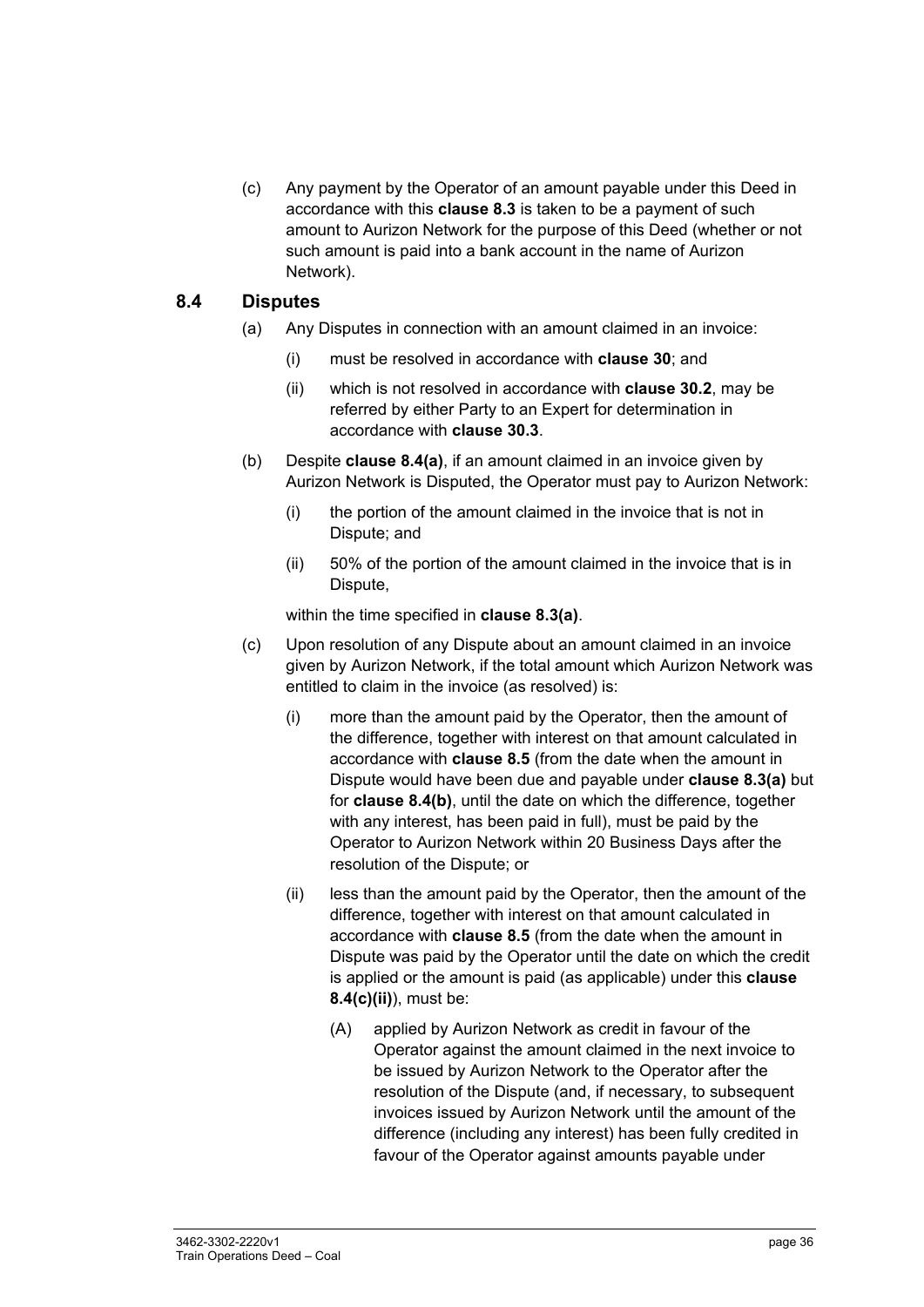invoices issued by Aurizon Network to the Operator under **clause 8.2**); or

(B) if there will be no further invoices issued by Aurizon Network to the Operator after the resolution of the Dispute or the last credit referred to in **clause 8.4(c)(ii)(A)**, paid by Aurizon Network to the Operator within 20 Business Days after resolution of the Dispute or the last credit referred to in **clause 8.4(c)(ii)(A)** (as applicable).

#### **8.5 Interest on overdue payments and Disputed amounts**

- (a) Without prejudice to the rights, powers and remedies of a Party under this Deed or otherwise at Law, if for any reason a Party does not pay an amount payable under or in connection with this Deed on or before the due date for payment, then that Party must pay interest on the outstanding amount calculated in accordance with this **clause 8.5**.
- (b) Interest accrues on outstanding amounts from the due date for payment until that amount, together with the interest on that amount, has been paid in full.
- (c) Interest under **clauses 8.4(c)(i)**, **8.4(c)(ii)** and **8.5(b)** is calculated at the Default Rate. Any interest accrued but unpaid at the end of each Month is capitalised and, once capitalised, will itself bear interest.

#### **8.6 Right of set-off**

A Party may deduct from any amounts which are due and payable by the Party to the other Party under this Deed any amounts which are due and payable by the other Party to the Party under this Deed.

## 9 Accreditation

- (a) The Operator must, before the commencement of the first Train Services under this Deed, provide to Aurizon Network evidence of the Operator's Accreditation (including all conditions and/or variations).
- (b) Each Party must have and maintain Accreditation to the extent required to perform its obligations and exercise its rights under this Deed and, if requested to do so in writing by the other Party, provide to the other Party copies of documentation evidencing currency, renewal or amendment of its Accreditation within five Business Days after such request.
- (c) Each Party must notify the other as soon as possible of any notice from an Authority affecting, or likely to affect, its Accreditation, and must provide a copy of that notice to the other Party on request.
- (d) If:
	- (i) **Schedule 2** is varied to include an additional Train Service Type; or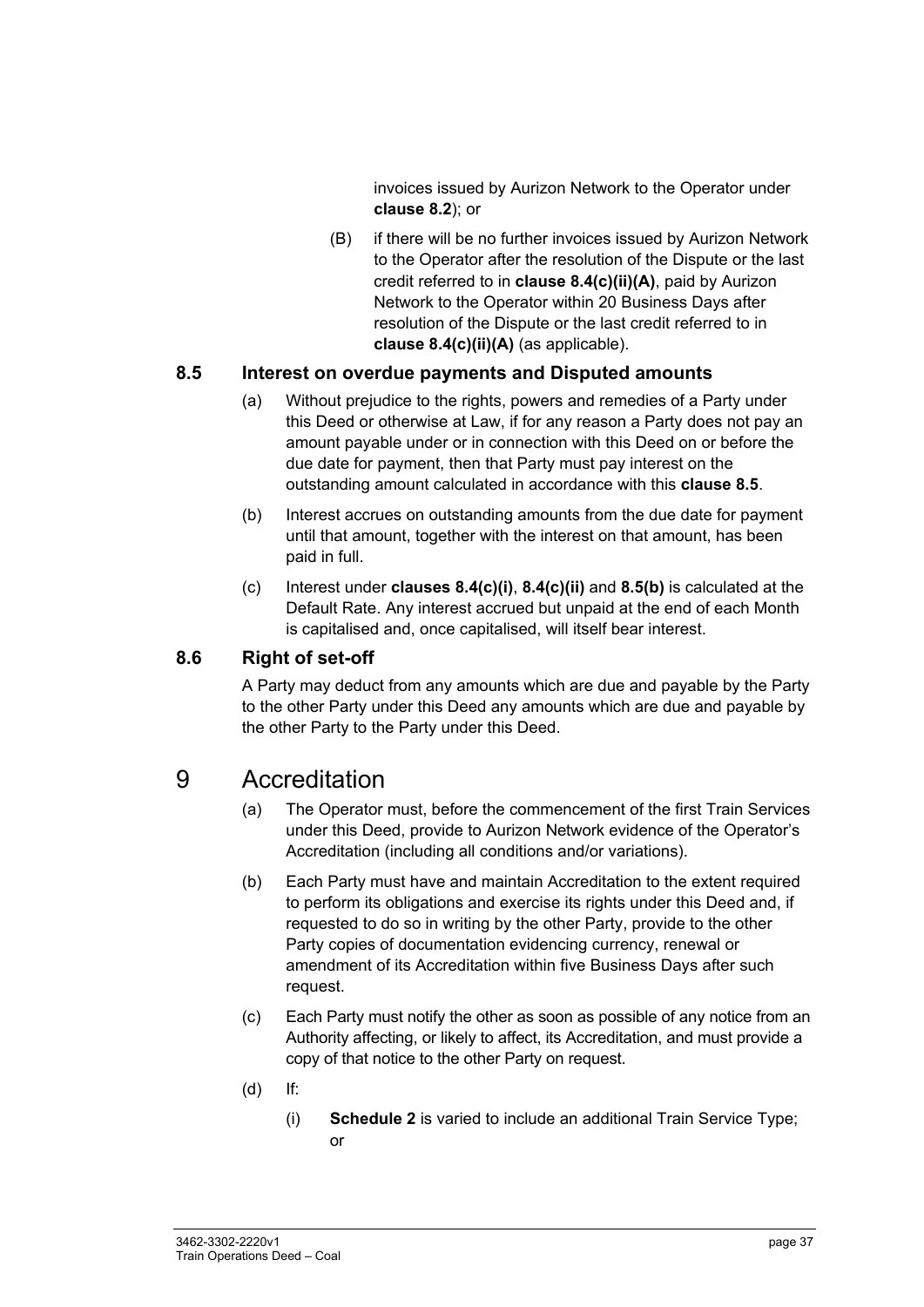(ii) the Train Description for an existing Train Service Type is varied,

then before the Operator commences or continues (as applicable) to operate any Train Services for such Train Service Type, the Operator must:

- (iii) if the Operator's Accreditation is required to be varied to address the operation of Train Services for such additional Train Service Type or the operation of Train Services in accordance with such varied Train Description (as applicable), provide Aurizon Network evidence of the Operator's Accreditation as varied; or
- (iv) if the Operator reasonably determines that no variations to the Operator's Accreditation are required to address the operation of such Train Services, notify Aurizon Network of that determination and the reasons for that determination.

## 10 Operation of Train Services

#### **10.1 Operation of Train Services**

The Operator must not operate Train Services:

- (a) which do not comply with the applicable Train Description and this Deed, unless:
	- (i) acting under a Train Control Direction; or
	- (ii) with the prior written approval of Aurizon Network (which approval may specify terms in addition to or varying the terms of this Deed in respect of the Train Services or Ad Hoc Train Services to which the approval relates);
- (b) if clause 4.4 of the Access Agreement applies to those Train Services, unless an Access Interface Deed (as defined under the Access Agreement) has been executed by the relevant Customer and Aurizon Network; and
- (c) if the Access Holder does not hold, or does not have the benefit of, Supply Chain Rights for those Train Services.

#### **10.2 Commencement of Train Services**

(a) Without limiting any other provision of this Deed, the Operator must only operate any Train Service if:

#### **Category 1- Requirements for Train Services generally**

- (i) an Operating Plan has been approved by Aurizon Network under **clause 15.1**;
- (ii) the Operator has submitted an Emergency Response Plan to Aurizon Network which complies with, or is taken to comply with, the requirements of **clause 15.1(a)(i)(B)**;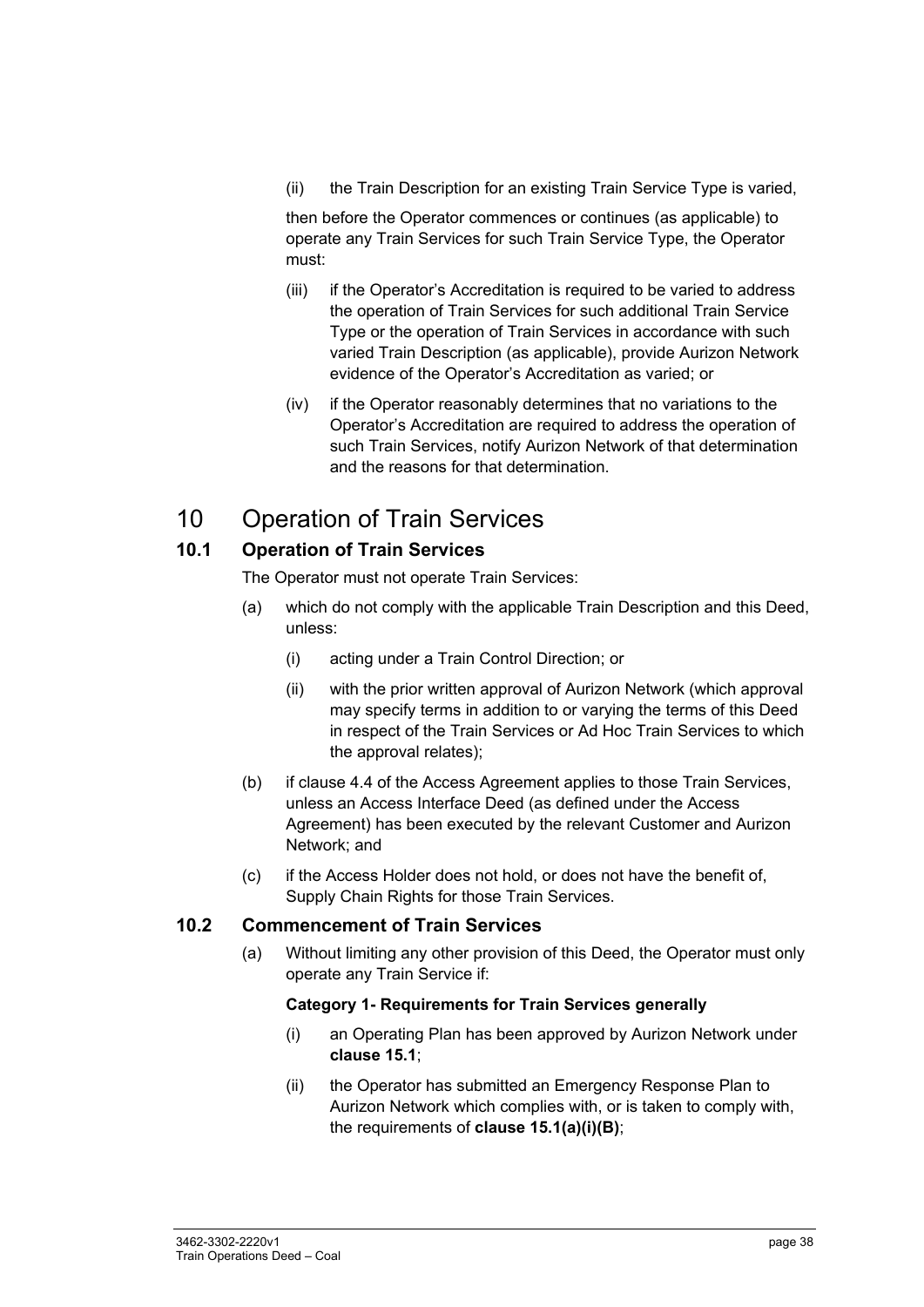- (iii) the Operator has provided evidence to Aurizon Network of the Operator's Accreditation as required by **clause 9(a)**;
- (iv) an IRMP has been agreed or determined under the Interface Risk Provisions which form part of this Deed under **clause 3**;
- (v) the Operator has developed:
	- (A) the Operator's Safety Management System under **clause 24.4**;
	- (B) the Environmental Management Plan under **clause 15.1(g)**;
- (vi) the Operator has taken out the insurances, and provided evidence of those insurances to Aurizon Network, as required under **clause 24.3**;
- (vii) the Operator has complied with, or implemented any aspects of, the Operating Plan, Emergency Response Plan, the Operator's Accreditation, the IRMP, the Operator's Safety Management System and the Environmental Management Plan that are required to be complied with or implemented before the commencement of Train Services;

#### **Category 2 – Requirement for specific Train Service Types**

- (viii) the Operator has provided a Certificate of Compliance to Aurizon Network for all of the Rollingstock and/or Rollingstock Configurations which the Operator proposes to use in the operation of Train Services, and such Rollingstock and/or Rollingstock Configurations is Authorised Rollingstock and/or Authorised Rollingstock Configurations for each Train Service Type; and
- (ix) Aurizon Network has given the Operator an Authority to Travel or a Train Route Acceptance.
- (b) Aurizon Network must use reasonable endeavours to cooperate with the Operator and act promptly to facilitate the Operator's compliance with **clause 10.2(a)**.
- (c) If the Operator has not complied with each of the requirements of **clause 10.2(a)** by:
	- (i) the Compliance Date and Aurizon Network has a reasonable expectation that the Operator cannot commence the operation of Train Services by the Commitment Date; or
	- (ii) the Commitment Date,

then, provided that the Operator's failure to comply with **clause 10.2(a)**  was not due to Aurizon Network's breach of **clause 10.2(b)** Aurizon Network may give a notice to the Operator and the Access Holder requiring the Operator to comply with **clause 10.2(a)** within 20 Business Days after the date the notice is given to the Operator and specifying that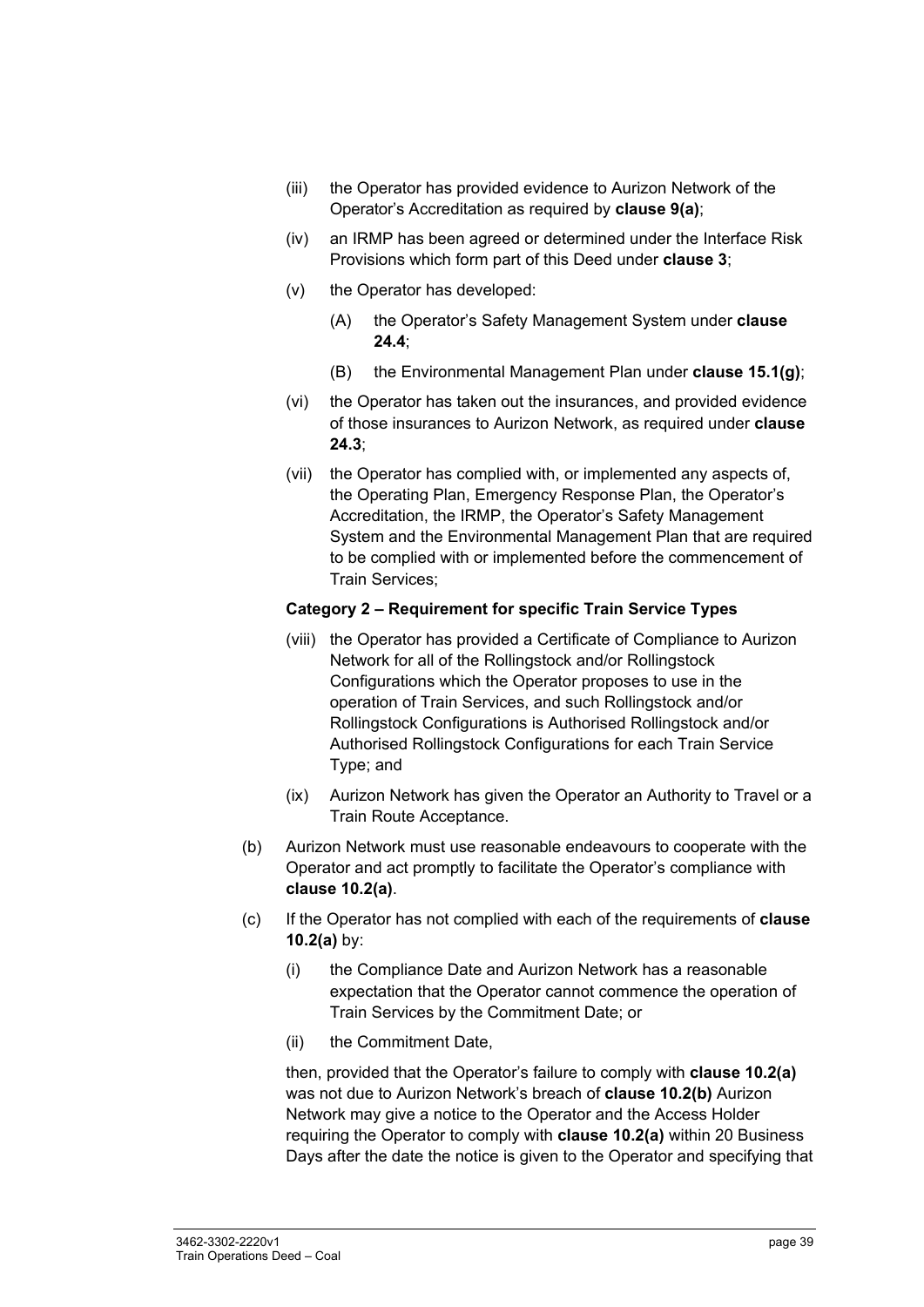it is a notice given under this **clause 10.2(c)**. For clarity, the Operator is not obliged to, and Aurizon Network may not require the Operator to, comply with **clause 10.2(a)** prior to the Commitment Date.

- (d) If Aurizon Network notifies the Operator and the Access Holder under **clause 10.2(c)** and the Operator fails to comply with the requirements set out in the notice then, subject to **clause 10.2(e)**, Aurizon Network may:
	- (i) by notice to the Operator and the Access Holder reduce (as applicable):
		- (A) all of the Operational Rights (**Category 1 Reduced Operational Rights**); and
		- (B) the Operational Rights in respect of the affected Train Service Types only (**Category 2 Reduced Operational Rights**); or
	- (ii) if, as a result of such reduction, there will be no remaining Operational Rights, terminate this Deed.
- (e) Aurizon Network must allow the Access Holder to nominate an alternative "Operator" (as defined in the Access Agreement) to utilise the Category 1 Reduced Operational Rights and/or the Category 2 Reduced Operational Rights (as applicable).

#### **10.3 Commencement of Train Services for Train Service Type**

- (a) Without limiting any other provision of this Deed, if:
	- (i) **Schedule 2** is varied or deemed to be varied to include an additional Train Service Type; or
	- (ii) the Train Description for an existing Train Service Type is varied or deemed to be varied (including under **clause 14.2**),

then the Operator must only operate or continue to operate (as applicable) any such additional or varied Train Services for that Train Service Type if:

- (iii) the Operator:
	- (A) if required under **clause 17.5**, has provided a Certificate of Compliance to Aurizon Network for all of the Rollingstock or Rollingstock Configurations which the Operator proposes to use in the operation of Train Services for that Train Service Type, and such Rollingstock is Authorised Rollingstock or such Rollingstock Configurations are Authorised Rollingstock Configurations for that Train Service Type;
	- (B) has amended the Emergency Response Plan to address the operation of those Train Services, or notified Aurizon Network of its determination that no such amendments are required, under **clause 15.2(a)**;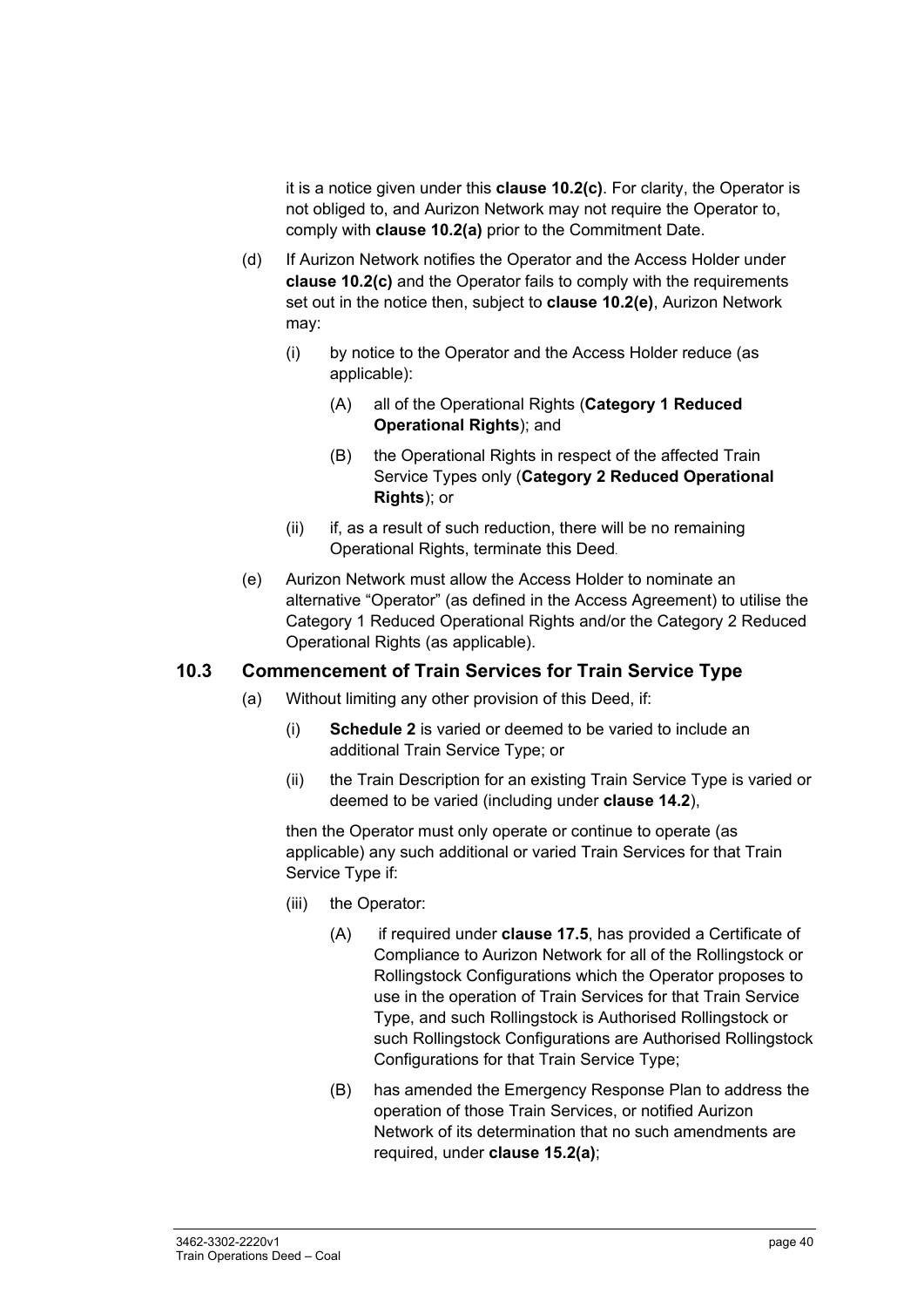- (C) has provided evidence to Aurizon Network of the Operator's Accreditation as varied to address the operation of those Train Services, or notified Aurizon Network of its determination that no such variations are required, under **clause 9(d)**;
- (D) and Aurizon Network have jointly conducted a further Interface Risk Assessment, and amendments to the IRMP, to the extent required, have been agreed or determined, under **clause 15.2(e)**;
- (E) if required under **clause 24.4**, has amended the Operator's Safety Management System to address any amendments to the IRMP and the operation of those Train Services; and
- (F) if required under **clause 15.2**, has amended the Environmental Management Plan to address any amendments to the IRMP and the operation of those Train Services; and
- (G) has complied with or implemented any aspects of the Operating Plan, Emergency Response Plan, the Operator's Accreditation, the IRMP, the Operator's Safety Management System and the Environmental Management Plan that are required to be complied with or implemented before the commencement of those Train Services;
- (iv) amendments to the Operating Plan to address the operation of those Train Services have been approved by Aurizon Network, or the Operator notified Aurizon Network of its determination that no such amendments are required, under **clause 15.2(a)**; and
- (v) Aurizon Network has given the Operator an Authority to Travel or a Train Route Acceptance authorising the Operator to operate Train Services for that Train Service Type using the Authorised Rollingstock Configurations for that Train Service Type.
- (b) Aurizon Network must use reasonable endeavours to cooperate with the Operator and act promptly to facilitate the Operator's compliance with **clause 10.3(a)**.
- (c) If **clause 10.3(a)** applies and the Operator has not complied with **clause 10.3(a)** in respect of the Train Services for a Train Service Type by:
	- (i) if **clause 10.3(a)(i)** applies:
		- (A) the Train Service Compliance Date for that Train Service Type and Aurizon Network has a reasonable expectation that the Operator cannot commence the operation of those Train Services by the Train Service Commitment Date for that Train Service Type; or
		- (B) the Train Service Commitment Date for that Train Service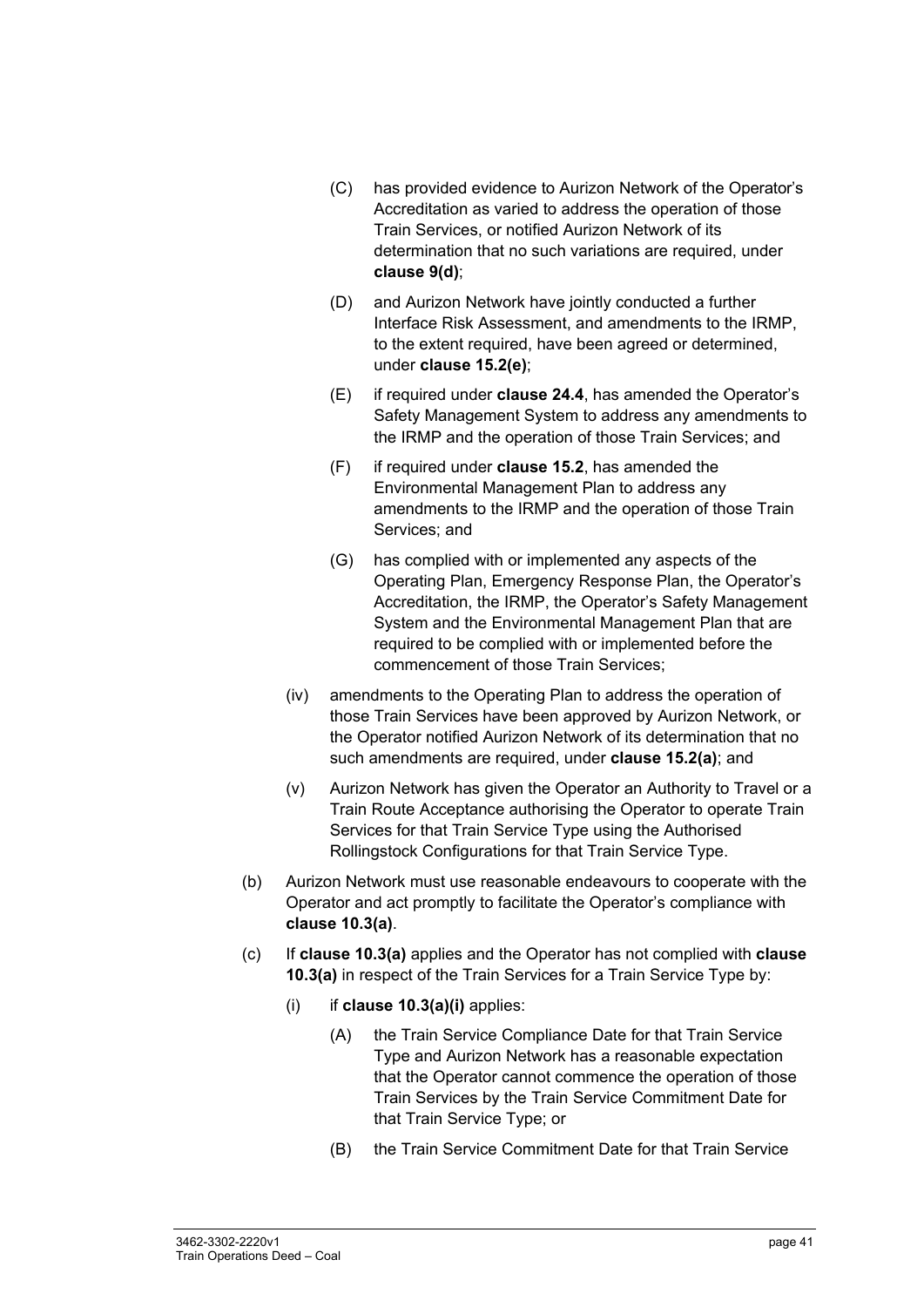#### Type; or

(ii) if **clause 10.3(a)(ii)** applies, the date the variation to the Train Description for the Train Service Type takes effect,

then, provided that the Operator's failure to comply with **clause 10.3(a)** was not due to Aurizon Network's breach of **clause 10.3(b)** and subject to **clause 10.3(d)**:

- (iii) Aurizon Network may give a notice to the Operator and the Access Holder requiring the Operator to comply with **clause 10.3(a)** within 20 Business Days after the date the notice is given to the Operator and the Access Holder; and
- (iv) if Aurizon Network gives a notice to the Operator and the Access Holder under **clause 10.3(c)(iii)** and the Operator fails to comply with **clause 10.3(a)** within 20 Business Days after the date that the notice is given to the Operator and the Access Holder, then:
	- (A) if **clause 10.3(a)(i)** applies:
		- (1) Aurizon Network may, by notice to the Operator and the Access Holder, reduce the Operational Rights by the Train Services for that Train Service Type by removing the variation (**Reduced Operational Rights**);
		- (2) if the Operational Rights of the Operator are reduced in accordance with **clause 10.3(c)(iv)(A)(1)**, Aurizon Network must allow the Access Holder to nominate an alternative "Operator" (as defined in the Access Agreement) to utilise the Reduced Operational Rights in accordance with the terms of the Access Agreement;
		- (3) Aurizon Network must provide to the Operator replacement Schedules amended consistent with any notice under **clause 10.3(c)(iv)(A)(1)** and this Deed is varied in accordance with those replacement Schedules with effect on and from the date that the notice referred to in **clause 10.3(c)(iv)(A)(1)** is given to the Operator and the Access Holder; and
		- (4) if there are no Operational Rights remaining following the issuance of a notice under **clause 10.3(c)(iv)(A)(1)**, Aurizon Network may terminate this Deed (without prejudice to those provisions which are stated to survive this Deed); or
	- (B) if **clause 10.3(a)(ii)** applies:
		- (1) Aurizon Network may give the Operator and the Access Holder a notice specifying that the variation to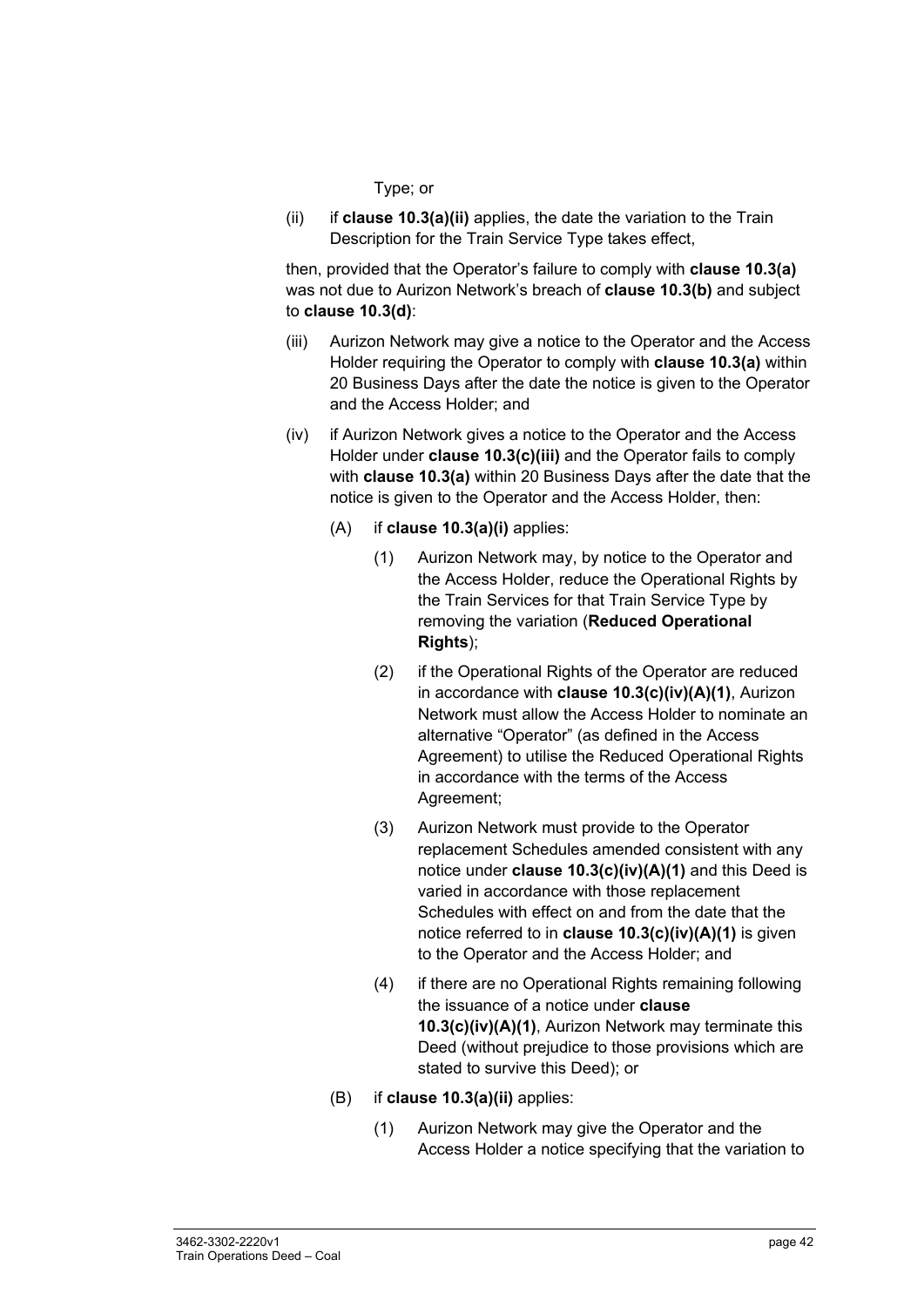the Train Description for the Train Service Type will cease to be of any effect; and

- (2) if Aurizon Network gives the Operator and the Access Holder a notice referred to in **clause 10.3(c)(iv)(B)(1)**, the Train Description for the Train Service Type will be taken not to have been varied (even if the relevant variation has taken effect) and the Train Description for the Train Service Type will be taken to be the Train Description for the Train Service Type in force immediately before the variation took effect.
- (d) For clarity, the Operator is not obliged to, and Aurizon Network may not require the Operator to, comply with **clause 10.3(a)** prior to the Commitment Date.

#### **10.4 Power**

- (a) If the operation of a Train Service consumes electricity supplied by Aurizon Network, in operating Train Services the Operator must not cause Aurizon Network to breach any reasonable and lawful requirements imposed on Aurizon Network by any supplier of electricity to Aurizon Network and which are notified by Aurizon Network to the Operator.
- (b) Aurizon Network must apply the same terms in respect of the consumption of electricity to all Train Operators.

#### **10.5 Use of Regenerative Brakes**

- (a) The Operator must obtain Aurizon Network's prior written consent to use Regenerative Brakes on any Rollingstock operated on the Nominated Network.
- (b) Aurizon Network must not unreasonably withhold its consent under this clause, but such consent may be given subject to conditions provided:
	- (i) Aurizon Network acts reasonably in imposing the conditions;
	- (ii) the conditions are required for Aurizon Network to comply with Aurizon Network's obligations under its electricity connection agreements; and
	- (iii) to the extent practicable, Aurizon Network imposes the same conditions on all Railway Operators utilising Regenerative Brakes.

### 11 Increase in Maximum Payload

#### **11.1 Increase in Maximum Payload for a Train Service Type**

- (a) The Operator acknowledges that the Access Holder may :
	- (i) under clause 10 of the Access Agreement, request that Aurizon Network consider increasing the Maximum Payload for a Train Service Type; or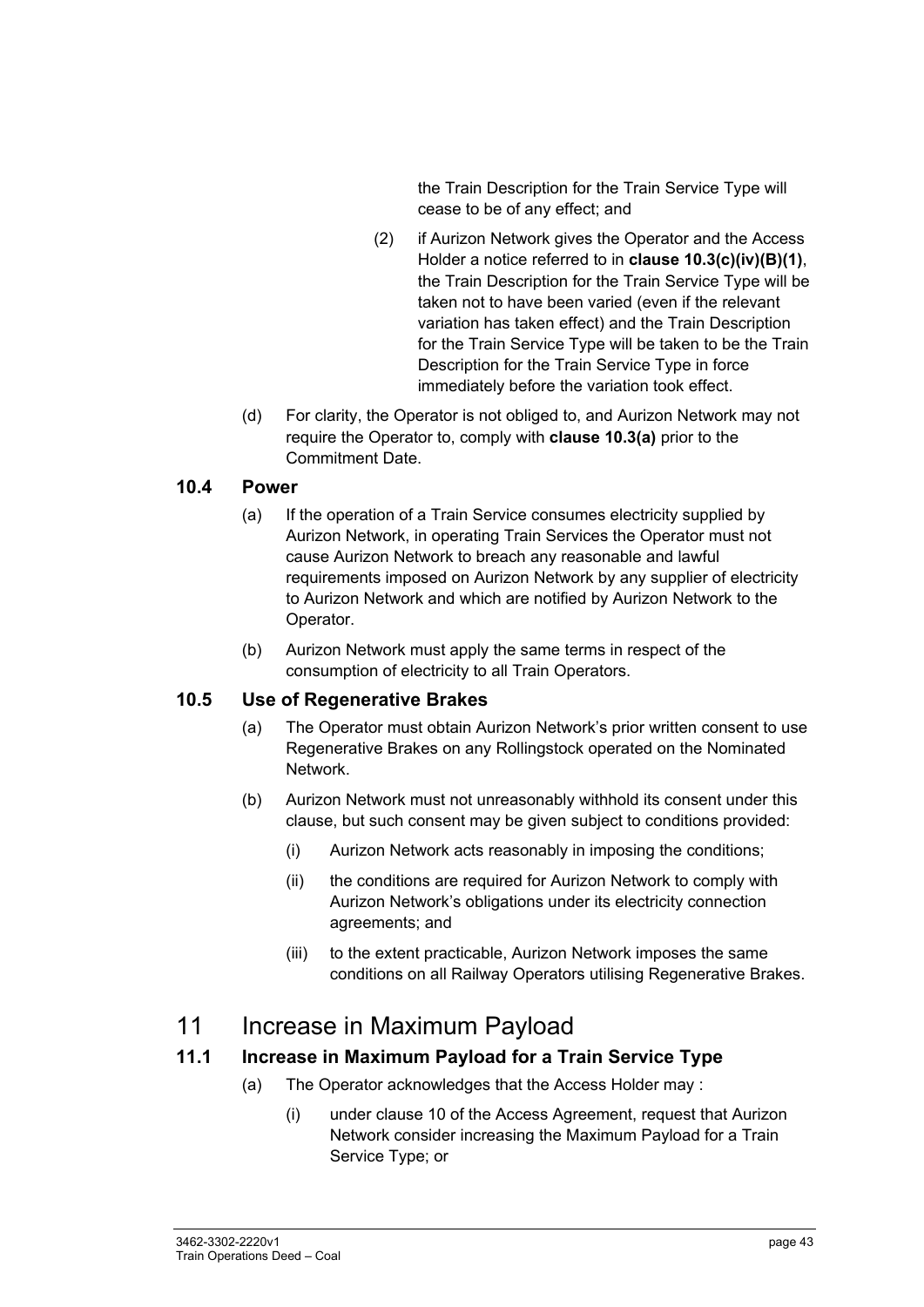- (ii) be deemed to increase the Maximum Payload for a Train Service Type under clause 11 of the Access Agreement.
- (b) If the Maximum Payload for a Train Service Type is increased under clause 10 or clause 11 of the Access Agreement, Aurizon Network will notify the Operator of any changes to:
	- (i) the Nominated Monthly Operational Rights;
	- (ii) the Maximum Payload for the relevant Train Service Type;
	- (iii) the Nominal Payload for the relevant Train Service Type; and
	- (iv) the Indicative Tonnage for the relevant Train Service Type,

as a result of the increase under clause 10 or clause 11 of the Access Agreement (as applicable) and this Deed will be varied in accordance with that notice.

[**Drafting note: any train tests involving a change in the Maximum Payload that have been approved in writing by Aurizon Network will be exempt from the Reduction Notice trigger process in clause 11 of the Access Agreement**]

#### **11.2 No prejudice to other rights**

This **clause 11** does not prejudice Aurizon Network's other rights and remedies in respect of any non-compliance by the Operator with the Train Description for a Train Service Type.

# 12 [NOT USED]

### 13 Day to day Train Movements

#### **13.1 Exclusive responsibility for Train Control**

Aurizon Network must provide, and has exclusive responsibility for, Train Control in respect of the Nominated Network.

#### **13.2 Train Control rights and obligations - Aurizon Network**

- (a) Aurizon Network must exercise Train Control by the issue of Train Control Directions to the Operator and the Operator's Staff consistent with the Network Management Principles.
- (b) In exercising Train Control, Aurizon Network must act reasonably and have regard to the safe conduct of rail operations on the Infrastructure and may, acting reasonably:
	- (i) delay, alter or add a Train Service or other Network Train Services;
	- (ii) cancel, re-route or re-schedule a Train Service or other Network Train Services;
	- (iii) alter the Scheduled Times for Train Services or other Network Train Services in the Train Schedule; and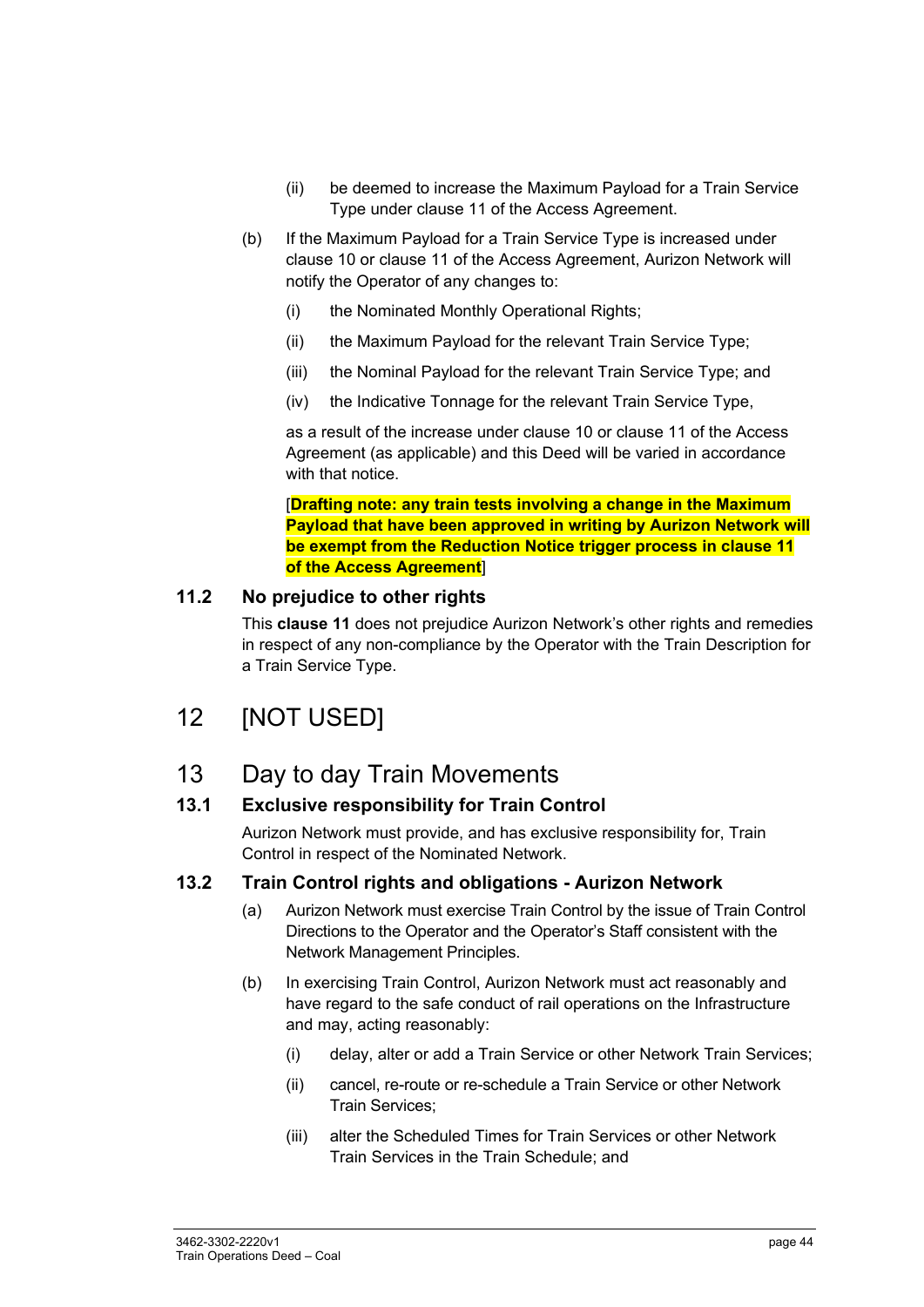(iv) impose any Operational Constraint on the Nominated Network consistent with **clause 21.2**.

#### **13.3 Train Control rights and obligations - Operator**

Without limiting the rights of the Operator, the Operator must:

- (a) comply with Train Control Directions;
- (b) ensure the Operator's Staff comply with Train Control Directions;
- (c) ensure that its Train drivers are contactable by the Train Controller to receive Train Control Directions;
- (d) notify the Train Controller as soon as reasonably possible after the Operator becomes aware that:
	- (i) it is not possible for the Operator or the Operator's Staff to comply with a Train Control Direction; or
	- (ii) the Operator or the Operator's Staff have not complied with a Train Control Direction; and
- (e) notify the Train Controller as soon as reasonably possible after the Operator becomes aware of:
	- (i) any changes or delays in Train Services; or
	- (ii) any circumstances which have affected or may affect Train Control including the ability of any Train Service to conform to its Scheduled Times.

#### **13.4 Train Control communications**

The Operator must ensure all Trains are equipped with or have available means of communication to permit the Operator's Staff to comply with this Deed (including the Rollingstock Interface Standards and the Applicable Safeworking Procedures).

#### **13.5 Removal at the end of Authorised Parking**

- (a) To the extent that Aurizon Network has allowed any Train to be Stowed or directed or otherwise allowed any items of Rollingstock to be temporarily parked on the Nominated Network (in either case, **Authorised Parking**):
	- (i) the Operator must ensure that it ceases the Stowage or the temporary parking of the relevant Rollingstock on the Nominated Network on:
		- (A) the expiry of any permitted period specified by Aurizon Network in respect of such Authorised Parking; or
		- (B) if no such permitted period has been specified by Aurizon Network in respect of any such Authorised Parking, within 12 hours (or such longer period as may be specified by Aurizon Network) of notice from Aurizon Network requiring the cessation of Stowage or end to temporary parking of the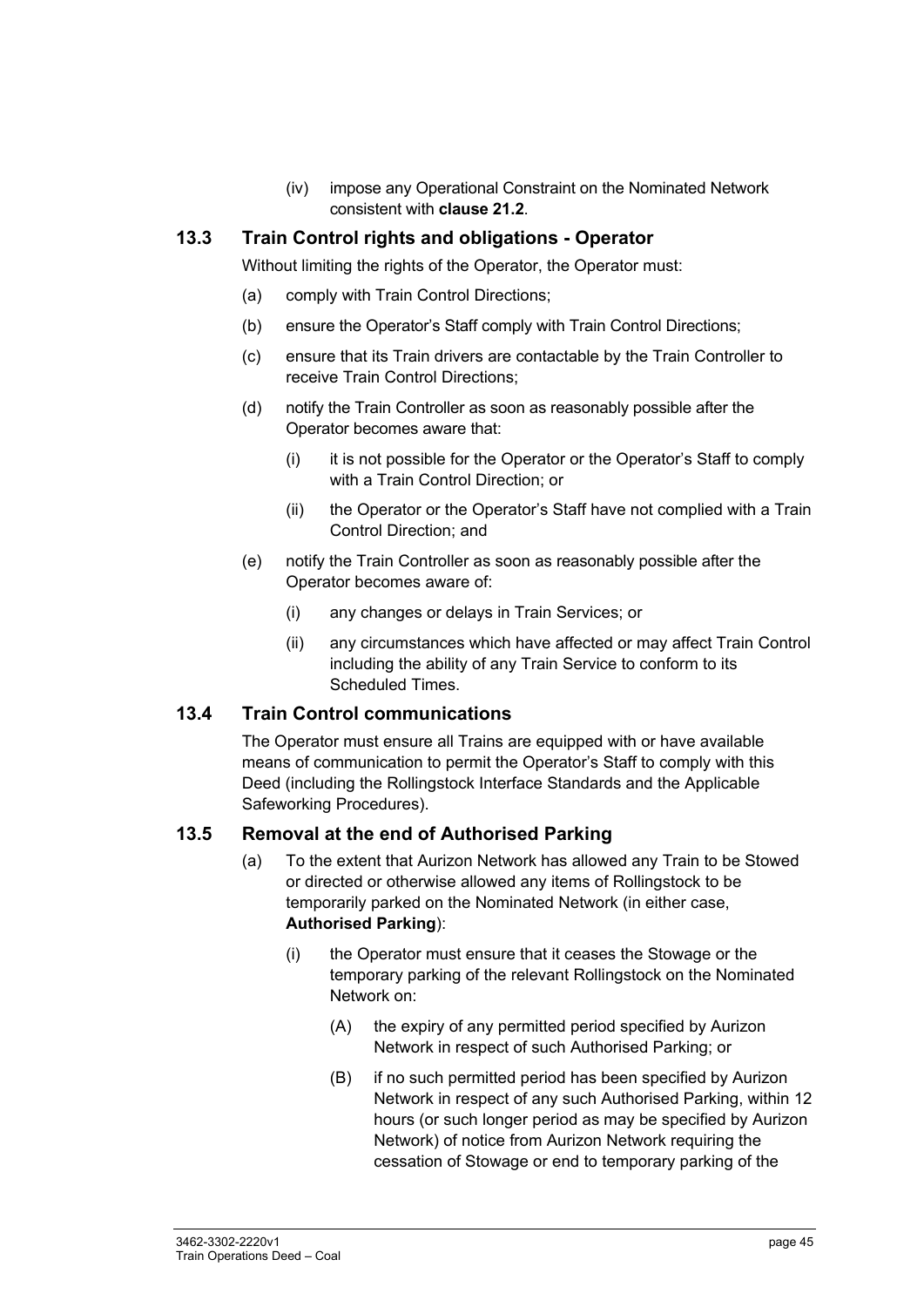relevant Rollingstock; and

- (ii) without limiting any other rights which Aurizon Network may have, Aurizon Network may, subject to Aurizon Network using reasonable efforts to first consult with the Operator:
	- (A) take such action as Aurizon Network (acting reasonably) considers necessary in relation to the cessation of Stowage or end to temporary parking of the relevant Rollingstock (including removing the Train or the relevant Rollingstock) following the expiry of the relevant period referred to in **clause 13.5(a)(i)**; and
	- (B) recover such reasonable costs incurred by Aurizon Network in doing so and, subject to **clause 8.4**, the Operator must, within 10 Business Days after receiving such demand, pay to Aurizon Network such reasonable costs incurred by Aurizon Network.
- (iii) Aurizon Network will not be liable for any damage to or loss of freight, Train or Rollingstock caused by any action referred to in **clause 13.5(a)(ii)** and the Operator is solely liable for, and releases, indemnifies and will keep indemnified Aurizon Network and its directors and Aurizon Network's Staff against all Claims of any nature suffered or incurred by, or made or brought against, Aurizon Network, its directors or Aurizon Network's Staff in respect of any exercise of Aurizon Network's rights under **clause 13.5(a)(ii)**.

### 14 Compliance

### **14.1 General requirements**

- (a) To the extent relevant to the performance of its obligations under this Deed:
	- (i) each Party must observe and comply with:
		- (A) all applicable Laws;
		- (B) the conditions of its own Accreditation;
		- (C) the lawful requirements of relevant Authorities;
		- (D) Train Control Directions;
		- (E) the Applicable Safeworking Procedures and Applicable Safety Standards;
		- (F) the Network Management Principles;
		- (G) the Interface Coordination Arrangements;
		- (H) to the extent applicable, the Emergency Procedures;
		- (I) the IRMP; and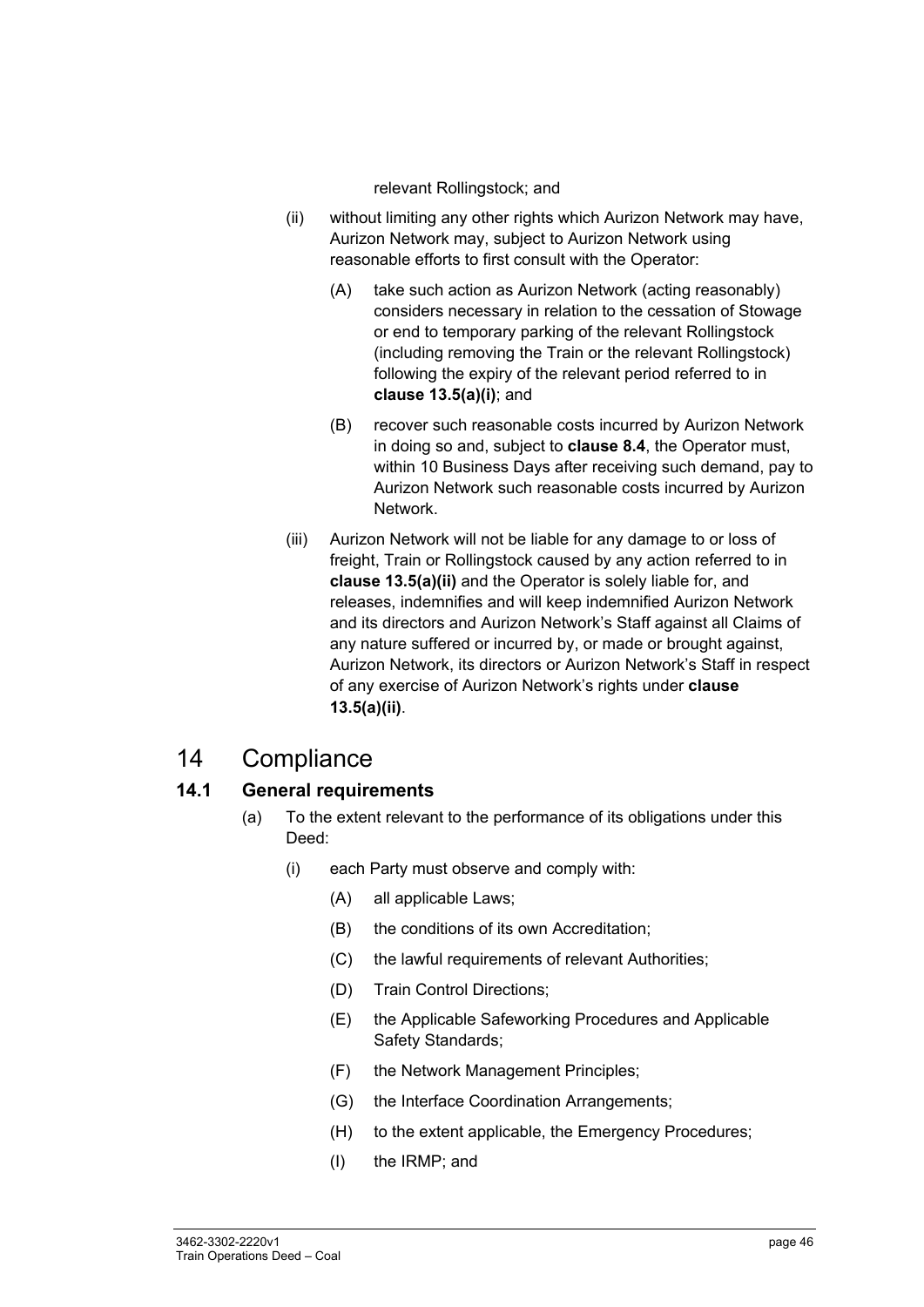- (J) the Access Undertaking (including, in Aurizon Network's case, its obligations in Part 3 of the Access Undertaking);
- (ii) the Operator must observe and comply with:
	- (A) the Train Description for each Train Service Type (subject to the Network Management Principles);
	- (B) the description of the relevant Reference Train Service except as otherwise permitted by this Deed;
	- (C) the Operating Plan;
	- (D) the Emergency Response Plan;
	- (E) the Environmental Management Plan;
	- (F) subject to the provision of reasonable notice from Aurizon Network specifying:
		- (1) the relevant requirements of the Environmental Authorities held by Aurizon Network from time to time and the permits, approvals and licences in respect of facilities to which access is provided by Aurizon Network to the Operator, those relevant requirements;
		- (2) relevant Approvals affecting the operations of Aurizon Network and their applicability to the Operator, those Approvals;
	- (G) the applicable requirements under the Noise Code; and
- (iii) Aurizon Network must observe and comply with:
	- (A) the conditions of its Accreditation;
	- (B) all licences and permits affecting its operations, including any licences, permits and approvals in respect of facilities relevant to this Deed; and
	- (C) any Environmental Authorities it holds from time to time.

#### **14.2 Non-compliance by Operator with Train Description**

- (a) If:
	- (i) Train Services operated by the Operator do not comply, in any material respect, with the Train Description for the Train Service Type, except where such non-compliance is attributable to another Railway Operator or Aurizon Network; and
	- (ii) the Operator fails to demonstrate to the reasonable satisfaction of Aurizon Network, within 20 Business Days of being requested to do so, that those Train Services will consistently comply with the applicable Train Description for the remainder of the Term,

then, if following satisfaction by Aurizon Network of the requirements of clauses 15.3(a) and 15.3(b) of the Access Agreement, Aurizon Network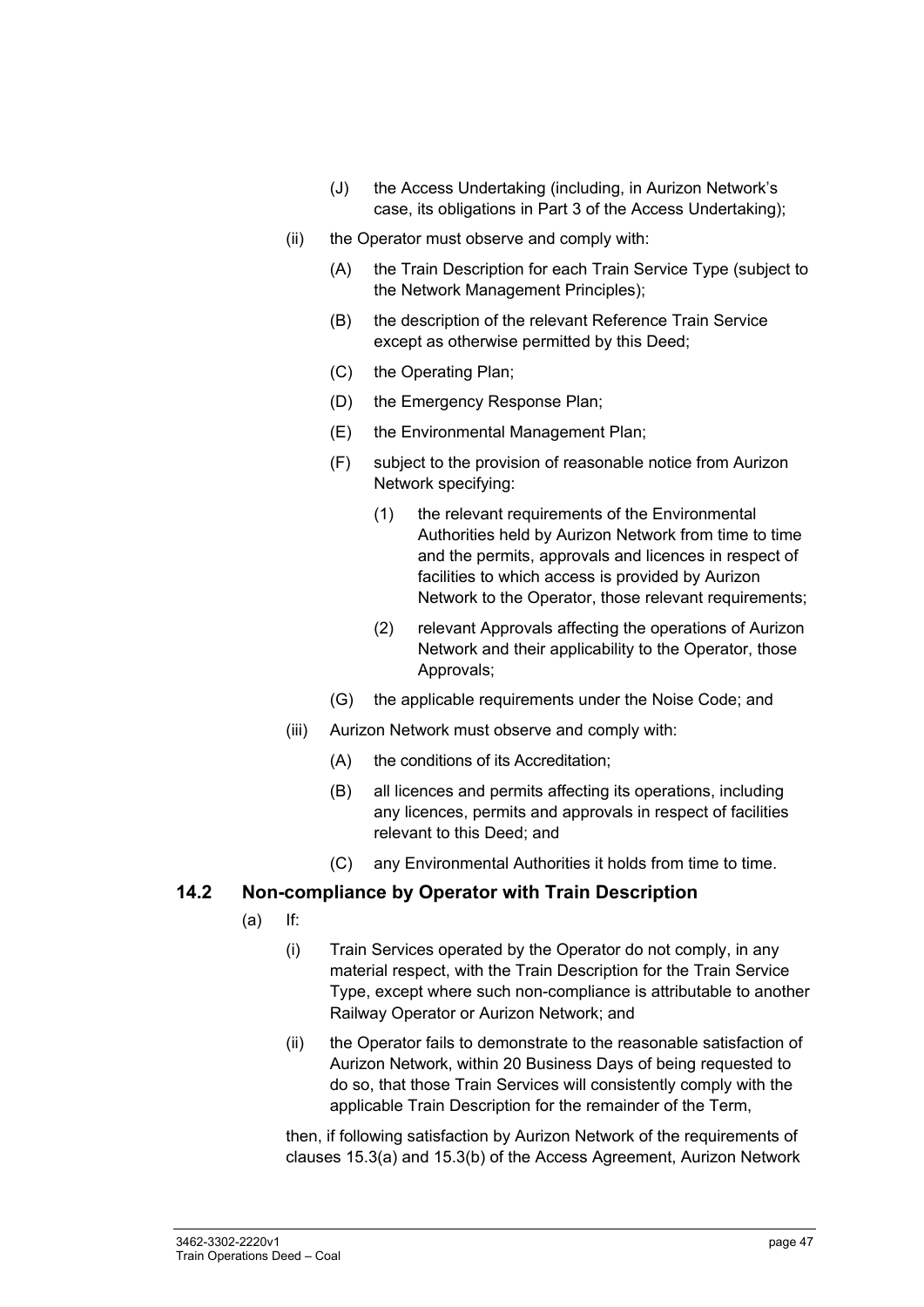continues to not be reasonably satisfied that the Operator will consistently comply with the Train Description for the remainder of the Term, Aurizon Network may, by giving the Operator and the Access Holder 20 Business Days' notice:

- (iii) vary the applicable Train Description to a level it reasonably expects to be achievable by the Operator for the remainder of the Term, having regard to the extent of previous compliance with the applicable Train Description (ignoring, for the purpose of assessing previous compliance, any non-compliance to the extent that the non-compliance was attributable to another Railway Operator or to Aurizon Network); and
- (iv) reasonably vary any other provisions of this Deed to reflect the impact of the change in the applicable Train Description.
- (b) The Operator is entitled to dispute any variation by Aurizon Network under **clause 14.2(a)** and such dispute must be referred to an Expert for resolution in accordance with **clause 30.3**.
- (c) This **clause 14.2** does not prejudice Aurizon Network's other rights and remedies in respect of any non-compliance by the Operator with the Train Description for a Train Service Type.
- (d) If any variations under this **clause 14.2** affect the Train Description, then the commencement of those variations is subject to and conditional upon the Operator being notified by Aurizon Network that all necessary amendments (if any) to the Access Agreements have been made in respect of such matters and any relevant nomination of the Operator by the Access Holder in accordance with the Access Agreement has, if necessary, been varied.

#### **14.3 Certain matters to apply consistently to all Railway Operators**

Aurizon Network must ensure that as far as reasonably practicable:

- (a) the Network Management Principles;
- (b) the System Operating Parameters;
- (c) the System Rules;
- (d) the Safeworking Procedures and Safety Standards;
- (e) the Emergency Procedures; and
- (f) the Investigation Procedures,

will be applied consistently for all Railway Operators operating Network Train Services to destinations located in the same Coal System.

#### **14.4 Provision of information**

(a) Aurizon Network must provide the Operator with: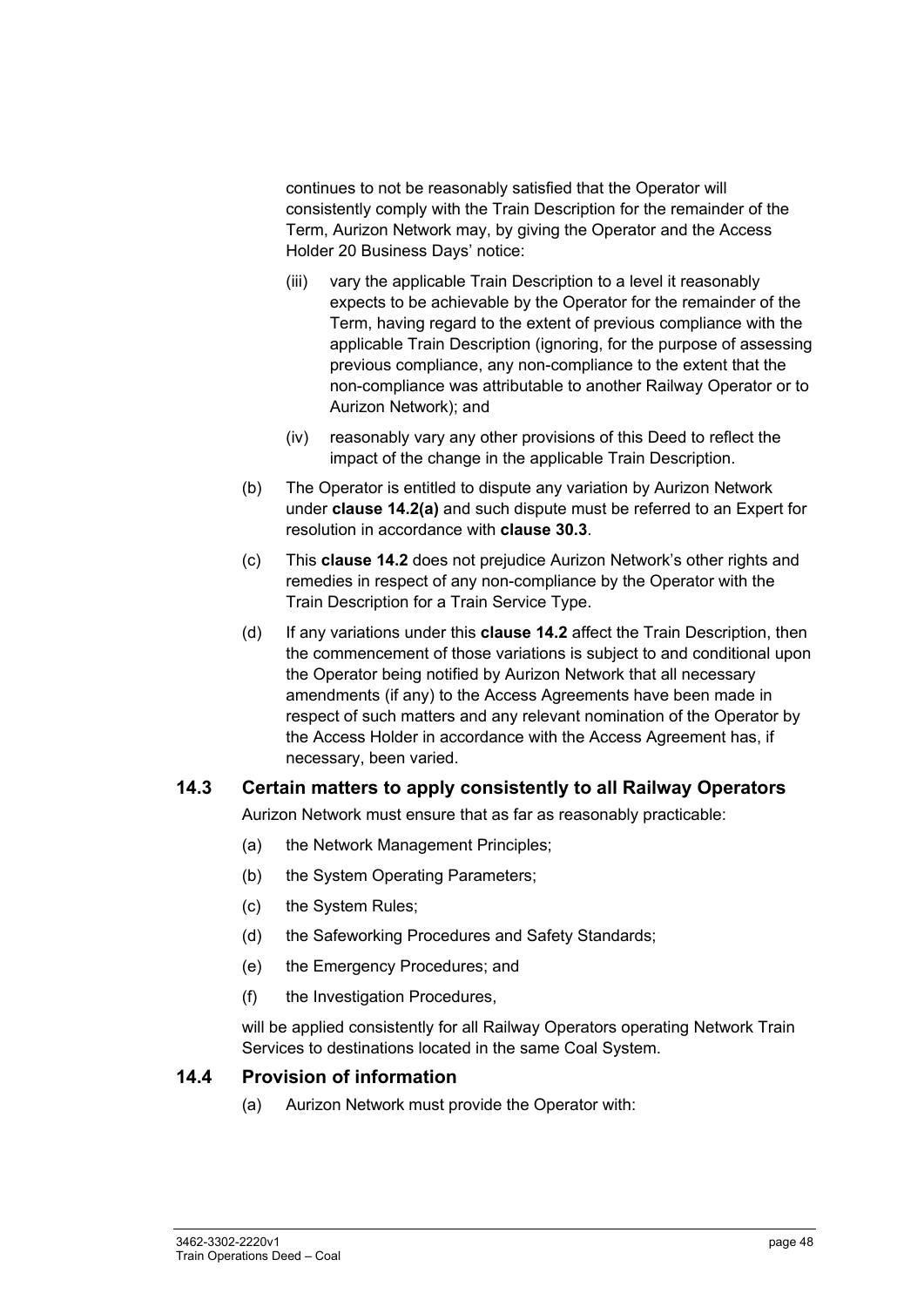- (i) information relevant to the Operator's operation of Train Services if and when required to do so under the Network Management Principles; and
- (ii) a copy of each Operating Document (which may be via publication on the Website).

### 15 Plans

### **15.1 Approval of Plans**

- (a) Before the commencement of any Train Services:
	- (i) the Operator must develop and submit to Aurizon Network for approval the following documents which must be, at all times during the Term, consistent with the terms of this Deed:
		- (A) a plan (**Operating Plan**) which:
			- (1) specifies reasonable details of the Operator's planned operations of Train Services; and
			- (2) without limiting **clause 15.1(a)(i)(A)**, addresses the matters required under Schedule C of the Access Undertaking;
		- (B) a plan (**Emergency Response Plan**) which:
			- (1) contains the set procedures adequate for dealing with an Incident, including all actions to be taken to minimise or alleviate any threat or danger to any person or property or the environment;
			- (2) is compatible with the Emergency Procedures; and
	- (ii) the Parties must in accordance with the Interface Risk Provisions which form part of this Deed under **clause 3**:
		- (A) jointly with the Access Holder conduct an Interface Risk Assessment; and
		- (B) as soon as reasonably practicable after the completion of the Interface Risk Assessment (and in any event by not later than 20 Business Days after the completion), negotiate diligently and in good faith an IRMP, including any amendment to it.
- (b) As soon as possible and in any event by no later than 20 Business Days from the date of receipt of the Operating Plan or the Emergency Response Plan (as applicable), Aurizon Network must:
	- (i) notify the Operator whether or not it approves the Plan; and
	- (ii) if not, provide reasonable details of its reasons for withholding its approval.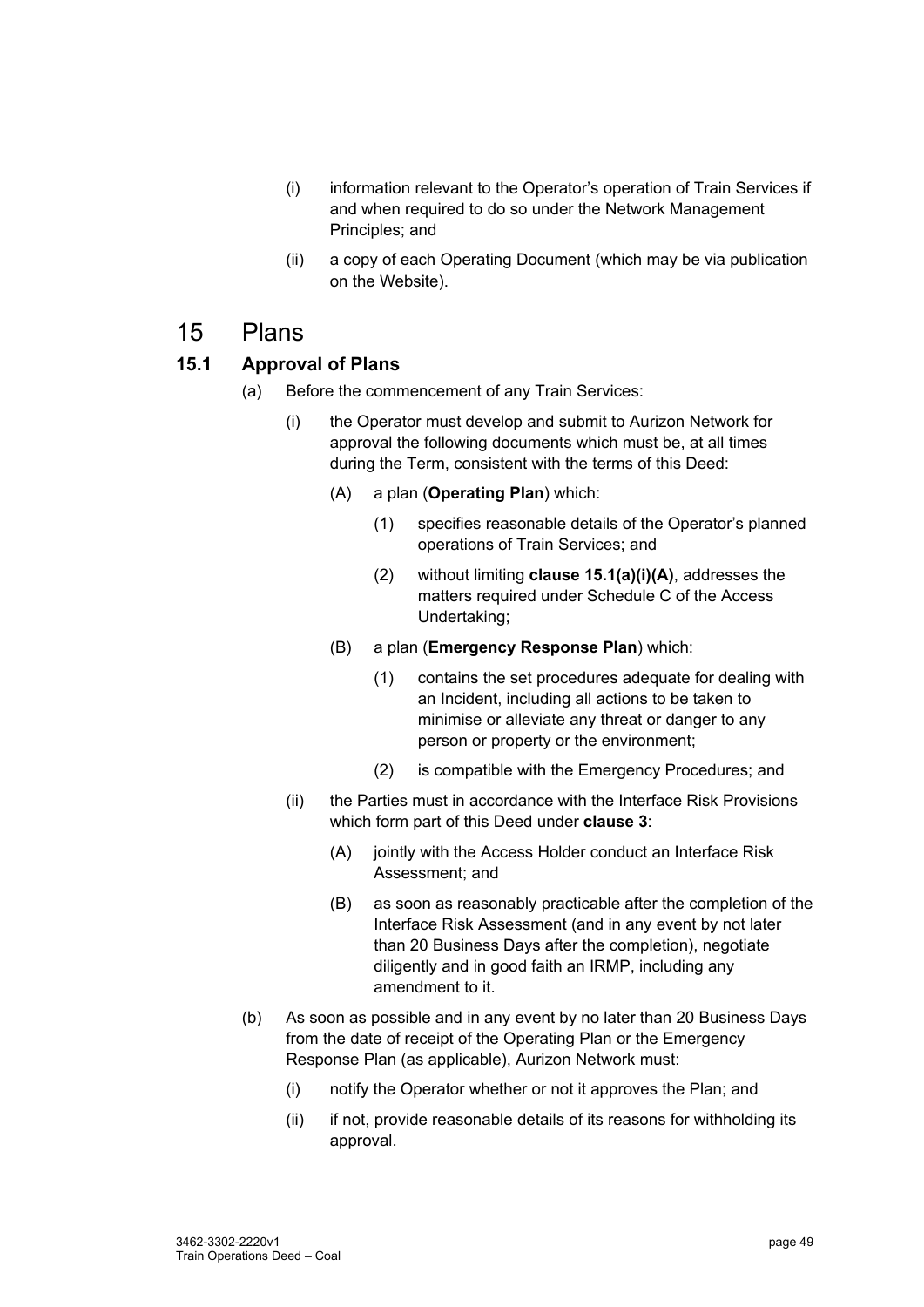- (c) Aurizon Network:
	- (i) may withhold its approval of the Operating Plan if it is not reasonably satisfied that the Operating Plan complies with **clause 15.1(a)(i)(A)**;
	- (ii) must notify the Operator if it is not reasonably satisfied that the Emergency Response Plan complies with **clause 15.1(a)(i)(B)** and the parties must meet to agree on a mutually acceptable course of action to address Aurizon Network's concerns within 10 Business Days after the notice is given:
	- (iii) must promptly determine, acting reasonably, the IRMP (including any amendment to it) and notify the Operator of its determination if the Parties are unable to agree an IRMP or any amendments to it under **clause 15.1(a)(ii)**.
- (d) If a dispute arises as a result of:
	- (i) Aurizon Network withholding its approval of the Operating Plan under **clause 15.1(c)(i)**;
	- (ii) the Parties failing to comply with the timeframe in **clause 15.1(c)(ii)**; or
	- (iii) the IRMP, or any aspect of or amendment to the IRMP, determined by Aurizon Network under **clause 15.1(c)(iii)** (**Disputed Aspect**) being Unreasonable,

it must be resolved under **clause 30.2**, failing which **clause 30.3** applies.

- (e) If a dispute is referred to an Expert, then:
	- (i) the Expert is required to determine whether or not the Operating Plan or the Emergency Response Plan (as applicable) complies with the **clause 15.1(a)(i)**; and
	- (ii) if the Expert determines (as applicable):
		- (A) the Operating Plan does not comply with **clause 15.1(a)(i)(A)**;
		- (B) the Emergency Response Plan is not compatible with the Emergency Procedures and otherwise complies with **clause 15.1(a)(i)(B);** or
		- (C) that the Disputed Aspect of the IRMP is Unreasonable,

then the Expert must determine (and specify in the report of its determination of the Dispute):

- (D) if **clause 15.1(e)(ii)(A)** or **15.1(e)(ii)(B)** applies, how the noncompliance should be rectified and the Operator must rectify the Operating Plan or the Emergency Response Plan (as applicable) accordingly; or
- (E) if **clause 15.1(e)(ii)(C)** applies, the amendments to the IRMP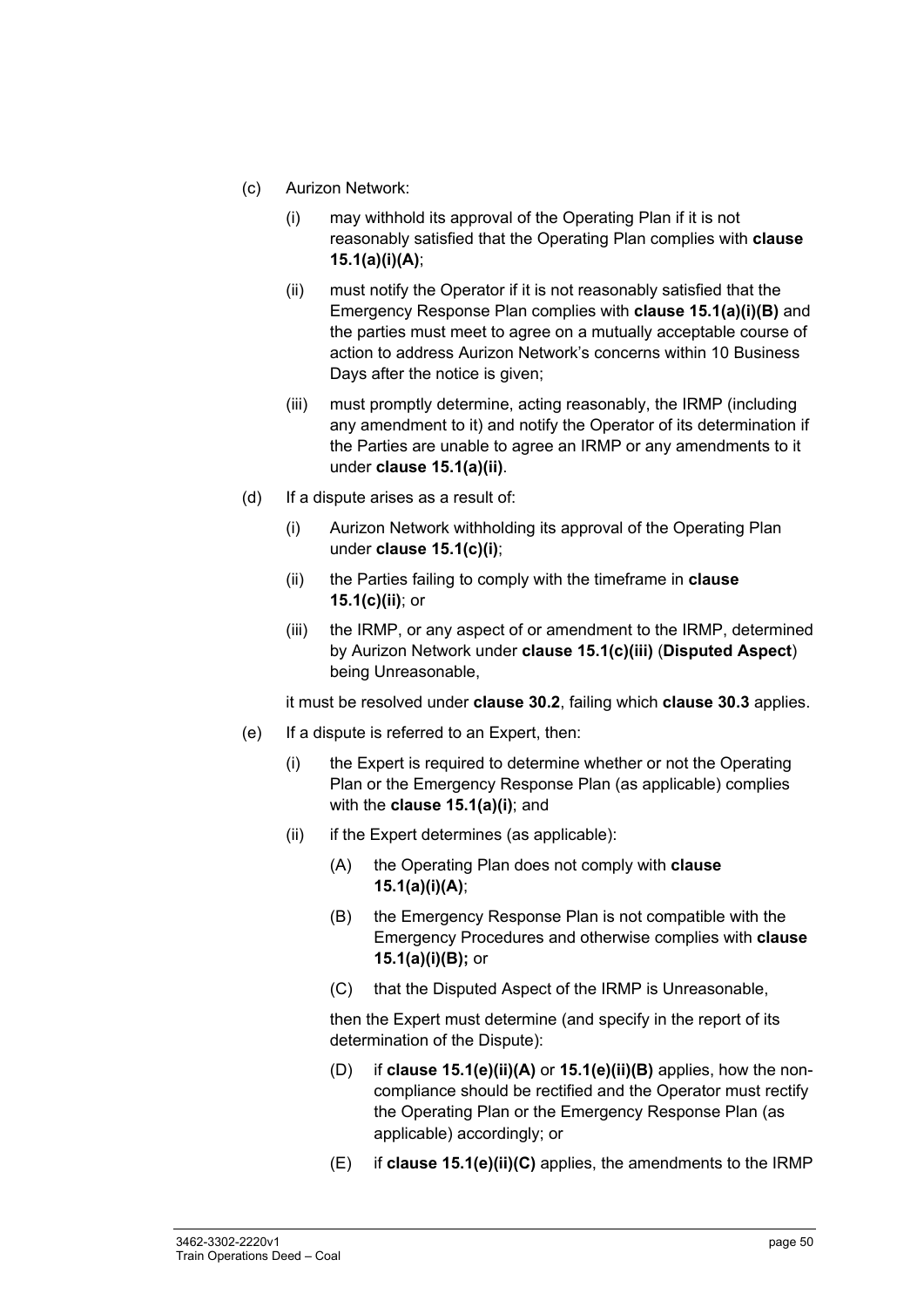which the Expert reasonably considers, if made, would result in the Disputed Aspect ceasing to be Unreasonable.

- (f) A Plan is effective only from the date:
	- (i) in respect of an Operating Plan or Emergency Response Plan, Aurizon Network notifies the Operator that it approves the Operating Plan or the Emergency Response Plan (as applicable);
	- $(ii)$  in respect of an IRMP (including any amendments to it):
		- (A) the Parties agree in writing on the terms of the IRMP or the amendments to it; or
		- (B) if the Parties cannot agree, Aurizon Network determines the IRMP or the amendment to it and notifies the Operator;
	- (iii) if **clause 15.1(d)** applies in respect of any Plan, it is agreed or determined that the Plan complies with the relevant requirements under **clause 15.1(a)(i)** (as applicable).
- (g) If it is agreed or determined through the Dispute resolution process that the Disputed Aspect of the IRMP is Unreasonable, then (unless otherwise agreed between the Parties through the Dispute resolution process):
	- (i) despite the Dispute, the IRMP, or the aspect of it or amendment to it, determined by Aurizon Network under **clause 15.1(c)(iii)** or **15.1(g)(ii)** (as applicable) is taken to be valid and binding; but
	- (ii) as soon as reasonably practicable (and in any event within 20 Business Days) after such agreement or determination, Aurizon Network must:
		- (A) determine, acting reasonably, the amendments to the IRMP (in the case of an Expert determination, having regard to the reasons for the Expert's determination and the amendments to the IRMP specified in the Expert's report of the determination of the Dispute) which result in the Disputed Aspect ceasing to be Unreasonable; and
		- (B) notify the Operator of the amendments to the IRMP determined by Aurizon Network;
		- (C) the amendments to the IRMP, as determined by Aurizon Network, will take effect on the date notified to the Operator under **clause 15.1(g)(ii)(B)**; and
		- (D) if Aurizon Network does not notify the Operator of amendments to the IRMP by the time referred to in **clause 15.1(g)(ii)**, then the IRMP will be taken to be amended as specified in the Expert's report of the determination of the Dispute with effect immediately after the end of the time referred to in **clause 15.1(g)(ii)**.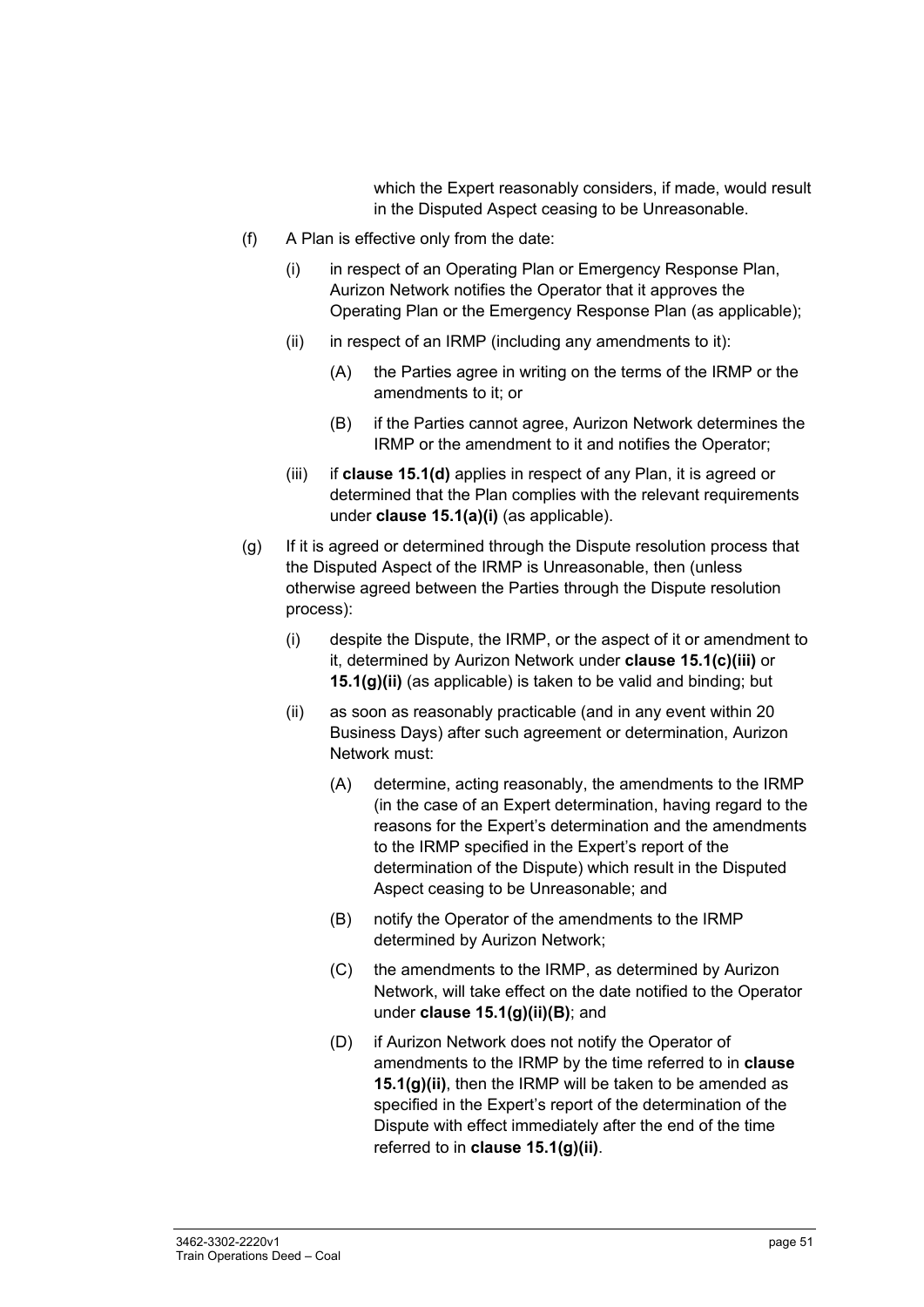(h) The Operator must develop, implement and maintain a plan to address Environmental Risks (**Environmental Management Plan**) in accordance with the Interface Risk Provisions which form part of this Deed under **clause 3**.

#### **15.2 Amendments to Plans**

- (a) The Operator:
	- (i) may amend the Operating Plan or the Emergency Response Plan (as applicable) from time to time provided it complies with this **clause 15.2**;
	- (ii) must, to the extent reasonably required, amend:
		- (A) the Operating Plan and/or the Emergency Response Plan if:
			- (1) **Schedule 2** is varied to include an additional Train Service Type or the Train Description for an existing Train Service Type is varied, to address the operation of the Train Services before the Operator commences or continues (as applicable) to operate the Train Services for that Train Service Type; or
			- (2) they cease to be consistent with the terms of this Deed or any document that the Operator is required under this Deed to comply with, to address the inconsistency;
		- (B) the Operating Plan if at any time **clause 17.2(a)(ii)** applies, to address the proposal under the Authorisation Request Notice (assuming that the Rollingstock Configurations become Authorised Rollingstock Configurations for the Train Service Type); and
	- (iii) must notify Aurizon Network if it reasonably determines that no amendments to the Operating Plan and the Emergency Response Plan are required as a result of a variation to **Schedule 2**, including the reasons for that determination.
- (b) If Aurizon Network becomes aware of an inconsistency between the Operating Plan or the Emergency Response Plan and this Deed or any document that the Operator is required under this Deed to comply with, Aurizon Network must notify the Operator.
- (c) If the Operator intends or is required to amend the Operating Plan or the Emergency Response Plan (as applicable), it must submit to Aurizon Network for approval full details of each proposed amendment, including its reasons for the amendment.
- (d) **Clauses 15.1(b)** to **15.1(e)** apply to any amendments to a Plan the Operator submits to Aurizon Network for approval.
- (e) If, at any time during the Term:
	- (i) a Party notifies the other Party that it believes that: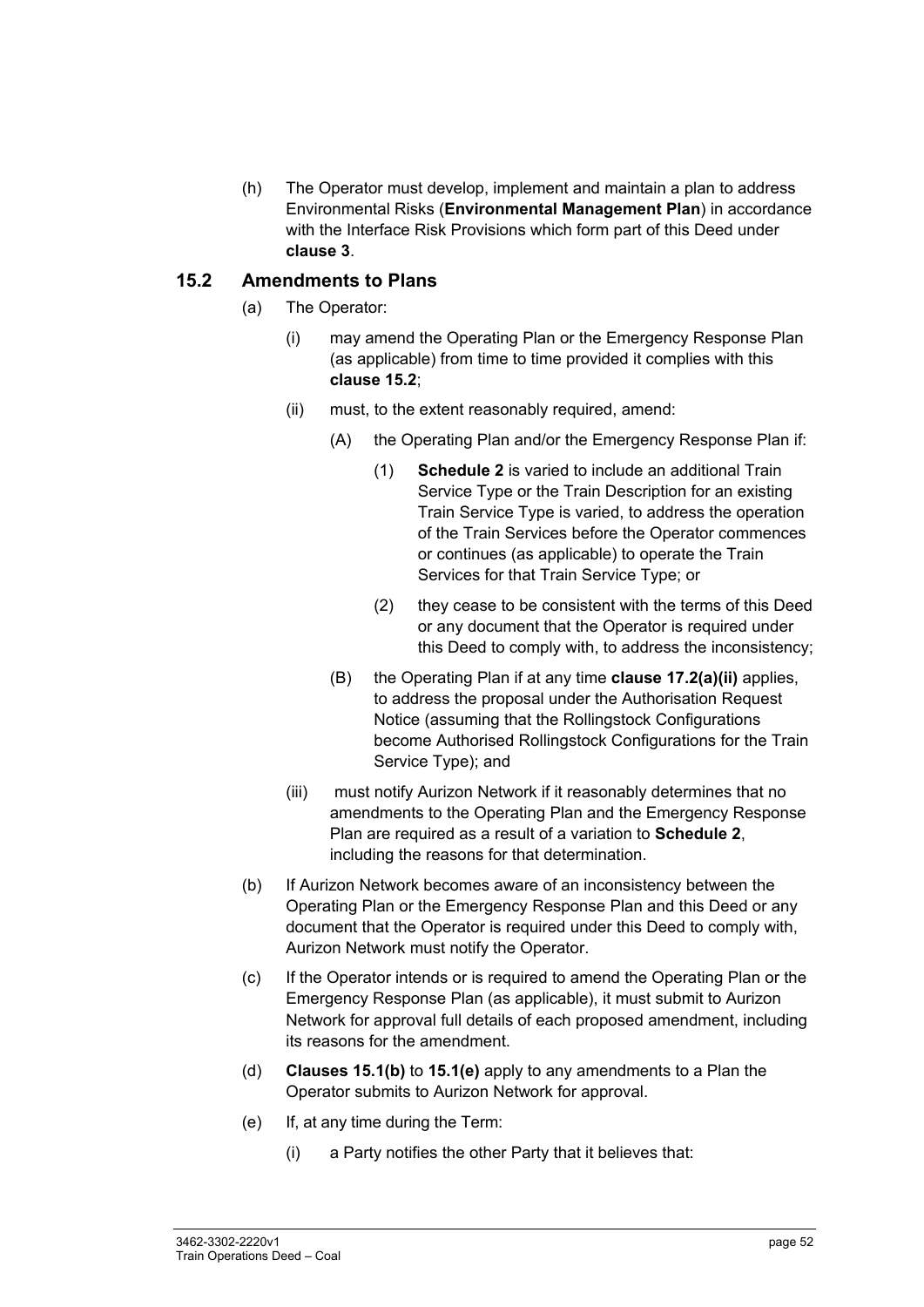- (A) the IRMP is no longer effective in managing an Interface Risk or Environmental Risk addressed in the IRMP; or
- (B) an additional or varied Interface Risk or Environmental Risk exists, or is likely to exist, that is not addressed in the IRMP;
- (ii) **Schedule 2** is varied to include an additional Train Service Type or the Train Description for a Train Service Type is varied; or
- (iii) Aurizon Network notifies the Operator that the Rollingstock Interface Standards are varied and Aurizon Network considers that a further Interface Risk Assessment is required; or
- (iv) a Certifier gives Aurizon Network a Compliance Statement,

then:

- (v) as soon as reasonably practicable after:
	- (A) a Party notifies the other Party under **clause 15.2(e)(i)(A)** or **15.2(e)(i)(B)**; or
	- (B) Aurizon Network notifies the Operator under **clause 15.2(e)(iii)**; or
	- (C) the Certifier gives Aurizon Network the Compliance Statement; or
- (vi) before the Operator commences or continues (as applicable) to operate any Train Services for a Train Service Type referred to in **clause 15.2(e)(ii)**;

the Parties must undertake a further Interface Risk Assessment and agree on amendments to the IRMP in accordance with **clauses 15.1(a)(ii)** and **15.1(c)(iii)**.

### 16 Train operations

#### **16.1 Compliance with Scheduled Time**

- (a) The Operator must use reasonable endeavours to:
	- (i) operate Train Services in accordance with the relevant Daily Train Plan unless:
		- (A) otherwise permitted by the Network Management Principles;
		- (B) varied in the circumstances specified in this Deed;
		- (C) otherwise directed in a Train Control Direction; or
		- (D) otherwise agreed between the Parties (such agreement not to be unreasonably withheld); and
	- (ii) otherwise comply with all other Scheduled Times.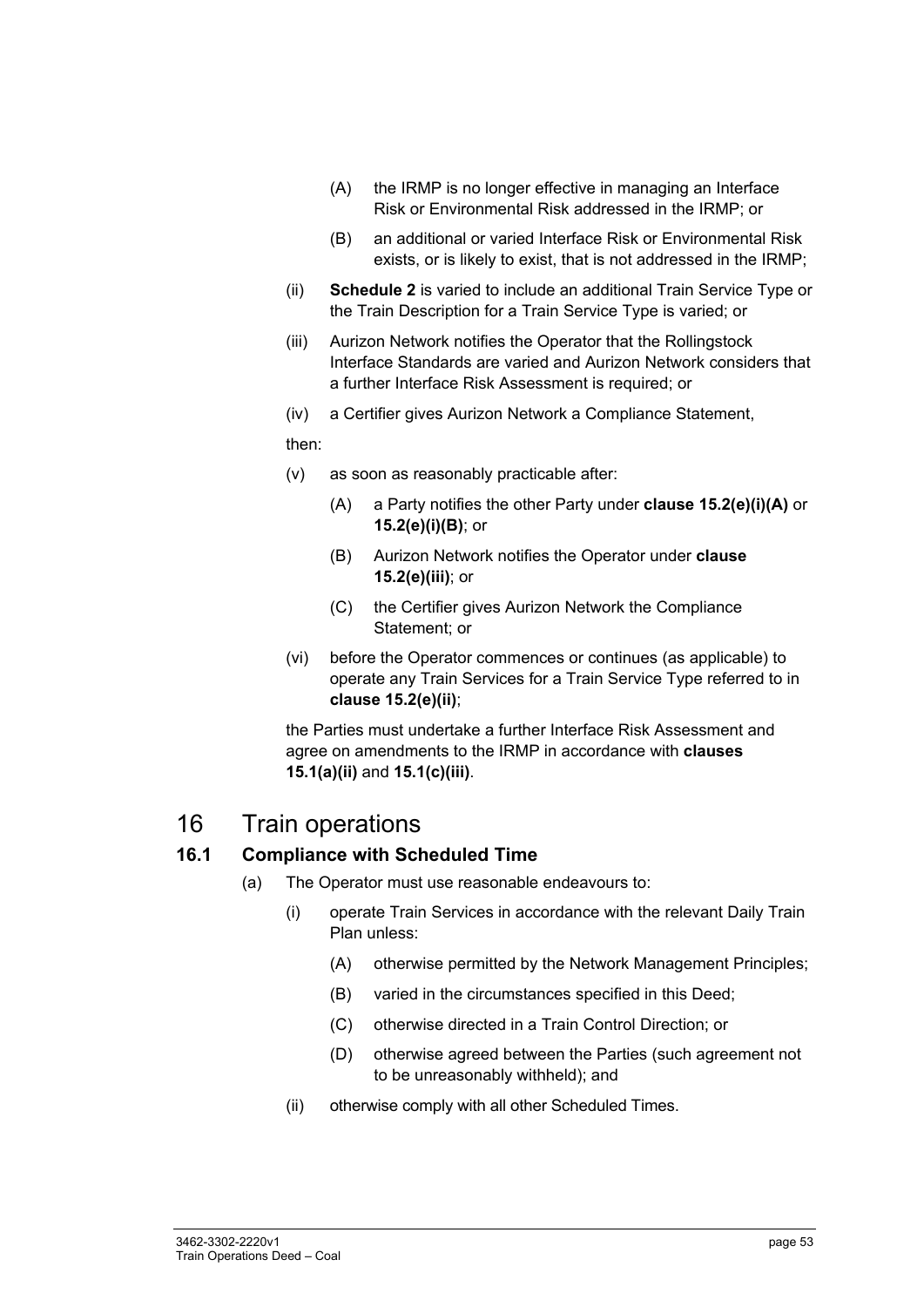(b) A Train Service is deemed to operate in accordance with its Scheduled Time if it is operated within three minutes before or after the Scheduled Time.

#### **16.2 Alterations to Train Services**

- (a) Without limiting the rights of the Operator, Aurizon Network must give the Operator a Train Control Direction as soon as reasonably practicable after it becomes aware that it is unable to make the Infrastructure available for the operation of a Train Service which is scheduled in the Daily Train Plan.
- (b) Unless Aurizon Network has already given the Operator a Train Control Direction under **clause 16.2(a)**, the Operator must notify Aurizon Network as soon as reasonably practicable after it decides not to, or becomes aware that it will be unable to, operate a Train Service which is scheduled in the Daily Train Plan and specify the Access Holder for that Train Service.
- (c) If **clause 16.2(a)** or **16.2(b)** applies, Aurizon Nework must reschedule the relevant Train Service in accordance with the Network Management Principles.

#### **16.3 Authorisation of other Train Movements**

#### If:

- (a) the Operator gives Aurizon Network a notice in accordance with **clause 14.2(b)**;
- (b) Aurizon Network gives the Operator a Train Control Direction in accordance with **clause 16.2(a)**; or
- (c) for any reason, the Operator does not operate a Train Service at its Scheduled Time in the Train Schedule (including a revised Scheduled Time for that Train Service),

then Aurizon Network may authorise the operation of another Train Movement at that Scheduled Time.

#### **16.4 Notification**

- (a) Without limiting its obligations under **item 1.3** of **Schedule 9**, Aurizon Network must notify the Operator's Controller (such notification to include, where relevant, the anticipated effect on the relevant Train Service) as soon as reasonably practicable after Aurizon Network becomes aware of any circumstances (including Obstructions) which:
	- (i) have materially affected, or could potentially materially affect, the ability of the Operator to operate any Train Service in accordance with its Scheduled Time; or
	- (ii) have affected, or could potentially affect, the security or safety of a Train Service or the Operator's Staff.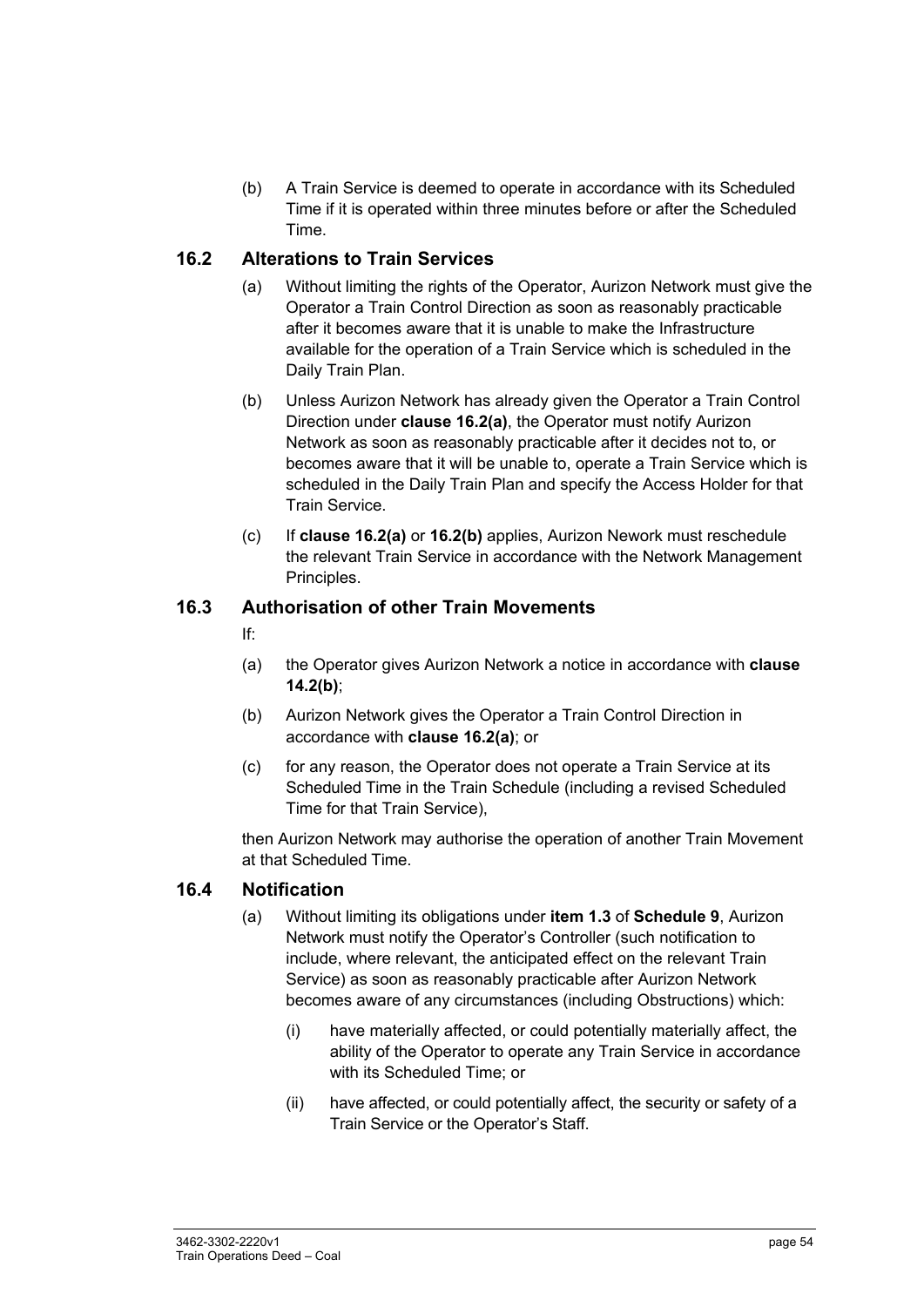- (b) Aurizon Network must, as soon as reasonably practicable after becoming aware of the relevant changes, advise the Operator's Controller from time to time of changes to notices previously provided under **clause 16.4(a)**.
- (c) A Party must inform the other Party if it becomes aware of any failure by the Operator to comply with:
	- (i) any requirement specified in **clause 14.1**; or
	- (ii) the Authorised Rollingstock and Authorised Rollingstock Configurations for each Train Service Type.

#### **16.5 Operator to supply information**

- (a) The Operator must provide to Aurizon Network:
	- (i) and at all times maintain operable software, hardware and associated communication links to establish (to Aurizon Network's reasonable satisfaction) an interface with Aurizon Network's information systems; and
	- (ii) information in relation to each Train Service in accordance with **item 1.2** of **Schedule 9** before the operation of that Train Service.
- (b) The Operator's interface with Aurizon Network's information systems are subject to any reasonable controls specified by Aurizon Network to protect the integrity and confidentiality of Aurizon Network's information systems and the information contained in them.
- (c) Aurizon Network must cooperate with the Operator to establish the Operator's interface with Aurizon Network's information systems.

#### **16.6 Operation of Trains and Rollingstock**

The Operator is responsible for the safe operation of its Rollingstock and must ensure that at all times the operation of such Rollingstock (including all loading and unloading of such Rollingstock) is undertaken in a manner that:

- (a) is consistent with the Rollingstock Interface Standards (subject to any Approved Derogations);
- (b) does not affect the safe operation of the Rollingstock or any other Train Movements; and
- (c) ensures that all items on or in the Operator's Rollingstock remain secured in position during transit.

### 17 Authorisation of Rollingstock and Rollingstock **Configurations**

#### **17.1 Use of Rollingstock and Rollingstock Configuration**

(a) The Operator must only operate Train Services using Rollingstock or Rollingstock Configurations which: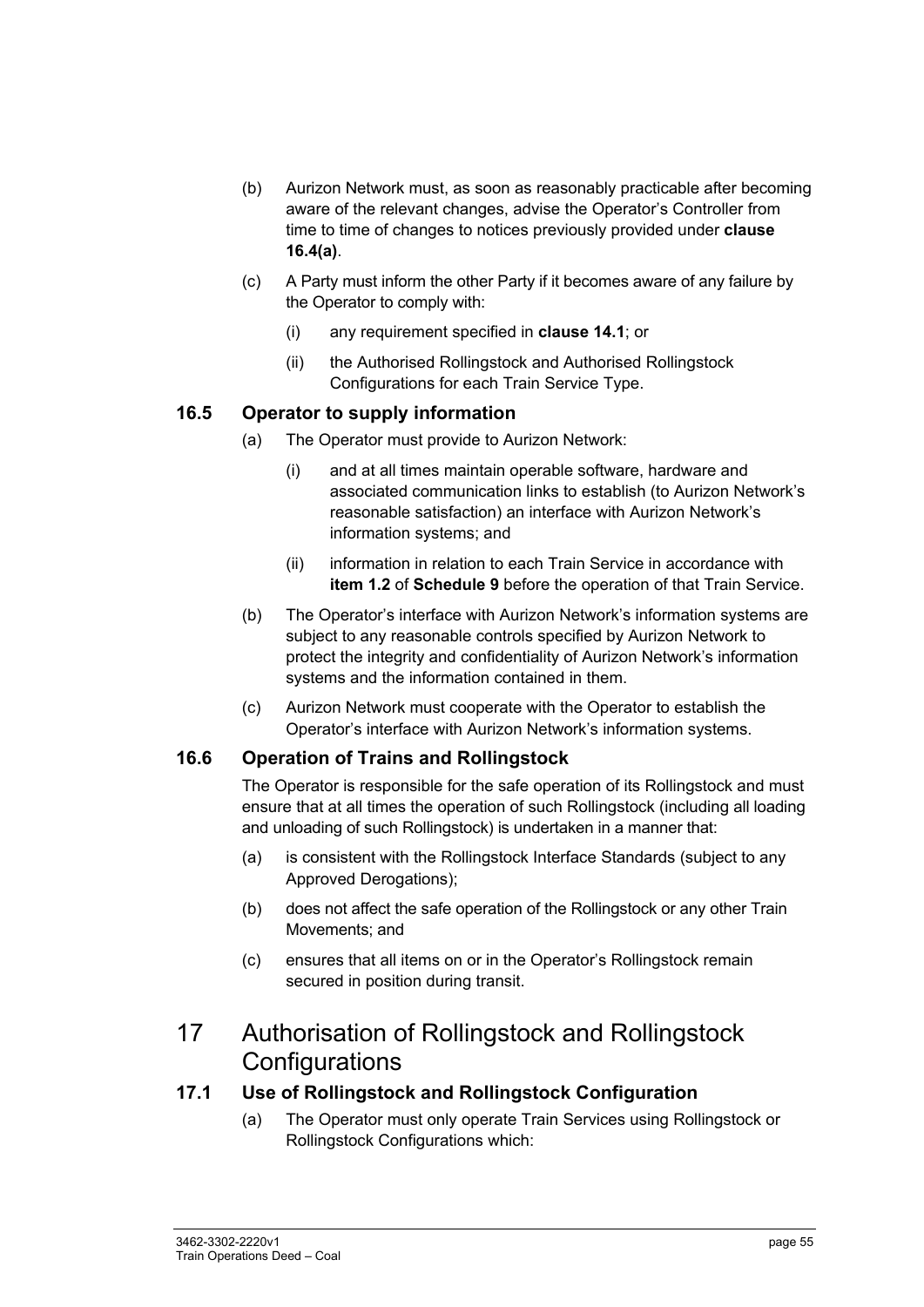- (i) comply with the Rollingstock Interface Standards (subject to any Approved Derogations);
- (ii) are Authorised Rollingstock;
- (iii) are Authorised Rollingstock Configuration for that Train Service Type; and
- (iv) comply with all applicable Laws.

#### **17.2 Authorisation Request Notice**

- (a) Subject to **clause 17.2(b)**, if, at any time during the Term, the Operator proposes to operate:
	- (i) Train Services using Rollingstock which are not Authorised Rollingstock; or
	- (ii) Train Services for a Train Service Type using Rollingstock Configurations which are not Authorised Rollingstock Configurations for that Train Service Type,

then the Operator may give Aurizon Network a notice (**Authorisation Request Notice**) of its proposal, specifying reasonable details of the proposed Rollingstock or Rollingstock Configurations (as applicable).

(b) The Operator must not give Aurizon Network an Authorisation Request Notice in respect of a proposal to operate Train Services using Rollingstock Configurations which are not Authorised Rollingstock Configurations for the Train Service Type unless the proposed Rollingstock Configurations are only comprised of Rollingstock which, at the time of the notice, are Authorised Rollingstock.

#### **17.3 Compliance Statement**

If the Operator gives Aurizon Network an Authorisation Request Notice, then the Operator must procure a Certifier to:

- (a) assess whether or not the proposed Rollingstock or Rollingstock Configurations for the Train Service Type (as applicable) specified in the Authorisation Request Notice comply with the Rollingstock Interface Standards; and
- (b) provide a statement (**Compliance Statement**) to Aurizon Network which specifies whether or not the proposed Rollingstock or Rollingstock Configurations for the Train Service Type (as applicable) comply with the Rollingstock Interface Standards and, if not, reasonable details of each non-compliance.

#### **17.4 Rollingstock Interface Standards Risk Assessment**

If the Operator gives Aurizon Network an Authorisation Request Notice, the Interface Risk Assessment required to be conducted under **clause 15.2(e)** will, unless otherwise required by Aurizon Network, be limited to a Rollingstock Interface Standards Risk Assessment in respect of the proposed Rollingstock or Rollingstock Configurations for the Train Service Type (as applicable)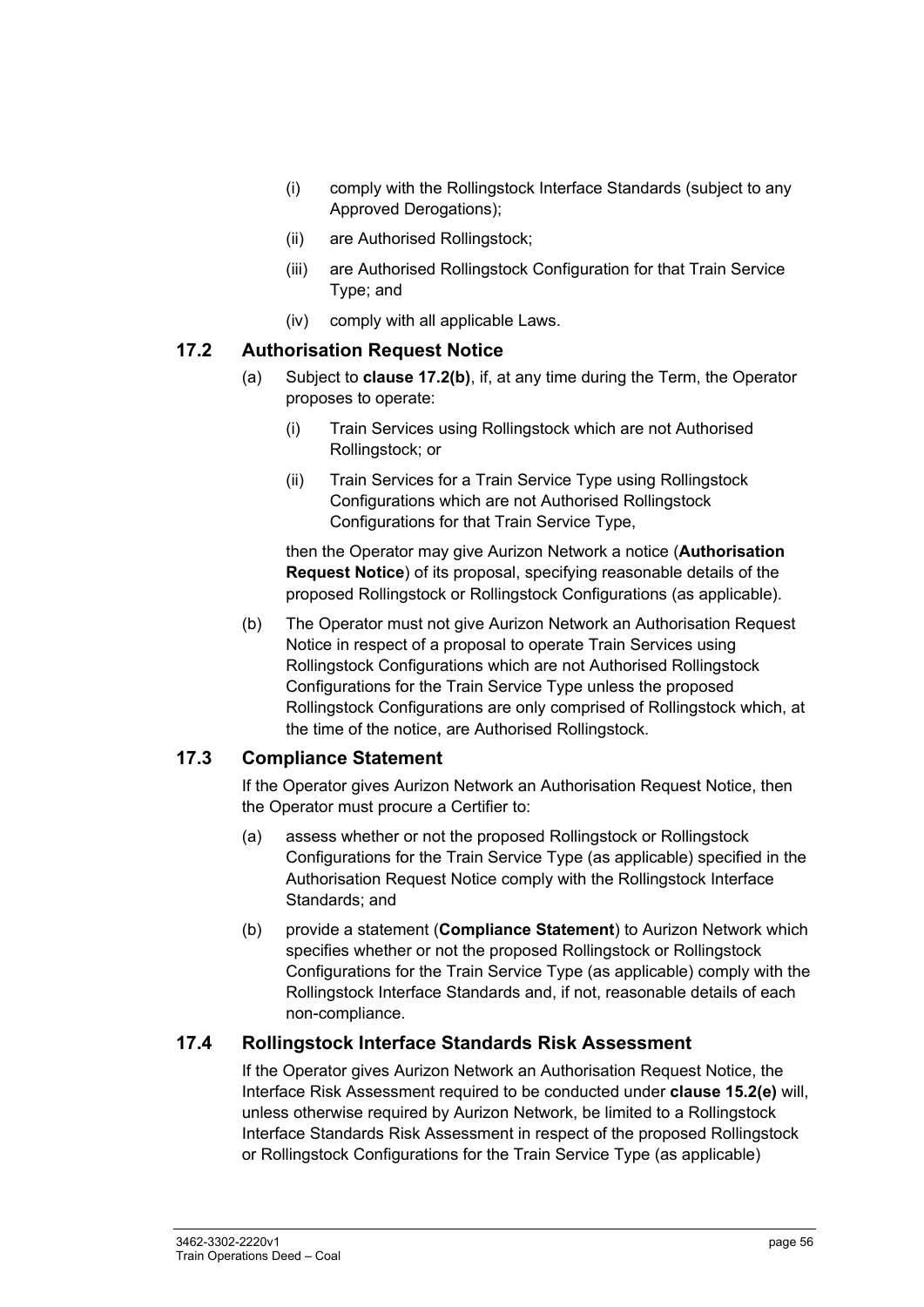specified in the Authorisation Request Notice.

#### **17.5 Certificate of Compliance**

- (a) If:
	- (i) the Operator gives Aurizon Network an Authorisation Request Notice; and
	- (ii) a Certifier provides Aurizon Network with a Compliance Statement in respect of the proposed Rollingstock or Rollingstock Configurations for the Train Service Type (as applicable) specified in the Authorisation Request Notice,

then promptly after:

- (iii) the Parties have conducted an Interface Risk Assessment under **clause 17.4** in respect of such Rollingstock or Rollingstock Configurations for the Train Service Type (as applicable); and
- (iv) any amendments to the IRMP have been agreed or determined in accordance with **clause 24** following such Interface Risk Assessment,

the Operator must procure a Certifier to:

- (v) assess whether or not the proposed Rollingstock or Rollingstock Configurations for the Train Service Type (as applicable) comply with the Rollingstock Interface Standards (subject to any Approved Derogations); and
- (vi) if the assessment is positive, certify that such Rollingstock or Rollingstock Configurations for the Train Service Type (as applicable) comply with the Rollingstock Interface Standards (subject to any Approved Derogations).
- (b) If a Certifier provides a Certificate of Compliance under **clause 17.5**, the Operator must promptly (and in any event, within 10 Business Days) after being requested to do so by Aurizon Network provide (or procure the Certifier to provide) to Aurizon Network:
	- (i) the Certificate of Compliance; and
	- (ii) any information or documentation (including reports on trials and/or commissioning tests) in relation to the Rollingstock or Rollingstock Configurations for a Train Service Type (as applicable) specified in that Certificate of Compliance;
- (c) If the Operator complies with **clause 17.5(b)**, then 20 Business Days after the date the Operator complies with **clause 17.5(b)**:
	- (i) the Rollingstock specified in the Certificate of Compliance is taken to be Authorised Rollingstock; and/or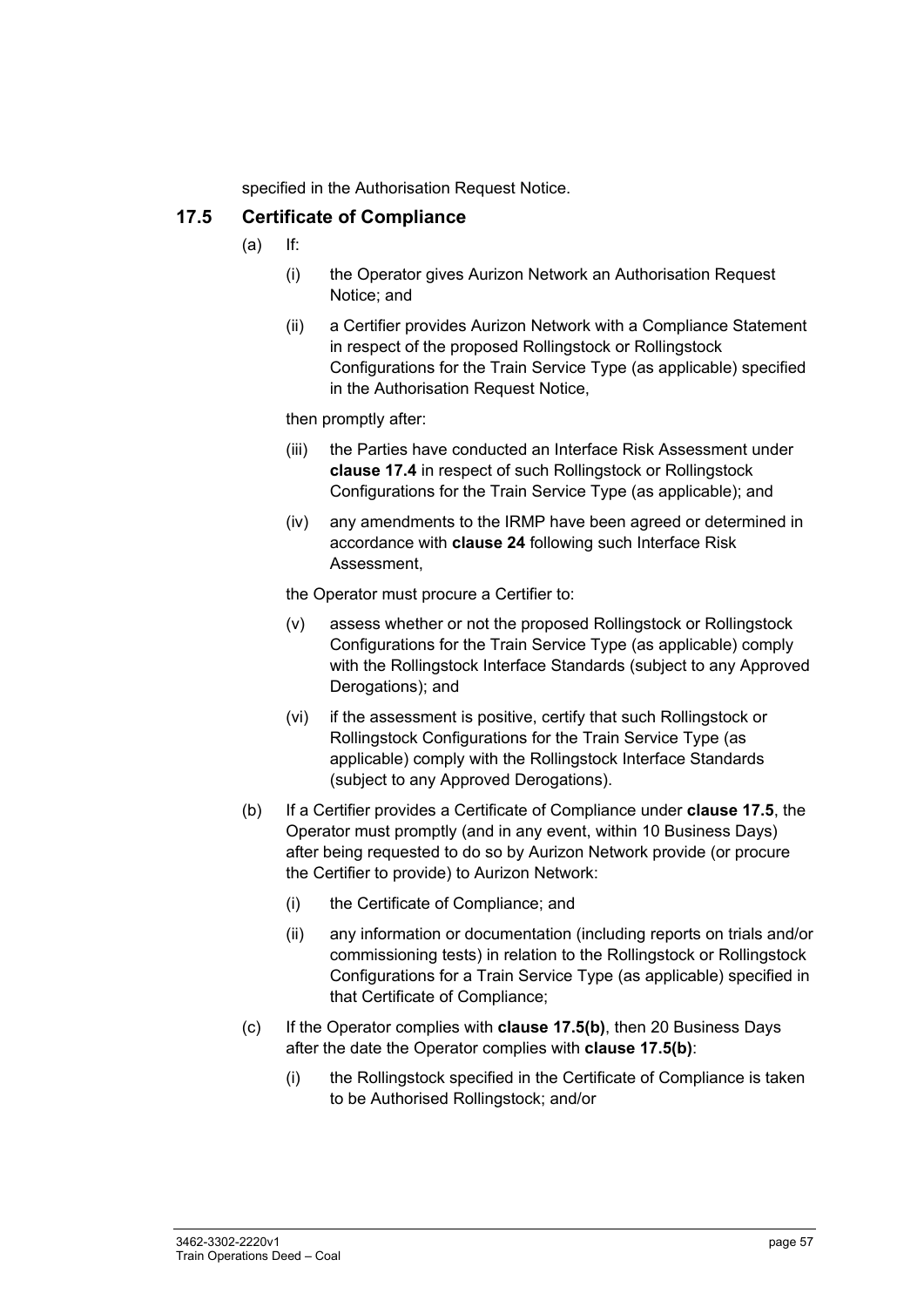(ii) the Rollingstock Configurations for the Train Service Type specified in the Certificate of Compliance is taken to be Authorised Rollingstock Configurations for that Train Service Type,

unless within 20 Business Days of the date the Operator complied with **clause 17.5(b)**, Aurizon Network notifies the Operator that it is not satisfied that the Rollingstock or Rollingstock Configurations for the Train Service Type (as applicable) specified in the Certificate of Compliance complies with the Rollingstock Interface Standards (subject to any Approved Derogations), and provide reasonable details of any noncompliance.

#### **17.6 Disputes**

- (a) If Aurizon Network gives the Operator a notice under **clause 17.5(c)** and the Operator disputes that notice, then the Operator may give a Dispute Notice to Aurizon Network under **clause 30.1**.
- (b) If a Dispute referred to in **clause 17.6(a)** is not resolved in accordance with **clause 30.2**, then the Operator may refer the Dispute to an Expert under **clause 30.3** to determine whether or not the Rollingstock or Rollingstock Configurations for the Train Service Type (as applicable) specified in the Certificate of Compliance comply with the Rollingstock Interface Standards (subject to any Approved Derogations).

#### **17.7 Update of Schedule 4 as a consequence of New Authorisations**

If, at any time during the Term, any Rollingstock is taken to be Authorised Rollingstock (**New Authorisation**), then **item 1** of **Schedule 4** is deemed to be amended to include:

- (a) the maximum gross mass for any Wagon or other Rollingstock for that New Authorisation; and
- (b) the tare weight for any Wagon or other Rollingstock for that New Authorisation,

at the time the Rollingstock is taken to be Authorised Rollingstock.

#### **17.8 Issue of Train Route Acceptance or Authority to Travel**

Within five Business Days after Rollingstock Configurations for a Train Service Type become Authorised Rollingstock Configuration for the Train Service Type, Aurizon Network must give the Operator a Train Route Acceptance or Authority to Travel (as applicable) for the Train Service Type.

### 18 Amendments to System Wide Requirements

#### **18.1 Amendment Notice**

(a) Aurizon Network may, acting reasonably, amend a System Wide Requirement by the issue of a notice (**Amendment Notice**) to the Operator: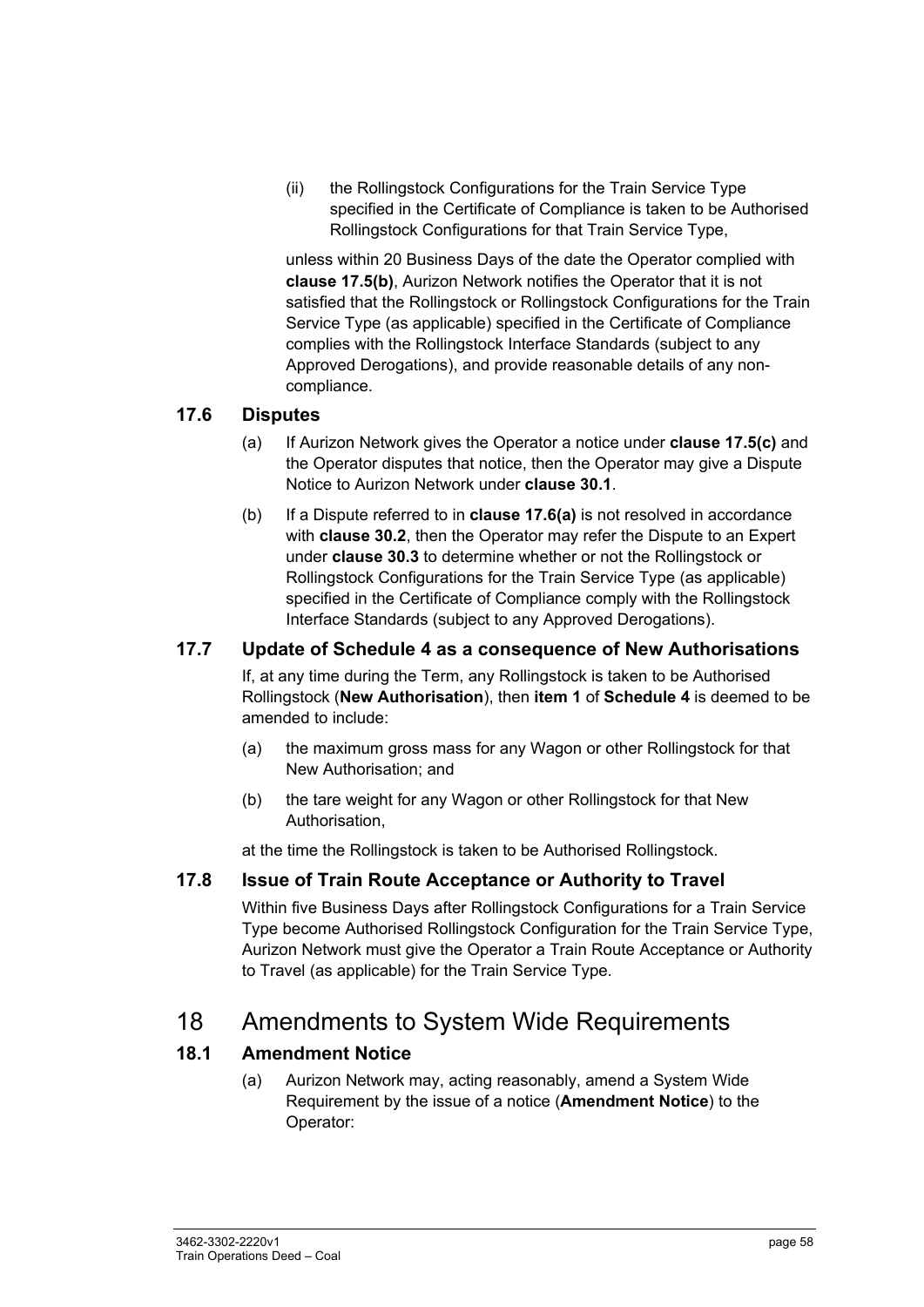- (i) at any time to ensure the ongoing safe operation of the Nominated Network, provided it consults with the Operator before its implementation;
- (ii) if required pursuant to a Material Change; or
- (iii) in any other circumstance (**Discretionary System Amendment**), subject to:
	- (A) the Operator's agreement to such proposed amendment (such agreement not to be unreasonably withheld or delayed); or
	- (B) the other provisions of this **clause 18**.
- (b) An Amendment Notice must be reasonably in advance of the proposed implementation date for the proposed amendments and specify:
	- (i) such details of the proposed amendments as reasonably necessary to:
		- (A) properly inform the Operator of the terms of the proposed amendments; and
		- (B) enable the Operator to assess the consequences for the Operator of the proposed amendments;
	- (ii) whether the Amendment Notice is issued on the ground referred to in **clause 18.1(a)(i)**, **18.1(a)(ii)** or **18.1(a)(iii)**; and
	- (iii) details of the proposed implementation date for the proposed amendments.

#### **18.2 Response to a Discretionary System Amendment**

- (a) Within 20 Business Days (or such longer period as may be agreed between the Parties, such agreement not to be unreasonably withheld or delayed) after receiving an Amendment Notice in accordance with **clause 18.1(b)** which proposes a Discretionary System Amendment, the Operator must notify Aurizon Network whether:
	- (i) irrespective of any financial arrangements agreed or determined under **clause 18.4(c)**, the proposed amendments will materially impact the Operator's operations to such an extent as to fundamentally frustrate the Operator's operation of Train Services under this Deed over a sustained period of time; and/or
	- (ii) the Net Financial Effect on the Operator of the Discretionary System Amendment is equivalent to one percent or greater of the annual Access Charges payable by the Access Holder under the Access Agreement.

#### **18.3 Discretionary System Amendment which frustrate operations**

(a) If the Operator notifies Aurizon Network under **clause 18.2(a)(i)**, Aurizon Network must, acting reasonably, assess the Operator's response and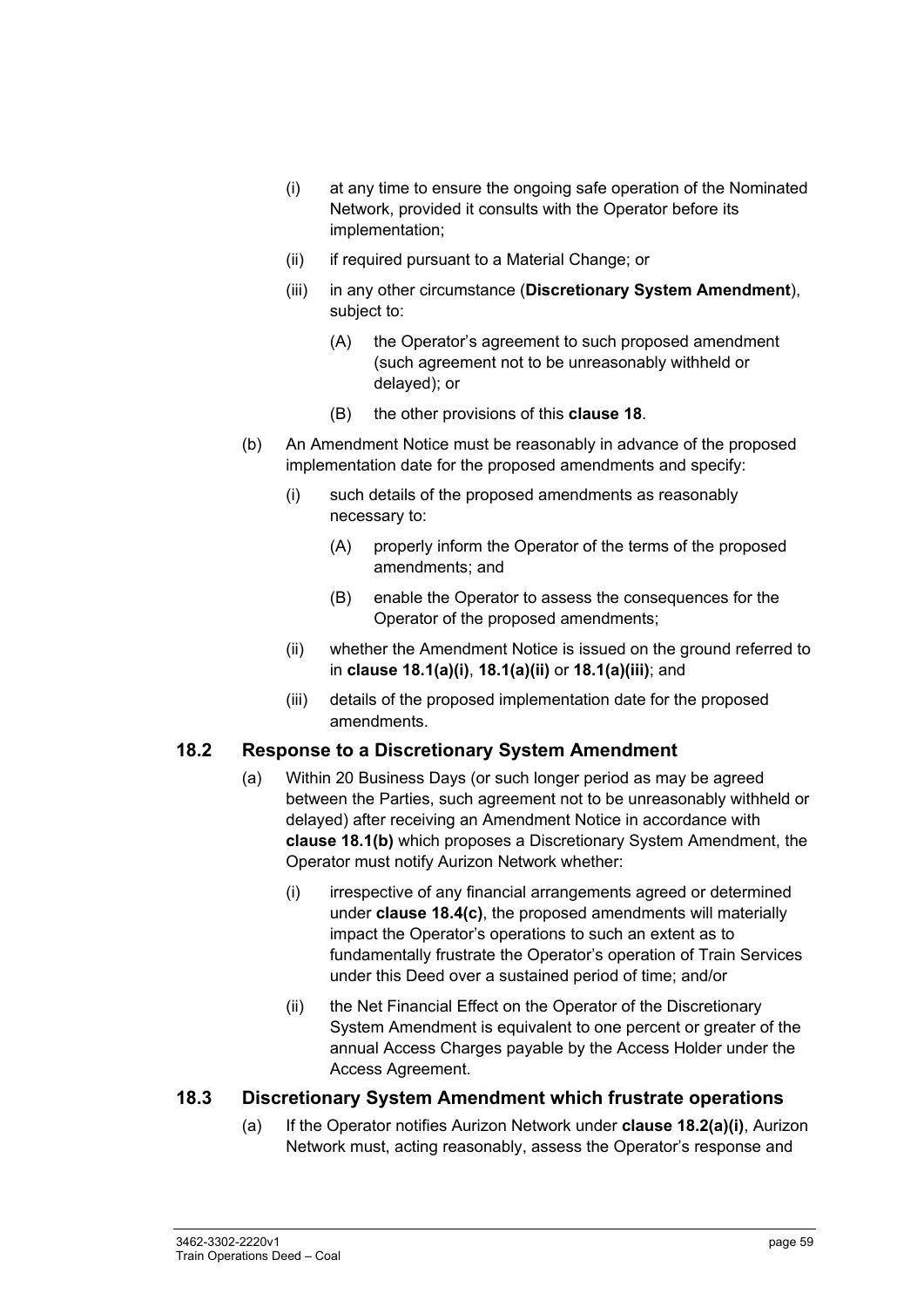notify the Operator if it agrees or disagrees with the Operator's notice within 20 Business Days after receipt of that notice (or such longer period as may be agreed between the Parties).

- (b) If Aurizon Network agrees with the Operator's notice under **clause 18.2(a)(i)**, then Aurizon Network must:
	- (i) amend the proposed amendments to ensure that such amendments will not materially impact the Operator's operations to such an extent as to fundamentally frustrate the Operator's operation of Train Services under this Deed over a sustained period of time; and
	- (ii) within 5 Business Days of making the amendments under **clause 18.3(b)(i)** give the Operator a copy of its amendments to the proposed amendments.
- (c) If Aurizon Network disagrees with the Operator's notice under **18.2(a)(i)**, Aurizon Network may implement the proposed amendments from the later of:
	- (i) the date Aurizon Network notifies the Operator of its determination; and:
	- (ii) if the Operator has notified Aurizon Network within the required timeframe under **clause 18.2(a)(ii)**, the date that the Parties comply with **clause 18.4.**
- (d) If the Operator disputes Aurizon Network's determination under **clause 18.3(b)**, then either Party may refer the dispute for determination by an Expert in accordance with **clause 30.3** and Aurizon Network must not implement the proposed amendments pending the Expert's determination.

#### **18.4 Discretionary System Amendment with negative financial impact**

- (a) If the Operator notifies Aurizon Network under **clause 18.2(a)(ii)**, the Operator must, within 20 Business Days after providing such notice (or such longer period as may be agreed between the Parties), provide to Aurizon Network details of such Net Financial Effect reasonably required by Aurizon Network to assess such Net Financial Effect, including estimates of any additional costs, savings, benefits or detriments to be obtained or suffered, or reasonably expected to be obtained or suffered, by the Operator as a direct result of Aurizon Network implementing the proposed amendments.
- (b) The Operator warrants that any estimates given by it under **clause 18.4(a)** are to its knowledge accurate on the basis of the information reasonably available to it.
- (c) Promptly after the Operator complies with **clause 18.4(a)**, the Parties must negotiate in good faith to seek to agree appropriate financial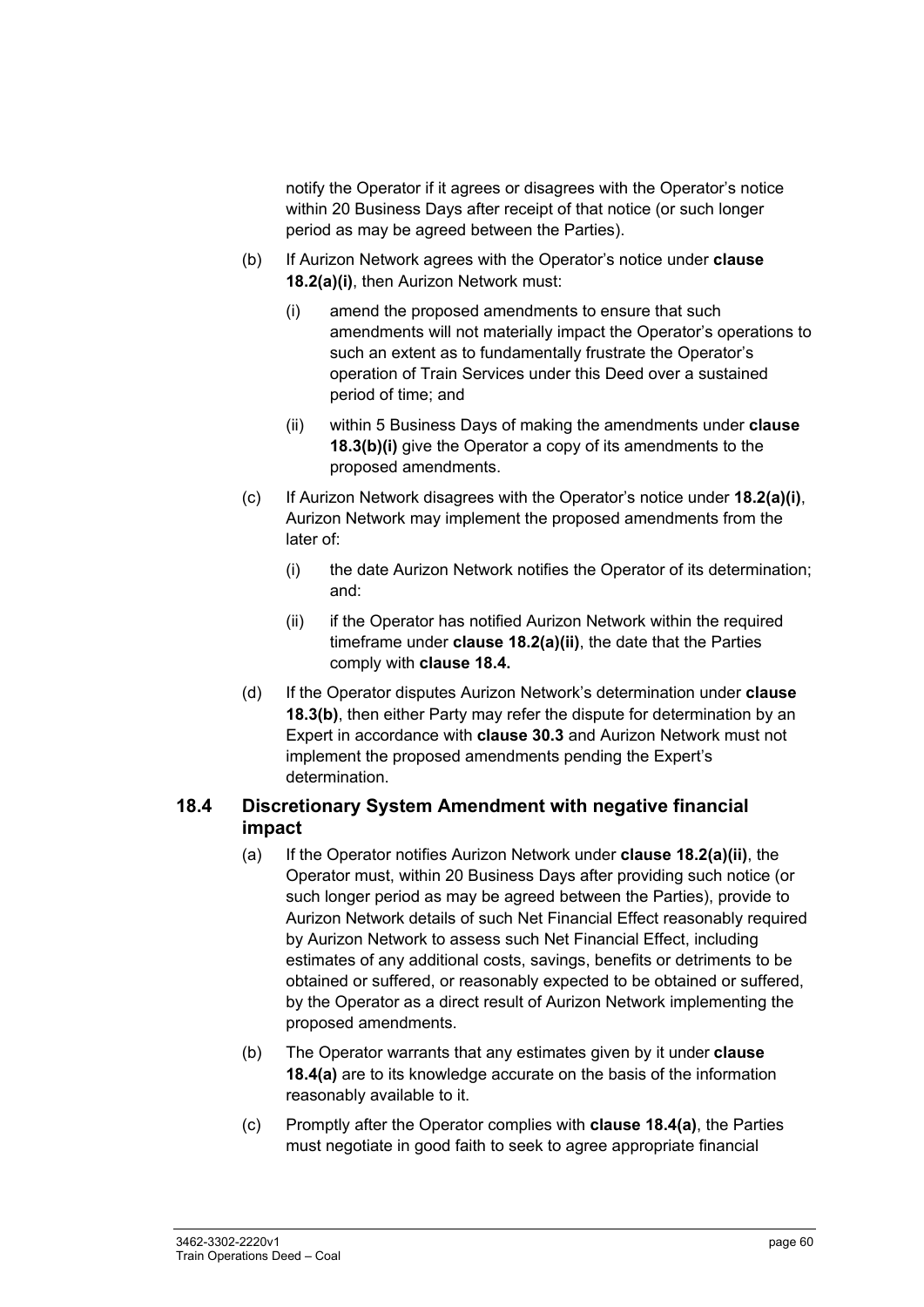arrangements between them with respect to such Net Financial Effect and, failing agreement within a further 20 Business Days after the Operator provides the relevant details under **clause 18.4(a)**, either Party may refer the matter to an Expert in accordance with **clause 30.3** to determine an appropriate financial arrangement to compensate the Operator for the Net Financial Effect on the Operator of the Discretionary System Amendment. Aurizon Network must not implement the proposed amendments pending the Expert's determination.

#### **18.5 Expert must have regard to certain matters**

In making a determination referred to in **clause 18.3(d)** or **18.4(c)**, the Expert must have regard to, except in circumstances where consequences are otherwise provided under this Deed, the reasonable costs and benefits accruing to the Operator.

#### **18.6 Costs of implementing amendments to a System Wide Requirement**

- (a) The Operator must use all reasonable endeavours to minimise the Net Financial Effect on the Operator of any proposed amendments to a System Wide Requirement.
- (b) Despite **clause 18.4**, where any System Wide Requirement is varied to ensure the ongoing safe operation of the Network, each Party must fund its own costs of implementing the proposed amendments including the equipping of Rollingstock with new or additional equipment such as Signalling and Telecommunications Equipment or making any other modification to Rollingstock.
- (c) At any time before Aurizon Network implements any proposed amendments, Aurizon Network may elect not to proceed with the proposed amendments provided it notifies the Operator within 1 Business Day of making such election.
- (d) The Parties must account to each other in respect of the contributions agreed or determined under **clause 18.4(c)** after completion of the implementation of the proposed amendments and subsequent modifications to the Operator's systems, equipment or Rollingstock as required by the amendments.

#### **18.7 Implementation of amendments to System Wide Requirements**

- (a) Where Aurizon Network implements the proposed amendments in accordance with this **clause 18**, the relevant System Wide Requirement will be altered as contemplated in the Amendment Notice following completion of the implementation of the proposed amendments.
- (b) The Parties must take all necessary action and make all necessary amendments to the IRMP, Environmental Management Plan, the Operating Plan and/or the Emergency Response Plan in response to the relevant amendments to the System Wide Requirements (including providing Aurizon Network with a further Certificate of Compliance where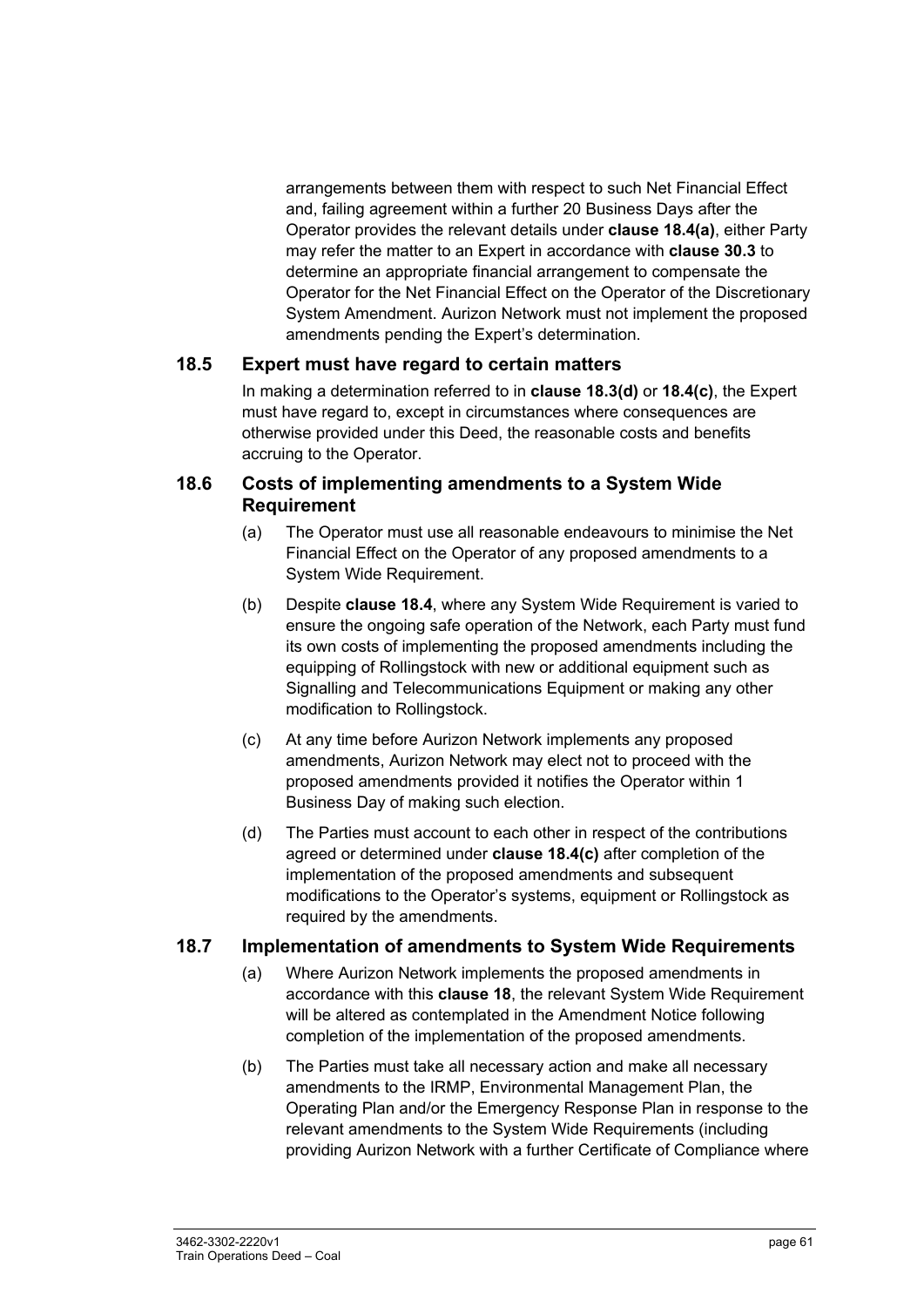the Authorised Rollingstock or Rollingstock Configurations require modification as a result of a change to a System Wide Requirement).

(c) Aurizon Network must allow a reasonable period for the Operator to amend its procedures and plans to comply with any such amended System Wide Requirement, except in the case of emergency circumstances for safety reasons where Aurizon Network may require immediate compliance.

## 19 Weighbridges and Overload Detectors

#### **19.1 General**

- (a) Where a Weighbridge or Overload Detector is located en route between an Origin and Destination for a Train Service Type:
	- (i) the Party responsible for that Weighbridge or Overload Detector (as specified in **item 5** of **Schedule 3**) must use reasonable endeavours to ensure that such Weighbridge or Overload Detector is operational, calibrated and available to weigh Trains operated over such Weighbridge or Overload Detector; and
	- (ii) the Operator must use reasonable endeavours to operate its Trains over such Weighbridge or Overload Detector in a manner so that the Weighbridge or Overload Detector weighs the Operator's Trains.
- (b) Aurizon Network may vary at any time the numbers and locations of Weighbridges and Overload Detectors, subject to providing reasonable notice to the Operator.

#### **19.2 Exceeding Maximum Allowable Gross Tonnage**

- (a) The Operator must use reasonable endeavours to ensure that the gross mass of any Wagon or Train operated by it under this Deed does not exceed the relevant Maximum Allowable Gross Tonnage.
- (b) If any Wagon or Train operated by the Operator is determined by a Weighbridge or Overload Detector to be in excess of the relevant Maximum Allowable Gross Tonnage, then the Operator must reduce the gross mass to a level below the relevant Maximum Allowable Gross Tonnage:
	- (i) unless otherwise directed by Aurizon Network, if the Train has not entered the mainline, before the Train enters the mainline; and
	- (ii) if directed by Aurizon Network, at a specific siding or location directed by Aurizon Network.

#### **19.3 Exceeding Maximum Desirable Gross Tonnage**

If any Wagon or Train operated by the Operator is determined by a Weighbridge or Overload Detector to be in excess of the relevant Maximum Desirable Gross Tonnage, then Aurizon Network may impose any Operational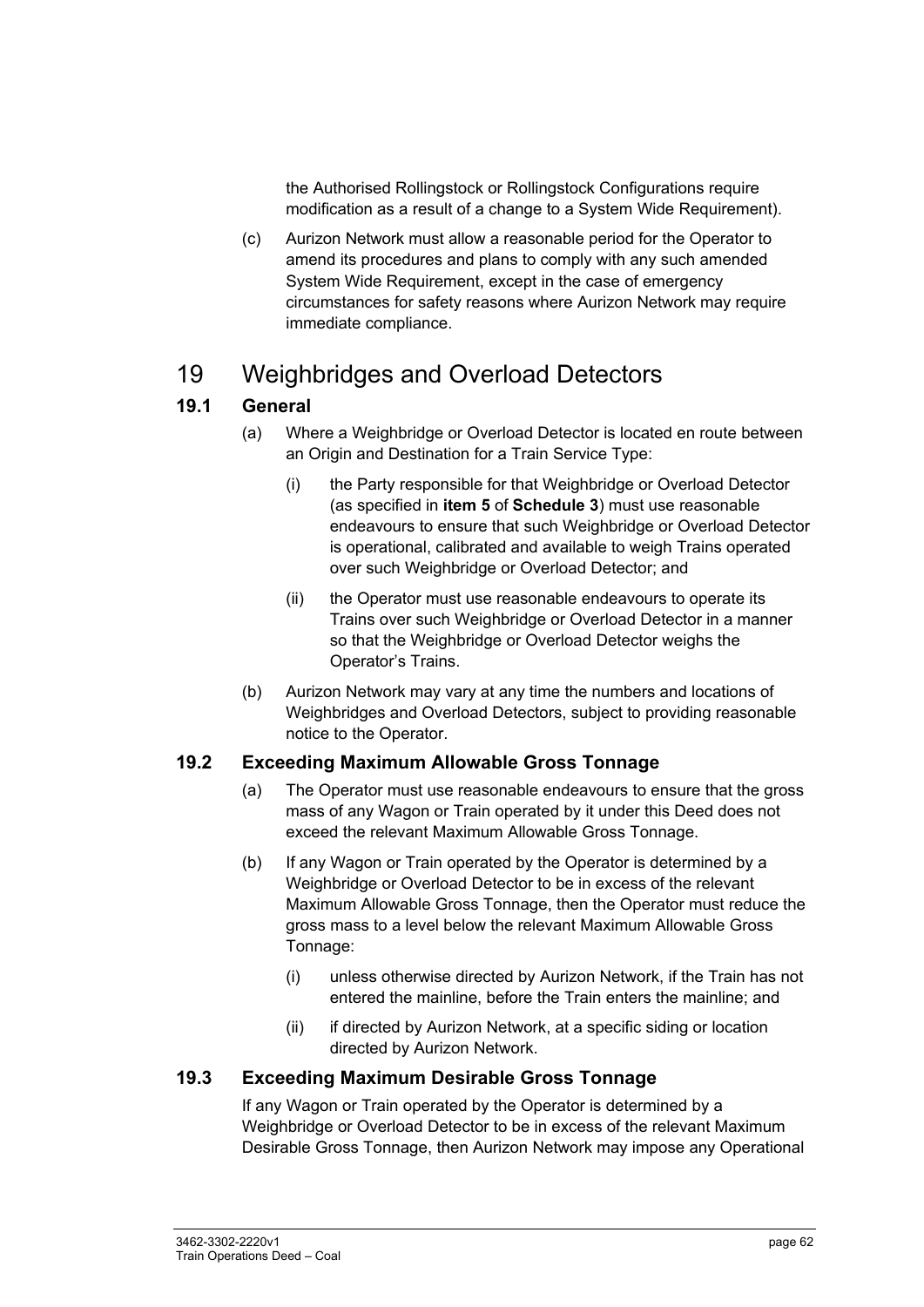Constraints which Aurizon Network considers to be reasonable in the circumstances.

#### **19.4 Record keeping**

Where the Operator's Trains or Wagons are weighed by a Weighbridge or Overload Detector, the Party responsible for the Weighbridge or Overload Detector as specified in **item 5** of **Schedule 3** must use reasonable endeavours to ensure that:

- (a) if it is not the owner or operator of the Weighbridge or Overload Detector, it obtains all relevant records from the Weighbridge or Overload Detector including records of the gross mass of each loaded Wagon and Train;
- (b) whether or not it is the owner or operator of the Weighbridge or Overload Detector, it keeps a record of the gross mass of each loaded Wagon and Train;
- (c) the records referred to in **clauses 19.4(a)** and **19.4(b)** (as applicable) are provided to:
	- (i) the Party or other person loading the Trains; and
	- (ii) the other Party within 10 Business Days after the end of each Month.

#### **19.5 Verification**

- (a) If the Party that is not responsible for the Weighbridge or Overload Detector reasonably believes that any Weighbridge or Overload Detector may be inaccurate, that Party may by notice to the other Party require the other Party to procure the testing of the accuracy of such Weighbridge or Overload Detector.
- (b) As soon as reasonably practicable after being given a notice under **clause 19.5(a)**, the Party responsible for the Weighbridge or Overload Detector must use reasonable endeavours to procure a suitably qualified person to:
	- (i) test the calibration of the relevant Weighbridge or Overload Detector (as applicable); and
	- (ii) make any adjustments required to correct the calibration of the Weighbridge or Overload Detector (as applicable).
- (c) Subject to **clause 19.5(e)**, the relevant Weighbridge or Overload Detector (as applicable) is deemed to have malfunctioned from the date the notice is given under **clause 19.5(a)** until the testing referred to in **clause 19.5(b)** has been carried out and, if required, the Weighbridge or Overload Detector has been recalibrated. Until such testing has been carried out and the Weighbridge or Overload Detector has been recalibrated, the mass of the relevant Train or Wagon which would otherwise have been measured by that Weighbridge or Overload Detector is the Maximum Desirable Gross Tonnage for the Train or Wagon, as applicable.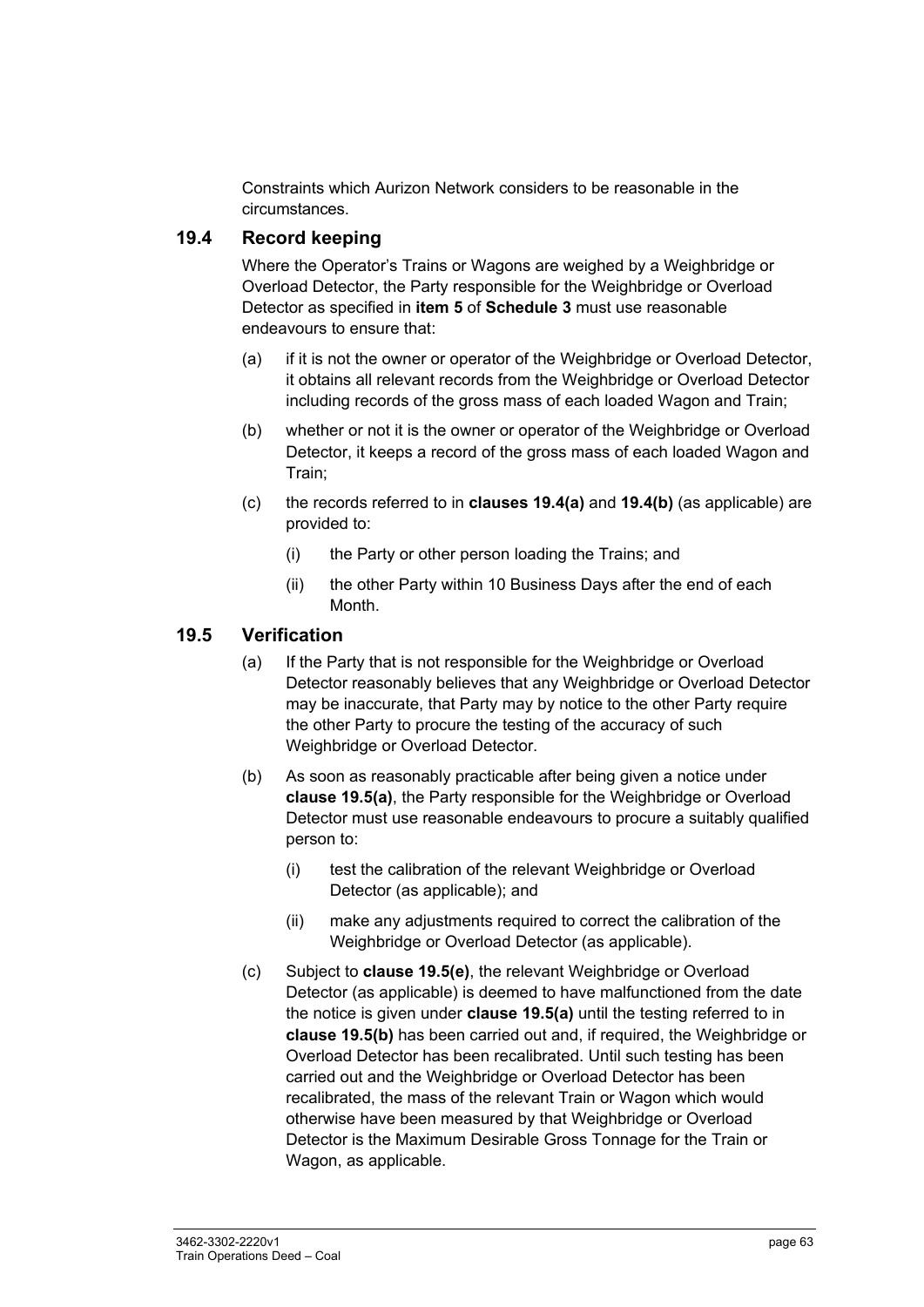- (d) Except in the case of manifest error or fraud, the determination of the person conducting the test in accordance with **clause 19.5(b)** is final and binding on the Parties.
- (e) Where the person conducting the test in accordance with **clause 19.5(b)**  determines that the Weighbridge or the Overload Detector is measuring within the tolerances specified in **item 5** of **Schedule 3**, the Weighbridge or the Overload Detector (as applicable) will be treated as having been measuring accurately from the date on which the relevant notice was given under **clause 19.5(a)**.
- (f) The cost of conducting the test and making adjustments in accordance with **clause 19.5(b)** must be borne by:
	- (i) the Party responsible for the Weighbridge or Overload Detector as specified in **item 5** of **Schedule 3** if the Weighbridge or Overload Detector is determined to be not measuring within the tolerances specified in **item 5** of **Schedule 3**; or
	- (ii) the Party giving notice under **clause 17.5(a)** if the Weighbridge or Overload Detector is determined to be measuring within the tolerances specified in **item 5** of **Schedule 3** (and, to the extent that the Party responsible for the Weighbridge or Overload Detector has paid any costs of conducting the test, subject to **clause 8.4**, the Party giving the notice must reimburse the Party responsible for the Weighbridge or Overload Detector such reasonable costs of conducting the test).

#### **19.6 No Claim**

- (a) Despite any other provision in this Deed, neither Party (**first Party**) is liable to the other Party for any damage, loss, cost or expense that the other Party may suffer or incur as a result of the first Party, in good faith, acting on the basis of any mass determined in accordance with this Deed.
- (b) Despite any other provision in this Deed, neither Party has any Claim against the other Party as a result of, or arising from, any delay to or cancellation of Train Services as a result of the operation of this **clause 19**.

### 20 Performance Levels

#### **20.1 Consequences of failure to comply with Performance Levels**

(a) A failure by either Party to achieve the relevant Performance Level does not constitute a breach of this Deed and the only consequences of such failure as between the Parties are the consequences set out in this **clause 20**. For clarity, this clause does not exclude any consequences set out in the Access Agreement.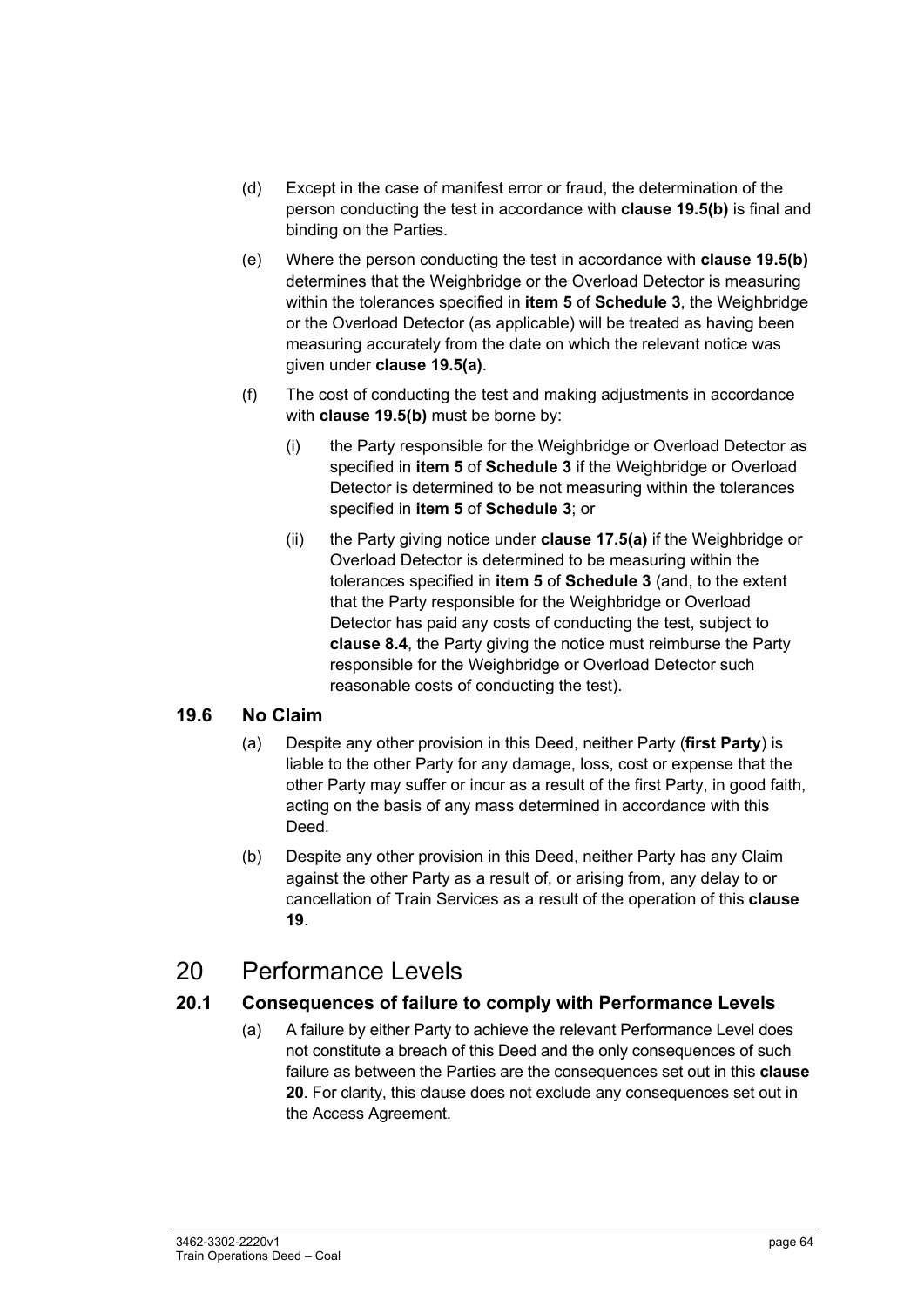#### **20.2 Review of Performance Levels**

- (a) The Parties must, if requested by either Party, meet to review the Performance Levels subject to such review not occurring within six Months after the Commitment Date or any previous review of the Performance Levels.
- (b) If either Party notifies the other that it considers that the Performance Levels are no longer appropriate, the Parties must use reasonable endeavours to agree, but only with the written consent of the Access Holder, on varied Performance Levels and any associated variations to this Deed (including the applicable Train Descriptions).
- (c) If the Parties and the Access Holder are unable to agree to such variations then the existing Performance Levels will continue to apply unless varied by Aurizon Network in accordance with **clause 14.2(a)(iv)**.

### 21 Infrastructure management

#### **21.1 Management and control of the Nominated Network**

Aurizon Network is responsible for the management of the Nominated Network and retains control over all activities on the Nominated Network.

#### **21.2 Maintenance of the Nominated Network**

- (a) Aurizon Network must carry out Maintenance Work on the Nominated Network such that, subject to any criteria or derogations for the Nominated Network specified in the IRMP and the Network Management Principles:
	- (i) the Infrastructure is consistent with the Rollingstock Interface Standards; and
	- (ii) the Operator can operate Train Services in accordance with their Scheduled Times.
- (b) Aurizon Network may impose (either temporarily or permanently) such Operational Constraints as it considers necessary, acting reasonably, for the protection of any person or any property (including the Infrastructure) or to facilitate the carrying out of Maintenance Work or Infrastructure Enhancements provided that, in exercising its rights under this **clause 21.2(b)**, Aurizon Network must comply with **clause 21.2(c)**:
- (c) In scheduling Train Services, Aurizon Network must:
	- (i) use reasonable endeavours to plan and implement Operational Constraints (including Maintenance Works and Infrastructure Enhancements) so as to minimise disruption to the operation of Train Services, including to minimise disruption to Access Rights and Operational Rights; and
	- (ii) comply with the relevant procedures specified in the Interface Coordination Arrangements.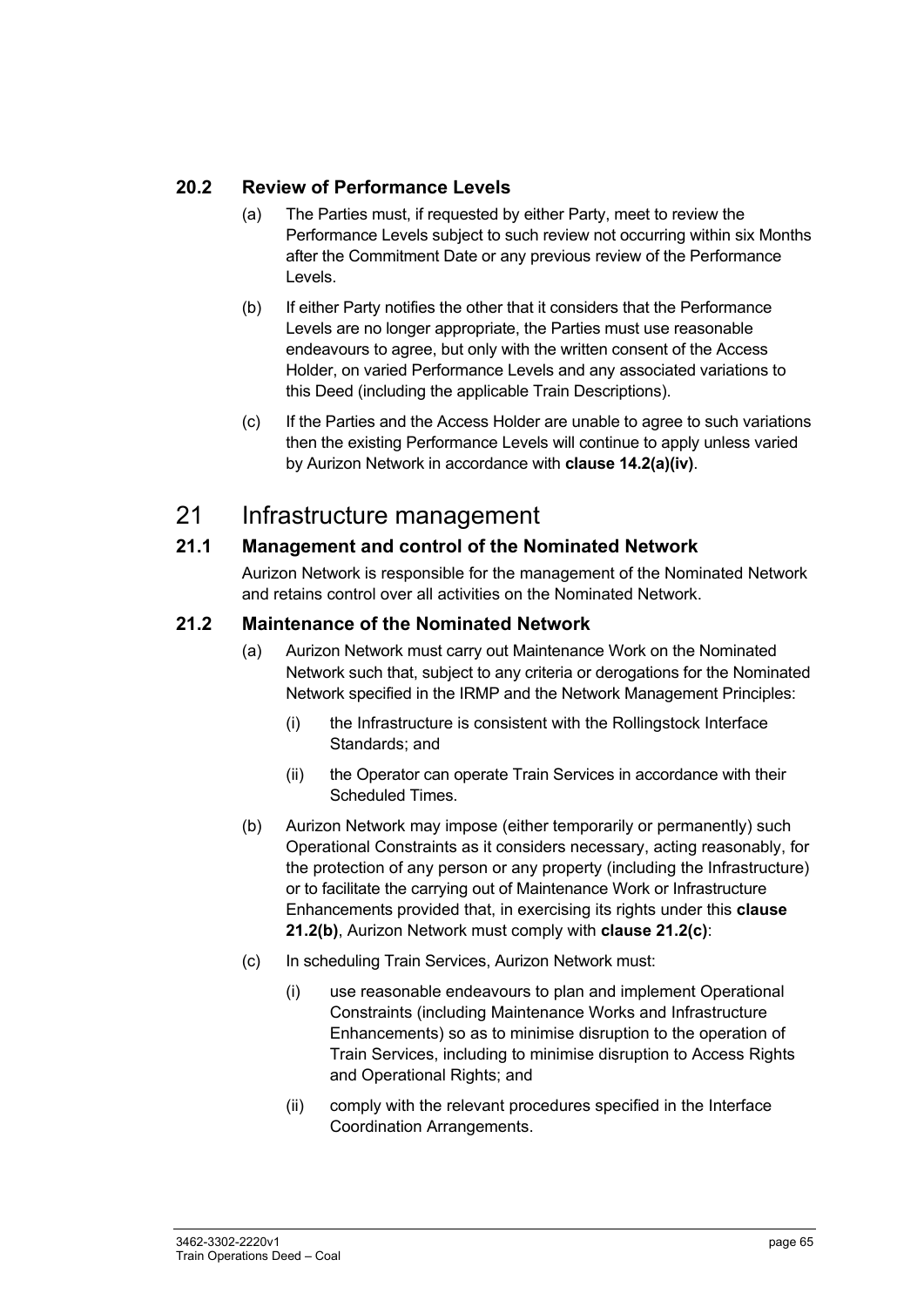- (d) The obligation in **clause 21.2(c)(i)** to use reasonable endeavours includes an obligation for Aurizon Network to bear the reasonable costs (if any) associated with planning and implementing the relevant Operational Constraints so as to minimise disruption to the operation of Train Services.
- (e) The obligation in **clause 21.2(c)(i)** to use reasonable endeavours includes an obligation to provide reasonable notice of Operational Constraints and, where possible, to provide reasonable alternative Scheduled Times for affected Train Services to the Operator having regard to the reasonable requirements of the Operator.
- (f) The Operator must notify Aurizon Network as soon as is reasonably practicable of any damage to, or disrepair or failure in operation or function of, any part of the Infrastructure of which the Operator becomes aware.
- (g) Subject to Aurizon Network complying with its obligations under **clause 21.2(c)(i)**, the Operator must provide reasonable cooperation to Aurizon Network in relation to the timetabling of Planned Possessions provided that any such Planned Possessions are consistent with the Network Management Principles and implemented in accordance with the Possession Protocols.
- (h) Subject to the Possession Protocols, Aurizon Network must use its reasonable endeavours to carry out:
	- (i) Emergency Possessions within seven days after the detection of the fault giving rise to the need for the Emergency Possession; and
	- (ii) Urgent Possessions within between seven days and three Months after the detection of the fault giving rise to the need for the Urgent Possession.
- (i) Nothing in **clause 21.2(c)(i)** limits provisions of the Access Undertaking or this Deed relating to Emergency Possessions, Urgent Possessions or Safety Standards.
- (j) If there is any inconsistency or ambiguity between the provisions of this **clause 21.2(c)(i)** and the provisions of Part 7A of the Access Undertaking or of the Network Management Principles, **clause 21.2(c)(i)** will prevail to the extent of the inconsistency or ambiguity.

### 22 Incident management

#### **22.1 Compliance**

- (a) If requested by Aurizon Network from time to time, the Operator must demonstrate to Aurizon Network's reasonable satisfaction that:
	- (i) procedures are in place which ensure compliance by the Operator with any reporting requirements in the Emergency Response Plan and, to the extent relevant, the Emergency Procedures; and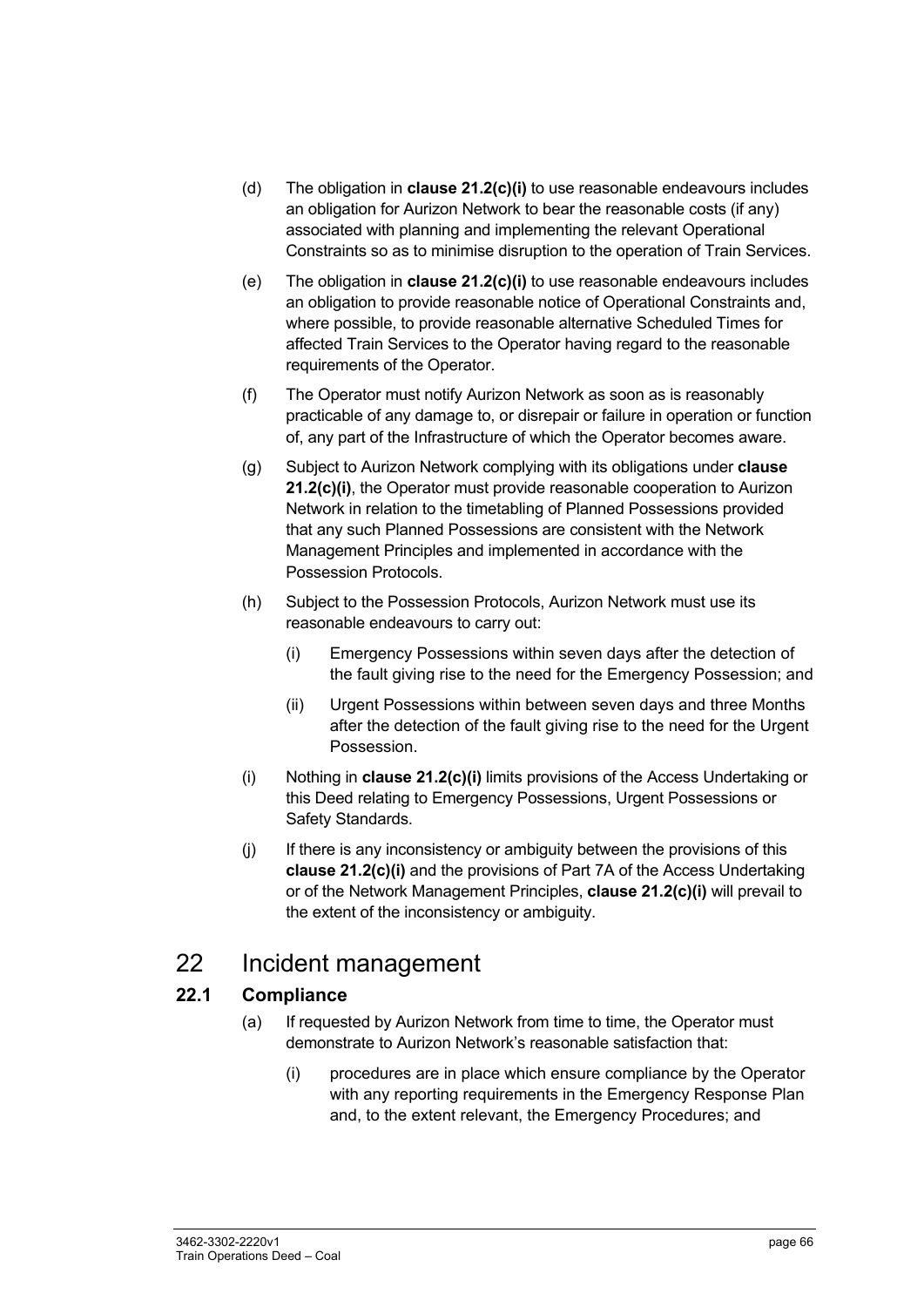- (ii) the Operator is complying with such procedures and reporting requirements.
- (b) The Operator must ensure that, at all times:
	- (i) sufficient members of the Operator's Staff are appropriately qualified to participate in Investigations; and
	- (ii) the names and positions of those members of the Operator's Staff are maintained in the Emergency Response Plan.

#### **22.2 Obstructions**

(a) Unless permitted under this Deed or authorised by Aurizon Network, the Operator must not cause any Obstruction or permit any Obstruction caused by the Operator to continue.

#### **22.3 Notification**

- (a) The Operator must notify the Train Controller as soon as reasonably practicable after the Operator or the Operator's Staff discover or become aware of:
	- (i) any Obstruction (including all Incidents) or any breach or suspected breach of Safeworking Procedures;
	- (ii) anything which the Operator or the Operator's Staff observe which may reasonably be considered to cause or contribute to the occurrence of an Incident or Obstruction; or
	- (iii) any harm to the Environment caused or contributed to by the Operator's operation of Train Services on the Nominated Network, which the Operator knows would result in a breach by Aurizon Network of the terms of any environmental authority it holds in connection with the Nominated Network.
- (b) Aurizon Network must notify the Operator of all Incidents involving the Operator's Rollingstock.

#### **22.4 Management of Incident response**

- (a) Aurizon Network is responsible for the overall coordination and management of the response to an Incident (including notifying all relevant emergency services) so that Restoration and Recovery are effected as soon as practicable.
- (b) If an Incident occurs
	- (i) the Operator:
		- (A) is, subject to **clause 22.4(c)**, responsible for effecting Recovery and Retrieval;
		- (B) must:
			- (1) make arrangements to effect Recovery and Retrieval within three hours after the Incident occurred;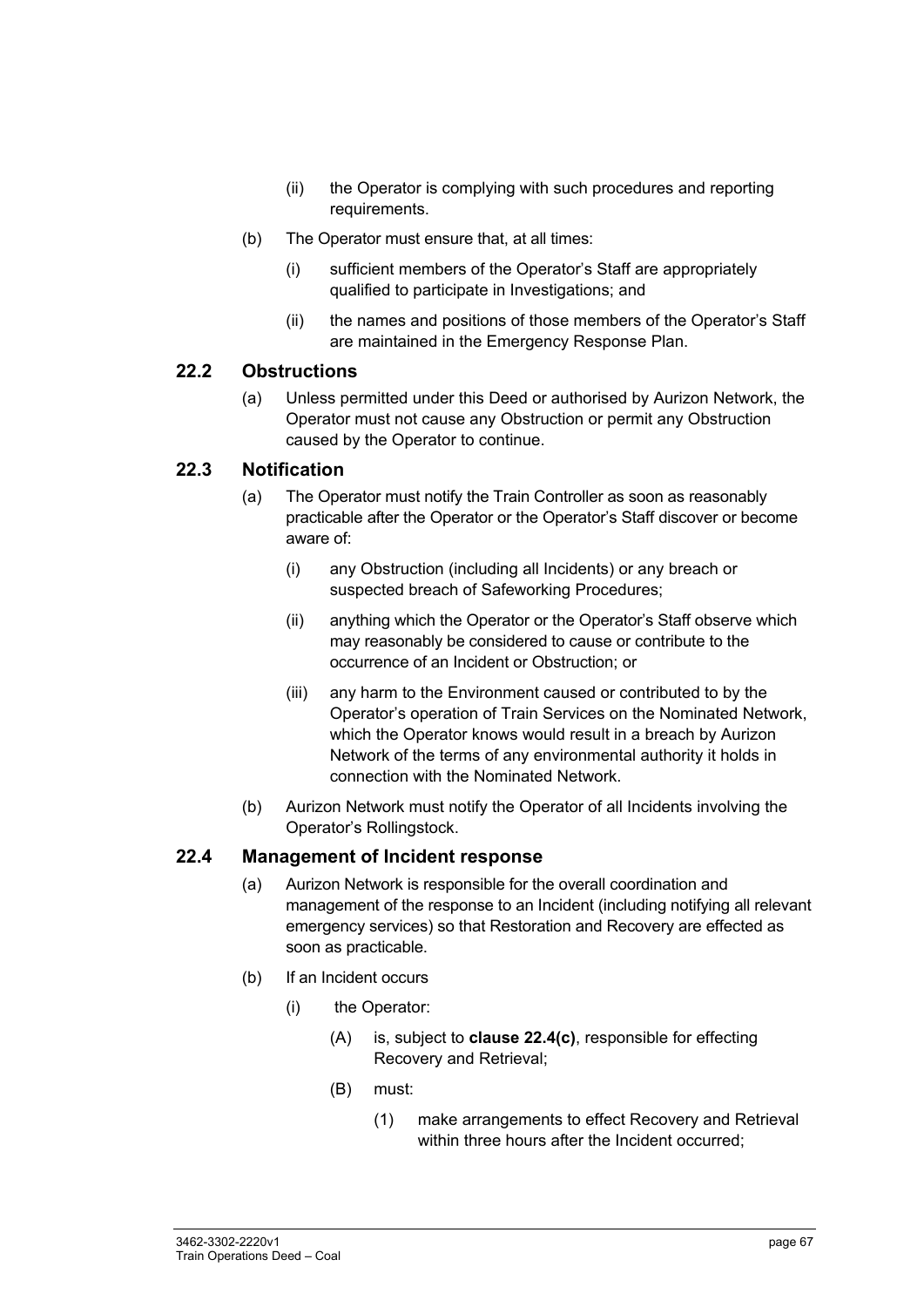- (2) cooperate with and assist Aurizon Network in Restoration;
- (3) effect timely Recovery and Retrieval within 12 hours after the Incident occurred (or within such other period as the Parties may agree) in accordance with the Emergency Response Plan;
- (4) as soon as reasonably practicable, notify Aurizon Network;
- (5) take action as soon as reasonably practicable in respect of an Incident to prevent or minimise injury to any person or damage to any property (including harm to the Environment) where there is an imminent risk of such injury or damage, but otherwise take no action without the prior approval of Aurizon Network (not to be unreasonably withheld); and
- (6) comply with the directions of Aurizon Network in respect of the coordination and management of Recovery, Retrieval and Restoration.
- (c) If an Incident occurs and Aurizon Network reasonably believes that it will be able to effect Recovery more quickly than the Operator, then Aurizon Network may, subject to using reasonable efforts to consult with the Operator:
	- (i) take such action as is reasonably necessary (including the use of a Railway Operator's Rollingstock to clear the Operator's Rollingstock) to effect Recovery; and
	- (ii) recover such reasonable costs incurred by Aurizon Network in doing so. Subject to **clause 8.4**, the Operator must, within 10 Business Days after receiving such demand, pay to Aurizon Network such reasonable costs incurred by Aurizon Network.
- (d) Subject to **clause 22.4(e)**, each Party must use all reasonable endeavours to ensure that any property damage, actual or potential harm to the Environment or delays to the recommencement of Train Movements arising from Restoration or Recovery are minimised.
- (e) Aurizon Network may, subject to Aurizon Network using its best efforts to first consult with the Operator about such action, take such action (including to give directions to the Operator and the Operator's Staff and to remove or require the Operator to remove any of its Rollingstock from the Nominated Network) as Aurizon Network considers reasonably necessary to recommence Train Movements as soon as practicable and, subject to **clause 22.4(k)(i)**, Aurizon Network will not be liable for any damage to or loss of freight or Rollingstock caused by such action.
- (f) Where: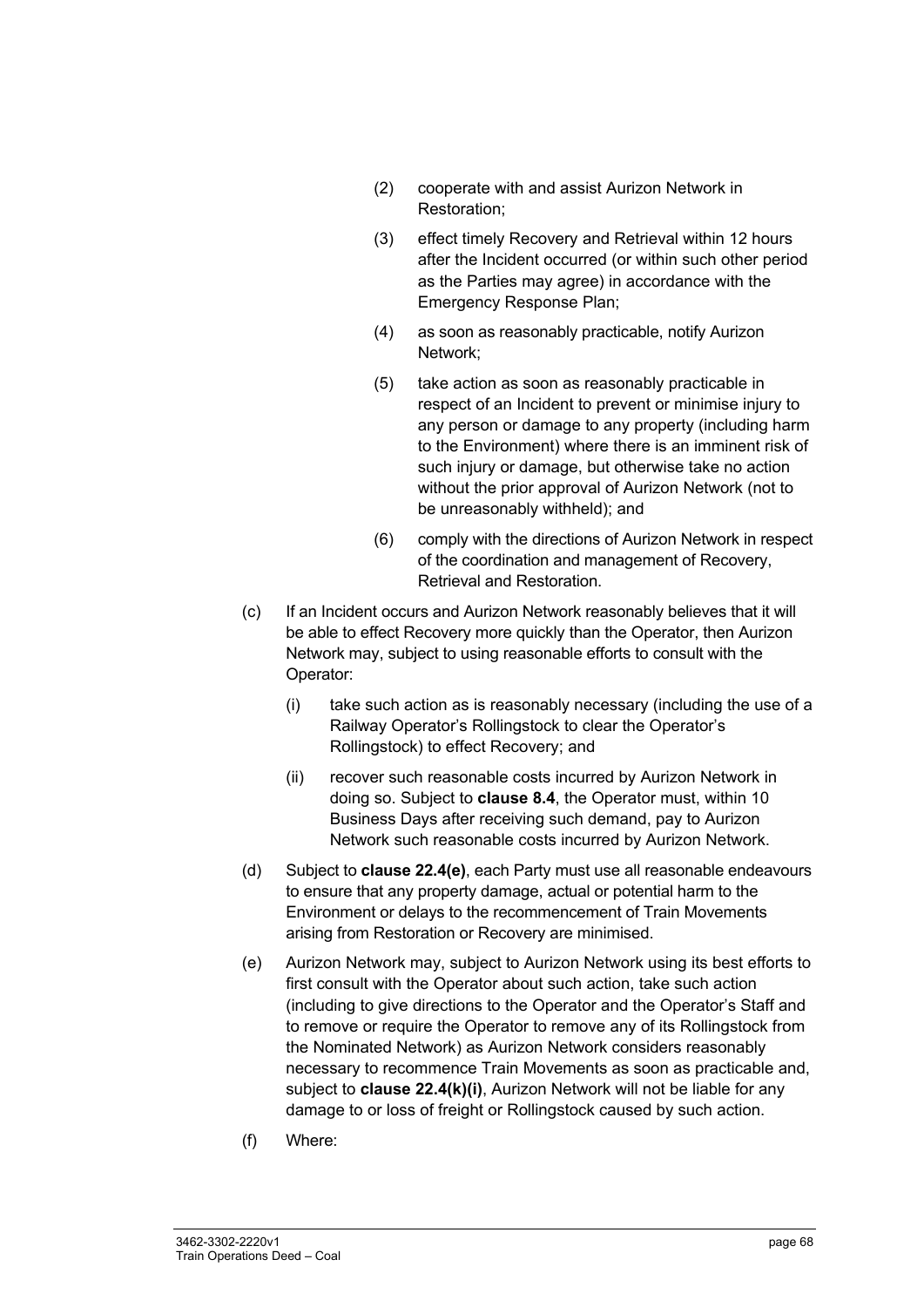- (i) Aurizon Network seeks to remove, or require the Operator to remove, any Relevant Rollingstock from the Nominated Network under **clause 22.4(e)**; and
- (ii) such removal would reasonably be expected to cause material damage to or materially increase the damage to the Relevant Rollingstock,

then Aurizon Network and the Operator must:

- (iii) use reasonable endeavours to consult and agree on the removal of the Relevant Rollingstock as soon as reasonably practicable and, in any event, within six hours after the occurrence of the Incident or such longer period as the Parties may agree; and
- (iv) if the Parties do not consult or reach agreement within the period referred to in **clause 22.4(f)(iii)**, then the Parties must refer the decision to their representatives with authority to make the necessary decisions who must in good faith seek to agree a course of action within two hours of the referral to them or such longer period as the Parties may agree.
- (g) If Aurizon Network's and the Operator's representatives with authority to make the necessary decisions do not consult or do not agree within the specified period in **clause 22.4(f)(iv)**, then Aurizon Network must refer its proposed course of action with respect to the removal of the Relevant Rollingstock to an Expert who must determine in accordance with **clause 30.3** whether or not, having regard to:
	- (i) the potential to further damage the Relevant Rollingstock or cause damage to any property (including harm to the Environment);
	- (ii) the impact on Aurizon Network's ability to effect Restoration; and
	- (iii) the time critical nature of the decision,

the course of action proposed by Aurizon Network is reasonable.

- (h) Following completion of the process set out in **clauses 22.4(f)** and **22.4(g)**  (as applicable), Aurizon Network may progress with the proposed course of action unless the Expert determines that Aurizon Network's proposed course of action is not reasonable.
- (i) Aurizon Network may, where it is reasonable and practicable in the circumstances to do so, issue a Train Control Direction to the Operator to provide assistance with clearing any Network Incident including providing Rollingstock, where appropriate, for use by or under the direction of Aurizon Network and undertaking any variation in the operation of a Train Service (including coupling its Rollingstock with Rollingstock of Aurizon Network or another Railway Operator). The Operator must comply with any such Train Control Direction. The Operator may recover from Aurizon Network such reasonable costs incurred in complying with this **clause 22.4(i)** as agreed or, failing agreement within 20 Business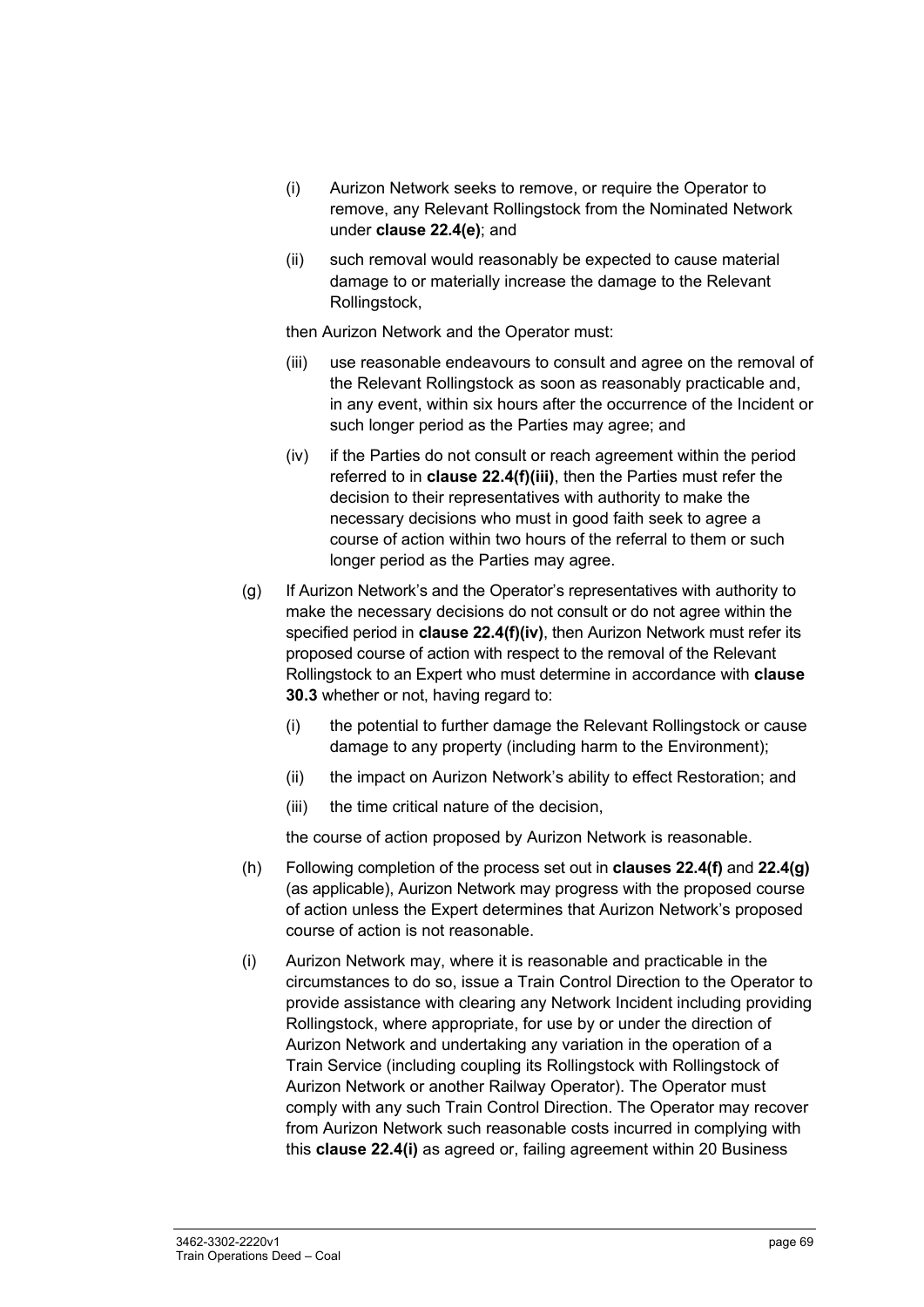Days after notice by the Operator to Aurizon Network, as determined by an Expert in accordance with **clause 28.3**.

- (j) The assessment of the costs to be recovered under **clause 22.4(c)** or **clause 22.4(i)** for the use of Rollingstock must have regard to any industry or other agreement covering such costs and any payments facilitated by such agreement.
- (k) Except as otherwise provided in this Deed, Aurizon Network is not liable to the Operator and the Operator must not make any Claim against Aurizon Network, Aurizon Network's director and/or Aurizon Network's Staff for:
	- (i) any damage to or loss of freight or Rollingstock caused by a course of action permitted in accordance with **clause 22.4(e)**, except to the extent:
		- (A) such damage or loss is caused by the negligent act or omission or wilful default or misconduct of Aurizon Network or Aurizon Network's Staff; or
		- (B) the Expert determines that Aurizon Network's course of action is not reasonable; and
	- (ii) any delays, cancellation of Train Services or Claims suffered or incurred by, or made or brought by or against, the Operator as a result of complying with a request by Aurizon Network pursuant to **clause 22.4(i)**.
- (l) The Operator is solely liable for, and releases, indemnifies and will keep indemnified Aurizon Network and its directors and Aurizon Network's Staff against all Claims of any nature suffered or incurred by, or made or brought against, Aurizon Network, its directors or Aurizon Network's Staff in respect of any course of action permitted in accordance with **clause 22.4(h)**.

#### **22.5 Investigations**

- (a) If an Incident occurs, an Investigation into the Incident must be:
	- (i) commenced as soon as practicable unless otherwise agreed between the Parties; and
	- (ii) conducted in accordance with the Investigation Procedures.
- (b) Each Party must cooperate, and ensure that Aurizon Network's Staff or the Operator's Staff (as applicable) cooperate, fully with any Investigation.
- (c) The Parties must consult in good faith in relation to the implementation of any recommendations arising from an Investigation in accordance with the Investigation Procedures.

#### **22.6 Management of Environmental Incidents**

(a) If: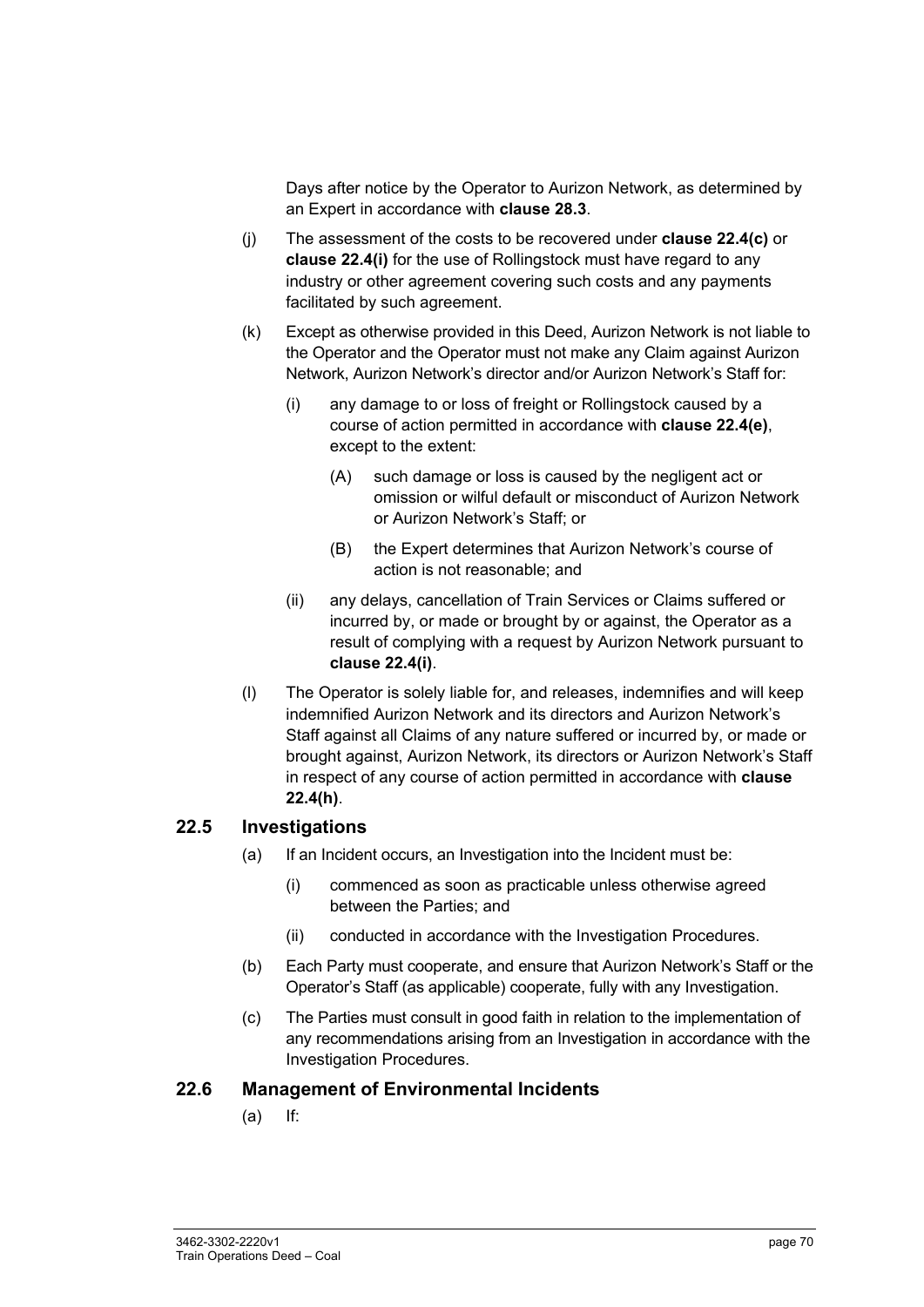- (i) the Operator's Activities in connection with this Deed have caused or contributed to an actual or potential Environmental Incident and Aurizon Network reasonably considers that action is required to prevent, mitigate or remedy that Environmental Incident; or
- (ii) Aurizon Network is given a direction, notice or order by an Environmental Regulator that some action is required to prevent, mitigate or remedy any actual or potential Environmental Incident caused or contributed to, or likely to be caused or contributed to, by the Operator's Activities in connection with this Deed,

then:

- (iii) Aurizon Network may notify the Operator of the actions which are required; and
- (iv) the Operator must, at its cost and as soon as reasonably practicable after receiving such notice from Aurizon Network, ensure such actions are implemented.
- (b) If **clause 22.6(a)(ii)** applies, a notice given under **clause 22.6(a)(iii)** must be accompanied by a copy of the direction, notice or order given by the Environmental Regulator (if given in writing) provided that Aurizon Network can redact from the copy of the document any information which relates to the Activities of a person other than the Operator or Aurizon Network.
- (c) If any actions which Aurizon Network could require the Operator to implement under **clause 22.6(a)** ought best be undertaken by Aurizon Network, then Aurizon Network may elect to undertake such actions and the Operator must pay to Aurizon Network the reasonable costs and expenses incurred by Aurizon Network in doing so.
- (d) If the Operator disputes any actions taken by Aurizon Network under this **clause 22.6**, either Party may refer the dispute to an Expert in accordance with **clause 30.3** and if the Expert determines the dispute in favour of the Operator, then Aurizon Network must reimburse the Operator for the costs incurred by the Operator as a result of the actions implemented by the Operator at Aurizon Network's request (or, if applicable, Aurizon Network must bear the costs and expenses incurred by Aurizon Network in accordance with **clause 22.6(b)** and is not entitled to recover those costs from the Operator) to the extent determined by the Expert.

#### **22.7 Environmental Incident reporting**

- (a) The Operator must notify:
	- (i) Aurizon Network as soon as reasonably practicable after becoming aware of the occurrence of an Environmental Incident occurring on the Nominated Network caused, or contributed to, by the Operator.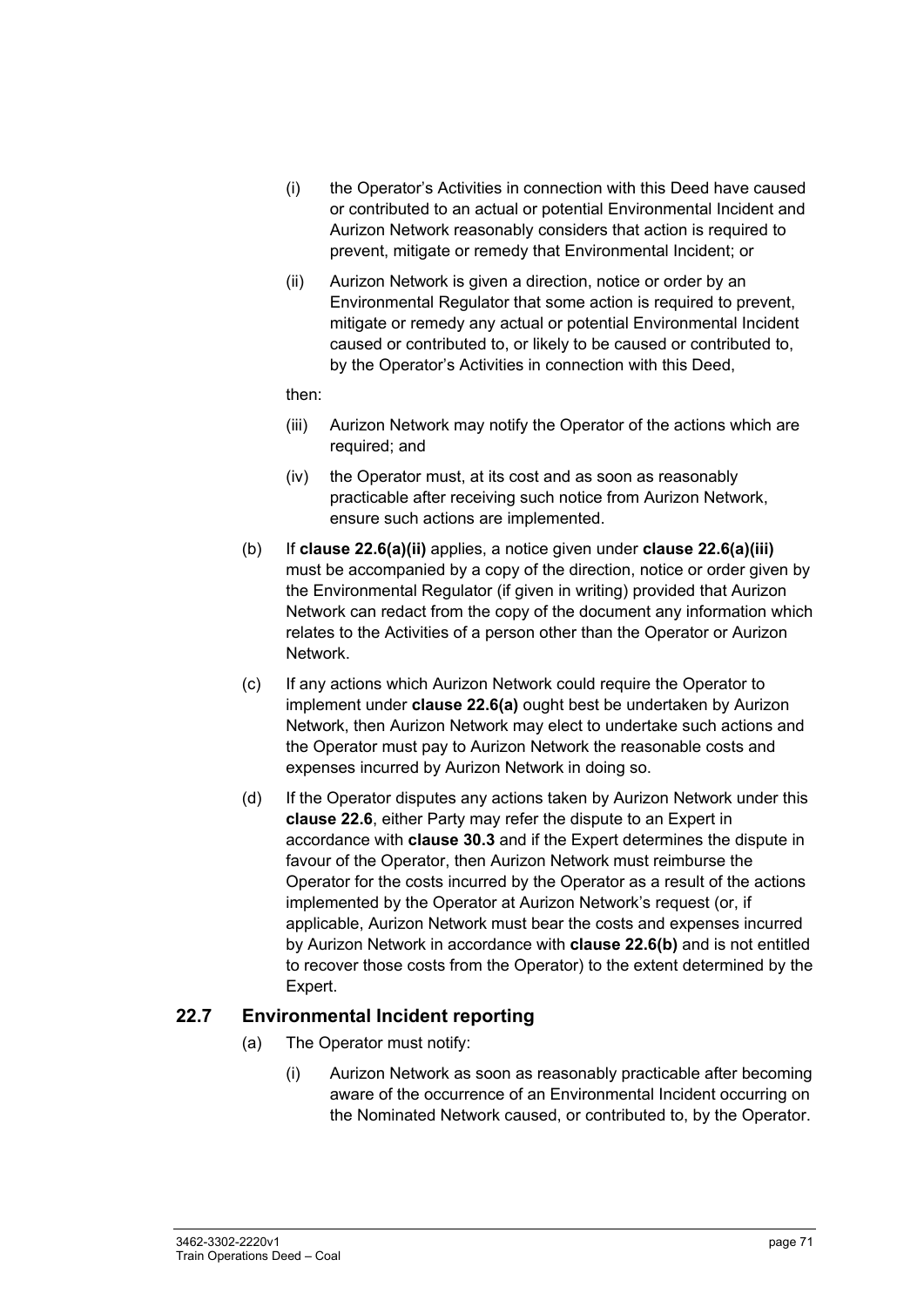- (ii) all relevant Environmental Regulators of the occurrence of any Environmental Incident which is caused, or contributed to, by the Operator in accordance with the Operator's obligations under Environmental Laws.
- (b) Aurizon Network may report the occurrence of the Environmental Incident to any relevant Environmental Regulator provided it first consults with the Operator about the proposed content of any such report.
- (c) In the event that an Environment Regulator requires information, or undertakes an investigation, in relation to an Environmental Incident, the Operator and Aurizon Network must cooperate with the Environmental Regulator and provide appropriate resources to comply with any lawful requirements of the Environmental Regulator in relation to the Environmental Incident.

# 23 Operator's staff

# **23.1 Safety of Operator's Staff**

The Operator is fully responsible and liable for the health and safety of the Operator's Staff and the personal property of the Operator's Staff, and, subject to **clause 27**, indemnifies and releases Aurizon Network to the extent permitted by Law from any liability in relation to the Operator's Staff except to the extent that such liability is caused or contributed to by the breach of this Deed by Aurizon Network or any negligent act or omission of Aurizon Network or Aurizon Network's Staff.

# **23.2 Qualifications of Operator's Staff**

The Operator must:

- (a) ensure that:
	- (i) all risks associated with Safety Related Work (including the competence of all Operator's Staff to safely and properly discharge their duties related to the exercise of the Operator's rights or performance of its obligations under this Deed) are addressed in the Interface Risk Assessment;
	- (ii) all Operator's Staff:
		- (A) hold and keep current all qualifications and accreditations required under any Law and as specified in the IRMP; and
		- (B) undertake any additional training from time to time in order to keep current such qualifications and accreditations;
- (b) meet all costs of any training and/or testing required to meet the requirements of this **clause 23.2**; and
- (c) keep Aurizon Network advised of any Required Information in relation to all of the Operator's Staff engaged in Safety Related Work on the Nominated Network and ensure that all Safety Related Work is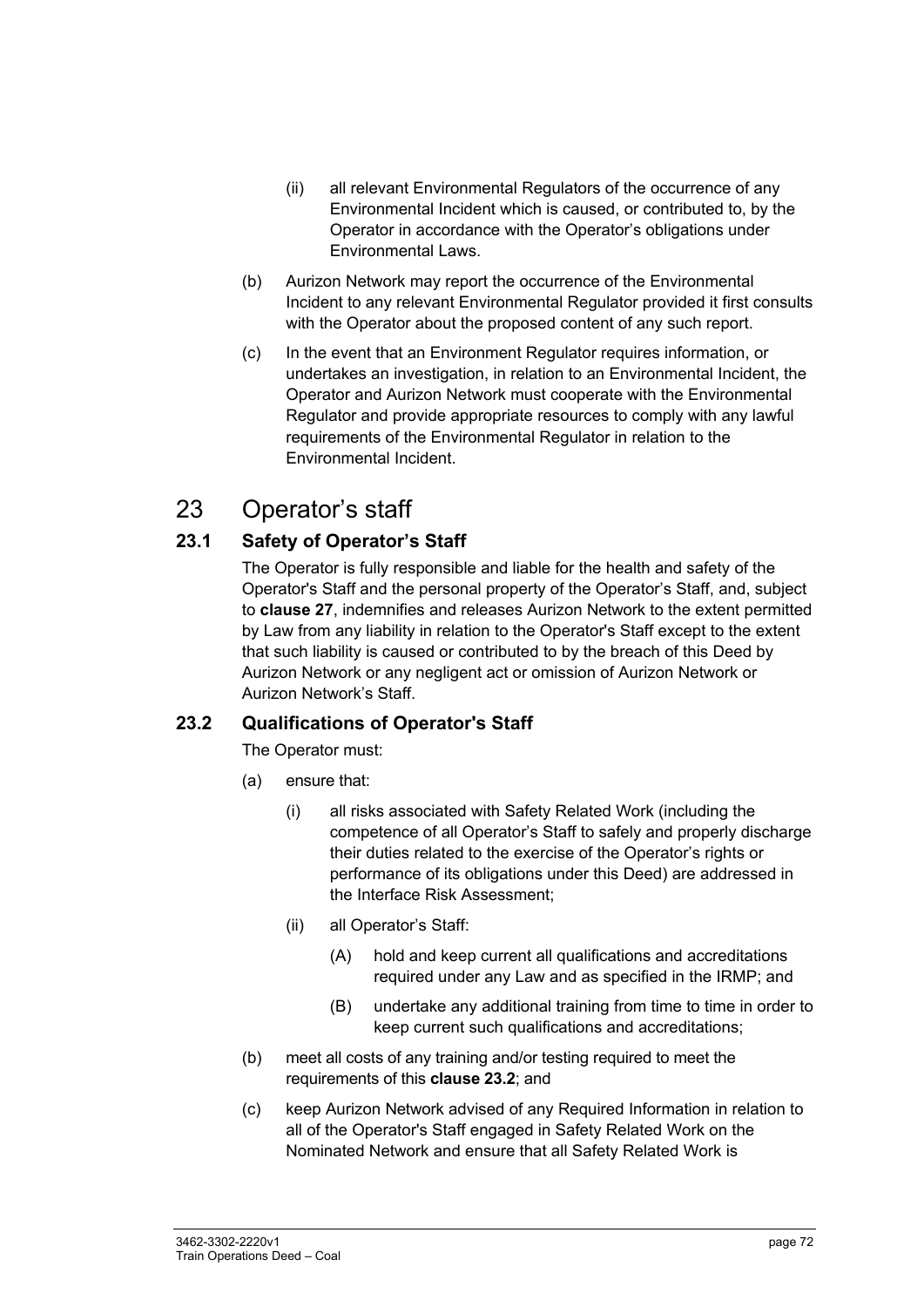performed only by those Operator's Staff whose details have been provided to Aurizon Network in accordance with this **clause 23.2** and who satisfy the requirements of this **clause 23.2**.

### **23.3 Entry onto Aurizon Network Land**

The Operator must ensure that the Operator's Staff do not enter upon the Aurizon Network Land in a manner inconsistent with the Interface Coordination Arrangements, the IRMP or the Emergency Response Plan without the prior written approval of Aurizon Network and that, in the event such approval is given, the relevant Operator's Staff comply with all conditions of the approval and hold the necessary qualifications and accreditations.

# 24 Interface and environmental risk management

# **24.1 Compliance with Interface Risk Management Plan**

Each Party must advise the other Party of any failure to comply with the IRMP as soon as reasonably practicable after the Party becomes aware of such non-compliance, including details of the nature of the non-compliance and how the Party has rectified or intends to rectify the non-compliance.

# **24.2 Environmental consultant**

The Parties must, at the Operator's cost (unless otherwise agreed between the Parties), engage suitably qualified persons (reasonably acceptable to both Parties) to undertake any specialist assessments required for the purpose of identifying and assessing Environmental Risks as part of an Interface Risk Assessment.

# **24.3 Interface representative**

- (a) Prior to the commencement of any Train Services, each Party must nominate one or more appropriately qualified representatives (by identifying the name, title, experience (including length of experience) and qualifications of each representative) (**Interface Representative**) who is or are (as applicable) to be responsible for:
	- (i) making decisions in relation to interface and environmental issues that arise in connection with this Deed;
	- (ii) liaising and cooperating with representatives of the other Party on those interface and environmental issues; and
	- (iii) meeting with representatives of the other Party at locations, times and by means (including in person) specified by Aurizon Network from time to time.
- (b) Each Party must ensure that any representative it nominates under this **clause 24.3** is available to efficiently and effectively perform the responsibilities of the Interface Representative specified in **clause 24.3(a)** and that it has nominated an Interface Representative under this **clause 24.3** at all times during the Term.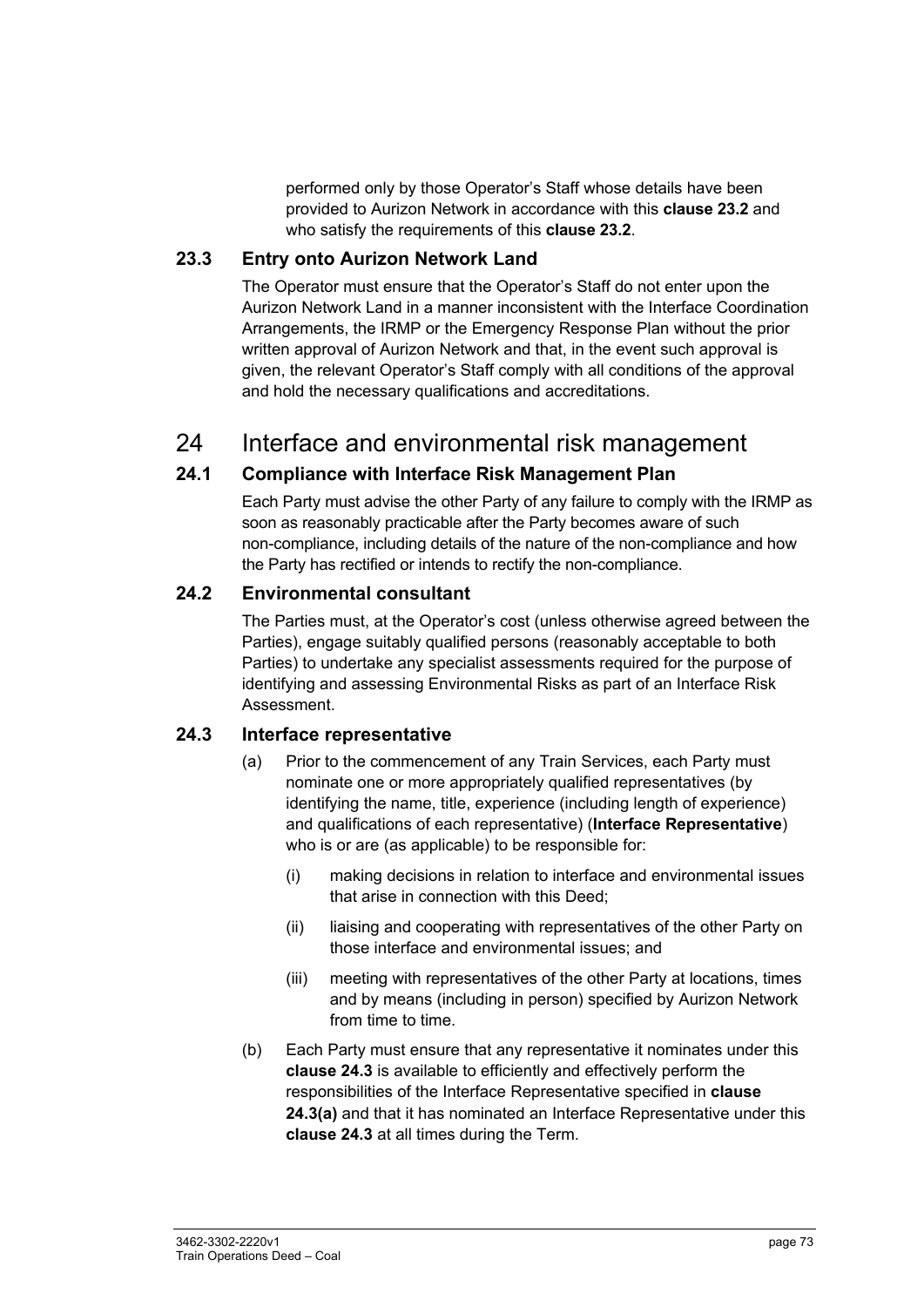# **24.4 Operator's Safety Management System**

The Operator must develop, implement and maintain a safety management system (**Operator's Safety Management System**) which must specify (as a minimum):

- (a) the Interface Risks identified in the IRMP from time to time and the measures for managing those Interface Risks specified in the IRMP from time to time which the Operator is responsible for implementing, complying with, ensuring compliance with and/or ensuring the ongoing effectiveness of; and
- (b) processes for ensuring that the Operator, its Rollingstock, Rollingstock Configurations and Train Services at all times comply with the requirements of this Deed, including the IRMP from time to time.

### **24.5 Aurizon Network's Safety Management System**

Before the commencement of any Train Services, Aurizon Network must incorporate into its safety management system any measures for managing Interface Risks specified in the IRMP from time to time which Aurizon Network is responsible for implementing, complying with, ensuring compliance with and/or ensuring the ongoing effectiveness of.

### **24.6 Aurizon Network's environmental management system**

Before the commencement of any Train Services, Aurizon Network must incorporate into its environmental management system any measures for managing Environmental Risks specified in the IRMP from time to time which Aurizon Network is responsible for implementing, complying with, ensuring compliance with and/or ensuring the ongoing effectiveness of.

# **24.7 Carriage of Dangerous Goods on Train Services**

- (a) If Dangerous Goods are to be carried on a Train Service, the Operator must ensure that:
	- (i) all requirements of the Dangerous Goods Code in relation to the Train Service are fully complied with (including placement of relevant, accurate and current documentation on Trains);
	- (ii) Aurizon Network is advised of the details of the Dangerous Goods (including a description of them and the applicable Dangerous Goods United Nations (UN) Number) as part of the Train List before the operation of the Train Service; and
	- (iii) any authorisation or prior approvals required under the Dangerous Goods Code in relation to the Train Service have been obtained and are available for inspection by Aurizon Network (if requested).
- (b) Before any Dangerous Goods can be carried on a Train Service, the Operator must ensure that the Emergency Response Plan prepared in accordance with **clause 15.1(a)(i)(B)** includes procedures for responding to an Incident involving Dangerous Goods of the type to be carried on the Train Service.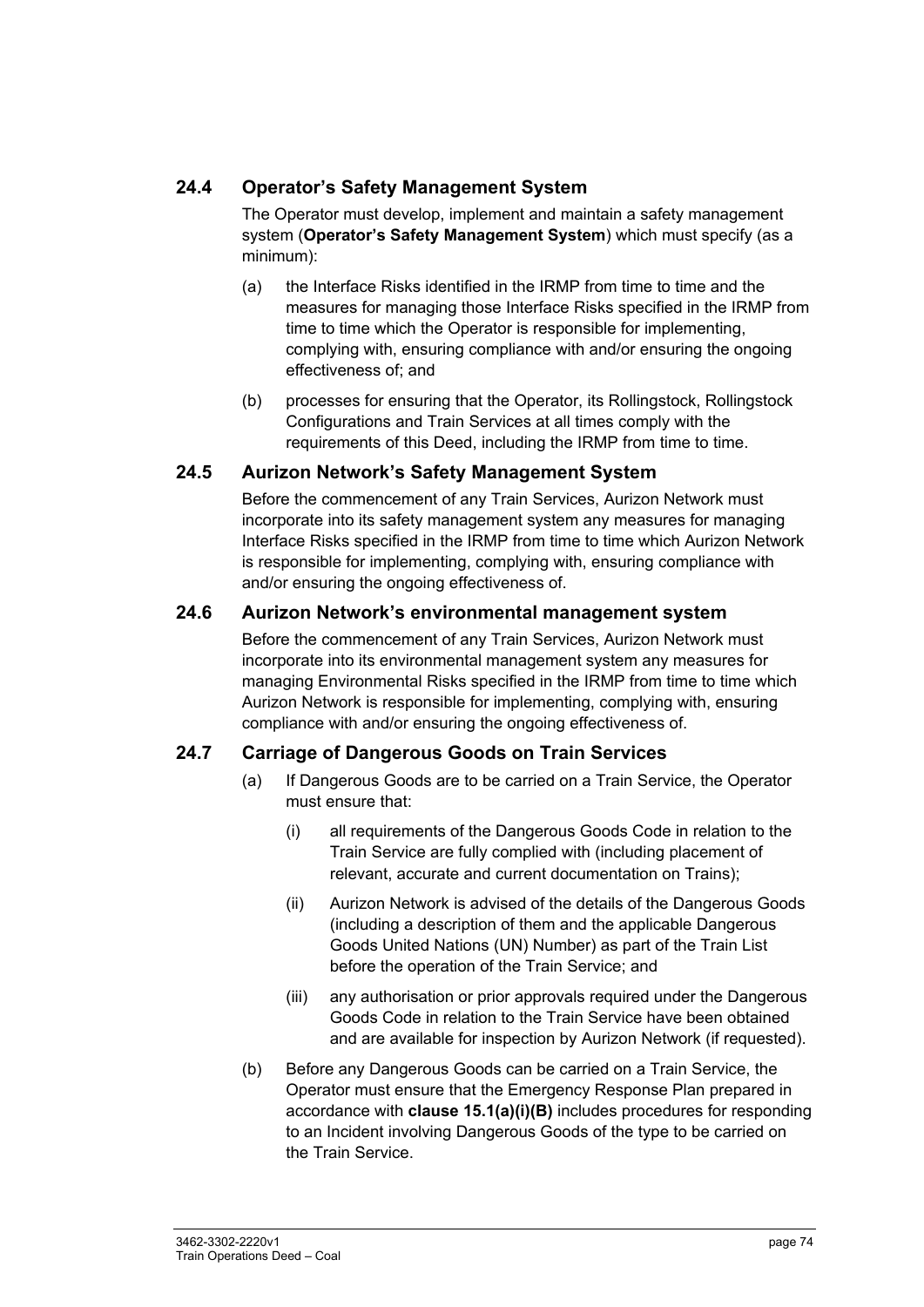# **24.8 Noise management during Train Services**

- (a) In addition to any noise attenuation or noise management measures which may form part of or be identified in the IRMP or the Environmental Management Plan, the Operator must contribute to the reasonable costs, as reasonably determined by Aurizon Network, incurred by Aurizon Network in undertaking reasonable noise abatement measures on or adjacent to the Nominated Network where the Noise Levels are (or, but for the taking of these measures by Aurizon Network, would be) exceeded during the Term.
- (b) If, during the Term, the Noise Levels are varied (reduced) such that noise from the Nominated Network exceeds the reduced Noise Levels, then Aurizon Network may elect, acting reasonably, to implement reasonable noise abatement measures on the Nominated Network to ensure compliance with the reduced Noise Levels. The Operator must contribute to Aurizon Network's reasonable costs of those noise abatement measures as reasonably determined by Aurizon Network.
- (c) If the Operator disputes any determination made by Aurizon Network under this **clause 24.8** regarding the contribution of costs, then the Operator may refer that dispute to an Expert for determination in accordance with **clause 30.3**.

### **24.9 Community liaison and environmental complaint procedures**

- (a) Before the commencement of any Train Services the Operator must take all steps necessary to comply with all relevant community liaison requirements required by Law, any Authority or reasonably required by Aurizon Network.
- (b) The Operator must invite Aurizon Network to be represented at any community meetings related to the operation of the Train Services under this Deed organised by the Operator.
- (c) If Aurizon Network or the Operator receives noise complaints or other complaints dealing with Environmental issues in relation to the Nominated Network, then both Aurizon Network and the Operator must:
	- (i) inform each other of those complaints as soon as reasonably practicable; and
	- (ii) cooperate in investigating and responding to those complaints.

#### **24.10 Audit and review**

- (a) The Operator must, if requested by Aurizon Network, promptly provide to Aurizon Network copies of those parts of any environmental audits undertaken by or on behalf of the Operator in respect of its Train Services operated on the Nominated Network.
- (b) Aurizon Network must provide the Operator with copies of those parts of Aurizon Network's environmental audits that are relevant to the operation of the Operator's Train Services operated on the Nominated Network.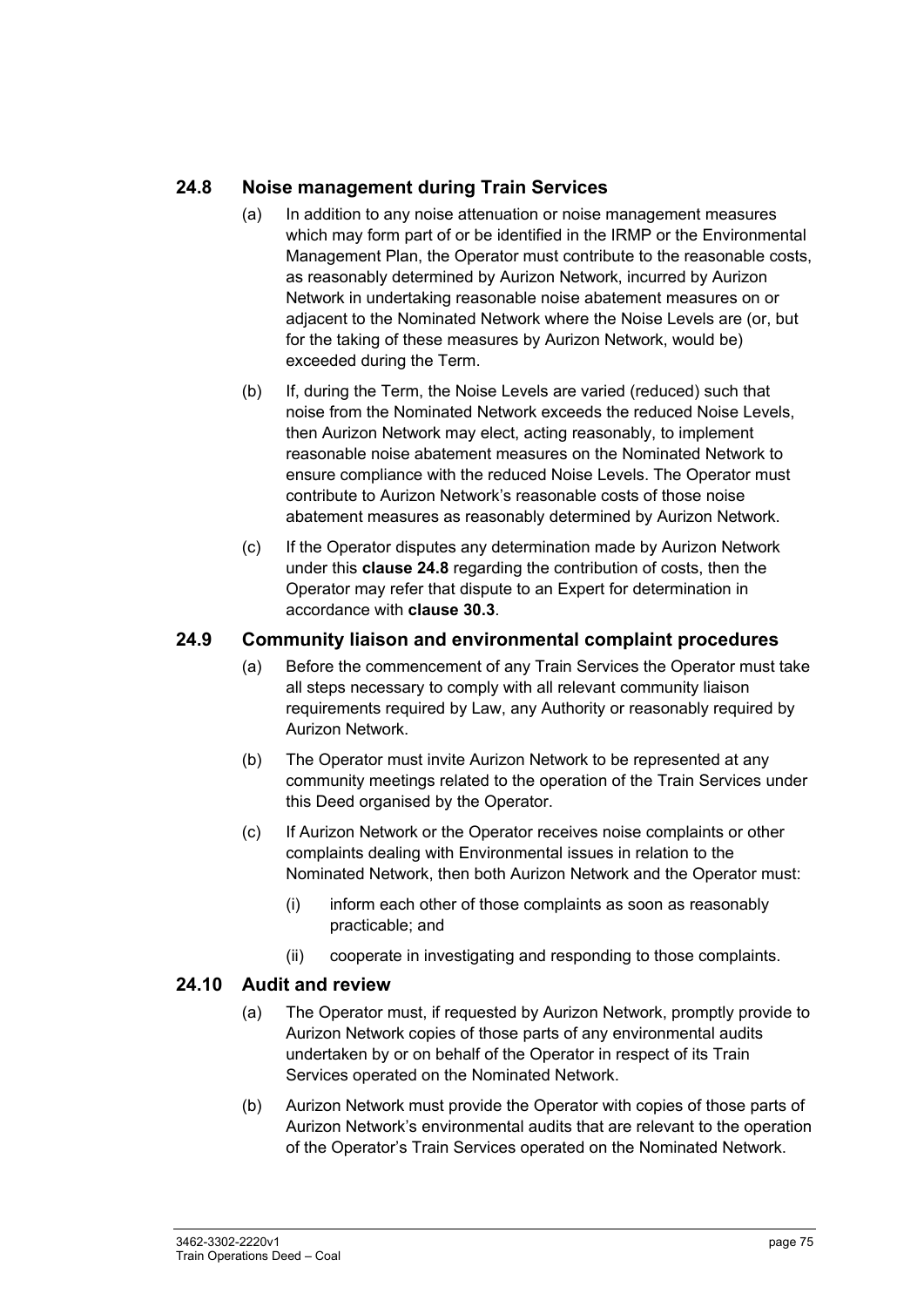- (c) Without limiting **clause 15.2**, if Aurizon Network becomes aware of any inadequacy of the IRMP or the Operator's Environmental Management Plan due to:
	- (i) any change in Environmental Laws of relevance to the operation of Train Services on the Nominated Network; or
	- (ii) any Activities of the Operator in connection with this Deed which cause or contribute to, or are to likely cause or contribute to, an Environmental Incident,

then Aurizon Network can give the Operator a notice under **clause 15.2**  notifying the Operator that it requests that the IRMP be reviewed.

### **24.11 Notification**

- (a) The Operator must notify Aurizon Network of any failure by the Operator to comply with the Environmental Management Plan or its obligations under any Safety Law or Environmental Law which are directly relevant to the Operator's Activities under this Deed as soon as reasonably practicable after the Operator becomes aware of such failure and provide details of how it intends to address the non-compliance.
- (b) Without limiting any other provisions of this Deed, the Operator must remedy such non-compliance as soon as reasonably practicable having regard to, without limitation, the nature of the non-compliance and any action required by any Safety Regulator or any Environmental Regulator.
- (c) The Operator must comply with all notices given by Aurizon Network requiring the Operator to cease conduct which is causing or threatening to cause:
	- (i) a risk to the safety of persons or property; or
	- (ii) harm to the Environment.
- (d) A Party must promptly provide to the other Party any notices, directions or orders relating to the operation of Train Services under this Deed that it receives from any Safety Regulator or Environmental Regulator.
- (e) Aurizon Network must notify the Operator of any changes to any Environmental Authorities held by Aurizon Network or variations to any other environmental information provided by Aurizon Network to the Operator relevant to the operation of Train Services.

# 25 Inspection and audit rights

# **25.1 Right of inspection by Operator**

(a) Subject to **clause 23.1(b)**, the Operator may, before the initial commencement of Train Services for any Train Service Type, at its cost and risk, inspect the Infrastructure comprising the Nominated Network, including fencing and level crossing protection, in order to satisfy itself as to the standard of the Infrastructure and assess the operational,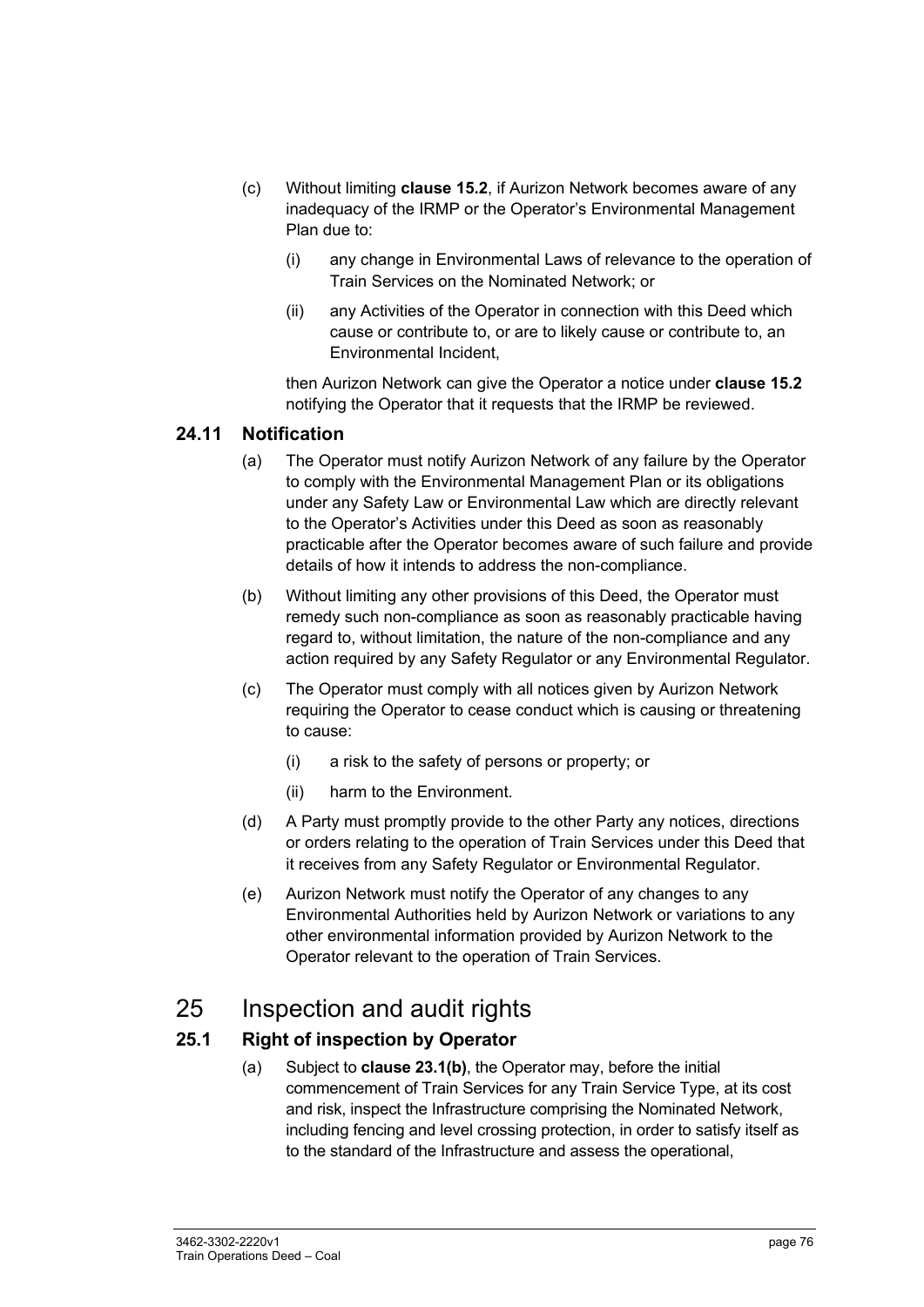environmental and safety risks associated with the operation of Train Services on the Nominated Network.

- (b) Any inspection by the Operator under **clause 25.1(a)**:
	- (i) is subject to:
		- (A) the Operator providing reasonable notice to Aurizon Network of its requirement to inspect the Infrastructure and conducting that inspection at reasonable times;
		- (B) any such inspection being conducted in the presence of a representative of Aurizon Network; and
		- (C) such other reasonable conditions as may be imposed by Aurizon Network on such inspection, including compliance with any Safeworking Procedures and Safety Standards; and
	- (ii) must be conducted by the Operator in a manner which does not cause any disruption to any Train Movements or to the carrying out of Maintenance Work or Infrastructure Enhancements.

#### **25.2 Right of inspection of Trains and Rollingstock by Aurizon Network**

- (a) If Aurizon Network reasonably believes that Rollingstock or Rollingstock Configurations for a Train Service Type used in the operation of Train Services do not comply with:
	- (i) the Authorised Rollingstock or the Authorised Rollingstock Configurations for the Train Service Type;
	- (ii) the Rollingstock Interface Standards (subject to any Approved Derogations);
	- (iii) the IRMP; or
	- (iv) any applicable Laws relevant to the Operator's Train Services,

and Aurizon Network cannot otherwise reasonably determine whether this is the case, then Aurizon Network may inspect any Trains or Rollingstock which is utilised, or intended to be utilised, in the operation of Train Services, or require the Operator to have an inspection conducted, and for this purpose Aurizon Network or Aurizon Network's Staff will be entitled at any time to enter and ride on the Operator's Trains or Rollingstock.

(b) Subject to Aurizon Network notifying the Operator, if required, under **clause 25.2(a)**, Aurizon Network may require any of the Operator's Rollingstock (either loaded or empty) to be available at such location as Aurizon Network may reasonably require, including locations on the Infrastructure but not on the Nominated Network, for weighing, measurement or other inspection at any reasonable time specified by Aurizon Network. The Operator must comply with any of Aurizon Network's requirements under this **clause 25.2(b)**.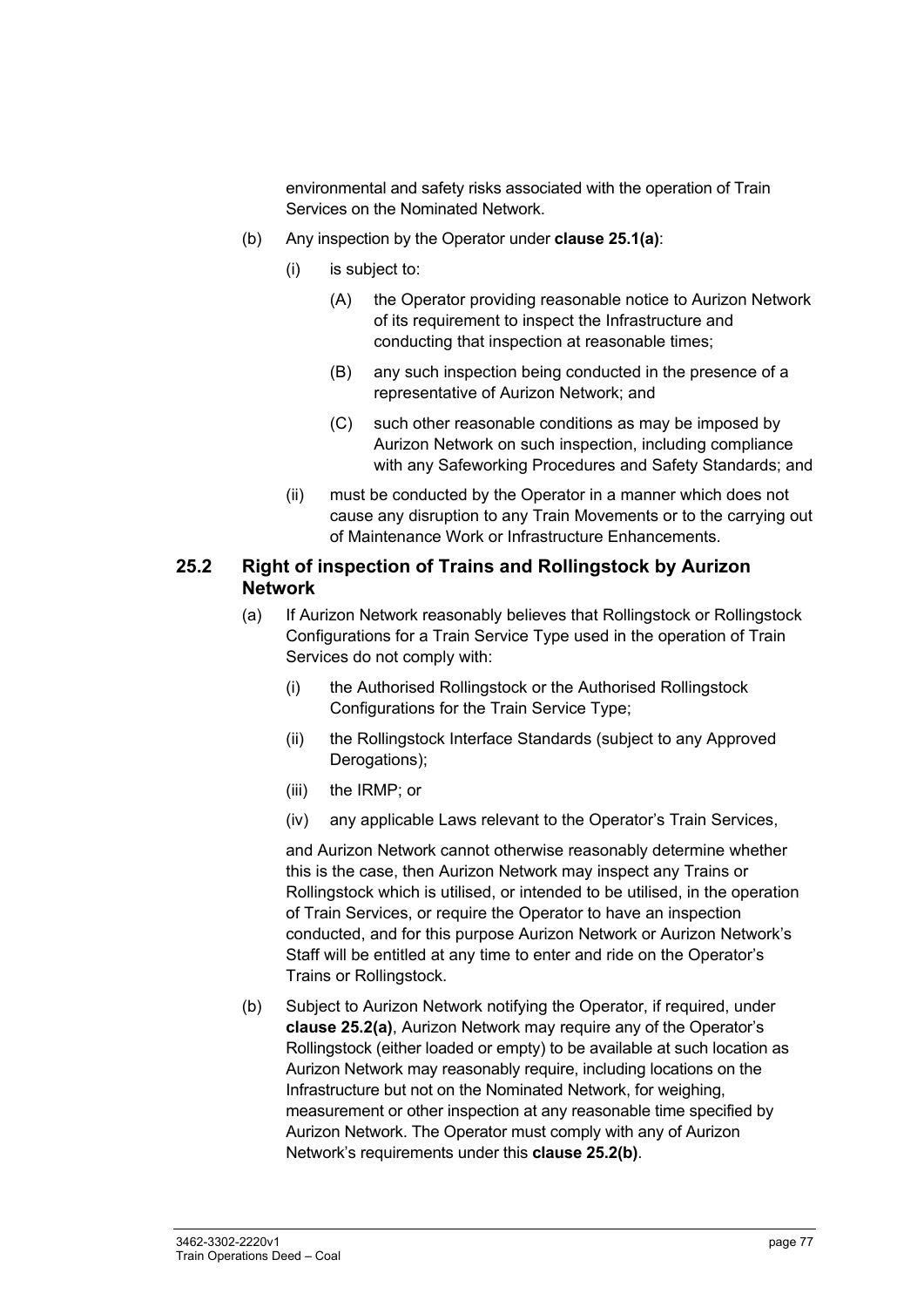- (c) Any inspection by Aurizon Network under **clause 25.2(b)** is subject to:
	- (i) Aurizon Network providing reasonable notice to the Operator of its requirement to inspect the Rollingstock and conducting that inspection at reasonable times; and
	- (ii) any such inspection being conducted in the presence of a representative of the Operator.
- (d) Despite **clause 19**, if any of the Operator's Rollingstock is loaded in excess of the limits specified in an Authority to Travel or a Train Route Acceptance or reasonably considered by Aurizon Network to be loaded in an unsafe or insecure manner, then Aurizon Network may at any time:
	- (i) require the Operator to discontinue the Train Service until such time that the Rollingstock is loaded in accordance with this Deed and Aurizon Network gives the Operator a Train Control Direction authorising it to recommence the operation of the Train Service; and/or
	- (ii) after notifying the Operator, require the Operator to remove the excess or adjust the load at the Operator's expense.
- (e) If the Operator fails to remove the excess or adjust the load as soon as reasonably practicable after Aurizon Network notifies the Operator under **clause 25.2(d)(ii)**, then Aurizon Network may arrange for its removal or adjustment and the Operator must, within 10 Business Days after receiving such demand, reimburse to Aurizon Network all reasonable costs incurred by Aurizon Network. The Operator must comply with any of Aurizon Network's requirements under this **clause 25.2(e)**.

# **25.3 Parties' obligations**

An inspection or audit by a Party under this Deed does not relieve the other Party of its obligations under this Deed or at Law.

# 26 Insurance by Operator

# **26.1 Maintain insurance policies**

Before the commencement of Train Services under this Deed, the Operator must, at its expense, take out and subsequently maintain current at all times during the Term insurance with a corporation (as defined in the Corporations Act) licensed to conduct insurance business in Australia (or otherwise reasonably acceptable to Aurizon Network) those policies of insurance required by this Deed.

# **26.2 Required insurance policies**

The Operator must effect and maintain insurance for the risks and on the terms specified in **Schedule 7**.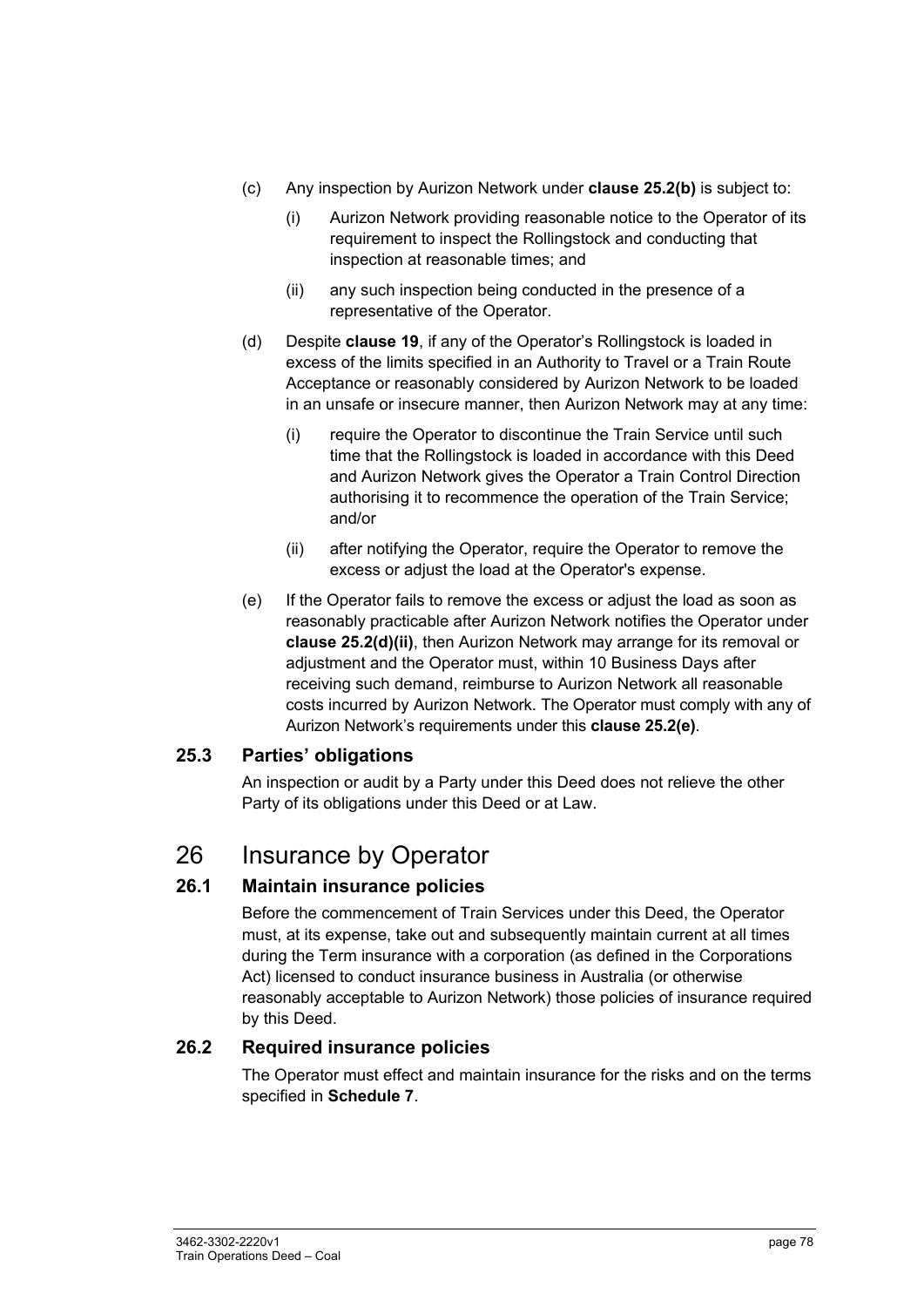# **26.3 Disclosure of insurance policies**

The Operator must provide to Aurizon Network evidence of the insurance policies effected and maintained pursuant to this **clause 26** (including evidence that the cover provided under those insurance policies complies with this **clause 26** and of the currency of those insurance policies) to Aurizon Network's reasonable satisfaction:

- (a) at least 10 Business Days before the commencement of Train Services under this Deed;
- (b) within 10 Business Days after renewal of each insurance policy during the Term; and
- (c) within 10 Business Days after being requested to do so in writing by Aurizon Network.

#### **26.4 Failure to disclose insurance policies**

Without prejudice to Aurizon Network's other rights and remedies in respect of such default, if the Operator, whenever required to do so under this Deed, fails to produce to Aurizon Network evidence to the reasonable satisfaction of Aurizon Network of insurances that have been effected or maintained by it and does not remedy that default within 10 Business Days after Aurizon Network gives notice to the Operator requiring that default to be remedied, Aurizon Network may effect and maintain the insurance and pay the premiums and any amount so paid will be a debt due from the Operator to Aurizon Network.

#### **26.5 Minimum terms of policies**

Each of the policies of insurance effected in accordance with this Deed must, to the extent permitted by Law:

- (a) note the interests of the Operator, any contractor of the Operator engaged by the Operator in relation to the performance of the Operator's obligations under this Deed and Aurizon Network;
- (b) not contain any exclusions, endorsements or alterations to the accepted policy wording that adversely amends the cover provided without the written consent of Aurizon Network (not to be unreasonably withheld or delayed); and
- (c) include the terms and be for the amounts referred to in **Schedule 7**.

#### **26.6 Operator not to render policy void**

The Operator must not render any of the insurances effected in accordance with this **clause 24** void or voidable or liable to refusal of any claim.

#### **26.7 Compliance**

The Operator must at all times comply with the terms and conditions of all insurance policies effected pursuant to this **clause 26**.

#### **26.8 Notice of potential claims**

In addition to any other obligation on the Operator under this Deed, the Operator must: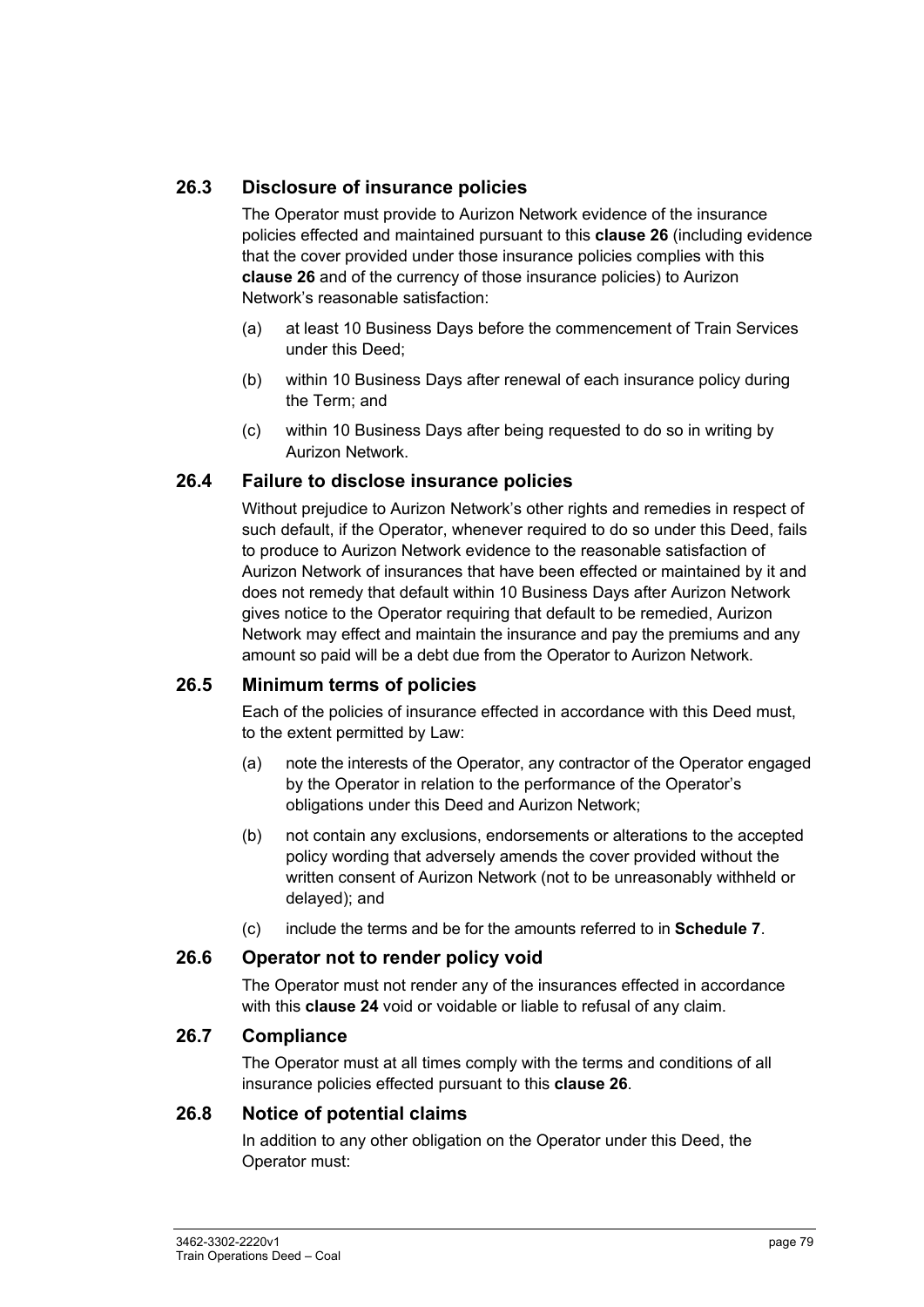- (a) notify Aurizon Network as soon as practicable after the making of any Claim under any insurance policy required by this Deed;
- (b) notify Aurizon Network of the Claim in reasonable detail; and
- (c) keep Aurizon Network informed of subsequent developments concerning any Claim,

to the extent that such Claim is in connection with this Deed.

#### **26.9 Operator to pay all excess/deductibles**

- (a) The Operator must in respect of any Claims by it or any other insured for which it is responsible, pay and bear all excesses/deductibles provided for in any insurances effected in accordance with this **clause 26**.
- (b) If the Operator fails to pay any excesses/deductibles provided for in any insurances effected in accordance with this **clause 26**, Aurizon Network may pay the relevant excesses/deductibles and any amount so paid will be a debt due from the Operator to Aurizon Network.

#### **26.10 Settlement of claims**

- If:
- (a) Aurizon Network makes a Claim against the Operator for damage to the Infrastructure;
- (b) the Claim is in respect of the same matter as the Operator claims under a policy required by this Deed for damage to Infrastructure; and
- (c) the Operator has not disputed Aurizon Network's Claim,

then upon settlement of the Operator's claim, under such policy, the portion of monies owed by the Operator to Aurizon Network must be paid to Aurizon Network from the monies received by the Operator under the policy against which the Operator made a claim.

# 27 Indemnities

# **27.1 Indemnity for personal injury and property damage**

Subject to **clause 28**, each Party is solely liable for, and releases, indemnifies and will keep indemnified the other Party, its directors and Staff against, all Claims of any nature suffered or incurred by, or made or brought against, the other Party, its directors or Staff in respect of:

- (a) any loss of, damage to or destruction of property (including property of the other Party); or
- (b) personal injury to or death of any person,

in each case caused by or contributed to (to the extent of the contribution) by:

- (c) any breach of this Deed by the Party; or
- (d) any negligent act or omission of, the Party or the Party's Staff in connection with this Deed.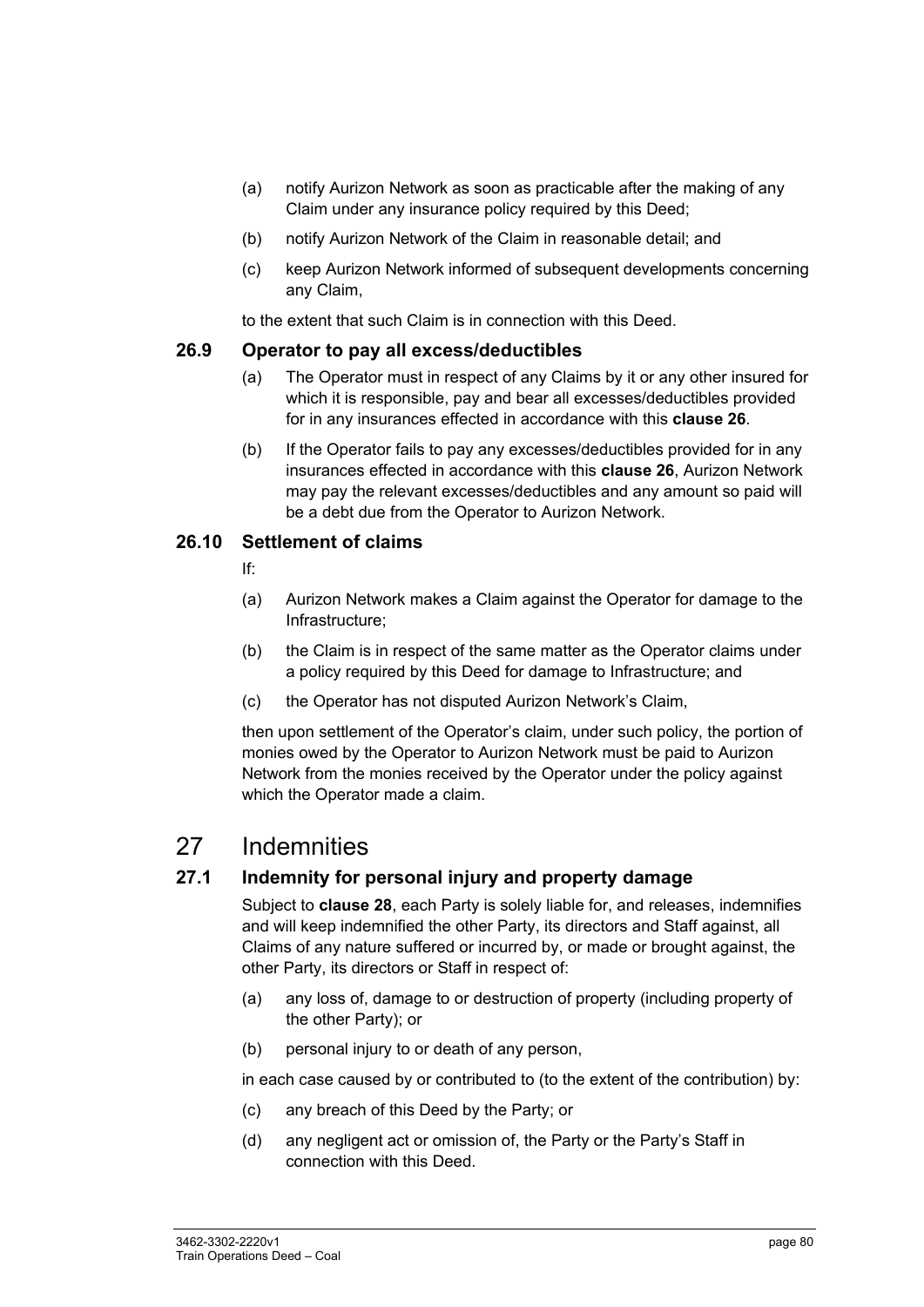# **27.2 Indemnity by Operator for certain liabilities to Third Parties**

Subject to **clause 28**, the Operator is solely liable for, and releases, indemnifies and must keep indemnified Aurizon Network, Aurizon Network's directors and Aurizon Network's Staff against, all Claims of any nature made or brought against, Aurizon Network, Aurizon Network's directors or Aurizon Network's Staff by a Third Party in respect of:

- (a) any loss of, damage to or destruction of real or personal property; or
- (b) personal injury to or death of any person,

where such person or property is being transported on a Train Service except to the extent that such damage, loss, injury or death is caused by or contributed to (to the extent of the contribution) by:

- (c) any breach of this Deed by Aurizon Network; or
- (d) any negligent act or omission of Aurizon Network or Aurizon Network's Staff.

#### **27.3 Duty to mitigate**

Each Party must use all reasonable endeavours to mitigate the damage, loss, cost, liability or expense in respect of which an indemnity in this Deed applies.

### **27.4 General provisions regarding indemnities**

- (a) Each indemnity in this Deed is a continuing obligation, separate and independent from the other obligations of the Parties and survives the expiry or termination of this Deed.
- (b) It is not necessary for a Party to incur expense or make a payment before enforcing any indemnity in this Deed.

# 28 Limitations and exclusions of liability

# **28.1 Exclusion of Consequential Loss**

Except as expressly provided otherwise in **clause 32.6(c)** or the Interface Risk Provisions which form part of this Deed under **clause 3**, neither Party is liable to the other under or in connection with this Deed (including under an indemnity) for any Consequential Loss however caused (including any breach of this Deed or negligent act or omission of a Party).

# **28.2 Time limit and minimum threshold on Claims**

Neither Party (**first Party**) is liable for, and the other Party must not make any Claim against the first Party under or in connection with this Deed unless:

- (a) notice of the Claim has been given to the first Party within 12 Months after the other Party becomes aware of the occurrence of the event or circumstance giving rise to the Claim; and
- (b) the amount of the Claim exceeds \$100,000 in respect of any one event or cause of action or series of related events or causes of action, provided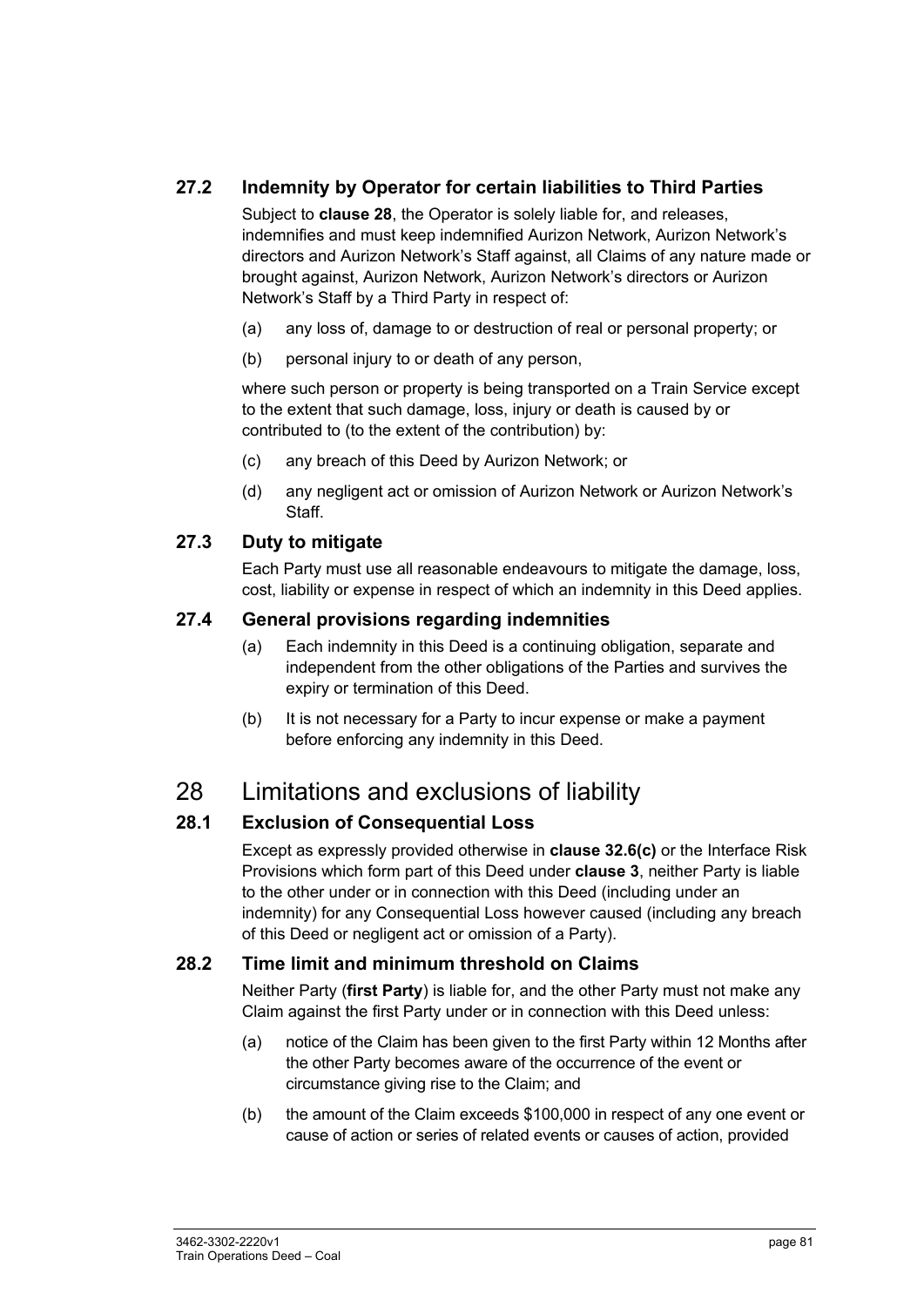that if this condition is satisfied then the other Party may proceed for the full amount of the Claim and not only the amount in excess of \$100,000.

# **28.3 Claims and exclusions in respect of Infrastructure standard**

Despite any other provision of this Deed, Aurizon Network, its directors and Aurizon Network's Staff are not liable to the Operator for any Claim, and the Operator must not make any Claim against Aurizon Network, its directors and/or Aurizon Network's Staff, in respect of any:

- (a) loss of or damage to real or personal property, including property of the Operator;
- (b) personal injury to or death of any person; or
- (c) any other damage, expense, injury, cost or loss whatsoever,

arising out of or in connection with the standard of the Infrastructure or any failure of or defect in the Infrastructure, except to the extent that such loss, damage, injury or death, cost or expense results directly from the failure of Aurizon Network to perform its obligations under **clause 21.2(a)** or Aurizon Network's negligence in performing those obligations.

### **28.4 Claims and exclusions in respect of non-provision of Operational Rights**

- (a) Subject to **clause 28.4(b)** only and despite any other provision of this Deed, Aurizon Network, its directors and Aurizon Network's Staff are not liable to the Operator for any Claim, and the Operator must not make any Claim against Aurizon Network, Aurizon Network's directors and/or Aurizon Network's Staff, in respect of any failure by Aurizon Network to provide the Operational Rights by making the Infrastructure available for the Operator to operate a Train Service at the Scheduled Time in the Train Schedule.
- (b) Aurizon Network is liable to the Operator in respect of any failure by Aurizon Network to provide the Operational Rights by making the Infrastructure available to enable the Operator to operate a Train Service at the Scheduled Time in the Train Schedule if (and then only to the extent that):
	- (i) Aurizon Network did not reschedule the relevant Train Service in accordance with **clauses**:
		- (A) **16.2** or **16.3** if required to do so under **clause 16.2** or **16.3**; or
		- (B) **21.2(b)** and **(c)**; and
	- (ii) the failure by Aurizon Network to make the Infrastructure available was caused by or was the result of an Operational Constraint, that Operational Constraint resulted from a breach of this Deed (including of **clauses 21.2(b)** and **(c)**) by Aurizon Network or the negligence of Aurizon Network; and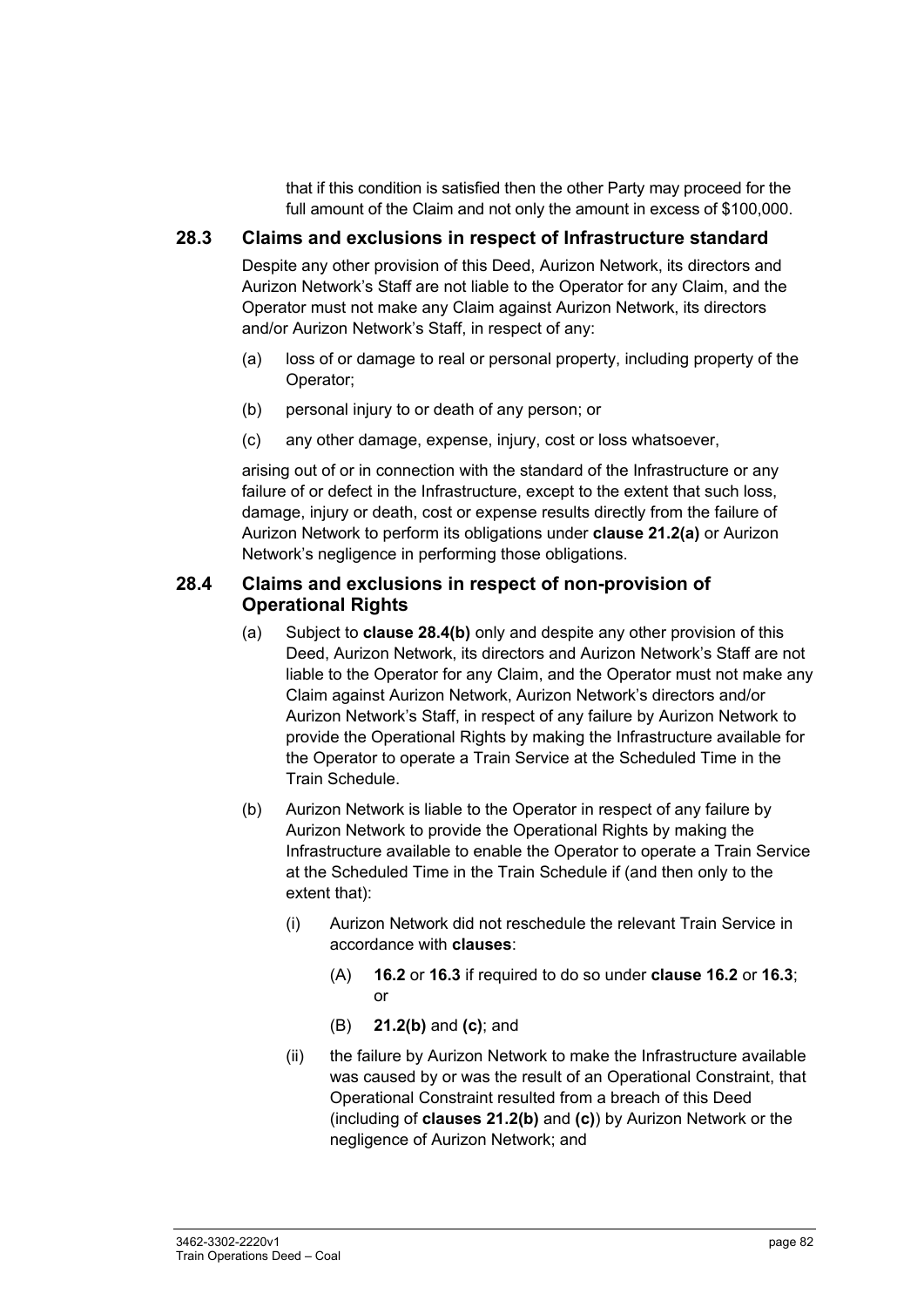- (iii) the failure by Aurizon Network to make the Infrastructure available was not permitted under the Access Agreement or this Deed or was attributable to a breach of this Deed (including of **clauses 21.2(b)** and **(c)**) by, or negligent act or omission of, Aurizon Network; and
- (iv) the failure by Aurizon Network to make the Infrastructure available was not attributable to:
	- (A) the Operator or the Operator's Staff;
	- (B) the Access Holder or the Access Holder's Staff;
	- (C) another Railway Operator (other than Aurizon Network) or any employees, contractors, volunteers or agents of another Railway Operator (other than Aurizon Network);
	- (D) a Force Majeure Event;
	- (E) Major Periodic Maintenance of, or Infrastructure Enhancements to, the Infrastructure undertaken in accordance with **clause 21.2(b)** and **(c)** and scheduled in a manner consistent with the Network Management Principles;
	- $(F)$  the circumstances described in clause 25.4(b)(iv)(F) of the Access Agreement existing;
	- (G) a breach of an Infrastructure Lease by an Infrastructure Lessor or any negligent act or omission of an Infrastructure Lessor; or
	- (H) any action taken by Aurizon Network, acting reasonably, in response to an emergency or a genuine safety risk; and
- (v) either:
	- (A) the Parties have not agreed upon and implemented a performance and adjustment regime for the purposes of **clause 20** and the total number of Train Services (expressed as a percentage) cancelled in a Billing Period as a result of a failure by Aurizon Network to make the Infrastructure available (other than any failure by Aurizon Network to make the Infrastructure available which is attributable to an event or circumstance specified in **clauses 28.4(b)(iv)(A)** to **28.4(b)(iv)(H)**) exceeds five percent of the total number of Train Services scheduled in the Daily Train Plan for that Billing Period; or
	- (B) the Parties have agreed upon and implemented a performance and adjustment regime for the purposes of **clause 20**, but the failure to make the Infrastructure available is of a magnitude which is beyond the scope of that performance and adjustment regime.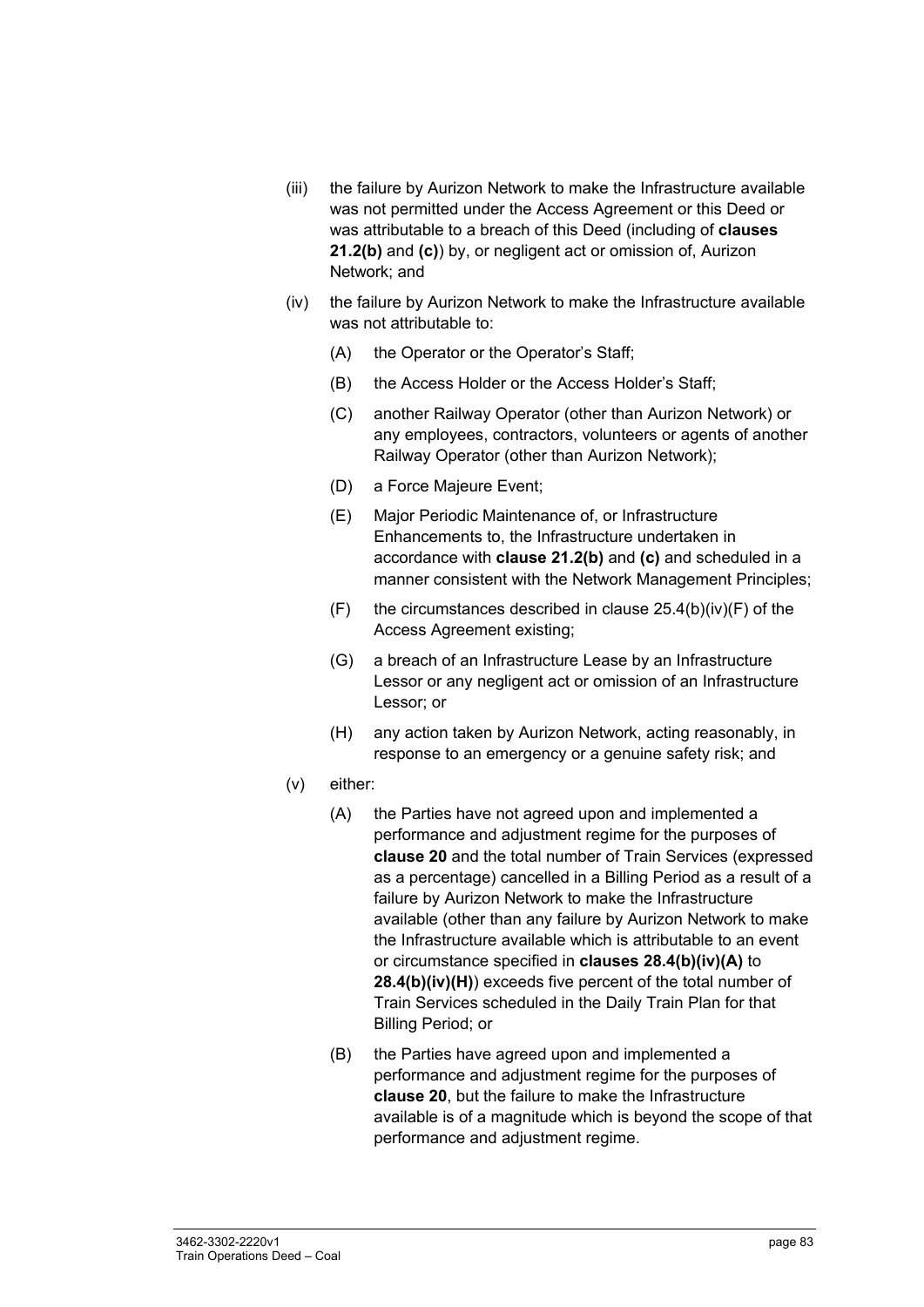- (c) The five percent threshold in **clause 28.4(b)(v)(A)** does not apply in circumstances of Wilful Breach by Aurizon Network.
- (d) For clarification, if **clause 28.4(b)(iv)** applies, that clause operates to reduce the potential liability of Aurizon Network to the extent only that the failure to make the Infrastructure available was attributable to matters listed in **clause 28.4(b)(iv)**.

#### **28.5 Claims and exclusions in respect of delays to Train Movements**

Despite any other provision of this Deed, a Party (**Defaulting Party**) is not liable to the other Party (**Affected Party**) for any Claim, and the Affected Party must not make any Claim against the Defaulting Party, in respect of delays to Train Movements unless (and then only to the extent that):

- (a) the delay was a result of a breach of this Deed (including **clauses 21.2(b)** and **(c)**) or an Access Agreement by the Defaulting Party, or negligent act or omission on the part of the Defaulting Party; and
- (b) if the delay was caused by or the result of an Operational Constraint:
	- (i) where Aurizon Network is the Affected Party, the Operational Constraint resulted from a breach of this Deed by the Operator; or
	- (ii) where the Operator is the Affected Party, the Operational Constraint was not permitted under the Access Agreement or this Deed or resulted from a breach of this Deed (including **clauses 21.2(b)** and **(c)**) by, or negligent act or omission of, Aurizon Network; and
- (c) the delay is not attributable to:
	- (i) the Affected Party or where the Affected Party is:
		- (A) Aurizon Network Aurizon Network's Staff; or
		- (B) the Operator the Operator's Staff, the Access Holder or the Access Holder's Staff;
	- (ii) another Railway Operator (other than the Defaulting Party) or any employees, contractors, volunteers or agents of another Railway Operator (other than the Defaulting Party);
	- (iii) a Force Majeure Event;
	- (iv) Major Periodic Maintenance of, or Infrastructure Enhancements to, the Infrastructure undertaken in accordance with **clauses 21.2(b)**  and **(c)**, and scheduled in a manner consistent with the Network Management Principles;
	- (v) a breach of an Infrastructure Lease by an Infrastructure Lessor or any negligent act or omission of an Infrastructure Lessor; or
	- (vi) any action taken by Aurizon Network, acting reasonably, in response to an emergency or a genuine safety risk; and
- (d) either: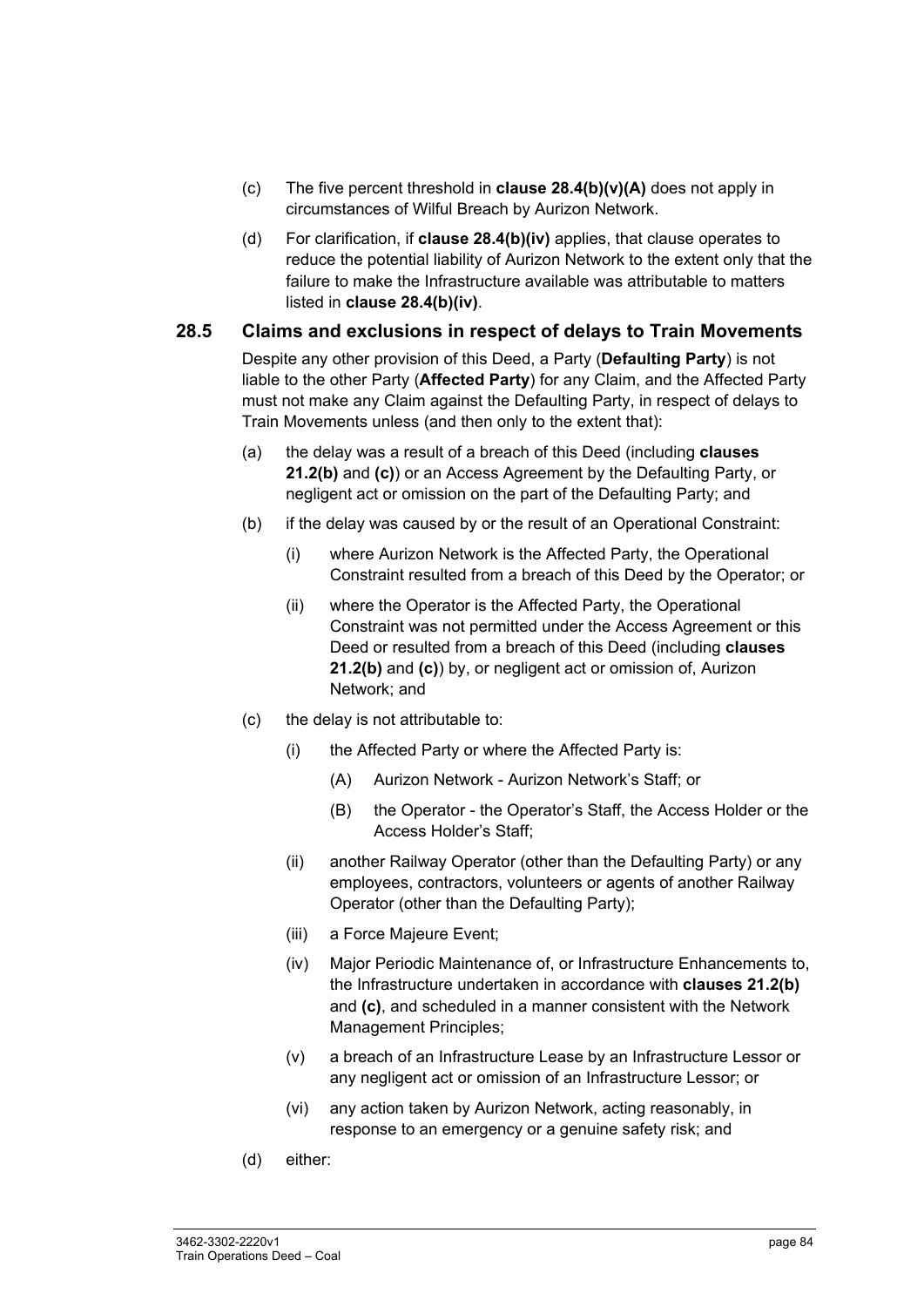- (i) the Parties have not agreed upon and implemented a performance and adjustment regime for the purposes of **clause 20**; or
- (ii) the Parties have agreed upon and implemented a performance and adjustment regime for the purposes of **clause 20**, but the delays are of a magnitude which is beyond the scope of that performance and adjustment regime.
- (e) For clarification, if **clause 28.5(c)** applies, that clause operates to reduce the potential liability of the Defaulting Party to the extent only that the failure to make the Infrastructure available was attributable to matters listed in **clause 28.5(c)**.

### **28.6 Defence of Claims by Third Parties**

- (a) Each Party must provide such reasonable assistance as requested by the other Party in the defence of any Claim made against the other Party by a Third Party arising out of any Incident or other event giving rise to the Claim.
- (b) The Party that requested assistance under **clause 28.6(a)** must, within five Business Days after a demand is made, pay to the other Party any costs and expenses reasonably incurred by the other Party in providing the assistance requested under **clause 28.6(a)**.

# 29 Determination of liability and loss adjustment

# **29.1 Determination of liability**

In the event of an Incident involving the Operator or any other event which results or could result in a Claim by or against the Operator or Aurizon Network, liability as between the Operator and Aurizon Network is determined, for the purposes of **clauses 27** and **28.3**:

- (a) as agreed between the Parties;
- (b) subject to **clause 29.1(c)**, failing such agreement within one Month of either Party giving notice to the other requiring agreement on liability, by a loss adjuster appointed under **clause 29.2**; or
- (c) where the amount of the Claim exceeds \$200,000 and either Party is dissatisfied with the report of the loss adjuster, by a court of competent jurisdiction.

#### **29.2 Loss Adjuster**

Subject to **clause 37**, where a matter is to be referred to a loss adjuster in accordance with **clause 29.1**:

- (a) the loss adjuster:
	- (i) must be appointed by the Parties; or
	- (ii) in default of such appointment within 10 Business Days after the need to appoint a loss adjuster, is to be nominated at either Party's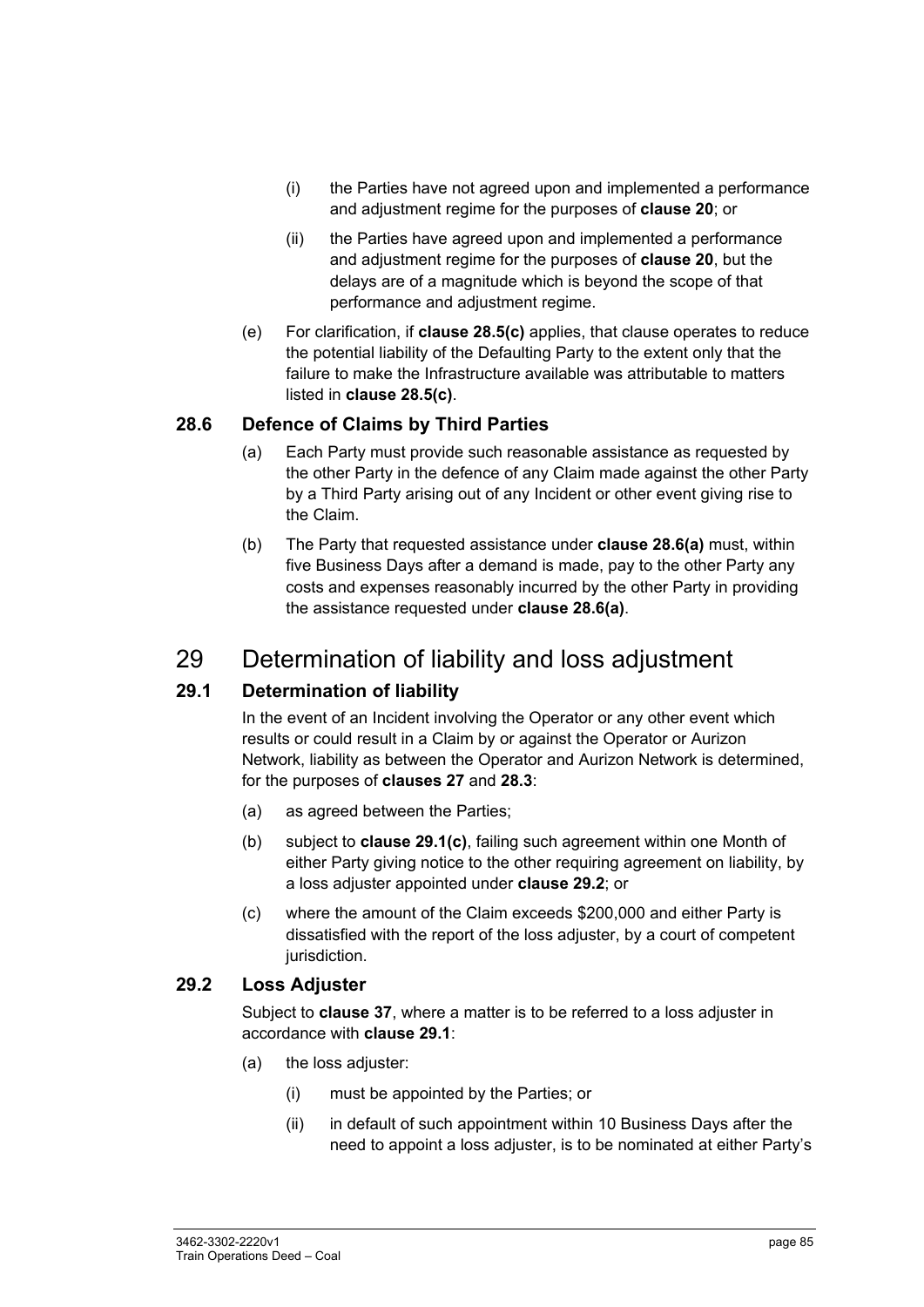request by the President of The Australasian Institute of Chartered Loss Adiusters:

- (b) if the loss adjuster is to be nominated under **clause 29.2(a)(ii)** and the President of The Australasian Institute of Chartered Loss Adjusters declines to nominate a person as the loss adjuster but provides a list of people that could be appointed as the loss adjuster, then:
	- (i) the first person specified in that list will be taken to be nominated as the loss adjuster;
	- (ii) if the first person specified in that list does not accept the appointment as the loss adjuster, the next person specified in that list will be taken to be the first person specified in that list and will be nominated as the loss adjuster; and
	- (iii) the process specified in **clause 29.2(b)(ii)** will apply to the next and each subsequent person specified in that list until a person that is taken to be nominated as the loss adjuster accepts the appointment as the loss adjuster;
- (c) the Parties must comply with, and do all things necessary to satisfy and to give effect to, the reasonable requirements of an agreed or nominated loss adjuster (including providing relevant indemnities and paying any charges or fees (which charges or fees must be borne equally by the Parties)) that must be satisfied or complied with as a condition of the President of The Australasian Institute of Chartered Loss Adjusters agreeing to nominate a loss adjuster;
- (d) the loss adjuster must:
	- (i) be a Fellow of the Australasian Institute of Chartered Loss Adjusters or have equivalent qualifications and experience:
	- (ii) have no interest or duty which conflicts or may conflict with the loss adjuster's function as a loss adjuster (the loss adjuster being required to fully disclose any such interest or duty before their appointment); and
	- (iii) not be, or have been in the last five years, an employee of the Access Holder, the Operator, any other contracted operator of the Access Holder utilising the Access Rights or Aurizon Network or of a Related Body Corporate of any of them;
- (e) the loss adjuster appointed under this **clause 29.2**:
	- (i) is not permitted to act until the loss adjuster has given written notice of the acceptance of the appointment to both Parties;
	- (ii) is required to undertake to keep confidential all matters coming to the loss adjuster's knowledge by reason of their appointment and the performance of their duties; and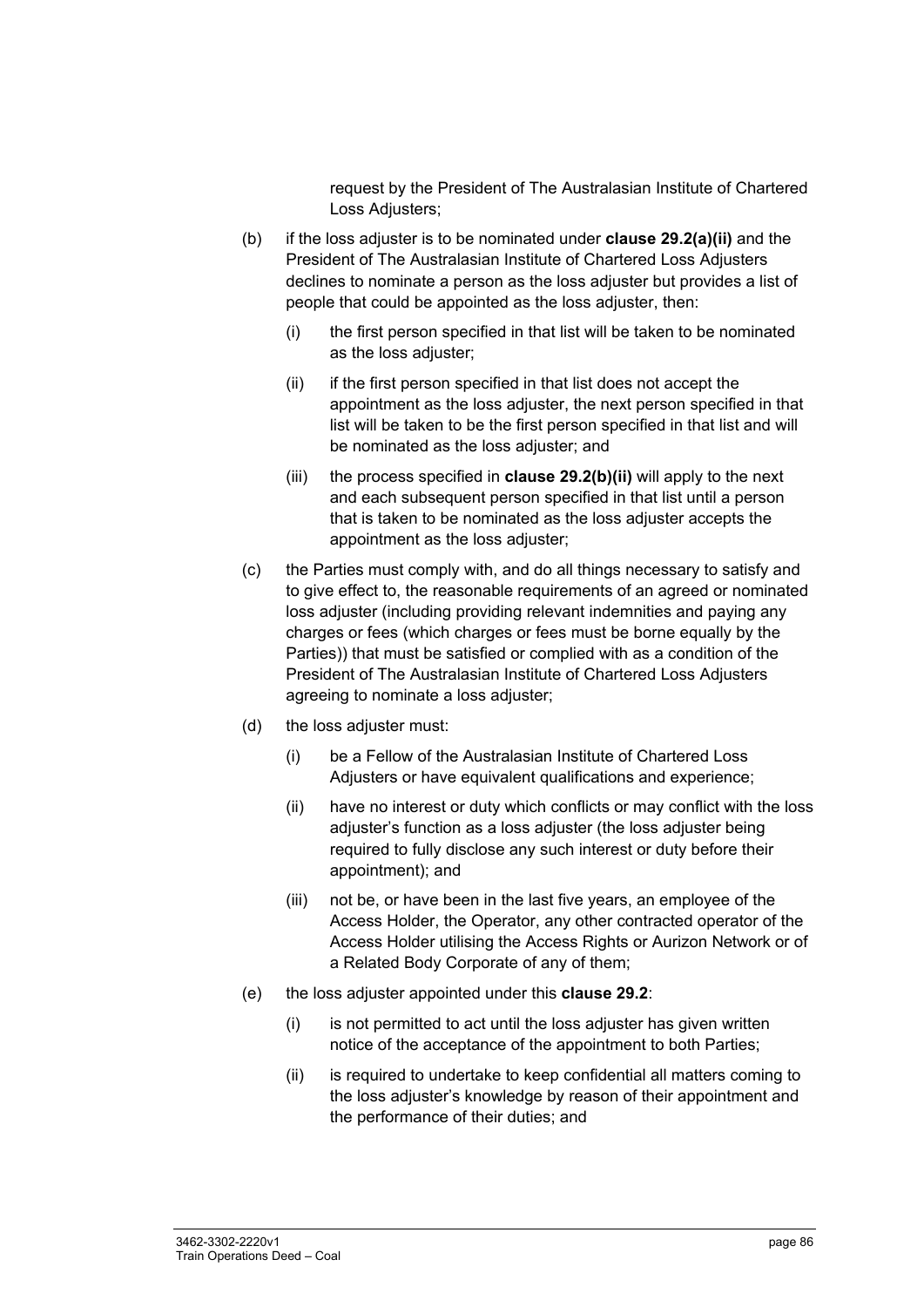(iii) is deemed to be and act as an expert and not an arbitrator, and the Law relating to arbitration, including the *Commercial Arbitration Act 2013* (Qld), does not apply to the loss adjuster or their determination or the procedures by which they may reach a determination.

### **29.3 Parties to assist loss adjuster**

- (a) Each Party must ensure to the best of its ability that the loss adjuster appointed under **clause 29.2** is given the opportunity to interview any employee, agent or contractor involved in, or with knowledge of, the Incident or event giving rise to the Claim or with any other relevant information that may be of use to the loss adjuster.
- (b) Each Party must make available to the loss adjuster appointed under **clause 29.2** any files, documents, data, recordings or other information in the possession or control of the Party that may be of use to, or is requested by, the loss adjuster for the purposes of their investigation.

### **29.4 Decision of the loss adjuster**

- (a) The loss adjuster appointed under **clause 29.2** must determine the quantum of the relevant Claim and the liability of the Operator and/or Aurizon Network in respect of such Claim and must provide a copy of their report on such matters to each of the Parties within a reasonable time after their appointment.
- (b) In the absence of manifest error, the decision of the loss adjuster is final and binding upon the Parties where the total claims arising from the Incident or event giving rise to the Claim are equal to or less than \$200,000.

# **29.5 Costs of the loss adjuster**

The costs of the loss adjuster must be borne by the Parties in such proportions as liability is determined by the loss adjuster, or where the liability is ultimately determined by a court of competent jurisdiction, in such proportions as liability is determined by the court.

# 30 Disputes

# **30.1 Method**

If any claim, dispute or question (**Dispute**) arises under this Deed, then unless otherwise expressly provided to the contrary in this Deed, such Dispute must be resolved in accordance with this **clause 30** and either Party may give to the other Party a notice in writing (**Dispute Notice**) specifying the Dispute and requiring that it be dealt with in accordance with this **clause 30**.

#### **30.2 Authorised representative resolution**

(a) Except as otherwise provided in this Deed, within five Business Days after a Dispute Notice is given, the Dispute must be referred for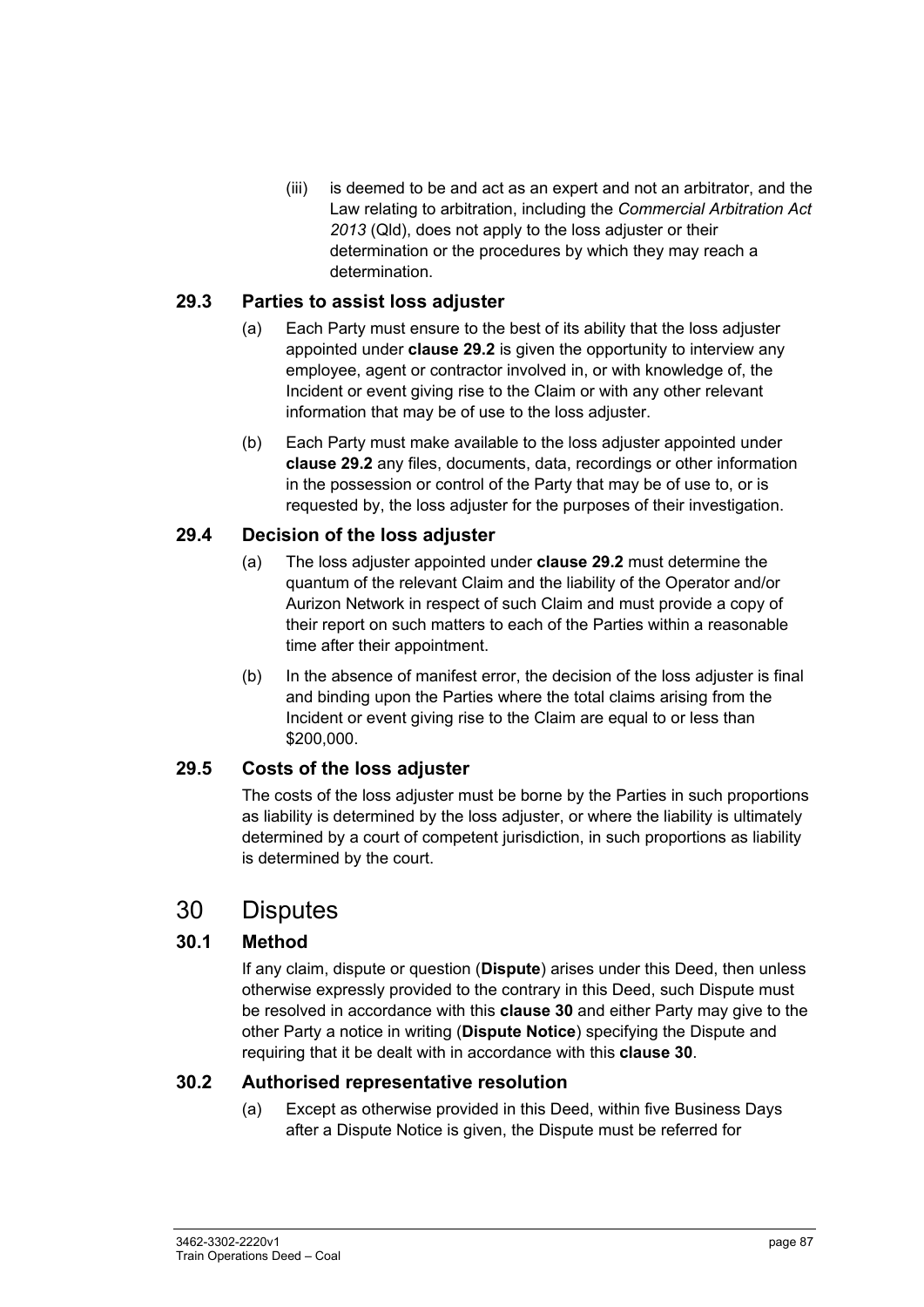resolution to an authorised representative of each of the Parties with authority to settle the Dispute on behalf of the relevant Party.

- (b) Within 10 Business Days after a Dispute Notice is given, the officers referred to in **clause 30.2(a)** must meet to resolve the Dispute.
- (c) Meetings referred to in **clause 30.2(b)** may be held in person or by telephone, video conference or other means of instantaneous communication.
- (d) If the Dispute is not resolved within 10 Business Days (**Resolution Period**) after:
	- (i) the date that authorised representatives first meet to resolve the Dispute in accordance with **clause 30.2(b)**; or
	- (ii) if the authorised representatives do not meet within the time required under **clause 30.2(b)**, the date the Dispute Notice is given,

then the relevant Dispute may, by agreement between the Parties within 10 Business Days of expiration of the Resolution Period, be referred for determination by an Expert in accordance with **clause 30.3** or by arbitration in accordance with **clause 30.4.** 

(e) If the Parties fail to agree, within 10 Business Days of expiration of the Resolution Period, whether to refer the Dispute to an Expert or to arbitration , either Party may refer the Dispute to the courts of the State in accordance with **clause 30.6**.

#### **30.3 Expert**

Subject to **clause 37**, where any matter may be referred to an expert (**Expert**) pursuant to **clause 30.2(d)**, or is expressly required by this Deed to be referred to an Expert, then except as otherwise provided for in this Deed:

- (a) an Expert must be appointed by agreement between the Parties, or in default of such appointment within 10 Business Days of the requirement or right (as applicable) to refer the matter to an Expert, then that person is to be nominated at either Party's request by:
	- $(i)$  if the Parties agree the Dispute is purely of:
		- (A) a financial or accounting nature; or
		- (B) a technical nature,

the President (for the time being) of the Resolution Institute in Australia; or

- (ii) in any other case, the President (for the time being) of the Queensland Law Society Inc;
- (b) if the Expert is to be nominated by a person referred to in **clause 30.3(a)** and that person declines to nominate a person as the Expert but provides a list of people that could be appointed as the Expert, then: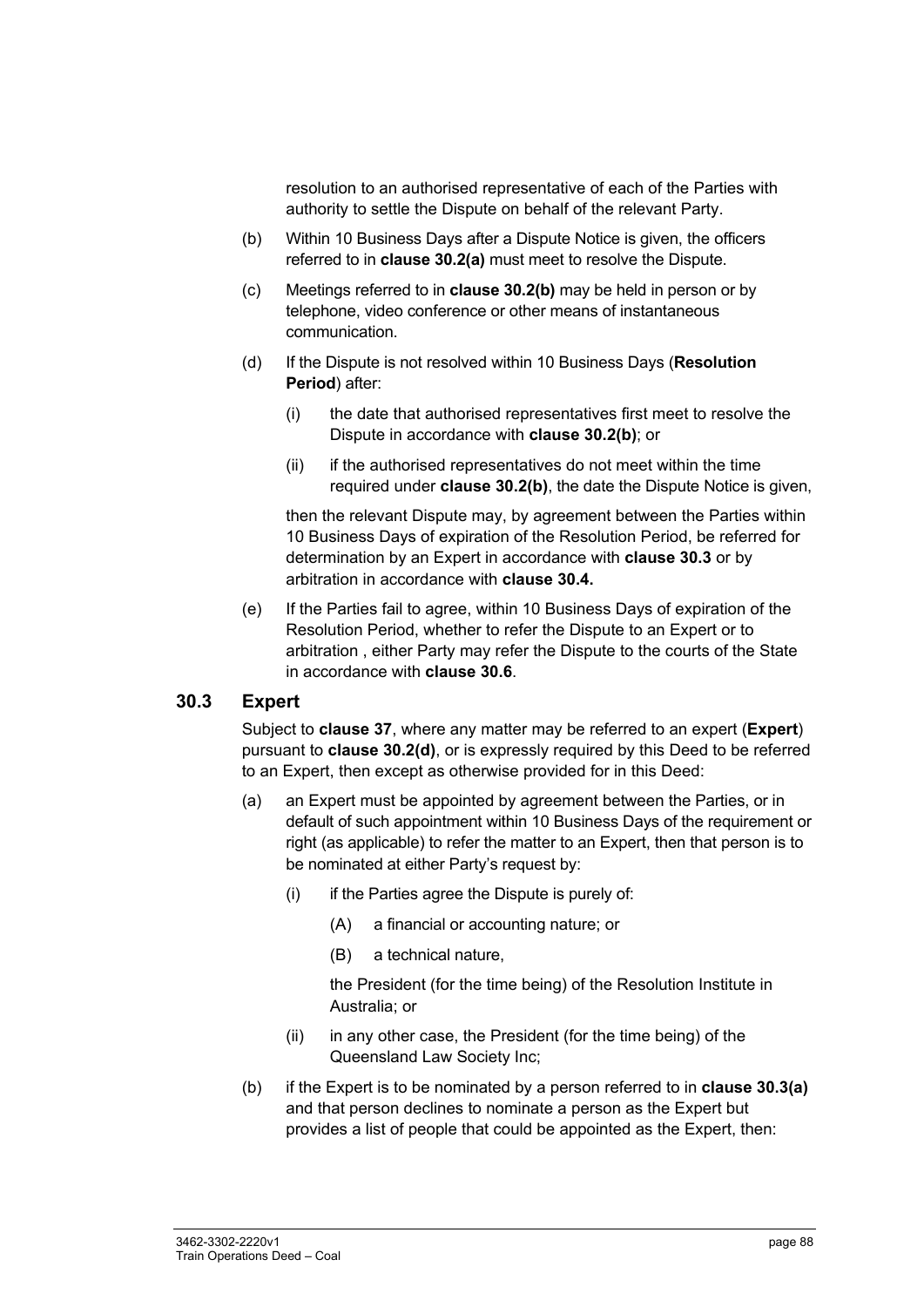- (i) the first person specified in that list will be taken to be nominated as the Expert;
- (ii) if the first person specified in that list does not accept the appointment as the Expert, then the next person specified in that list will be taken to be nominated as the Expert; and
- (iii) the process specified in **clause 30.3(b)(ii)** will apply to the next and each subsequent person specified in that list until a person that is taken to be nominated as the Expert accepts the appointment as the Expert;
- (c) subject to **clause 30.3(b)**, if the Expert is to be nominated by a person referred to in **clause 30.3(a)** and the person nominated as the Expert does not accept appointment as the Expert, then an alternative person is to be nominated as the Expert at either Party's request by the same person referred to in **clause 30.3(a)**;
- (d) if the Expert is to be nominated by a person referred to in **clause 30.3(a)** the Parties must comply with, and do all things necessary to satisfy and to give effect to, the reasonable requirements of that person (including providing relevant indemnities and paying any charges or fees (which charges or fees must be borne equally by the Parties)) that must be satisfied or complied with as a condition of that person agreeing to nominate an Expert;
- (e) the Parties must comply with, and do all things necessary to satisfy and to give effect to, the reasonable requirements of an agreed or nominated Expert (including providing relevant indemnities and paying any charges or fees (which charges or fees must be borne equally by the Parties)) that must be satisfied or complied with as a condition of that person accepting the appointment as an Expert;
- (f) the Expert must:
	- (i) have appropriate qualifications and practical experience having regard to the nature of the Dispute;
	- (ii) have no interest or duty which conflicts or may conflict with their function as Expert, the Expert being required to fully disclose any such interest or duty by notice to the Parties before their appointment;
	- (iii) not be, or have been in the last five years, an employee of the Operator, any other contracted operator of the Access Holder utilising the Access Rights or the Access Holder in respect of the Access Rights which are the subject matter of the Dispute, or Aurizon Network or of a Related Body Corporate of any of them;
	- (iv) not be permitted to act until the Expert has given notice to the Parties that the Expert is willing and able to accept the appointment;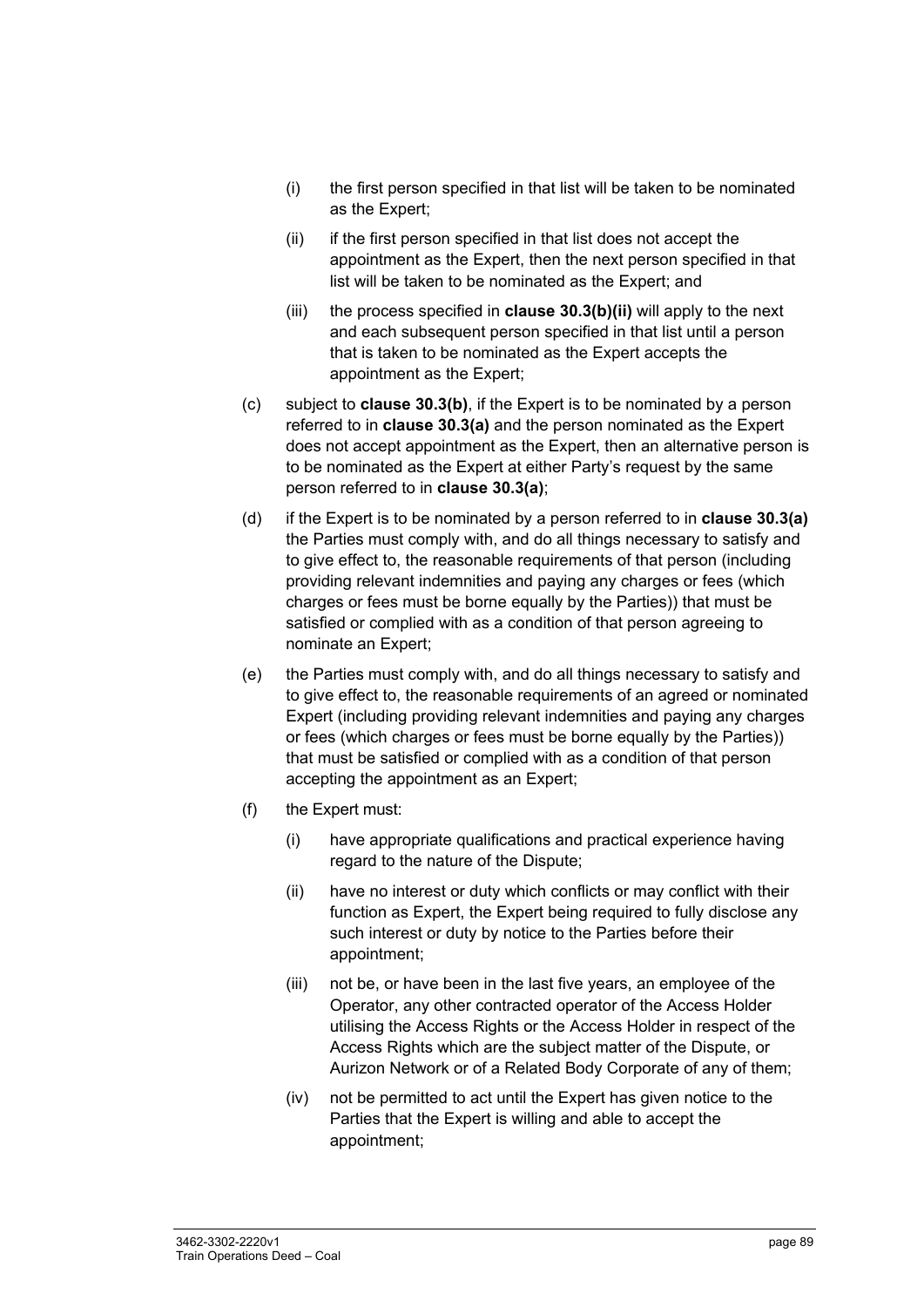- (v) have regard to the provisions of this Deed and consider all submissions (including oral submissions by either Party provided that such oral submissions are made in the presence of the other Party), supporting documentation, information and data with respect to the matter provided to the Expert by the Parties;
- (vi) provide both Parties with a copy of the Expert's determination in the form of a report setting out reasonable details of the reasons for the Expert's determination within a reasonable time after their appointment; and
- (vii) be required to undertake to keep confidential all matters coming to their knowledge by reason of their appointment and performance of their duties (including, if required by a Party, by entering into a confidentiality agreement in favour of the Parties);
- (g) the Expert is deemed to be and must act as an expert and not an arbitrator and the Law relating to arbitration (including the *Commercial Arbitration Act 2013* (Qld)) will not apply to the Expert or the determination or the procedures by which the Expert may reach a determination;
- (h) in the absence of manifest error, the decision of the Expert is final and binding upon the Parties;
- (i) the costs of the Expert (and the costs of any advisers to the Expert) must be borne, severally (and not jointly and severally), by the Parties in equal shares, with each Party bearing its own costs of participating in the dispute resolution process (unless otherwise agreed by the Parties);
- (j) the expert determination must be conducted in accordance with the expert determination rules adopted by the Resolution Institute from time to time, except that to the extent of any inconsistency between those rules and this Deed, the terms of this Deed prevail;
- (k) any determination made by an Expert must be consistent with the provisions of this Deed; and
- (l) the Parties must:
	- (i) procure the Expert to use reasonable endeavours to make its determination or finding in respect of the Dispute within 2 Months from the date the initial statement regarding the Dispute is submitted by the claimant to the Expert; and
	- (ii) do everything reasonably requested by the Expert to assist the Expert in determining the Dispute, including providing or making available to the Expert, as soon as reasonably practicable, all information and materials in their possession or control requested by the Expert and attending any hearing convened by the Expert.

#### **30.4 Arbitration**

(a) Subject to **clause 35**, the Parties may agree to refer any Dispute to arbitration by a single arbitrator sitting in Brisbane agreed upon between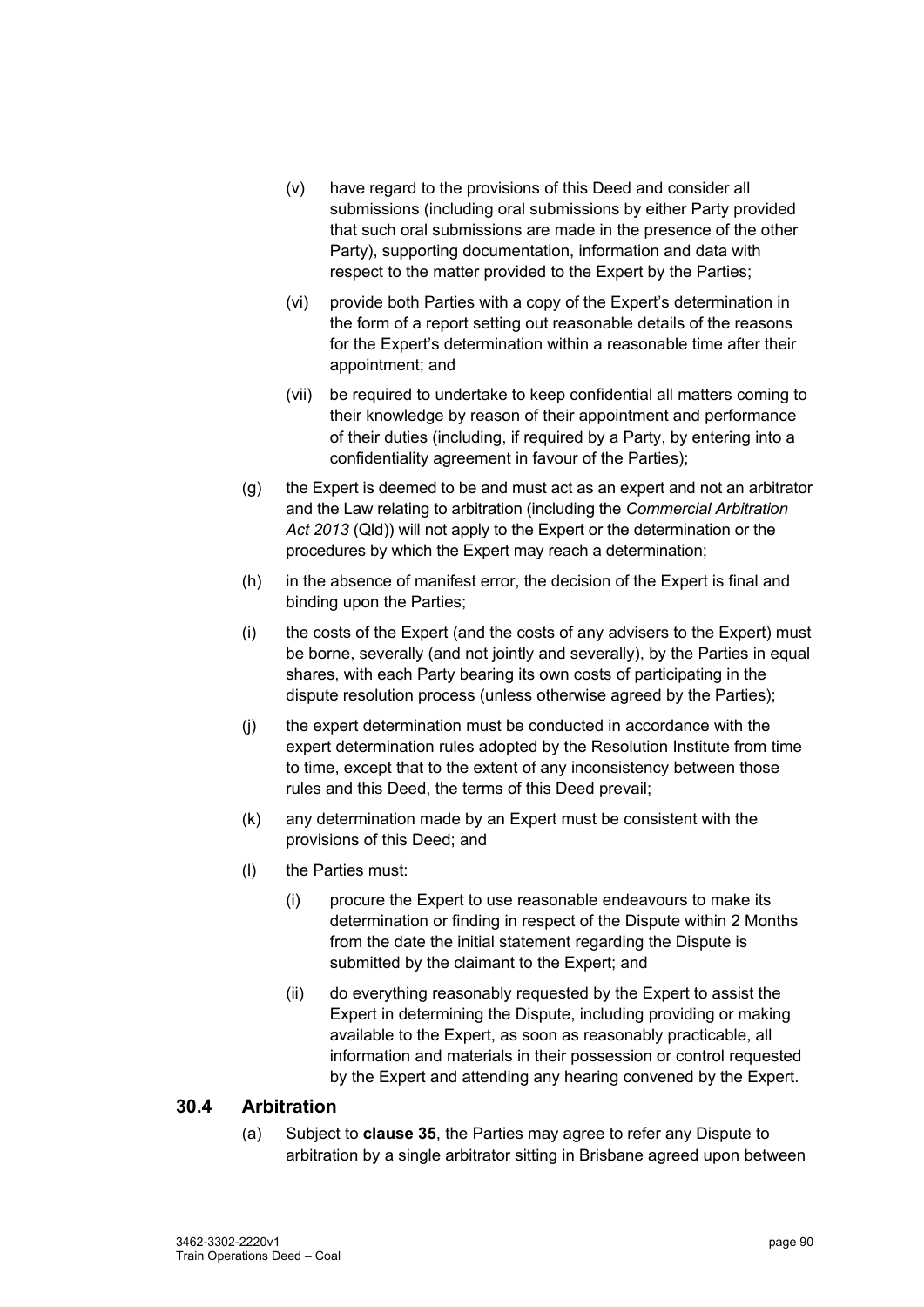the Parties and, failing agreement upon such arbitrator within 10 Business Days after the date of notice from one Party to the other requiring the appointment of an arbitrator, by an arbitrator appointed by the President of the Resolution Institute. Every such reference will be an arbitration within the meaning of the *Commercial Arbitration Act 2013* (Qld), and subject to the provisions relating to arbitration contained in that Act.

- (b) If the Resolution Institute declines to nominate a person as the arbitrator but provides a list of people that could be appointed as the arbitrator, then:
	- (i) the first person specified in that list will be taken to be nominated as the arbitrator;
	- (ii) if the first person specified in that list does not accept the appointment as the arbitrator, then the next person specified in that list will be taken to be nominated as the arbitrator; and
	- (iii) the process specified in **clause 30.4(b)(ii)** will apply to the next and each subsequent person specified in that list until a person that is taken to be nominated as the arbitrator accepts the appointment as the arbitrator;
- (c) subject to **clause 30.4(b)**, if the person nominated as the arbitrator under **clause 30.4(a)** does not accept appointment as the arbitrator, then either Party may request that the Resolution Institute appoints an alternative person as the arbitrator.

#### **30.5 Queensland Competition Authority (QCA)**

Subject to **clause 35** the Parties may agree to refer, and where required by this Deed must refer, any Dispute to the QCA.

#### **30.6 Determination by Court**

If any Dispute is not:

- (a) resolved in accordance with **clause 30.2**;
- (b) referred to an Expert in accordance with **clause 30.3**; nor
- (c) referred to the QCA in accordance with **clause 30.5**,

then either Party may refer the Dispute to the courts of the State.

# 31 Force Majeure

# **31.1 Notice of Force Majeure**

(a) If, by reason of a Force Majeure Event affecting a Party, that Party (**Affected Party**) is prevented or hindered (or likely to be prevented or hindered) from carrying out, whether wholly or in part, its obligations under this Deed (other than an obligation to pay money), then: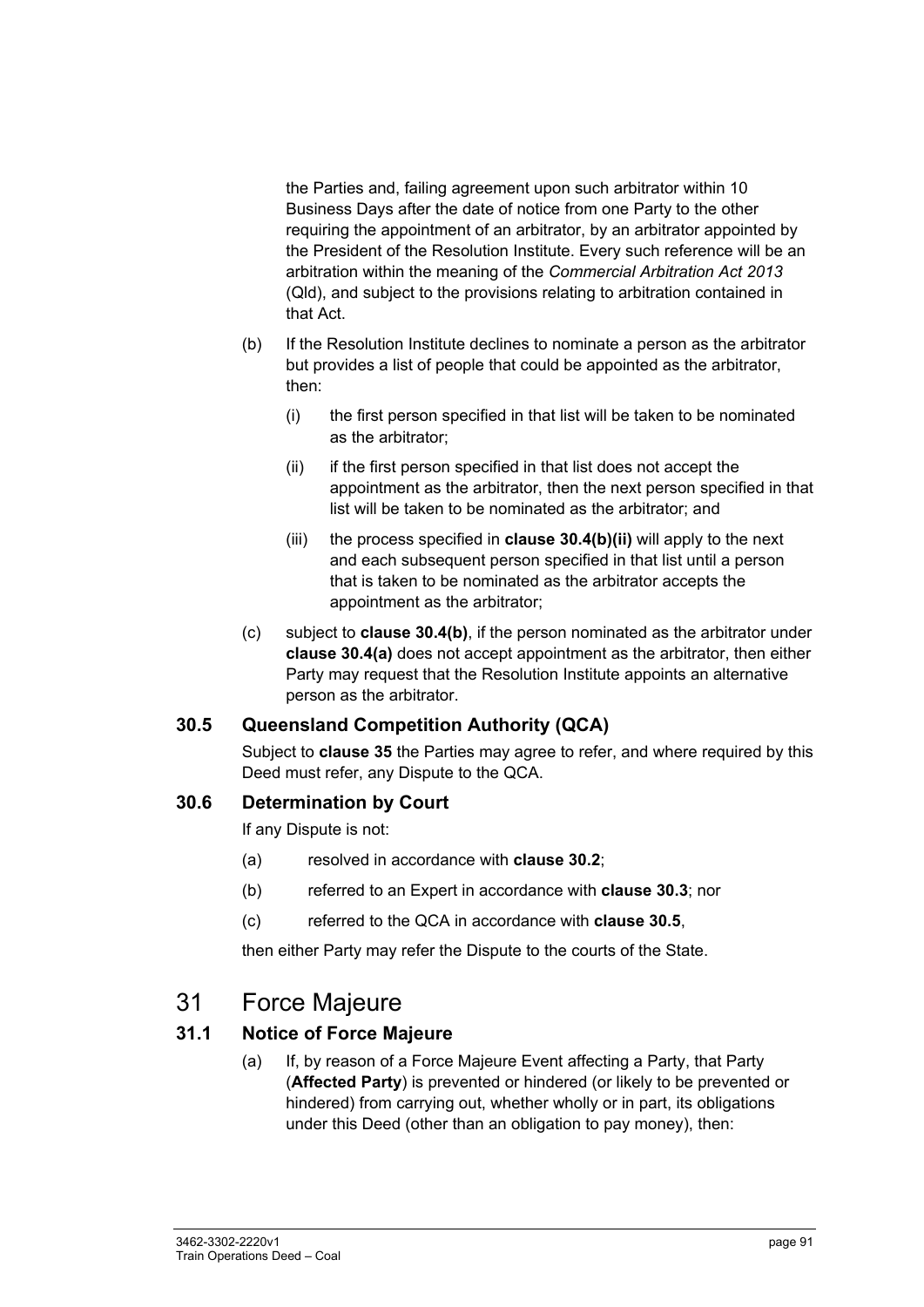- (i) if the Affected Party is Aurizon Network and the Force Majeure Event also affects the Access Agreement, Aurizon Network must provide a copy of each notice it gives to the Access Holder in respect of that Force Majeure Event to the Operator; and
- (ii) if **clause 31.1(a)** does not apply, that Party must, as soon as reasonably practicable after it becomes aware of the Force Majeure Event, give to the other Party and the Access Holder prompt (and in any event within 5 Business Days after it becomes aware of the event or circumstance causing the Force Majeure Event) notice (which may be provided in electronic form) of the Force Majeure Event including:
	- (A) details of the Force Majeure Event and (if applicable) that part of the Nominated Network affected or likely to be affected; and
	- (B) details of the obligations affected or likely to be affected.
- (b) The Affected Party must provide the other Party with a further notice as soon as reasonably practicable but in any event within 2 Business Days of the notice provided under **clause 29.1(a)** if the notice provided in **clause 31.1(a)** is either in electronic form or does not include the following information:
	- (i) the information in **clause 31.1(a)**; and
	- (ii) full particulars of all relevant matters including:
		- (A) details of the action that the Affected Party has taken to remedy the situation and details of the action that the Affected Party proposes to take to remedy the situation (to the extent they are known); and
		- (B) a reasonable estimate of the time during which the Affected Party will be (or is likely to be) prevented or hindered from carrying out, whether wholly or in part, its obligations under this Deed due to the Force Majeure Event.
- (c) Without prejudice to its rights under this **clause 31.1**, the Affected Party may issue further notices in respect of the Force Majeure Event as the Affected Party considers reasonably necessary to update the other Party and the Access Holder as to each of the matters set out in this **clause 31.1**.
- (d) Aurizon Network must:
	- (i) include the Operator (and the Access Holder or Customer, if any) in any meeting which Aurizon Network may have in respect of the Force Majeure Event; and
	- (ii) provide a copy of any notice given to the Operator to the Access Holder or Customer, if any.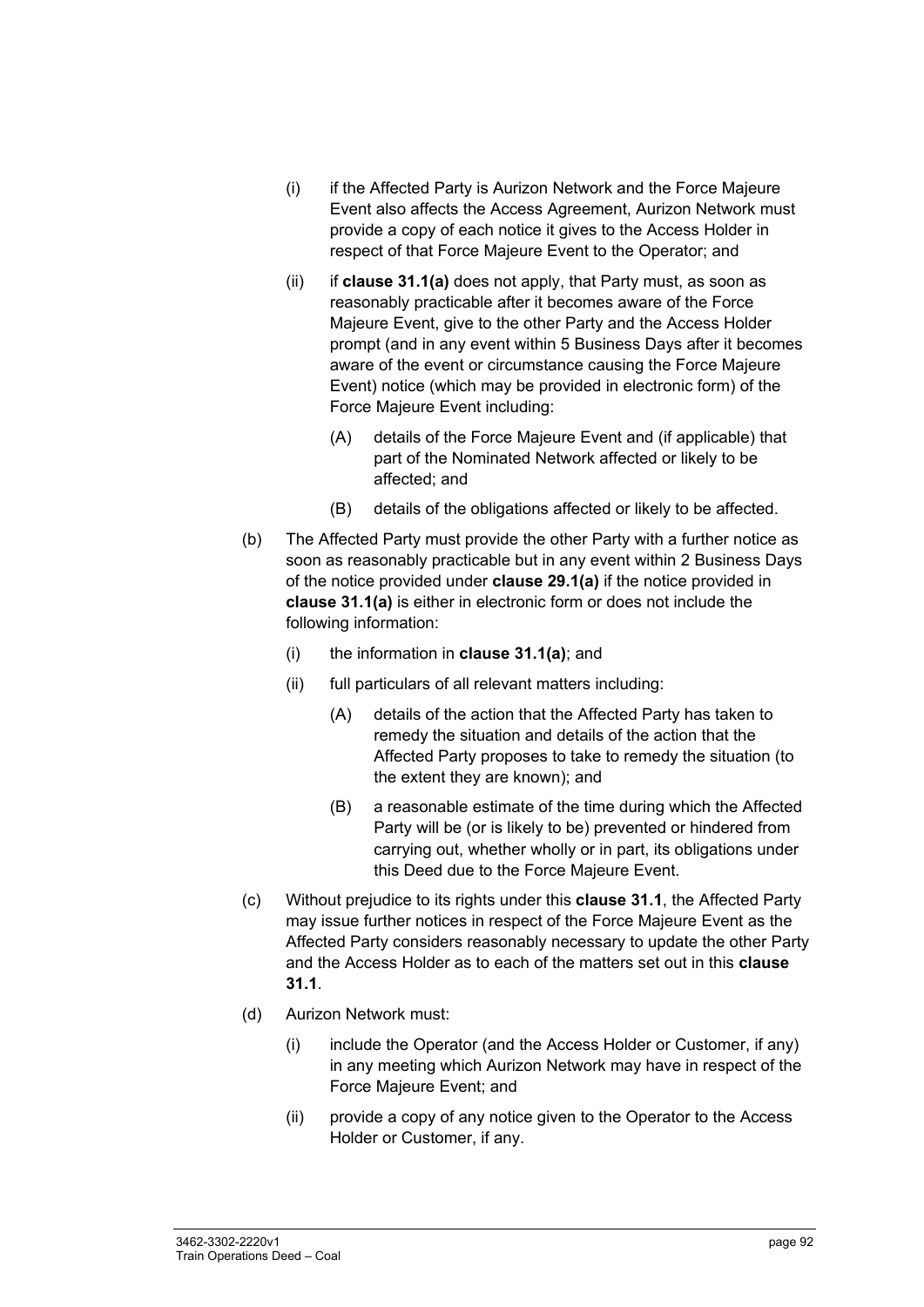# **31.2 Suspension of obligations**

- (a) Subject to compliance with the requirements of **clause 31.1**, the obligations of the Affected Party under this Deed are suspended during the time and to the extent that the Affected Party's performance of its obligations is prevented or hindered by the Force Majeure Event.
- (b) If the notice is not provided in accordance with **clause 31.1(a)** or **31.1(b)**, then the obligations of the Affected Party under this Deed will be suspended on and from the later of the time the notice requirements of **clauses 31.1(a)** and **31.1(b)** are satisfied.

# **31.3 Duty to mitigate**

- (a) Subject to **clause 31.3(b)**, a Party must use all reasonable endeavours to remedy or overcome the effect of the Force Majeure Event affecting the Party's obligations under this Deed as soon as possible and must attempt to:
	- (i) mitigate the effect of the Force Majeure Event; and
	- (ii) in the case of a Force Majeure Event affecting Aurizon Network, identify alternative viable means of providing the Operational Rights affected (if applicable).
- (b) The Affected Party is not obliged to settle any strike, lockout or other labour dispute other than on terms acceptable to it.

# **31.4 End of period of Force Majeure**

Subject to **clauses 31.6** and **31.7**, the suspension of the obligations of the Parties due to a Force Majeure Event ends when, but only to the extent that, the Affected Party is able to resume performance of its obligations under this Deed, at which time it must promptly:

- (a) notify the other Party and the Access Holder advising the extent to which it is recommencing the performance of its obligations; and
- (b) recommence the performance of its obligations to the extent outlined in the notice.

# **31.5 Reduction of Access Rights**

- (a) If:
	- (i) any part of the Nominated Network specified in item 2 of **Schedule 3** is damaged or destroyed by a Force Majeure Event; and
	- (ii) in Aurizon Network's reasonable opinion the cost of repairing such damage or destruction or replacing that part of the Nominated Network is not economic on the basis of the then and committed future utilisation of that part of the Nominated Network,

then Aurizon Network may, by notice, advise the Operator, the Access Holder (and its Customer, if applicable), other affected Access Holders, each affected Railway Operator and the QCA of: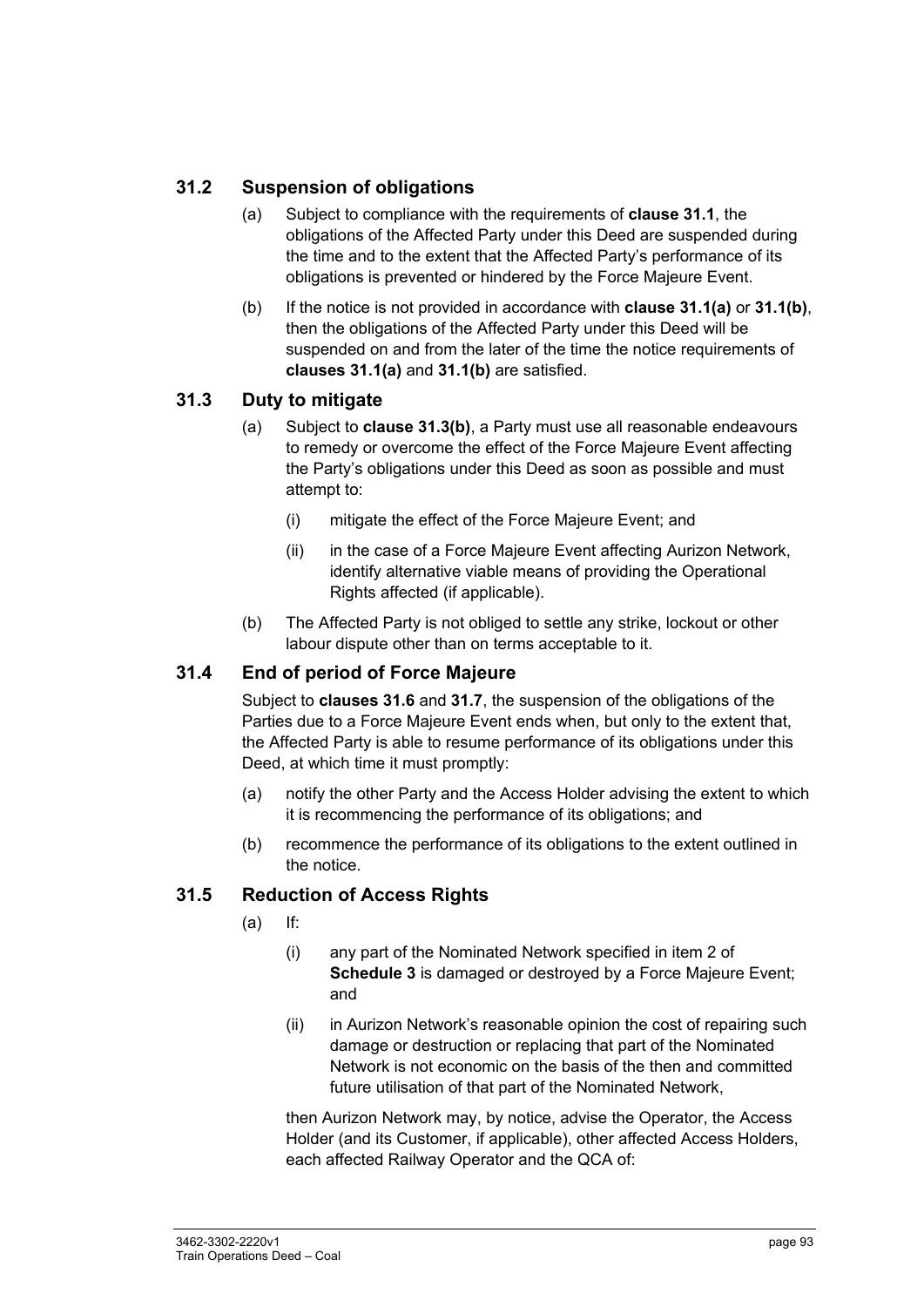- (iii) the estimated cost of effecting the necessary repairs or replacement;
- (iv) the level of insurance available to effect the necessary repairs and replacement;
- (v) a detailed explanation as to why the cost of repairing or replacing is not economic; and
- (vi) Aurizon Network's intention to not repair or replace the relevant part of the Nominated Network unless the Operator (or the Access Holder or its Customer, as applicable) using that part of the Nominated Network pay the difference between the amount of insurance available to effect the necessary repairs or replacement and the actual anticipated cost to effect those repairs or replacements.
- (b) If the Operator (or the Access Holder or its Customer, as applicable) notifies Aurizon Network that:
	- (i) it agrees to bear the whole incremental cost of necessary repairs or replacement (after the amount of insurance available has been applied); or
	- (ii) it agrees to bear that part requested by Aurizon Network of the incremental cost of necessary repairs or replacement (and subject to Aurizon Network being satisfied that all other relevant Access Holders (or their Customers or Railway Operators, as applicable) have also agreed to bear their respective part of such costs) (after the amount of insurance available has been applied),

then Aurizon Network will proceed with the repairs or replacement within a reasonable time after:

- (iii) if **clause 31.5(b)(i)** applies, receipt by Aurizon Network from the Operator (or the Access Holder or its Customer) of payment of the relevant amount; and
- (iv) if **clause 31.5(b)(ii)** applies, receipt by Aurizon Network from the Operator (or the Access Holder or its Customer) of the last payment of the relevant amount.
- (c) If the Operator (or the Access Holder or its Customer, as applicable) pays to Aurizon Network any of the costs under **clause 31.5(b)**, on completion of the necessary repairs or replacement:
	- (i) Aurizon Network must, within a reasonable time, refund to the party who made such payment any amount by which the amount paid that party exceeds the actual cost; or
	- (ii) the Operator (or the Access Holder or its Customer, if applicable) must, within a reasonable time, pay to Aurizon Network the amount by which the actual cost exceeds proportionately the amount agreed to be paid by that party (as applicable).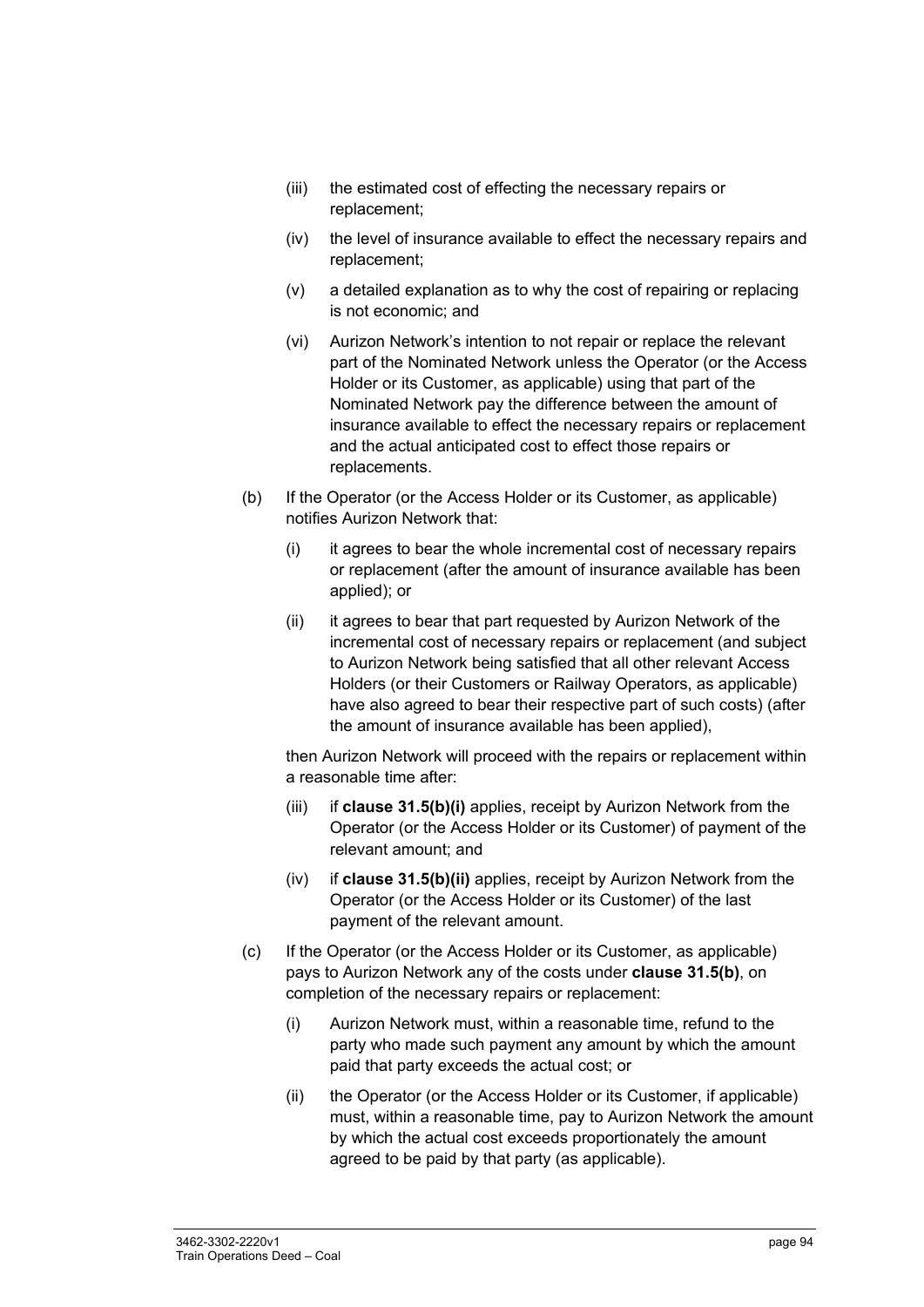(d) If, within 40 Business Days after receipt of a notice from Aurizon Network under **clause 31.5(a)**, the Operator (or Access Holder or Customer, as applicable) has not given notice to Aurizon Network under **clause 31.5(b)**, then Aurizon Network may, by giving not less than 20 Business Days' notice to the Access Holder (**Nominated Network FM Reduction Notice**), reduce the FM Access Rights, in which case, the FM Access Rights will cease to form part of the Access Rights of the Access Holder on and from the date specified in the Nominated Network FM Reduction Notice (which must be at least 20 Business Days from the date of the Nominated Network FM Reduction Notice).

### **31.6 Effect of Nominated Network FM Reduction Notice on Operator nomination**

- (a) If a Nominated Network FM Reduction Notice is given under the Access Agreement, then the FM Access Rights will cease to form part of the Access Rights on and from the date specified in the notice (which must be at least 20 Business Days from the date of the notice).
- (b) As soon as practicable after the expiry of the period set out in clause 25.4(a) of the Access Agreement, Aurizon Network must issue a notice to the Operator summarising, in respect of each Train Service Type affected by the FM Access Rights, the changes to the "Nominated Monthly Operational Rights (for a 30 day Month)" in **Schedule 2**.

# **31.7 Termination after extended Force Majeure Event**

If the Affected Party is wholly prevented or hindered from carrying out its obligations under this Deed (other than an obligation to pay money) for a period of more than three consecutive Months, then:

- (a) the Parties must meet to endeavour to identify any alternative viable means to perform the suspended obligations; and
- (b) failing any alternative means being agreed within one Month after the end of the three Month period, the other Party may terminate this Deed by 20 Business Days notice to the Affected Party and the Access Holder and **clauses 31.4 and 31.5** apply without prejudice to any of the rights of the Parties which accrued before the date of such termination.

# 32 Suspension

# **32.1 Suspension of Train Services for a Train Service Type**

If a Suspension Event specified in **Part A** of **Schedule 8** occurs in respect of a Train Service Type, Aurizon Network may, by notice in writing to the Operator and the Access Holder (which must be given before or immediately after the suspension) (**Suspension Notice**), suspend the right of the Operator to operate some or all of the Train Services for that Train Service Type on the Nominated Network.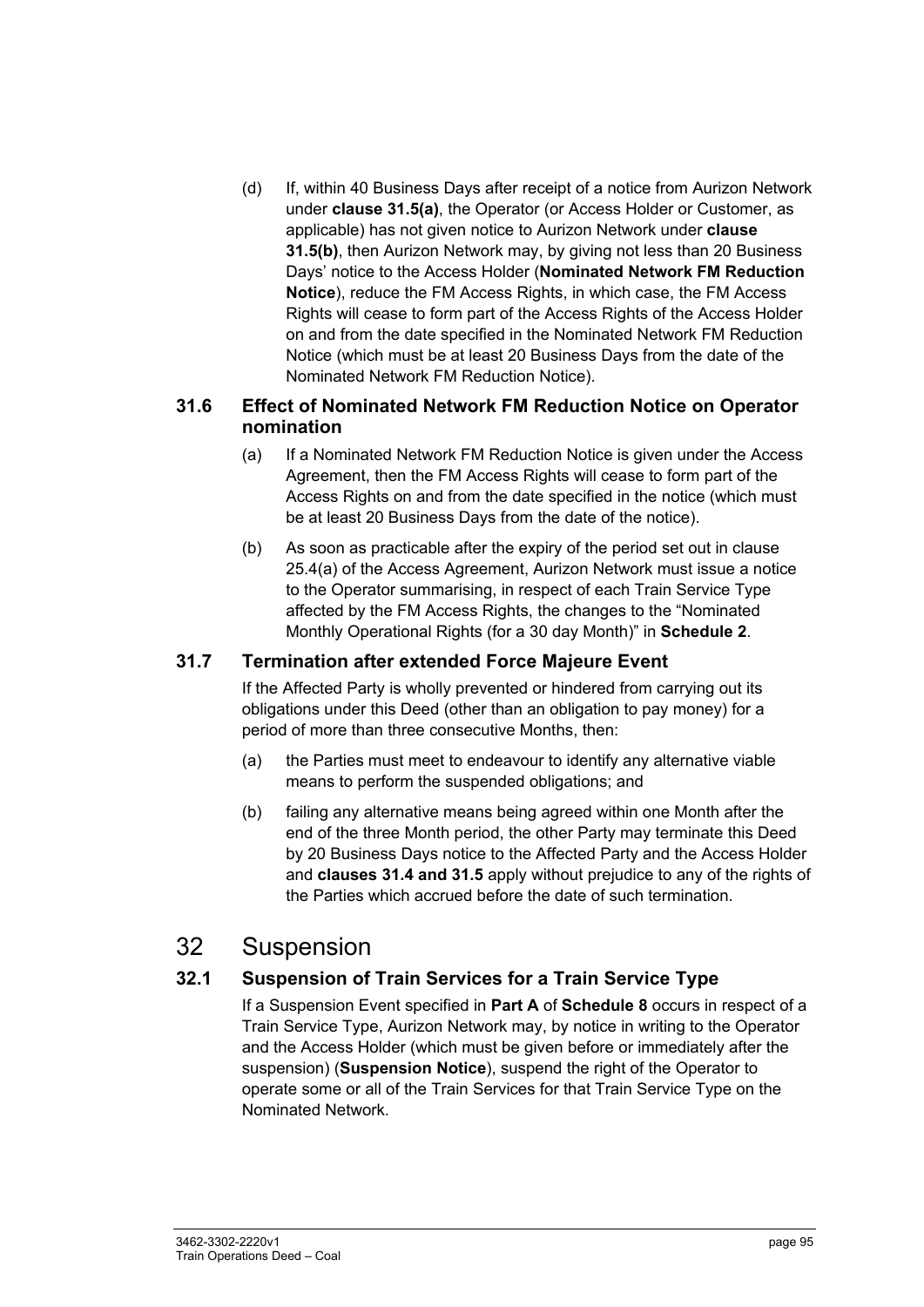# **32.2 Suspension of Train Services generally**

If a Suspension Event specified in **Part B** of **Schedule 8** occurs, Aurizon Network may, by notice in writing to the Operator and the Access Holder (which must be given before or immediately after the suspension) (also a **Suspension Notice**), suspend the right of the Operator to operate some or all of the Train Services (for any one or more Train Service Types) on the Nominated Network.

#### **32.3 Suspension of certain Rollingstock or Rollingstock Configurations**

- $(a)$  If:
	- (i) Rollingstock or Rollingstock Configurations used by the Operator in the operation of Train Services:
		- (A) are not Authorised Rollingstock or Authorised Rollingstock Configurations for that Train Service Type; or
		- (B) do not comply with:
			- (1) applicable Laws; or
			- (2) the Rollingstock Interface Standards (subject to any Approved Derogations); or
	- (ii) the Operator otherwise fails to comply with the Rollingstock Interface Standards,

#### and

- (iii) the Operator fails to rectify such non-compliance within a reasonable period of time (being at least 20 Business Days) notified by Aurizon Network to the Operator; or
- (iv) such non-compliance creates a risk to the safety of any person or a material risk to property,

then Aurizon Network may, by notice in writing to the Operator and the Access Holder (which must be given before or immediately after the suspension) (also a **Suspension Notice**), suspend the right of the Operator to operate Train Services using such Rollingstock or Rollingstock Configurations.

#### **32.4 Suspension due to suspension under Access Agreement**

If any of the Access Holder's rights under the Access Agreement are suspended under the Access Agreement for any reason, then Aurizon Network may, by notice in writing to the Operator (which must be given before or immediately after the suspension) (also a **Suspension Notice**), suspend the right of the Operator to operate Train Services for a Train Service Type, which would otherwise be operated utilising the Access Holder's Access Rights which have been suspended.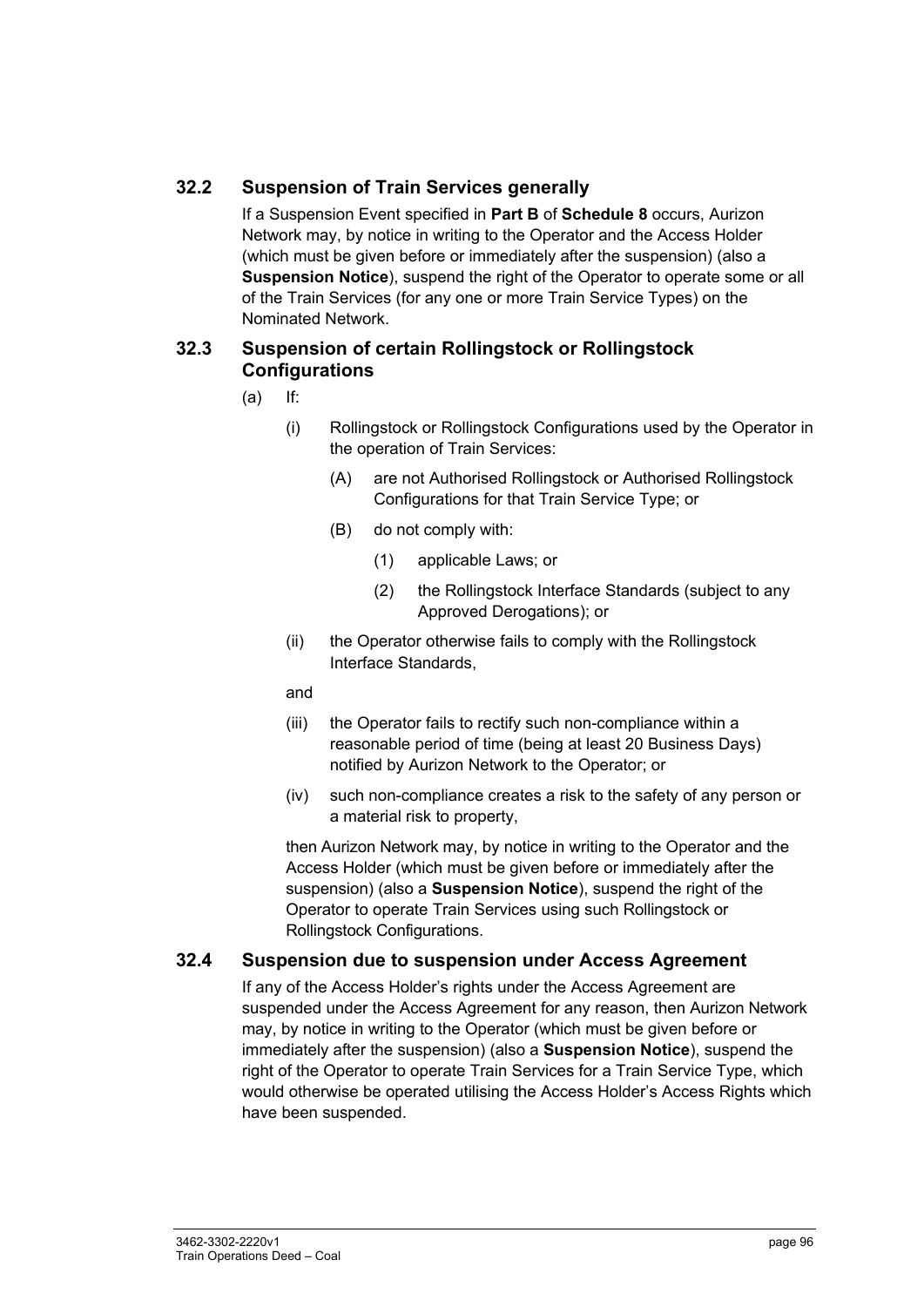### **32.5 Details of suspension**

A Suspension Notice given by Aurizon Network to the Operator and the Access Holder under **clause 32.1**, **32.2**, **32.3** or **32.4** must set out:

- (a) the rights of the Operator which are affected by the suspension; and
- (b) the reason for the suspension; and
- (c) except for a suspension under **clause 32.4**, the actions the Operator must take to have the suspension lifted.

#### **32.6 Effect of suspension**

- (a) If Aurizon Network exercises a right of suspension under this **clause 32**, then the Operator and the relevant Operator's Staff must immediately cease to operate:
	- (i) the relevant Train Services; or
	- (ii) the Train Services using the relevant Rollingstock or Rollingstock Configurations,

as applicable, until such time as the suspension is lifted by Aurizon Network.

- (b) The suspension of any rights under this **clause 32** does not affect or suspend any other obligation of the Operator under this Deed, and is without prejudice to Aurizon Network's other rights and remedies in respect of that or any other default.
- (c) Where Aurizon Network suspends the Operator's right to operate some or all of the Train Services:
	- (i) Aurizon Network will only be liable to the Operator in respect of loss or damage (including damages for Consequential Loss) arising from the suspension if, and only if, no reasonable person in Aurizon Network's position could have formed the view that the stated grounds for the suspension existed, provided that the Operator must use all reasonable endeavours to mitigate the loss or damage arising from the suspension; and
	- (ii) Aurizon Network bears the burden of establishing that a reasonable person in Aurizon Network's position could have formed that view.
- (d) Notwithstanding **clause 32.6(c)**, Aurizon Network will not be liable to the Operator for any Third Party claim (including a claim for Consequential Loss), made against the Operator in relation to a suspension where the Third Party is the Access Holder and the Access Holder has a direct contractual relationship with Aurizon Network in respect to the Access Rights to which the suspension relates.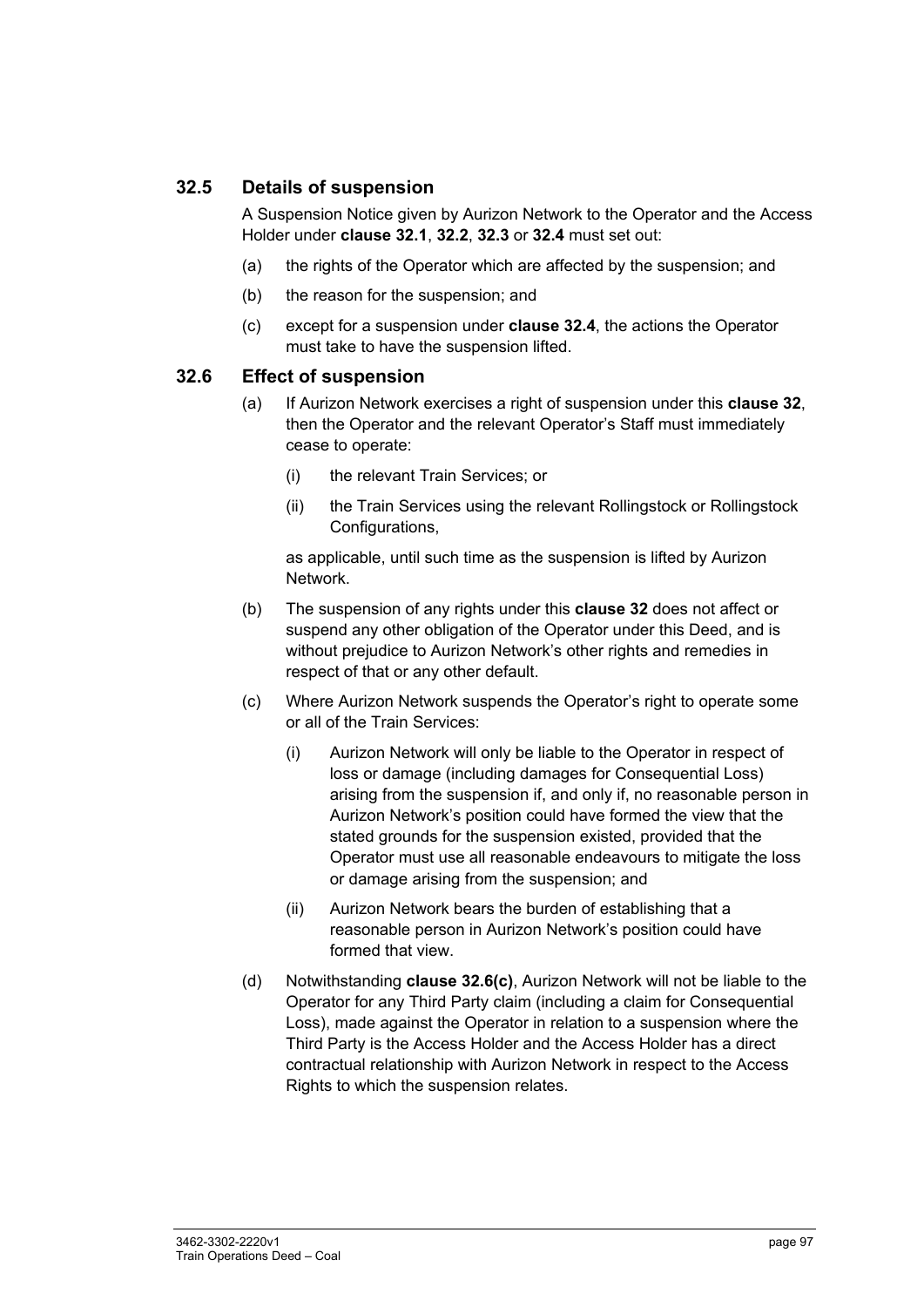# **32.7 Duration of suspension**

- (a) The suspension of any rights under **clause 32.1**, **32.2** or **32.3** continues until such time as the Operator has remedied the relevant default or noncompliance notified in the Suspension Notice.
- (b) The suspension of any rights under **clause 32.4** continues until such time as the relevant suspension of the Access Holder's rights under the Access Agreement is lifted.

# 33 Termination

### **33.1 Termination of Train Services for a Train Service Type by Aurizon Network**

- (a) Subject to **clause 33.1(b)** and without limiting any rights of termination contained elsewhere in this Deed, Aurizon Network may, by notice in writing to the Operator and the Access Holder, reduce the Operational Rights by the Train Services for a Train Service Type if a Termination Event specified in **Part A** of **Schedule 8** occurs in relation to that Train Service Type.
- (b) If there is a Corresponding Suspension Event in respect of the Termination Event referred to in **clause 33.1(a)**, then Aurizon Network may only exercise its rights under **clause 33.1(a)** if it has first exercised its right of suspension in respect of the Corresponding Suspension Event under **clause 32**.

# **33.2 Termination of Agreement**

- (a) Subject to **clause 33.2(b)** and without limiting any rights of termination contained elsewhere in this Deed, Aurizon Network may, by notice in writing to the Operator and the Access Holder, terminate this Deed if a Termination Event specified in **Part B** of **Schedule 8** occurs.
- (b) If there is a Corresponding Suspension Event in respect of the Termination Event referred to in **clause 33.2(a)**, then Aurizon Network may only exercise its rights under **clause 33.2(a)** if it has first exercised its right of suspension in respect of the Corresponding Suspension Event under **clause 32**.

# **33.3 Termination by the Operator**

Without limiting any rights of termination contained elsewhere in this Deed, the Operator may, by notice in writing to Aurizon Network and the Access Holder, terminate this Deed if any of the following occurs:

- (a) an Insolvency Event in relation to Aurizon Network occurs and continues for a period of 40 Business Days;
- (b) Aurizon Network's Accreditation is suspended, cancelled or amended such that it cannot perform its obligations generally under this Deed, and such default continues for at least 20 Business Days after the Operator gives Aurizon Network notice of the default;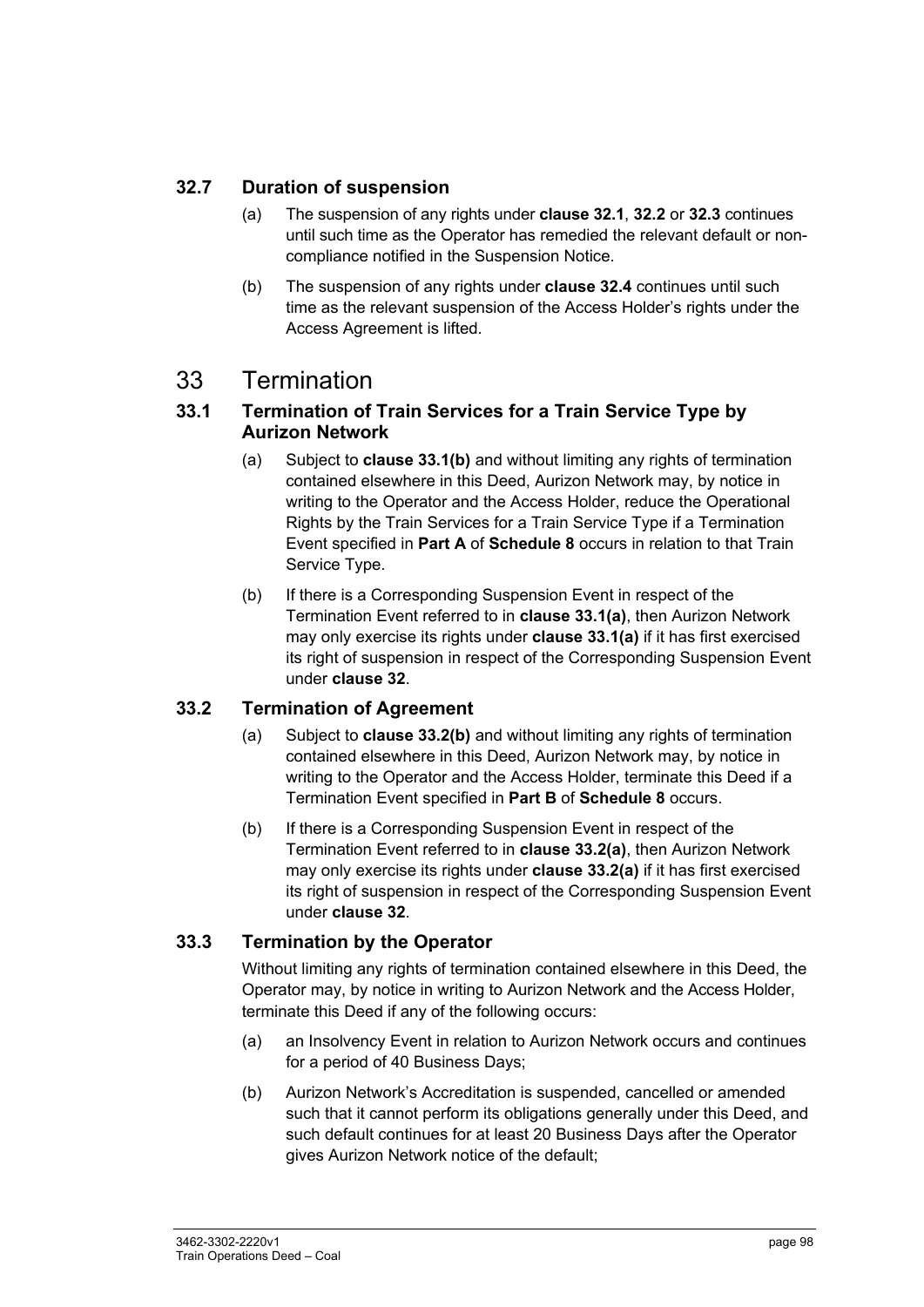- (c) Aurizon Network fails to pay when due any amount payable under this Deed, and such default continues for at least 20 Business Days after the Operator gives Aurizon Network notice of the default; or
- (d) Aurizon Network is in default of the due performance of any other obligation under this Deed, and such default continues for at least 40 Business Days after the Operator gives Aurizon Network notice of the default.

### **33.4 Grounds for termination to be specified**

A notice given under **clause 33.1**, **33.2** or **33.3** must set out the grounds for the termination.

### **33.5 Obligations and other rights upon termination or expiry**

- (a) Neither termination of this Deed by a Party under this **clause 33** nor expiry of this Deed prejudices:
	- (i) a Party's right to make a Claim, recover damages or avail itself of other remedies under this Deed or at law; or
	- (ii) either Party's rights to recover money due to it under this Deed.
- (b) On termination of this Deed, Aurizon Network and the Operator are released from all further obligations or liabilities under this Deed, except for:
	- (i) rights which accrued on or before termination, including for any breach of this Deed which occurred before termination. Any liability in respect of such prior breach will be limited in the manner provided in this Deed; or
	- (ii) any provisions which are expressed as surviving the expiry or termination of this Deed.

#### **33.6 Removal of Rollingstock following termination**

- (a) Immediately on expiry of the Term, and within 12 hours (or such other period as the Parties may agree) after termination of this Deed for any other reason, the Operator must, at the Operator's cost, remove all of the Operator's Rollingstock operated under this Deed from the Nominated Network.
- (b) If the Operator fails to remove the Operator's Rollingstock from the Nominated Network, then Aurizon Network may give a notice to the Operator demanding the removal of the Rollingstock within a further 12 hours (or such longer period as the Parties may agree).
- (c) If the Operator fails to remove any of the Operator's Rollingstock from the Nominated Network the subject of the notice under **clause 33.6(b)**  within the time required under **clause 33.6(b)**, then Aurizon Network is entitled to remove the Rollingstock and recover the reasonable costs of removal from the Operator, provided it notifies the Operator reasonably in advance of its intention to exercise the rights under this clause.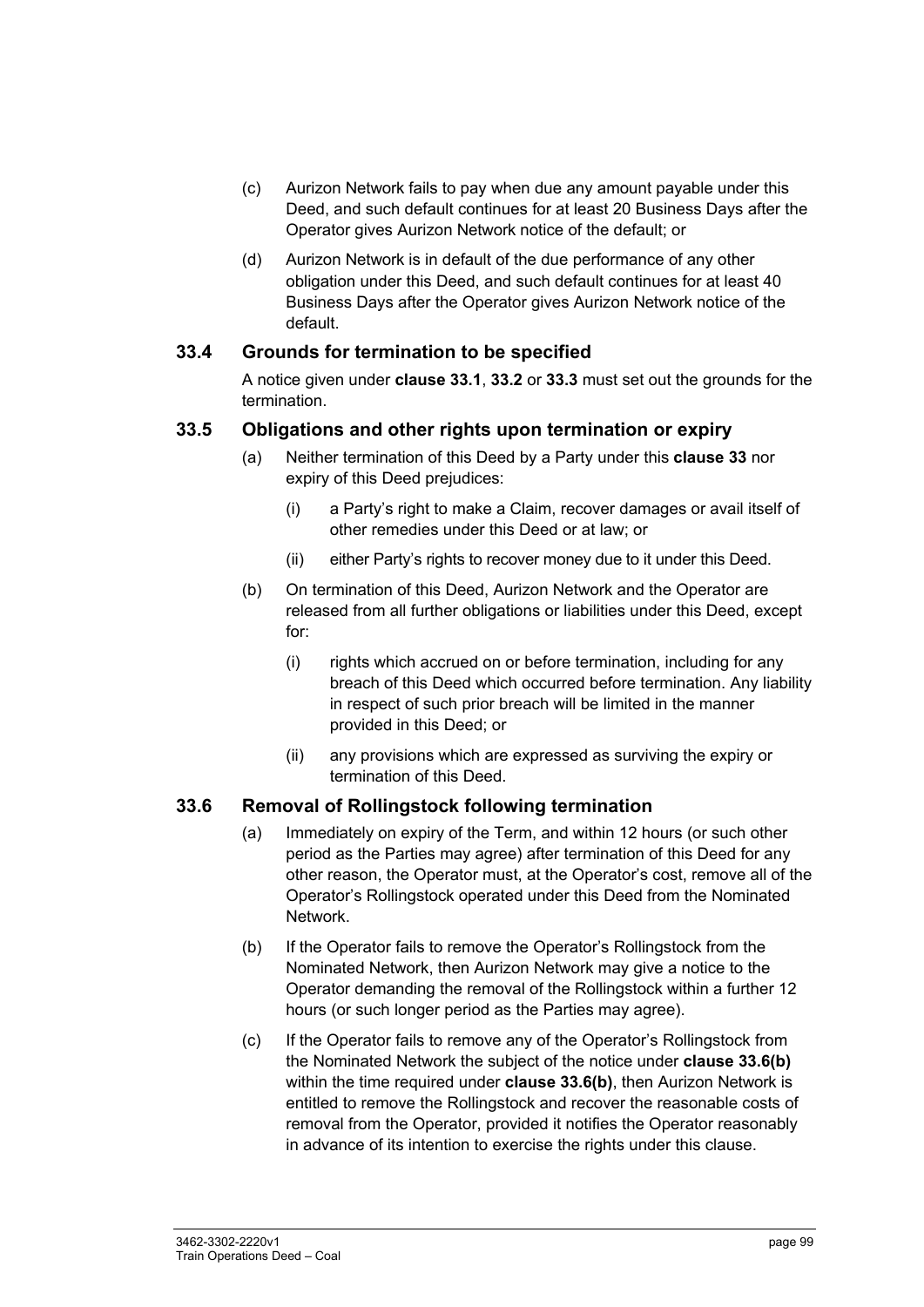- (d) Subject to **clause 28.1**, the Operator is liable for, and indemnifies Aurizon Network against, any costs reasonably incurred by Aurizon Network in relation to any damage or obstruction caused to the Infrastructure or the Nominated Network by the Operator in removing any Rollingstock in accordance with this **clause 33.6**.
- (e) The Operator must comply with all reasonable directions issued by Aurizon Network in relation to the removal of the Rollingstock in accordance with this **clause 33.6**.

# 34 Assignment

# **34.1 Assignment by Aurizon Network**

- (a) Aurizon Network may Assign the whole or any part of its rights or obligations under this Deed without the prior consent of the Operator, provided that:
	- (i) the Assignee is Accredited; and
	- (ii) Aurizon Network procures that the Assignee covenants with the Operator by deed to be bound by and to perform the obligations of Aurizon Network under this Deed to the extent of the rights and obligations Assigned to the Assignee.
- (b) On the Assignee entering into the deed referred to in **clause 34.1(a)**, Aurizon Network is released and discharged from further liability under this Deed in respect of the obligations which the Assignee has undertaken under that deed to be bound by and to perform.

# **34.2 Assignment by the Operator**

- (a) The Operator may not Assign its rights or obligations under this Deed other than in accordance with this **clause 34.2**.
- (b) The Operator may, provided it is not in default in the performance or observance of any of its obligations under this Deed, Assign the whole of its rights and obligations under this Deed to:
	- (i) a Related Body Corporate of the Operator which is Accredited to operate Train Services and is otherwise capable of performing the obligations of the Operator under this Deed, provided that:
		- (A) the Operator remains liable for the performance of the duties, responsibilities and obligations assumed by the Assignee; and
		- (B) the performance by the Assignee will (to the extent of such performance) discharge the Operator's liability for the performance of the duties, responsibilities and obligations Assigned; or
	- (ii) a person other than a Related Body Corporate of the Operator with the prior written consent of Aurizon Network which must not be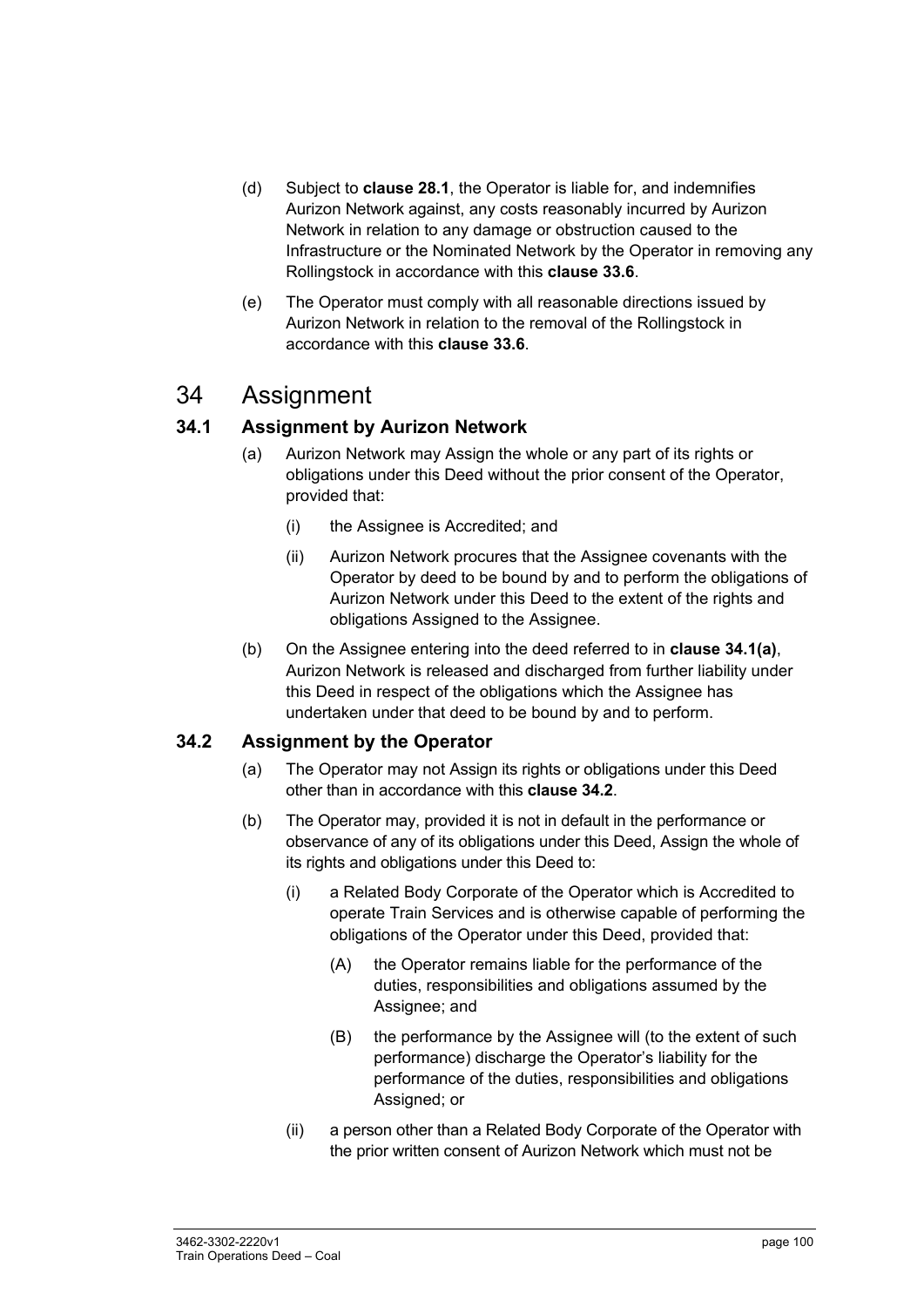unreasonably withheld if Aurizon Network is satisfied that such person is:

- (A) financially sound;
- (B) Accredited to operate Train Services; and
- (C) otherwise capable of performing the obligations of the Operator under this Deed.
- (c) Any Assignment by the Operator of its rights and obligations under this Deed is conditional on and will not take effect until:
	- (i) Aurizon Network has been provided with written evidence of the Access Holder's consent to the Assignment;
	- (ii) the Assignee covenants with Aurizon Network by deed, in such terms as Aurizon Network may reasonably require, to be bound by and to perform the obligations of the Operator under this Deed.
- (d) Subject to **clause 34.2(e)**, if a Change in Control of the Operator occurs without Aurizon Network's prior written consent, the occurrence of the Change in Control will be taken to be an Assignment of the Operator's rights and obligations under this Deed which is not permitted under this **clause 34.2**.
- (e) **Clause 34.2(d)** does not apply to a Change in Control where:
	- (i) the Operator or its Ultimate Holding Company is listed on a recognised stock exchange;
	- (ii) the Change in Control is a result of a Change in Control of that listed entity; and
	- (iii) that listed entity remains listed on that recognised stock exchange both before and after that Change in Control.

# **34.3 Charging**

A Party (**Chargor**) may create a Charge over all of its rights under this Deed in favour of a recognised financial institution (**Chargee**) to secure financial accommodation provided to the Chargor in relation to its obligations under this Deed, provided that the Chargee must first covenant in writing in favour of the other Party (**Non-Charging Party**), pursuant to a deed in such terms as the Non-Charging Party may reasonably require, that in relation to the exercise of any power of sale or other right or remedy under the Charge granted to the Chargee, the Chargee and any person (including any receiver or receiver and manager or agent) claiming through the Chargee must comply with the provisions of this **clause 32** as if it were originally a party to this Deed, and must not exercise any power of sale of the rights and/or obligations of the Chargor under this Deed except in accordance with this **clause 34**.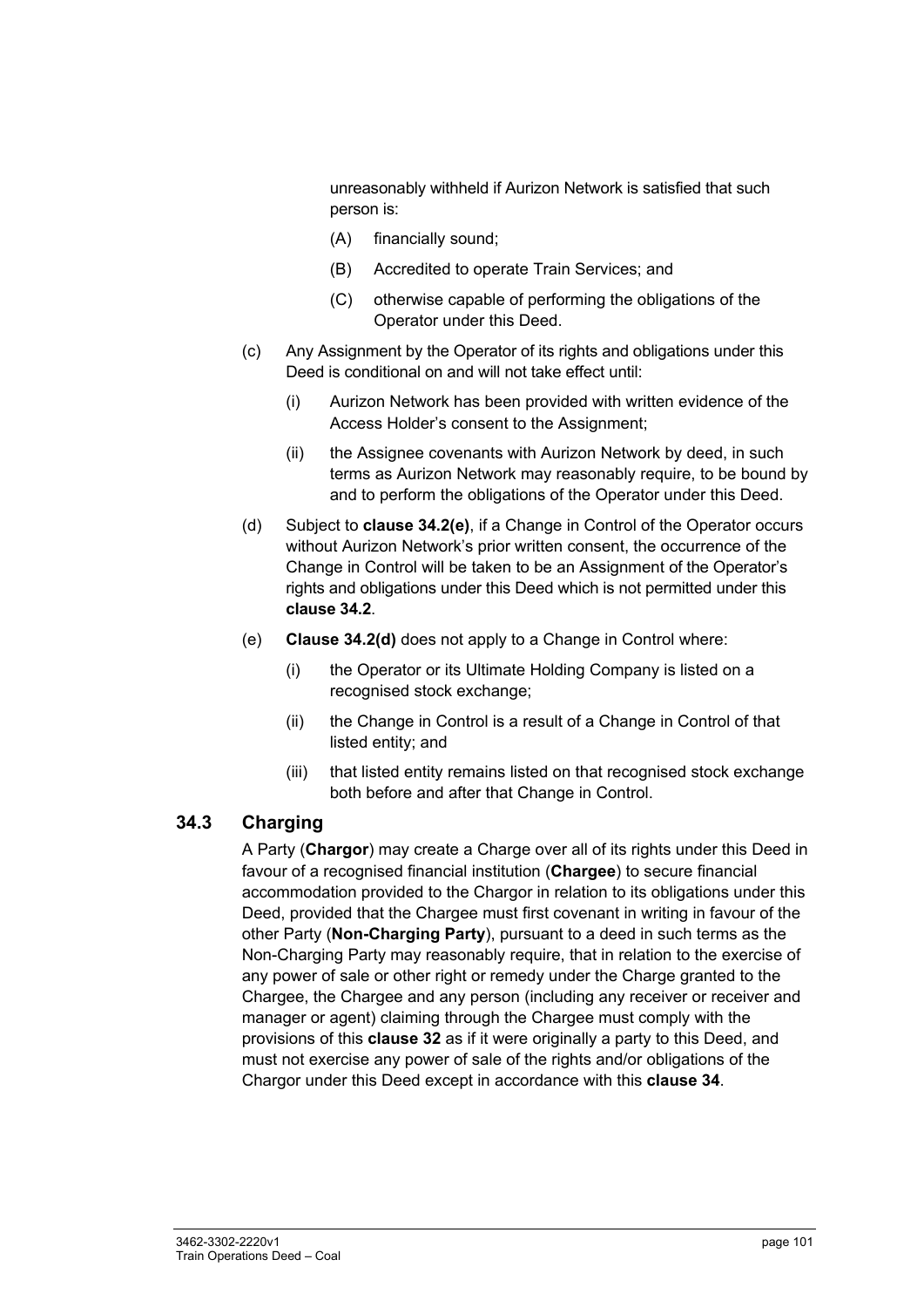# 35 GST

# **35.1 Construction**

#### In this **clause 33**:

- (a) words and expressions which are not defined in this Deed but which have a defined meaning in GST Law have the same meaning as in the GST Law;
- (b) **GST Law** has the same meaning given to that expression in the *A New Tax System (Goods and Services Tax) Act 1999*; and
- (c) references to GST payable and input tax credit entitlement include GST payable by, and the input tax credit entitlement of, the representative member for a GST group of which the entity is a member.

### **35.2 Consideration GST exclusive**

Unless otherwise expressly stated, all prices or other sums payable or consideration to be provided under this Deed are exclusive of GST.

### **35.3 Payment of GST**

If GST is payable on any supply made by a Party (or any entity through which that Party acts) (**Supplier**) under or in connection with this Deed, the recipient must pay to the Supplier an amount equal to the GST payable on the supply.

### **35.4 Timing of GST payment**

The recipient must pay the amount referred to in **clause 35.3** in addition to, and at the same time that, the consideration for the supply is to be provided under this Deed.

#### **35.5 Tax invoice**

The Supplier must deliver a tax invoice or an adjustment note to the recipient before the Supplier is entitled to payment of an amount under **clause 35.3**. The recipient can withhold payment of the amount until the Supplier provides a tax invoice or an adjustment note, as appropriate.

#### **35.6 Adjustment event**

If an adjustment event arises in respect of a taxable supply made by a Supplier under this Deed, the amount payable by the recipient under **clause 35.3** must be recalculated to reflect the adjustment event and a payment must be made by the recipient to the Supplier, or by the Supplier to the recipient, as the case requires.

#### **35.7 Reimbursements**

Where a Party is required under this Deed to pay or reimburse an expense or outgoing of another Party, the amount to be paid or reimbursed by the first Party will be the sum of:

(a) the amount of the expense or outgoing less any input tax credits in respect of the expense or outgoing to which the other Party is entitled; and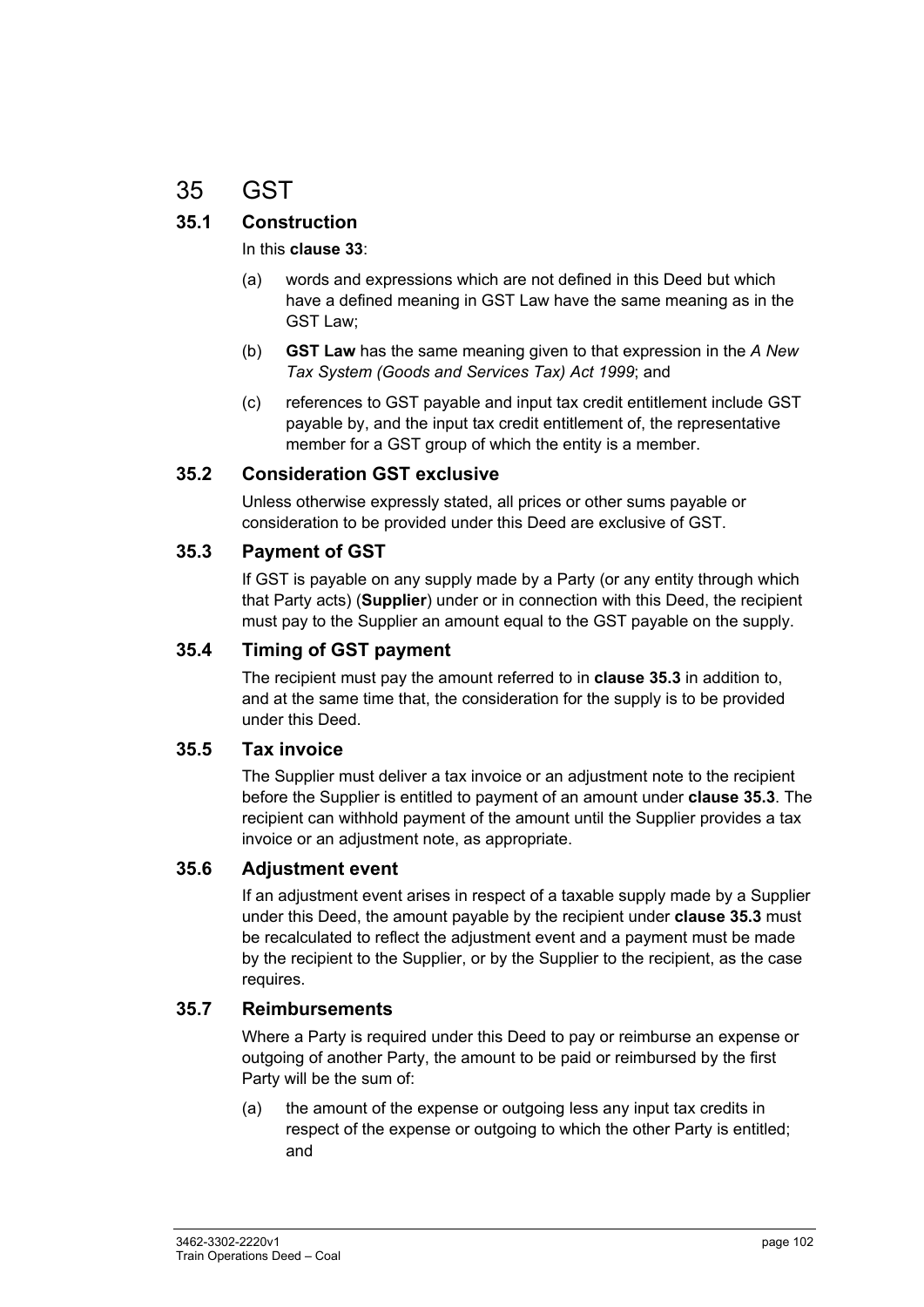(b) if the payment or reimbursement is subject to GST, an amount equal to that GST.

# 36 Confidentiality

# **36.1 Confidentiality**

Subject to **clause 34.2**, the Recipient must:

- (a) keep confidential, and must not disclose to any Third Party, any Confidential Information disclosed to the Recipient by the Discloser; and
- (b) not use the Confidential Information for any purpose other than for the purposes of this Deed or, if Aurizon Network is the Recipient, for the purposes of:
	- (i) capacity assessment and capacity modelling;
	- (ii) investigation and planning of Maintenance Work;
	- (iii) planning Infrastructure Enhancements; and
	- (iv) complying with its obligations under the Access Undertaking.

#### **36.2 Permitted disclosures**

The Recipient may disclose Confidential Information disclosed to it by the Discloser to a Third Party where:

- (a) the Recipient has obtained the prior written approval of the Discloser to such disclosure. The Discloser must not unreasonably withhold such approval if the Recipient has procured a confidentiality undertaking in respect of the information from such Third Party in favour of both Parties on terms and conditions satisfactory to both Parties, acting reasonably; or
- (b) disclosure is:
	- (i) required or compelled by any order of a court of competent jurisdiction;
	- (ii) required or compelled by any Law;
	- (iii) required or compelled by notice validly issued by any Authority;
	- (iv) necessary for the conduct of any legal proceedings, including any dispute resolution process under this Deed;
	- (v) reasonably required for the performance of Train Control functions;
	- (vi) required under any stock exchange listing requirement or rule;
	- (vii) required by the Rail Safety Regulator or an Environmental Regulator;
	- (viii) to the Access Holder provided that:
		- (A) the Disclosure is: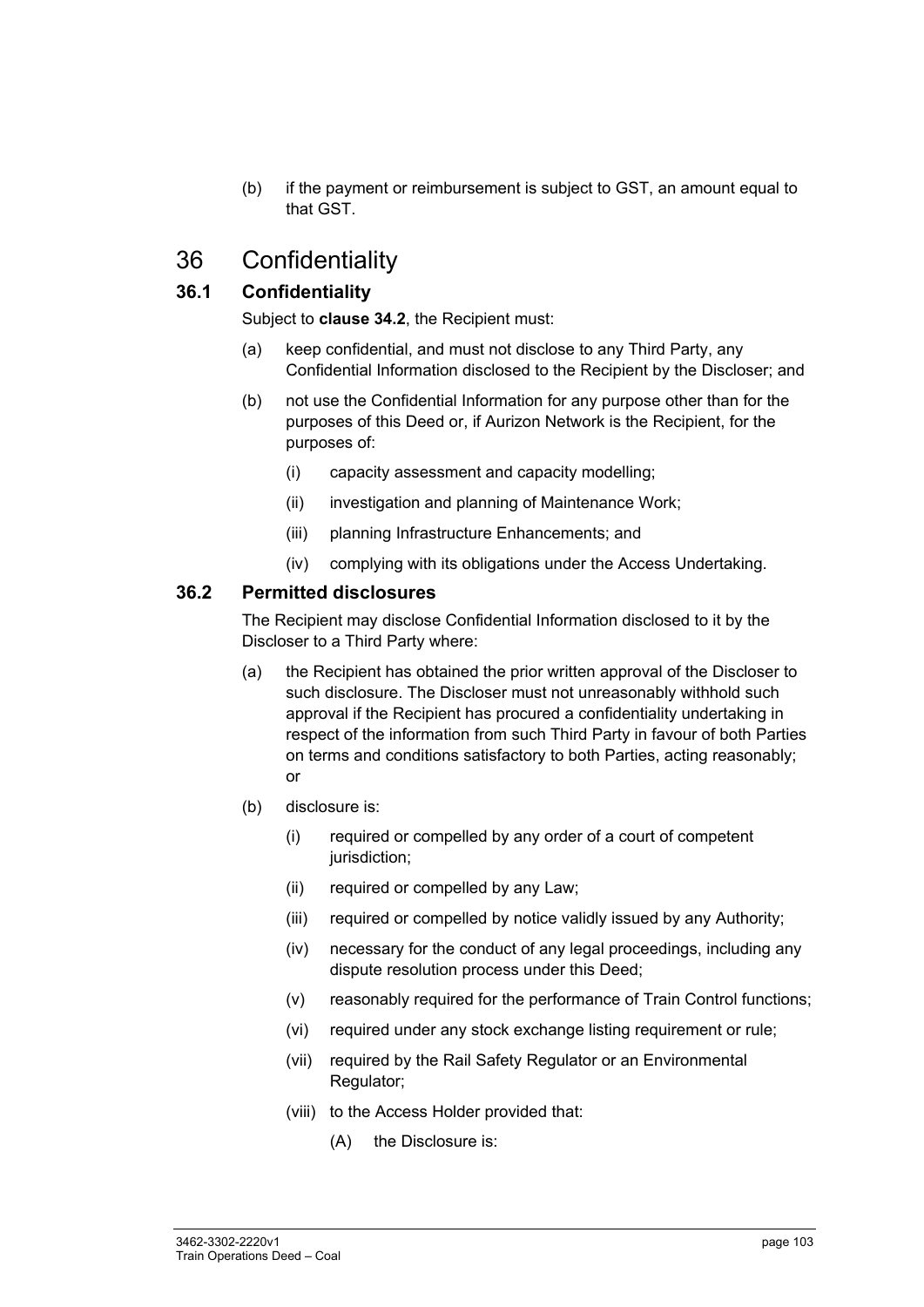- (1) required by the terms of this Deed;
- (2) reasonably necessary for the performance of obligations or the exercise of rights under this Deed or the Access Agreement; or
- (3) reasonably necessary in connection with the safe operation of the Nominated Network; and
- (B) the Discloser must ensure that the Access Holder keeps the Confidential Information confidential on terms no less onerous than this **clause 36**;
- (ix) to the Recipient's banker or other financial institution, to the extent required for the purpose of raising funds or maintaining compliance with credit arrangements, if such banker or financial institution has executed a legally enforceable confidentiality deed in favour of the Discloser;
- $(x)$  to an expert for the purposes of a dispute resolution process, or an auditor for the purposes of an audit, under a "User Funding Agreement" (as defined in the Access Undertaking), if such expert or auditor has executed a legally enforceable confidentiality deed in favour of the Discloser;
- (xi) to legal practitioners and accountants of the Recipient or a Related Body Corporate of it:
	- (A) whose duties in relation to the Recipient or the Related Body Corporate require the disclosure;
	- (B) who are under a duty of confidentiality to the Recipient; and
	- (C) who have been advised of the confidential nature of the Confidential Information; or
- (xii) otherwise permitted or required in accordance with this Deed or the Access Undertaking (as amended by any Change in Access Undertaking).

#### **36.3 Discloser may give certain directions**

On expiry or termination of this Deed, the Discloser may direct the Recipient to do any combination of the following in respect of some or all of the Confidential Information disclosed by the Discloser to the Recipient:

- (a) subject to the lawful requirements of the Recipient to retain copies of Confidential Information for business records and document control registers, to immediately deliver to the Discloser the Confidential Information specified by the Discloser;
- (b) to immediately destroy the Confidential Information specified by the Discloser; and
- (c) where the Recipient has disclosed the Confidential Information to any Third Party, to procure the compliance by that Third Party with the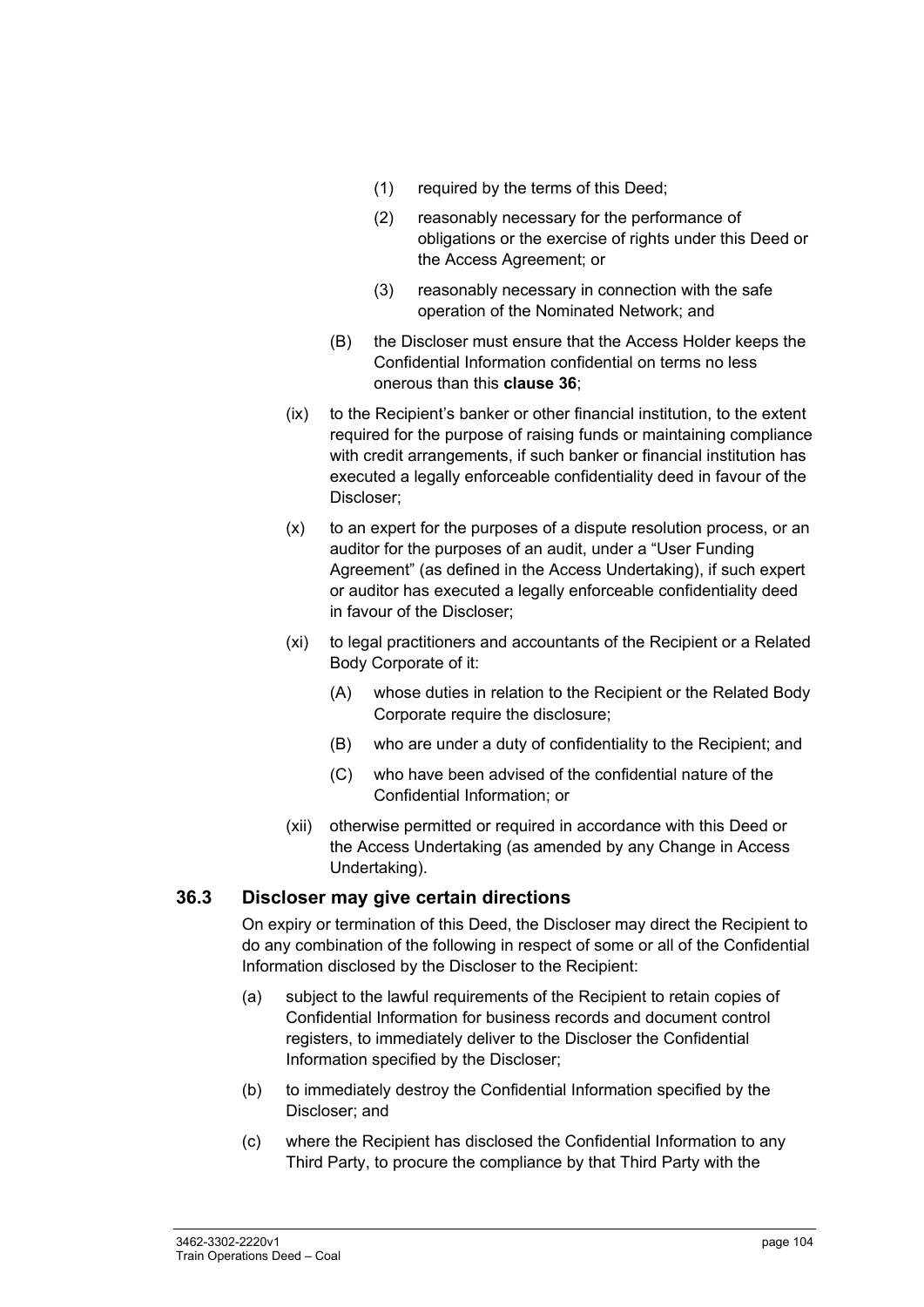requirements of this **clause 36.3** as if that Third Party were the Recipient.

### **36.4 PPS Act**

In addition to the obligations imposed under this **clause 36**, each Party agrees to not disclose any information of the kind described in section 275(1) of the PPS Act, including:

- (a) information about this Deed including a copy of it;
- (b) information about the amount or the obligation secured by any Security Interest created by or under this Deed and the terms of such payment or performance at any time; or
- (c) information about Relevant Collateral at any time.

### **36.5 Survival**

Without limiting **clause 37.1**, this **clause 34** survives the destruction or return of Confidential Information in accordance with this Deed.

### **36.6 Injunctive relief**

The Recipient acknowledges and agrees that a breach of this **clause 36** would be harmful to the business interests of the Discloser and that, as a result, the Discloser may seek urgent injunctive relief, specific performance or a similar remedy to prevent the occurrence or continuance of any breach or suspected breach of this **clause 34** in addition to any other remedies available at law or in equity under or independently of this Deed.

# 37 Relationship with Access Agreements

- (a) Prior to any referral of a matter to a loss adjuster, expert, arbitrator or the QCA (**Adjudicator**) in accordance with **clause 29.1** or **30**, either Party may notify the other Party that the Access Holder should be a party to that referral and, if such a notice is given, then the Party which has given the notice must:
	- (i) notify the Access Holder of the matter to be referred to the Adjudicator; and
	- (ii) provide the Access Holder with a copy of the provisions of this Deed governing the referral of a matter to, the determination of a matter by, and the payment of the costs of, the Adjudicator.
- (b) If the Access Holder is given a notice under **clause 37(a)**, then:
	- (i) where the Adjudicator is to be a loss adjustor, expert or arbitrator, the Parties are deemed not to have agreed the appointment of the loss adjuster, expert or arbitrator unless the Access Holder has also agreed to the appointment of that loss adjuster, expert or arbitrator;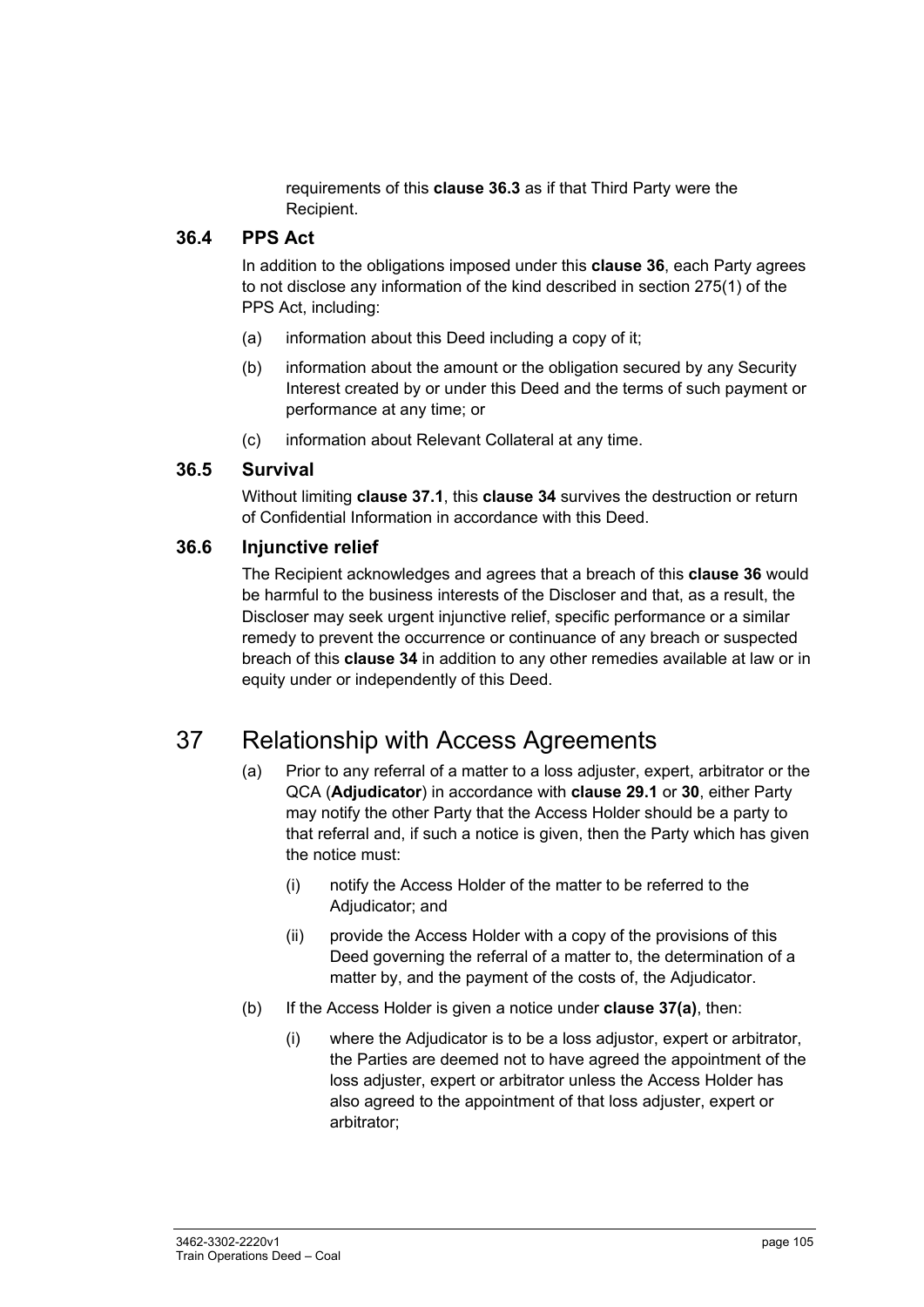- (ii) the Parties must comply with **clause 29.1**, **27.1** or **28**, as applicable, in respect of the Access Holder as though the Access Holder was a Party to this Deed for the purposes of the matter referred to the Adjudicator; and
- (iii) the Adjudicator in addition to determining the matter between the Parties must also determine any claim, dispute, question or liability involving the Access Holder and the Access Agreement arising in connection with any of the events or facts the subject of the matter referred to the Adjudicator (unless that claim, dispute, question or liability has already been agreed by Aurizon Network and the Access Holder or otherwise determined).
- (c) If the Operator is notified of a matter to be referred to an Adjudicator in accordance with the Access Agreement, then the Operator:
	- (i) must comply with the provisions of that agreement governing the referral of a matter to, the determination of a matter by, and the payment of the costs of, an Adjudicator;
	- (ii) must provide the Adjudicator with a copy of this Deed;
	- (iii) agrees that **clauses 29.1** and **30** do not apply to any claim, dispute, question or liability involving the Operator and this Deed arising in connection with the matter referred to the Adjudicator; and
	- (iv) agrees that, for the avoidance of doubt, the decision of the Adjudicator, in the absence of manifest error, will be final and binding upon the Operator.

# 38 Notices

# **38.1 Form of Notice**

- (a) Any notice, demand, invoice, certification, process or other communication authorised or required to be given by a Party to another under this Deed (other than a Train Control Direction or a direction from the Incident Commander) (**Notice**) must be in writing and signed by an authorised officer of that Party and may, if agreed by the Parties, be in electronic form.
- (b) If a Party gives a Notice under this Deed, that Party must promptly notify the Access Holder. Such notification may be in electronic form.

# **38.2 Method of service**

Subject to **clause 36.5**, a Notice may be given by being:

- (a) personally delivered to a Party;
- (b) left at the Party's current address for service;
- (c) sent to the Party's current address for service by pre-paid ordinary mail;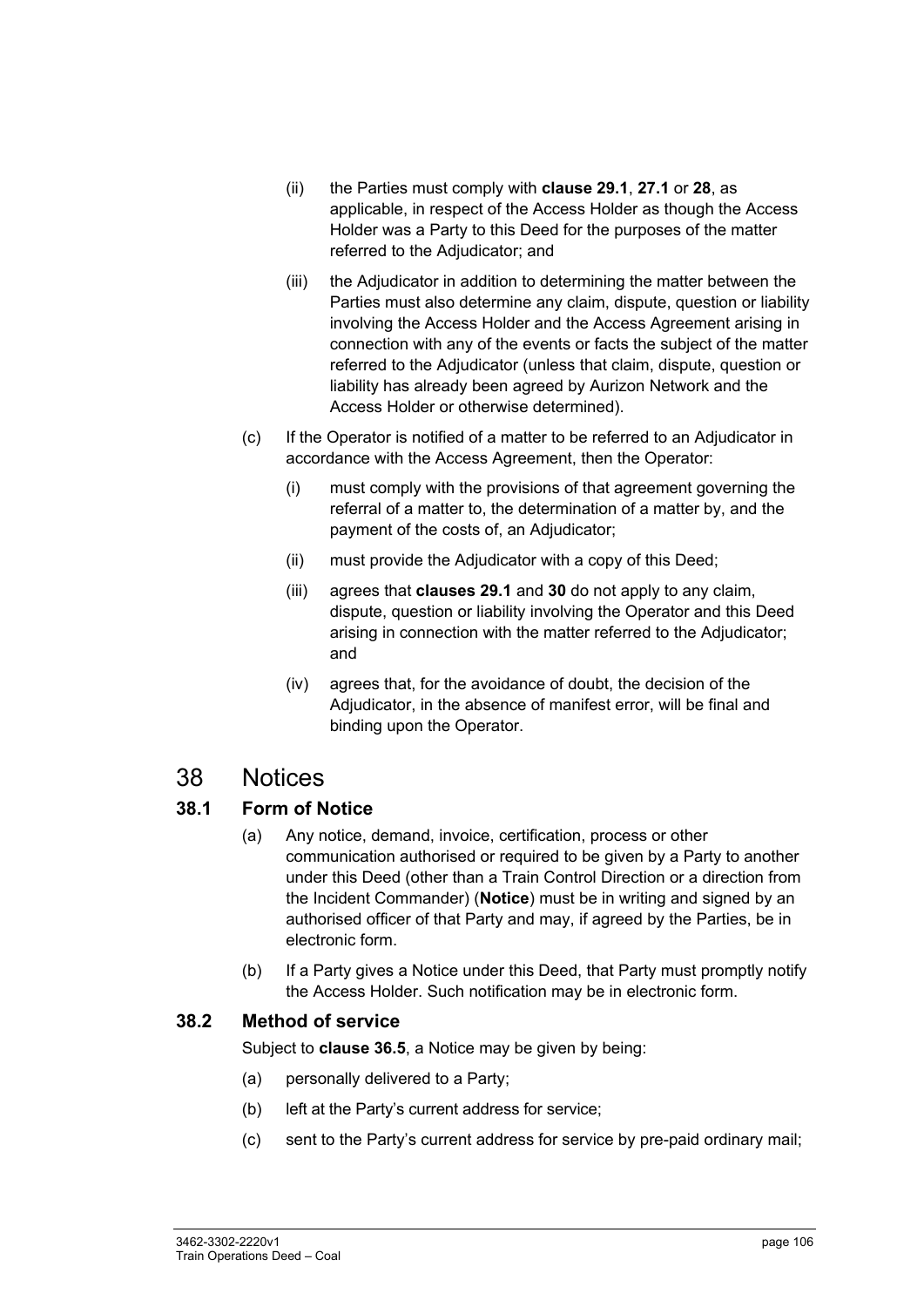- (d) sent by facsimile transmission to the Party's current facsimile number for service; or
- (e) if agreed by the Parties, sent by email to the Party's current email address for service.

### **38.3 Deemed Notice**

Subject to **clause 38.5**, a Notice given in accordance with this **clause 38** is deemed to be given if:

- (a) personally delivered, upon delivery;
- (b) posted to an address in Australia, three Business Days after posting;
- (c) posted to an address outside Australia, 10 Business Days after posting;
- (d) sent by facsimile, on the next Business Day after being sent if following transmission the sender receives a transmission report indicating that the facsimile was sent to the addressee's facsimile number; or
- (e) sent by email, on the next Business Day after being sent (as recorded on the device from which the sender sent the email) unless the sender receives an automated message that the email has not been delivered.

#### **38.4 Addresses for notices**

- (a) Each Party's address for notices is as set out in **item 2** of **Schedule 1**.
- (b) A Party may from time to time change its particulars for service by giving notice of that change to the other Party.

#### **38.5 Train Control Direction or Incident Commander's direction**

- (a) A Train Control Direction is deemed to have been given at the time the direction is given, issued or made.
- (b) A direction from the Incident Commander is deemed to have been given at the time the direction is communicated by the Incident Commander.

# 39 General

#### **39.1 Survival**

This **clause 39** and **clauses 7**, **19.6**, **26**, **28**, **29**, **30**, **33**, **35**, **36** and **38** survive the expiration or termination of this Deed.

#### **39.2 Amendment**

- (a) Except as otherwise provided in this Deed, any variation or amendment to this Deed must be in writing signed by:
	- (i) both Parties; and
	- (ii) except where the amendment solely relates to operational matters that do not have consequential impacts on the Access Holder's Access Rights, the utilisation of the Access Holder's Access Rights or Access Agreement, the Access Holder.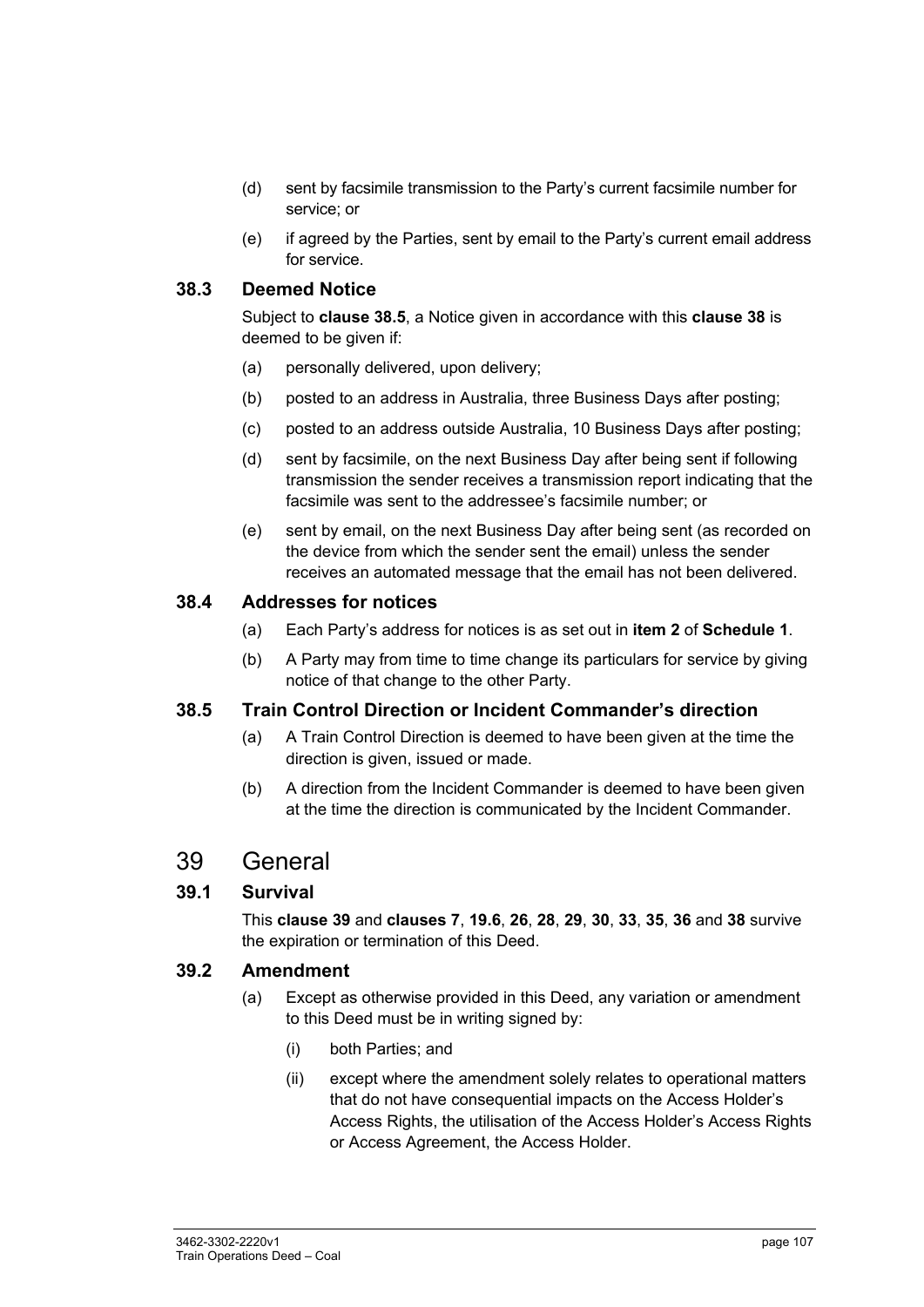(b) The Operator must provide the Access Holder with a copy of any written agreement to variations or amendments to this Deed.

#### **39.3 Entire agreement**

- (a) This Deed, the Schedules and other documents referred to in the Schedules constitute the entire understanding and agreement between the Parties as to the subject matter of this Deed.
- (b) All previous negotiations, understandings, representations, warranties, memoranda or commitments in relation to, or in any way affecting, the subject matter of this Deed are merged in and superseded by this Deed and are of no force or effect whatever, and no Party is liable to any other Party in respect of those matters.
- (c) Neither Party has relied on any representations made by the other Party relating to the subject matter of this Deed or otherwise.
- (d) No oral explanation or information provided by any Party to another:
	- (i) affects the meaning or interpretation of this Deed; or
	- (ii) constitutes any collateral agreement, warranty or understanding between any of the Parties.

#### **39.4 Counterparts**

This Deed may consist of a number of counterparts and, if so, the counterparts taken together constitute one document.

#### **39.5 Non-merger**

Each representation, covenant and obligation under this Deed continues in full force and effect until such representation, obligation or covenant is satisfied or completed.

#### **39.6 Authority to enter into agreement**

- (a) Each Party warrants to the other Party that, in respect of itself, it has full power to enter into and perform its obligations under this Deed, and that this Deed constitutes valid and binding obligations on it, enforceable in accordance with its terms.
- (b) If this Deed is executed by an attorney, the attorney states, by such execution, that as at the time of such execution the attorney has received no notice of the revocation of the power of attorney pursuant to which the attorney has executed this Deed.

#### **39.7 Consents and approvals**

Unless otherwise stated in this Deed, if a Party has a right to accept, reject, decide, determine, consent or make any decision or exercise any discretion or decide to give any notice under this Deed, the Party may do so conditionally or unconditionally at its discretion.

#### **39.8 Relationship**

The relationship between the Parties is entirely contractual. Nothing in this Deed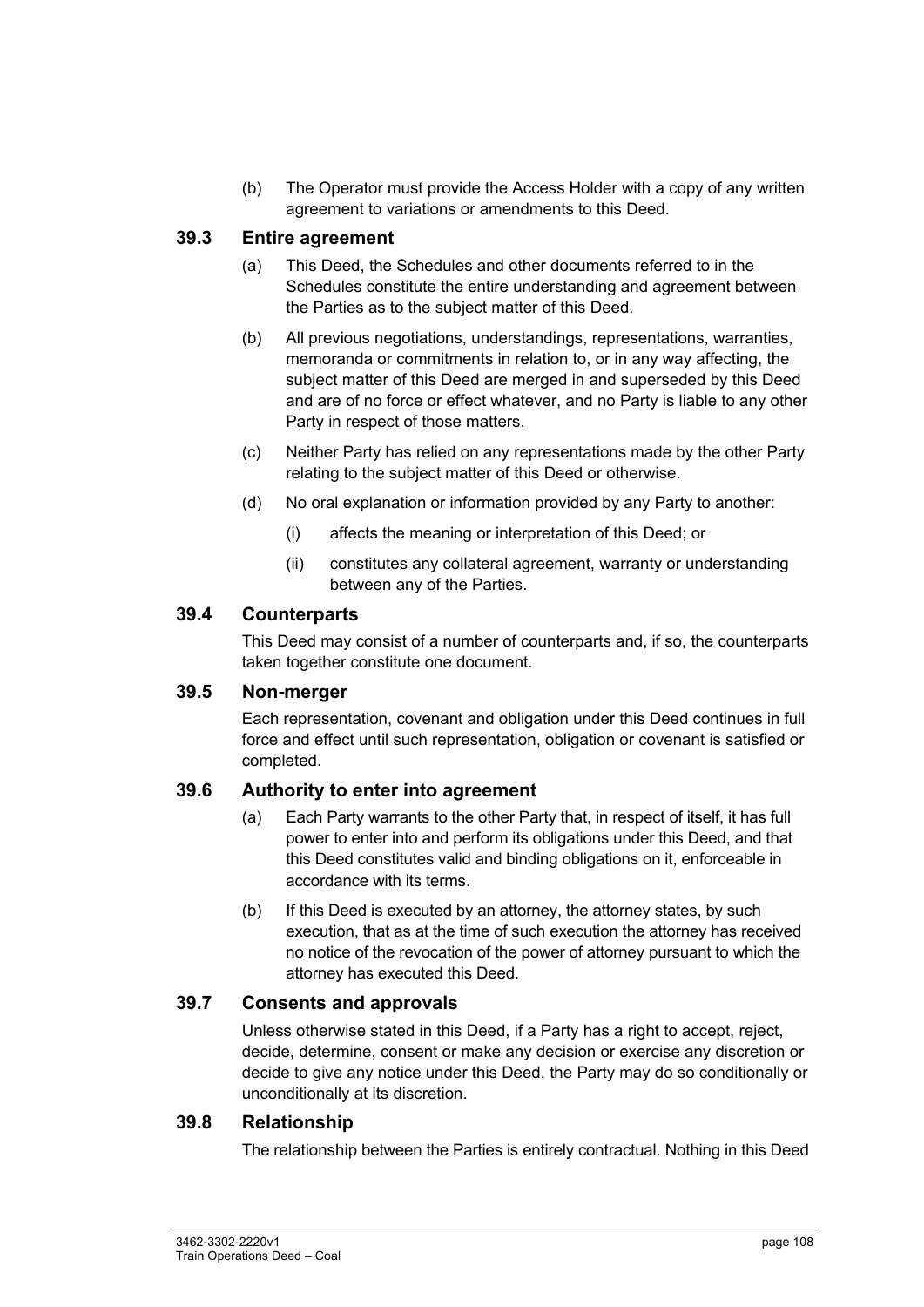creates, or is to be taken to create, any partnership, joint venture or relationship of employer and employee between the Parties or any of them.

#### **39.9 Certificate**

A certificate signed by any duly authorised officer of Aurizon Network as to a matter or as to a sum payable to Aurizon Network in connection with this Deed is prima facie evidence of the matter stated in it or the sum payable.

#### **39.10 Costs**

Subject to any express provision in this Deed to the contrary, each Party bears its own legal and other expenses relating directly or indirectly to the preparation of, and performance of its obligations under, this Deed.

#### **39.11 Duty**

- (a) The Operator is, as between the Parties, liable for and must duly pay all stamp duty (including any fine or penalty) on or relating to this Deed and any document executed under or in connection with it.
- (b) If Aurizon Network pays any stamp duty (including any fine or penalty) on or relating to this Deed, or any document executed under or in connection with it, the Operator must, within 10 Business Days after receiving such demand, reimburse Aurizon Network the amount paid.

#### **39.12 Waiver and exercise of rights**

- (a) A single or partial exercise or waiver of a right relating to this Deed does not prevent any other exercise of that right or the exercise of any other right.
- (b) No failure or delay by either Party to exercise any right or remedy under this Deed may be construed or operate as a waiver or be evidence of delay, laches or acquiescence in equity or at law in respect of such right or remedy.
- (c) A waiver or consent by any Party of any default or breach of any term of this Deed does not constitute a waiver of later defaults or breaches of the same or any other term.
- (d) A Party's election not to exercise any rights under this Deed does not prejudice any other rights which that Party may have against the other Party arising out of any failure by the other Party to comply with this Deed.

#### **39.13 Computation of time**

Where time is to be calculated by reference to a day or event, that day or the day of the event will be excluded.

#### **39.14 Severance of invalid or illegal terms**

- (a) If any term of this Deed, or its application to any Party, person or circumstance, is or becomes invalid, void, voidable or otherwise unenforceable for any reason whatever, then:
	- (i) that term, or its application to such Party, person or circumstance, is severed from this Deed;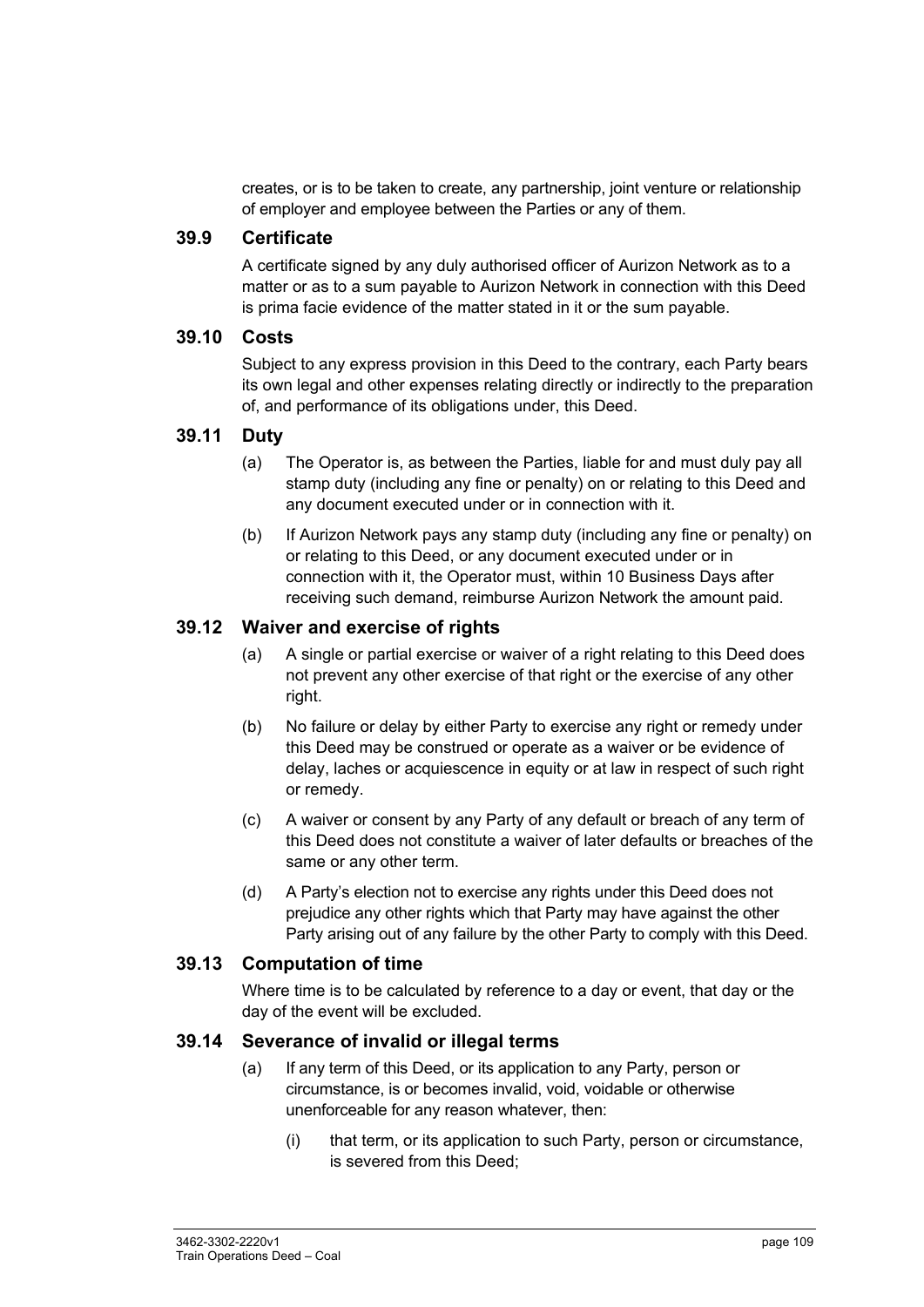- (ii) the remainder of this Deed, excluding the severed part, remains in force, and any term which includes the severed part applies to such Party, person or circumstance without reliance on the part severed; and
- (iii) to the extent permissible by Law, the Parties must agree to replace the severed term, effective from the date of severance, with a valid and enforceable term which so far as possible achieves the same purpose, object or effect as the invalid, void, voidable or otherwise unenforceable term was intended to achieve and does not cause any substantial reduction in the benefits of either Party or material re-allocation of risks between the Parties.
- (b) The Parties must act reasonably and in good faith in seeking an agreement under this **clause 39.14** as to a replacement term.
- (c) If the Parties cannot agree upon a replacement term, this Deed is continued in accordance with **clauses 39.14(a)(i)** and **39.14(a)(ii)**.

#### **39.15 Rights cumulative**

Subject to any express provision in this Deed to the contrary, the rights of any Party under this Deed are cumulative and are in addition to any other rights of that Party.

#### **39.16 Approvals and consents**

Subject to any express provision in this Deed to the contrary, a Party may conditionally or unconditionally give or withhold any consent to be given under this Deed.

#### **39.17 Third Party Land**

The Operator acknowledges that:

- (a) the land specified in **item 4** of **Schedule 3** (**Third Party Land**) is not owned or controlled by Aurizon Network; and
- (b) entry onto that Third Party Land is not included within the definition of Access,

and agrees that in respect of that Third Party Land:

- (c) the Operator must comply with the requirements of the person that owns or controls that Third Party Land (**Landowner**) in relation to that Third Party Land as notified to the Operator by Aurizon Network from time to time;
- (d) if, after the Commencement Date, there is a change in the costs incurred by Aurizon Network due to the requirements of the Landowner in respect of that Third Party Land, then that change is deemed to be a Material Change for the purposes of the Access Agreement; and
- (e) if Aurizon Network's rights in respect of that Third Party Land are terminated for any reason other than the default of Aurizon Network of any agreement that affects Aurizon Network's use of that Third Party Land or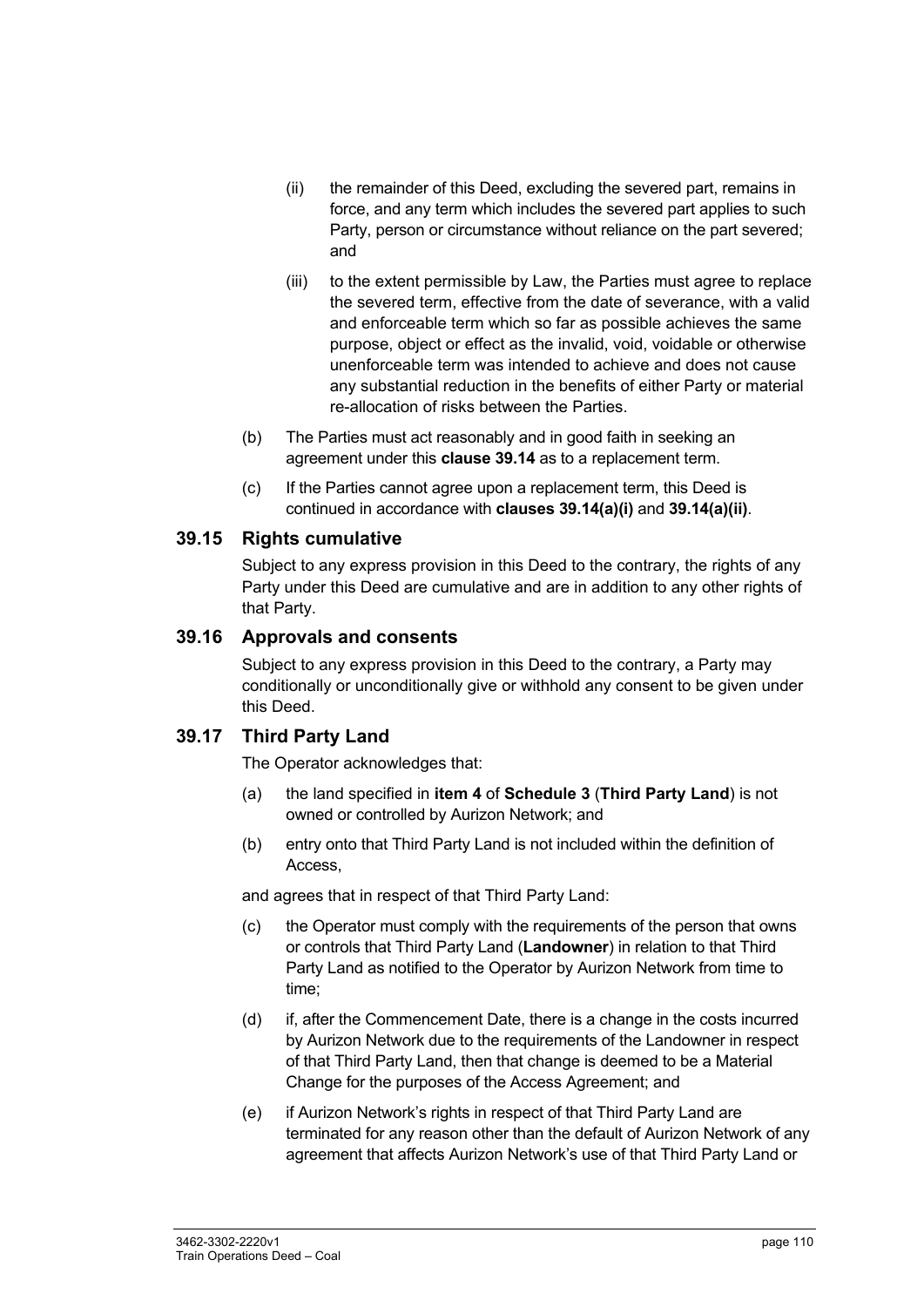other than by agreement with the Landowner, then Aurizon Network may, by notice to the Operator, suspend and/or terminate the Access Rights insofar as they relate to that part of the Nominated Network which is situated on that Third Party Land.

#### **39.18 Implementation of agreement**

Each Party must promptly execute all documents and do all such acts and things as are necessary or desirable to implement and give full effect to the provisions of this Deed.

#### **39.19 Governing law and jurisdiction**

- (a) This Deed is governed by, and is to be construed in accordance with, the law in force in the State.
- (b) Each Party irrevocably and unconditionally submits to the non-exclusive jurisdiction of the courts exercising jurisdiction in the State, and any courts which have jurisdiction to hear appeals from any of those courts, and waives any right to object to any proceedings being brought in those courts.

#### **39.20 PPS Act**

- (a) If a Party (**first party**) reasonably determines that this Deed contains a "Security Interest" for the purposes of the PPS Act (**Security Interest**), the other Party (**second party**) agrees to do anything (such as obtaining consents, signing and producing documents, getting documents completed and signed and supplying information) which the first party (after consultation with the second party) reasonably asks and considers necessary for the purposes of:
	- (i) ensuring that the Security Interest is enforceable, perfected and otherwise effective;
	- (ii) enabling the first party to apply for any registration, or give any notification, in connection with the Security Interest so that the Security Interest has the priority required by the first party; or
	- (iii) enabling the first party to exercise rights in connection with the Security Interest.
- (b) A Party is not required to give any notice under the PPS Act to the other Party or any other person and each Party waives the right to receive any such notice (including a notice of Verification Statement) unless the notice is required by the PPS Act and that obligation cannot be excluded.
- (c) To the extent that this Deed gives rise to a Security Interest, the Parties agree that for the purposes of section 115 of the PPS Act, the following sections of the PPS Act will not apply to any Relevant Collateral:
	- (i) section 95 (notice by Secured Party of removal of Accession);
	- (ii) section 121(4) (notice by Secured Party of enforcement of Security Interest in liquid assets);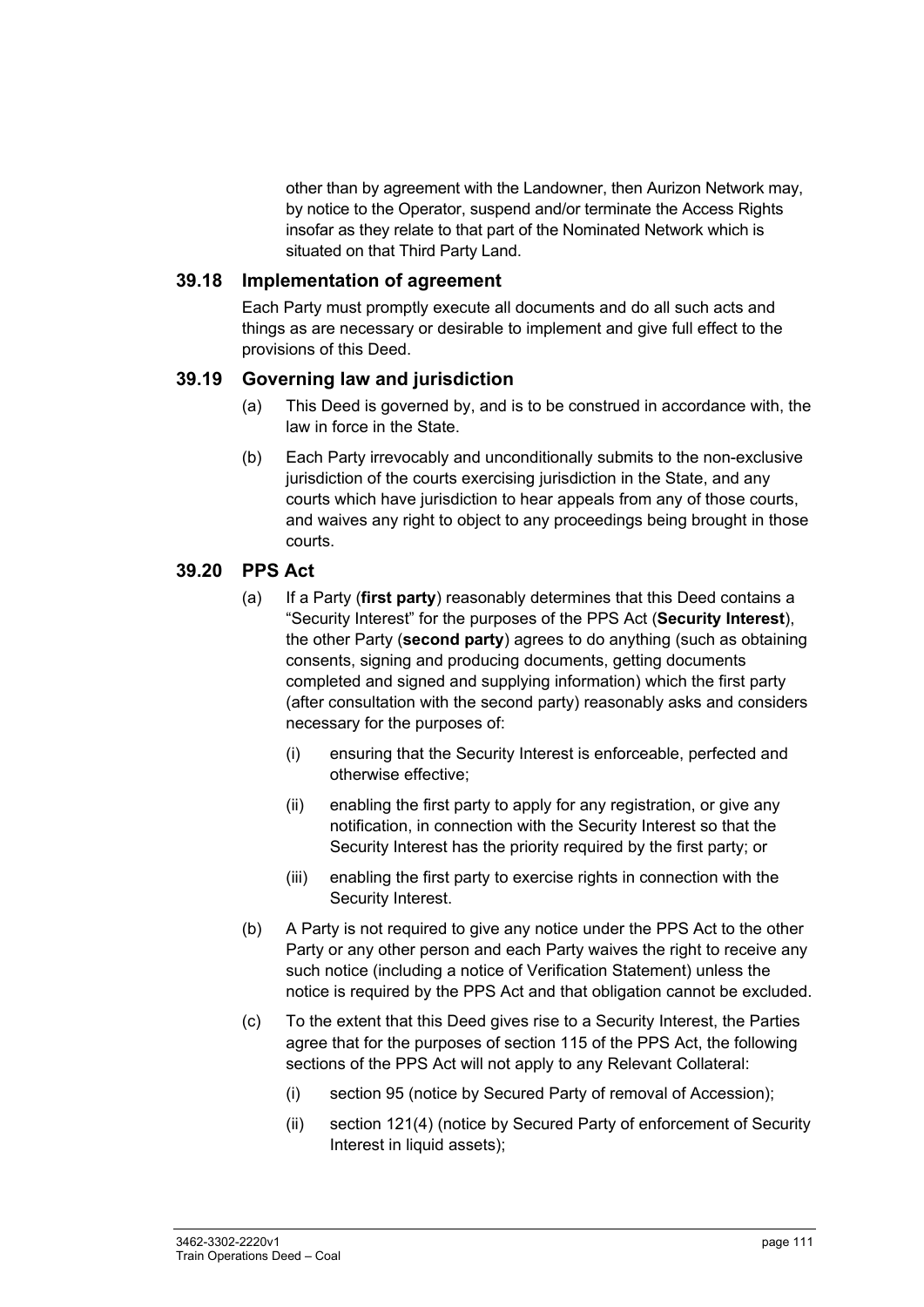- (iii) section 125 (obligation of Secured Party to dispose of or retain Collateral after seizure);
- (iv) section 130, to the extent that it requires a party to give any notice to the other party (notice by Secured Party of disposal of Collateral);
- (v) section 132(3)(d) (obligation of Secured Party to show amounts paid to other Secured Parties in statement of account);
- (vi) section 132(4) (statement of account by Secured Party if it does not dispose of Collateral within prescribed period);
- (vii) section 135 (notice by Secured Party of retention of Collateral);
- (viii) section 142 (redemption of Collateral); and
- (ix) section 143 (reinstatement of Security Agreement).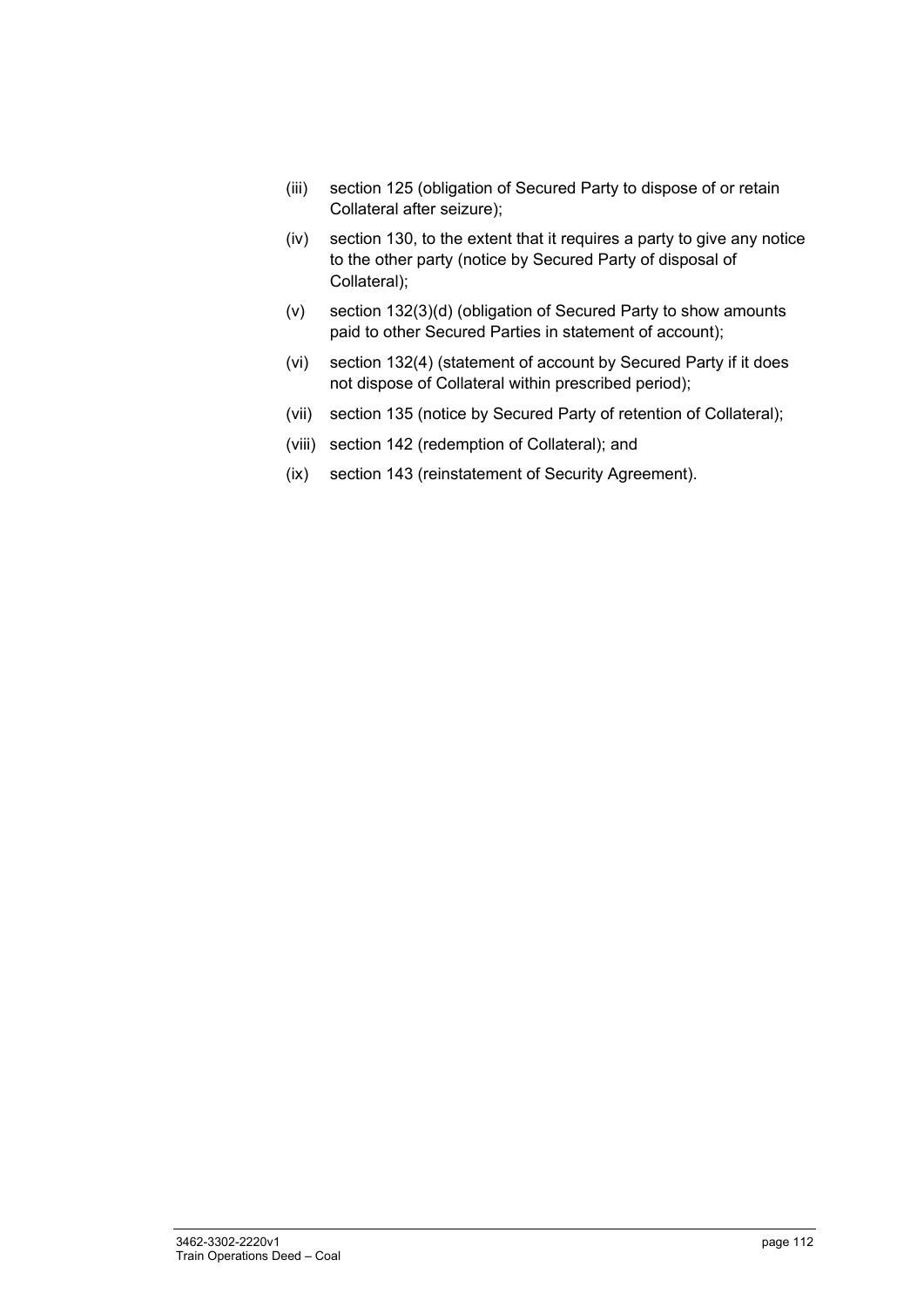#### **Execution**

**Executed** as a deed and delivered on the date shown on the first page.

| <b>Executed by Aurizon Network Pty Ltd</b><br>ABN 78 132 181 116: |                          |
|-------------------------------------------------------------------|--------------------------|
| <b>Company Secretary/Director</b>                                 | <b>Director</b>          |
| Name of Company Secretary/Director<br>(print)                     | Name of Director (print) |
|                                                                   |                          |
| <b>Executed by [the Operator] ABN</b><br>[insert]:                |                          |
| <b>Company Secretary/Director</b>                                 | <b>Director</b>          |
| Name of Company Secretary/Director<br>(print)                     | Name of Director (print) |
|                                                                   |                          |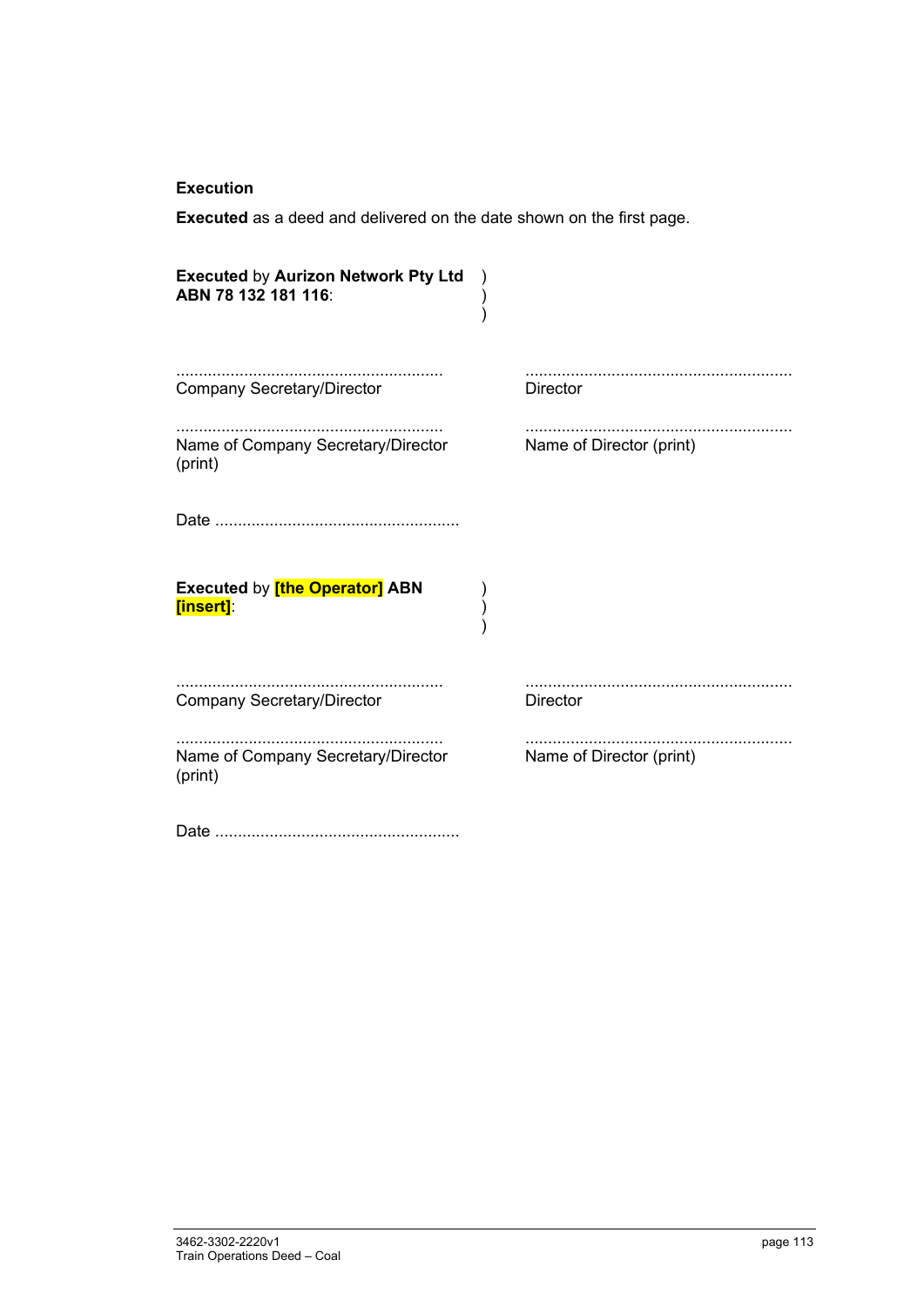## Reference schedule

| <b>Item</b>  | <b>Description</b>                        | <b>Details</b>         |          |
|--------------|-------------------------------------------|------------------------|----------|
|              | <b>Operator details</b>                   |                        |          |
| 1            | <b>Operator</b>                           | Name:                  | [insert] |
|              |                                           | ABN:                   | [insert] |
|              | <b>Particulars for Notices</b>            |                        |          |
| $\mathbf{2}$ | <b>Address for Notices</b>                | <b>Aurizon Network</b> |          |
|              |                                           | Address:               | [insert] |
|              |                                           | Facsimile:             | [insert] |
|              |                                           | Email:                 | [insert] |
|              |                                           | Attention:             | [insert] |
|              |                                           | Operator               |          |
|              |                                           | Address:               | [insert] |
|              |                                           | Facsimile:             | [insert] |
|              |                                           | Email:                 | [insert] |
|              |                                           | Attention:             | [insert] |
|              | <b>Access Agreement</b>                   |                        |          |
| 3            | <b>Access Holder</b>                      | Name:                  | [insert] |
|              |                                           | ABN:                   | [insert] |
| 4            | <b>Date of Access</b><br><b>Agreement</b> | [insert]               |          |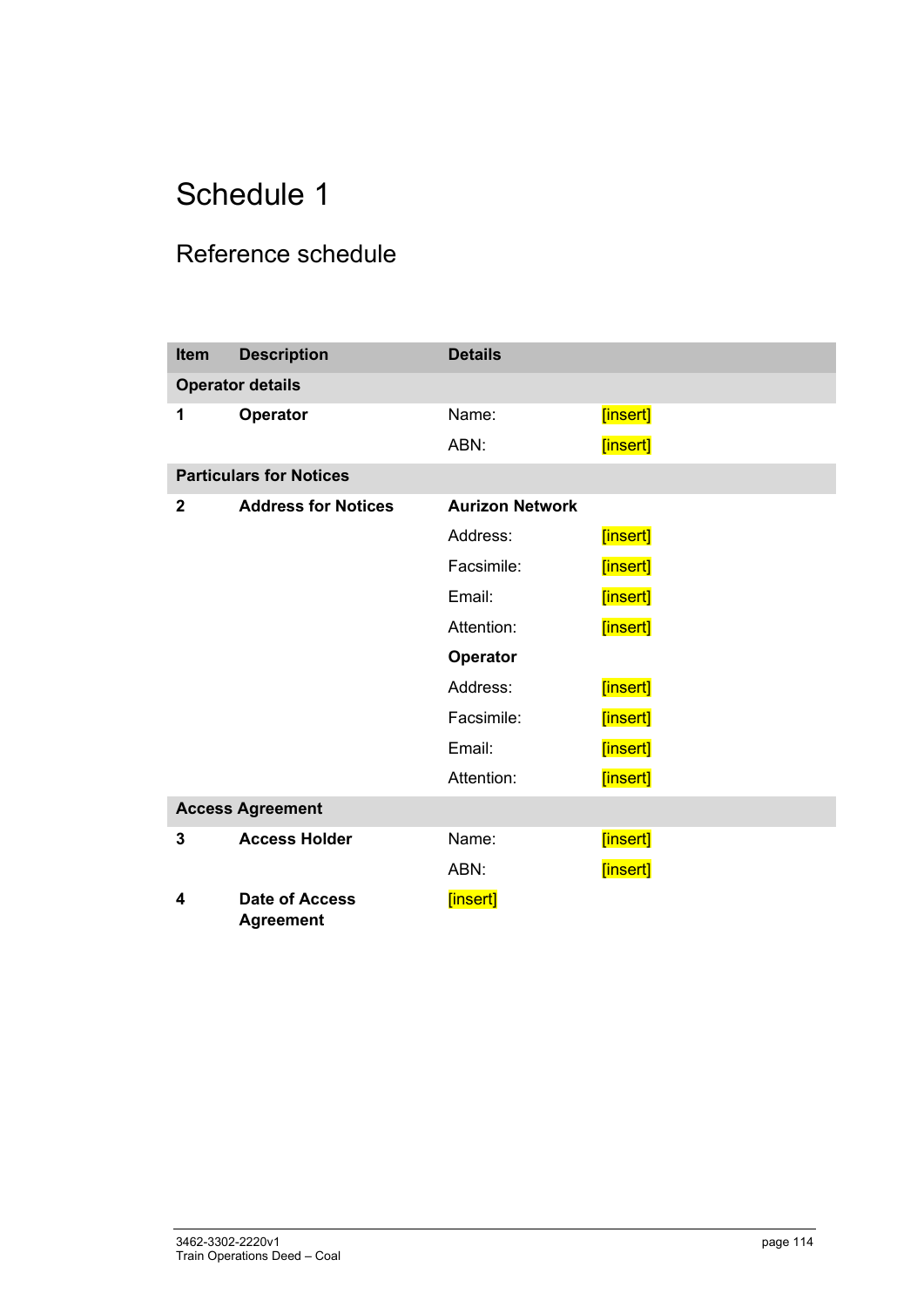### Train Descriptions

### Part A – Matters applicable to specific Train Service Types

### 1 Train Service Type #1

| 1.1 | Key characteristics of Train Service Type          |          |  |  |  |
|-----|----------------------------------------------------|----------|--|--|--|
|     | <b>Details of dates</b>                            |          |  |  |  |
|     | Train Service Compliance Date                      | [insert] |  |  |  |
|     | <b>Train Service Commitment Date</b>               | [insert] |  |  |  |
|     | <b>Train Service Expiry Date</b>                   | [insert] |  |  |  |
|     | <b>General details</b>                             |          |  |  |  |
|     | Commodity                                          | Coal     |  |  |  |
|     | Coal System                                        | [insert] |  |  |  |
|     | <b>Reference Train Service</b>                     | [yes/no] |  |  |  |
|     | <b>Details of route and facilities</b>             |          |  |  |  |
|     | Origin                                             | [insert] |  |  |  |
|     | <b>Destination</b>                                 | [insert] |  |  |  |
|     | Loaded distance from Origin to<br>Destination (km) | [insert] |  |  |  |
|     | Empty distance from Destination to<br>Origin (km)  | [insert] |  |  |  |
|     | <b>Loading Facility</b>                            | [insert] |  |  |  |
|     | <b>Unloading Facility</b>                          | [insert] |  |  |  |
|     | Depot                                              | [insert] |  |  |  |
|     | <b>Though-Running Train Service Type</b>           | [yes/no] |  |  |  |
|     | Details of maximum dwell times                     |          |  |  |  |
|     | Maximum Time at Loading Facility<br>(hours)        | [insert] |  |  |  |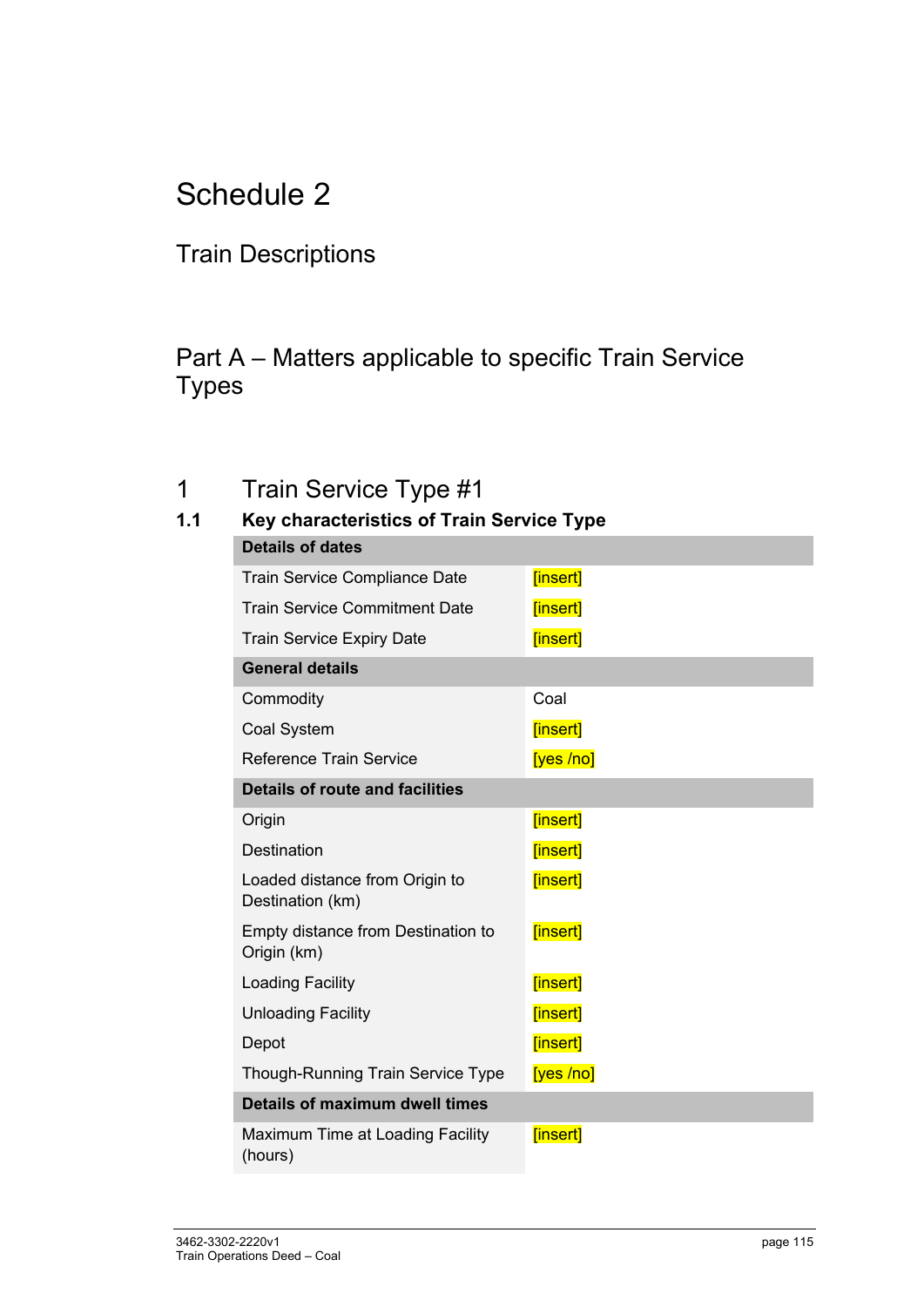| Maximum Time at Unloading Facility<br>(hours) | [insert]                                                                                                                           |
|-----------------------------------------------|------------------------------------------------------------------------------------------------------------------------------------|
| Maximum Time at Depot (hours)                 | [insert]                                                                                                                           |
| Maximum Other Dwell Times (hours)             | [insert]                                                                                                                           |
| <b>Maximum Sectional Running Times</b>        |                                                                                                                                    |
| <b>Maximum Sectional Running Times</b>        | The Maximum Sectional Running<br>Time for a Section for the Train<br>Service Type are set out in<br>Appendix A to this Schedule 2. |
| <b>Nominated Monthly Operational Rights</b>   |                                                                                                                                    |
| Nominated Monthly Operational<br>Rights       | The Nominated Monthly Operational<br>Rights for the Train Service Type is<br>set out in Appendix B to this<br>Schedule 2.          |
| <b>Maximum Payload</b>                        |                                                                                                                                    |
| Maximum Payload                               | The Maximum Payload for the Train<br>Service Type is set out in Appendix<br><b>B</b> to this <b>Schedule 2</b> .                   |

#### **1.2 Special operating restrictions**

Without limiting the special operating restrictions which are specified in **item 1.2** of **Part B** of **Schedule 2** as being applicable to all Train Service Types, in scheduling Train Services for the Train Service Type in accordance with the Network Management Principles, Aurizon Network must comply with the following special operating restrictions (if any):

|   | Item   Special operating restriction |
|---|--------------------------------------|
|   | [insert]                             |
| 2 | [insert]                             |

#### **1.3 Cycle description**

Subject to:

- (a) any Train Control Direction given to the Operator in respect of a Train Service;
- (b) any exceptions which are specified in **Part B** of this **Schedule 2** as being applicable to all Train Service Types; and
- (c) any exceptions specified in the table below,

the Operator must operate Train Services for the Train Services Type over the most direct route on the Nominated Network between the Origin and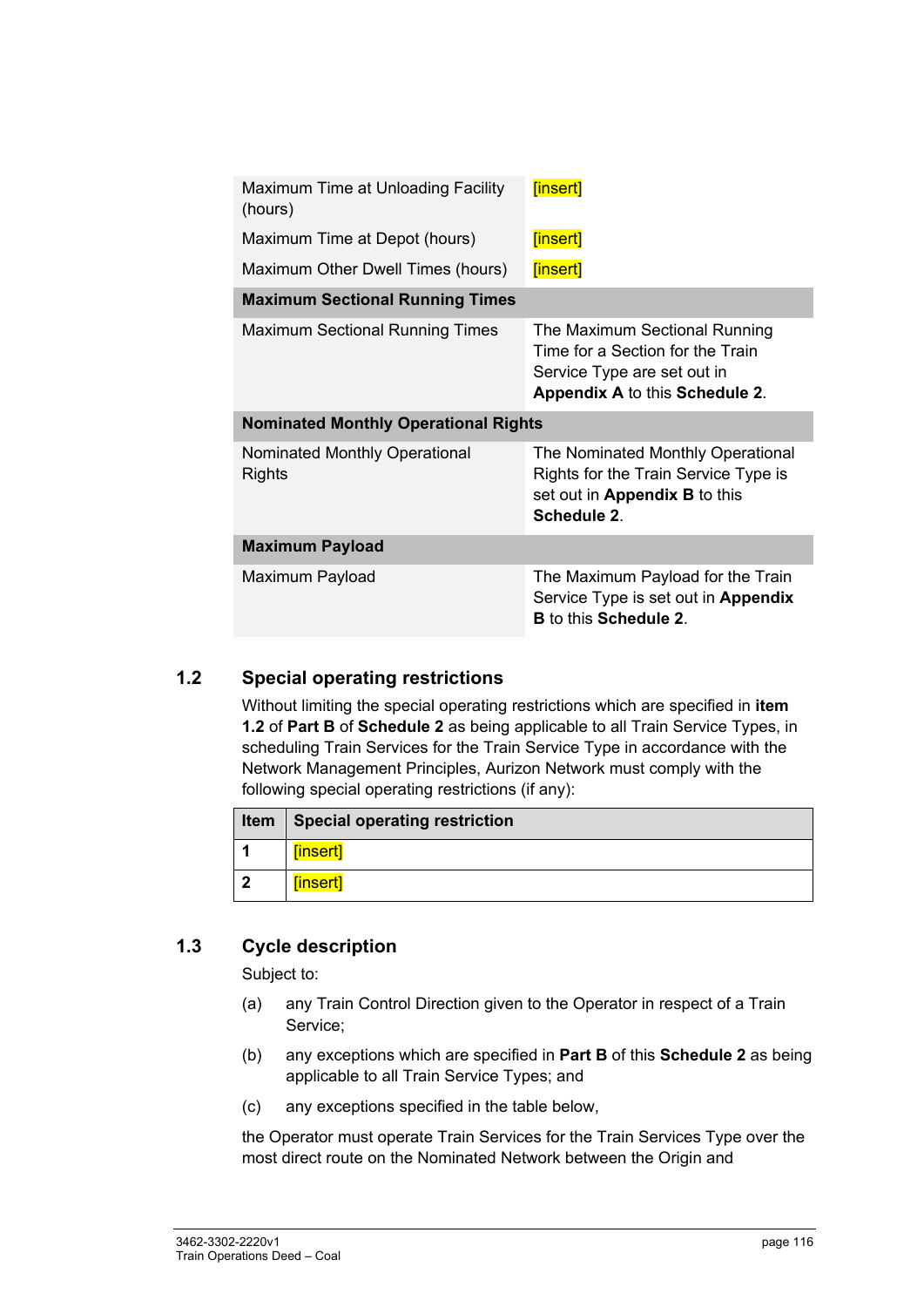Destination and Destination and Origin (as applicable).

|                         | <b>Item   Exceptions</b> |
|-------------------------|--------------------------|
|                         | [insert]                 |
| $\overline{\mathbf{2}}$ | [insert]                 |

Where there is duplicated Track or multiple roads (eg yards), Aurizon Network must have the ability to schedule the Train Service over any of the Tracks or roads.

#### **1.4 Permitted Train Movements on the Nominated Network**

|              | <b>Item   Permitted Movements</b>                                             |
|--------------|-------------------------------------------------------------------------------|
| $\mathbf 1$  | <b>[Insert any permitted Train Movements by the Operator on the Nominated</b> |
|              | Network other than direct corridor travel of the Train Service in accordance  |
|              | with the specified Sectional Running Times and Dwell Times.]                  |
| $\mathbf{2}$ | [insert]                                                                      |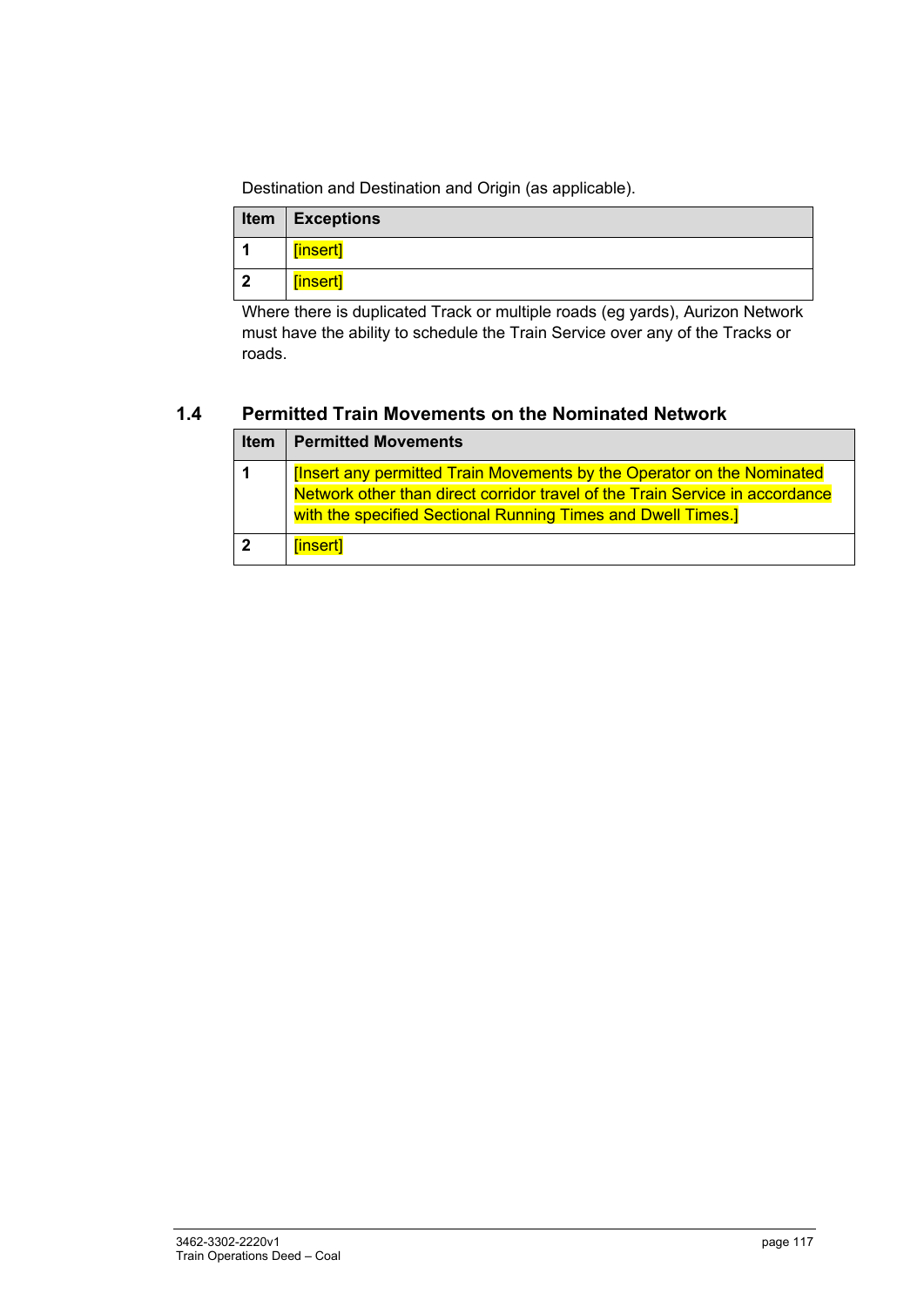### Part B – Matters applicable to all Train Service Types

### 1 Matters applicable to all Train Service Types

#### **1.1 Overview**

The matters set out in this **Part B** of **Schedule 2** are applicable to all Train Service Types and form part of the Train Description for all Train Service Types.

#### **1.2 Special operating restrictions**

Without limiting the special operating restrictions for a Train Service Type which are specified in **item 1.2** of **Part A** of **Schedule 2** (if any), in scheduling Train Services in accordance with the Network Management Principles, Aurizon Network must comply with the following special operating restrictions:

| Item           | Special operating restriction |
|----------------|-------------------------------|
| $\overline{1}$ | <b>finsert]</b>               |
| $\overline{2}$ | [insert]                      |

#### **1.3 Cycle description**

Subject to the exceptions set out in the table below, Train Services cycle description is the most direct route over the Nominated Network between the Origin and Destination and Destination and Origin (as applicable).

|                      | <b>Item   Exceptions</b> |
|----------------------|--------------------------|
| $\blacktriangleleft$ | [insert]                 |
| $\overline{2}$       | [insert]                 |

#### **1.4 Stowage**

| Item           | <b>Stowage requirements</b>                                                                                                                                 |
|----------------|-------------------------------------------------------------------------------------------------------------------------------------------------------------|
| $\mathbf{1}$   | [Insert short term Stowage requirements additional to that provided in<br>the relevant Reference Tariff Provisions (as defined in the Access<br>Agreement). |
| $\overline{2}$ | [insert]                                                                                                                                                    |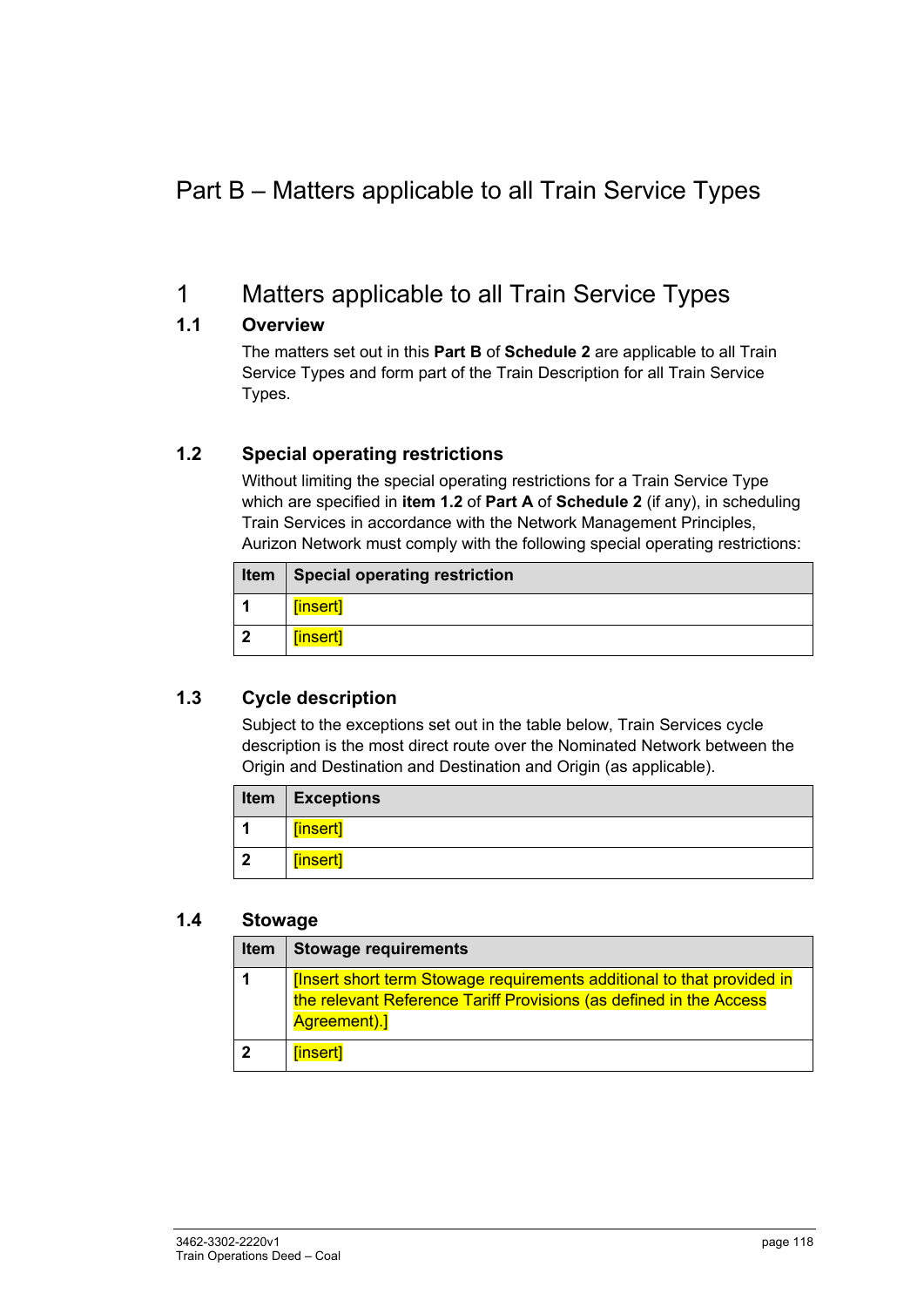# Appendix A

### Sectional Running Times

### 1 Train Services that are Reference Train Services

[**Drafting note**: This item will set out the Maximum Sectional Running Times for Train Services that a Reference Train Services.]

#### **Maximum Sectional Running Times: Reference Train Services**

|  | <b>Empty (mins)</b> | Loaded (mins) |
|--|---------------------|---------------|
|  |                     |               |
|  |                     |               |

#### **Standard Sectional Running Times: Reference Train Services**

|  |  |                        | Empty (mins)            |                                | Loaded (mins)          |                         |                                |
|--|--|------------------------|-------------------------|--------------------------------|------------------------|-------------------------|--------------------------------|
|  |  | Pass to<br><b>Stop</b> | <b>Start to</b><br>Pass | <b>Start to</b><br><b>Stop</b> | Pass to<br><b>Stop</b> | <b>Start to</b><br>Pass | <b>Start to</b><br><b>Stop</b> |
|  |  |                        |                         |                                |                        |                         |                                |

### 2 Train Services that are not Reference Train **Services**

[**Drafting note**: If a Train Service for a Train Service Type is a not a Reference Train Service, the Maximum Sectional Running Times for Train Services for that Train Service Type for each Section will be specifically set out in this item.]

#### **Maximum Sectional Running Times: Non- Reference Train Services**

|  | <b>Empty (mins)</b> | Loaded (mins) |
|--|---------------------|---------------|
|  |                     |               |
|  |                     |               |

#### **Standard Sectional Running Times: Non-Reference Train Services**

|  |                        |                         | Empty (mins)                   |                        | Loaded (mins)           |                                |
|--|------------------------|-------------------------|--------------------------------|------------------------|-------------------------|--------------------------------|
|  | Pass to<br><b>Stop</b> | <b>Start to</b><br>Pass | <b>Start to</b><br><b>Stop</b> | Pass to<br><b>Stop</b> | <b>Start to</b><br>Pass | <b>Start to</b><br><b>Stop</b> |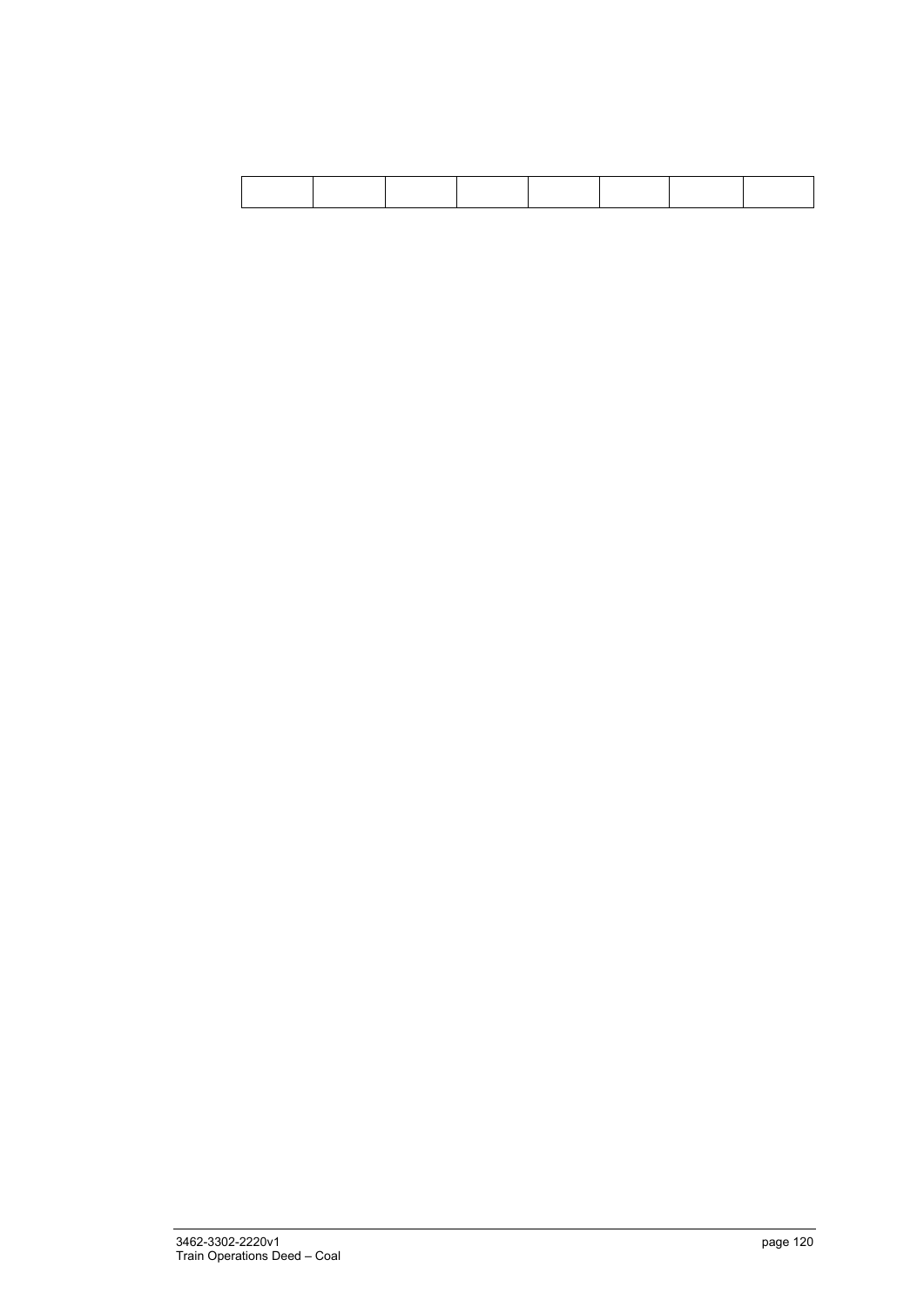# Appendix B

### Nominated Monthly Operational Rights

### 1 Train Service Type #1

| <b>Nominated Monthly</b><br><b>Operational Rights (for a</b><br>30 day Month) | [insert]              |
|-------------------------------------------------------------------------------|-----------------------|
| <b>Maximum Payload</b>                                                        | <b>finsert</b> tonnes |
| <b>Nominal Payload</b>                                                        | <b>finsert</b> tonnes |
| <b>Indicative Tonnage (for a</b><br>30 day Month)                             | <b>finsert</b> tonnes |

**Note for information purposes only**: The Nominated Monthly Operational Rights (for a 30 day Month) for a Train Service Type is the number of Train Services calculated in accordance with the following formula:

| <b>NMTS</b> | 2 × Loaded Train Services |
|-------------|---------------------------|
|             |                           |

#### where:

| <b>NMTS</b>                     |   | the Nominated Monthly Operational Rights (for a 30<br>day Month) for the Train Service Type                                                                                                                                                                                                                                                                                                       |
|---------------------------------|---|---------------------------------------------------------------------------------------------------------------------------------------------------------------------------------------------------------------------------------------------------------------------------------------------------------------------------------------------------------------------------------------------------|
| Loaded Train<br><b>Services</b> |   | IT/AAP (rounded to the nearest whole Train Service<br>on the basis that where the first decimal place is<br>greater than three, the number of Train Services is to<br>be rounded up to the nearest number of whole Train<br>Services and, where the first decimal place is three or<br>less, the number of Train Services is to be rounded<br>down to the nearest number of whole Train Services) |
| ΙT                              | = | the Indicative Tonnage (for a 30 day Month) for the<br><b>Train Service Type</b>                                                                                                                                                                                                                                                                                                                  |
| AAP                             | = | the Nominal Payload for the Train Service Type as<br>specified in the relevant Notice of Intention to Increase<br><b>Nominal Payload</b>                                                                                                                                                                                                                                                          |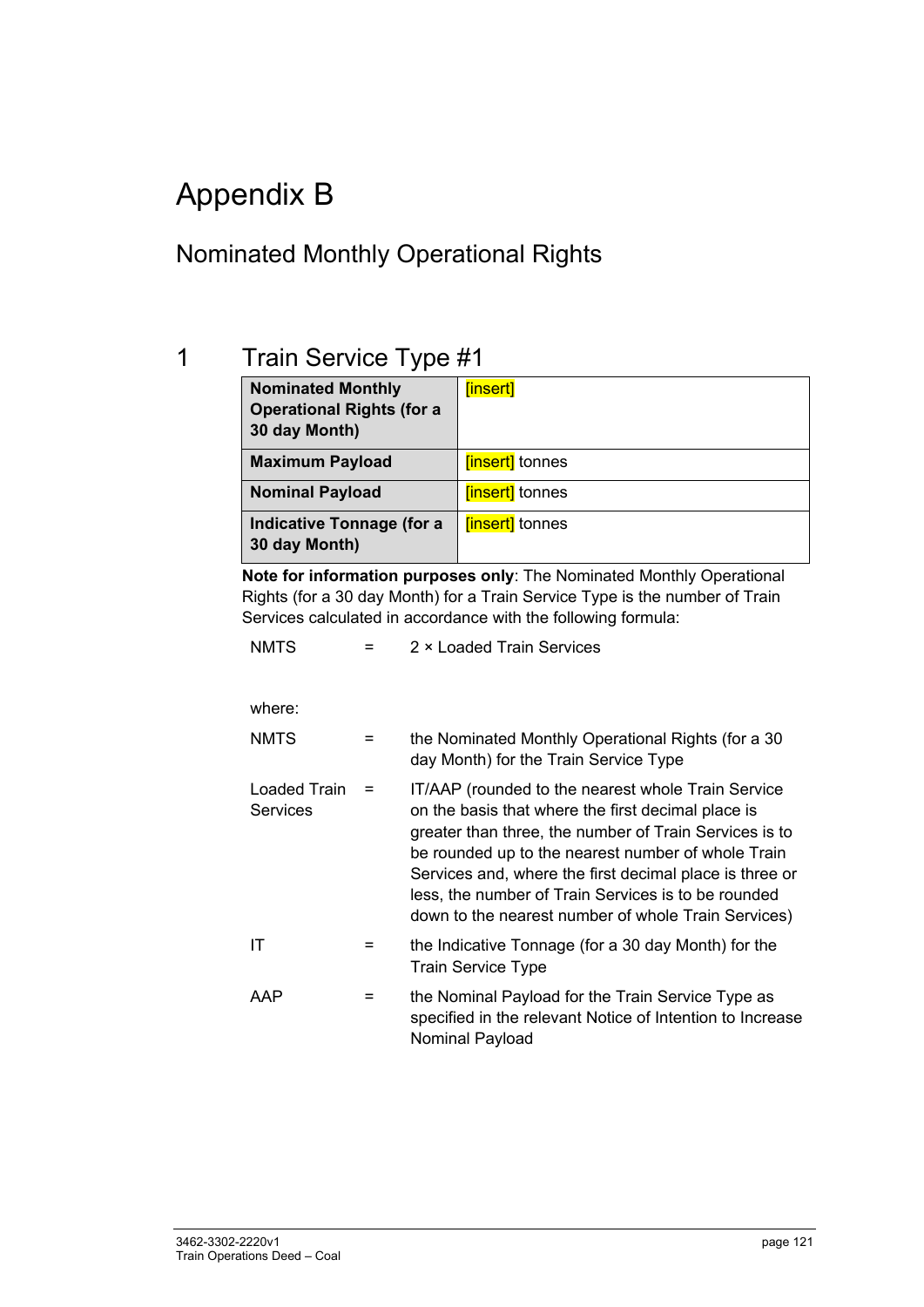### Nominated Network

### 1 Nominated Network

The Nominated Network is that part of the Infrastructure described by reference to the diagrams and/or tables set out below, but does not include any freight terminals, railway stations, passenger facilities, workshops or maintenance depots (including provisioning facilities).

[Insert line diagram(s) depicting the Nominated Network]

### 2 Parts of Nominated Network subject to clause 31.5

For the purpose of **clause 31.5**, the specified parts of the Nominated Network are those parts of the Nominated Network described by reference the diagrams and/or tables set out below:

[Insert line diagram(s) depicting the Nominated Network]

[**Drafting note**: Aurizon Network may specify parts of the Nominated Network for the purpose of **clause 31.5** which are life expired, obsolete and/or only used by a single user.]

### 3 Train Control centres and signal cabins

The movement of the Operator's Trains while on the Nominated Network will be controlled by the Train Control centres and signal cabins at locations to be notified by Aurizon Network from time to time.

### 4 Third Party Land

[Insert diagram(s)/table(s) (if applicable)]

### 5 Weighbridges and Overload Detectors

#### **5.1 Weighbridges**

| <b>Location</b> | Party responsible for<br>Weighbridge | <b>Tolerance</b>                                                                          |
|-----------------|--------------------------------------|-------------------------------------------------------------------------------------------|
| [insert]        | [insert]                             | <b>The tolerances</b><br>required to achieve<br>verification under the<br><b>National</b> |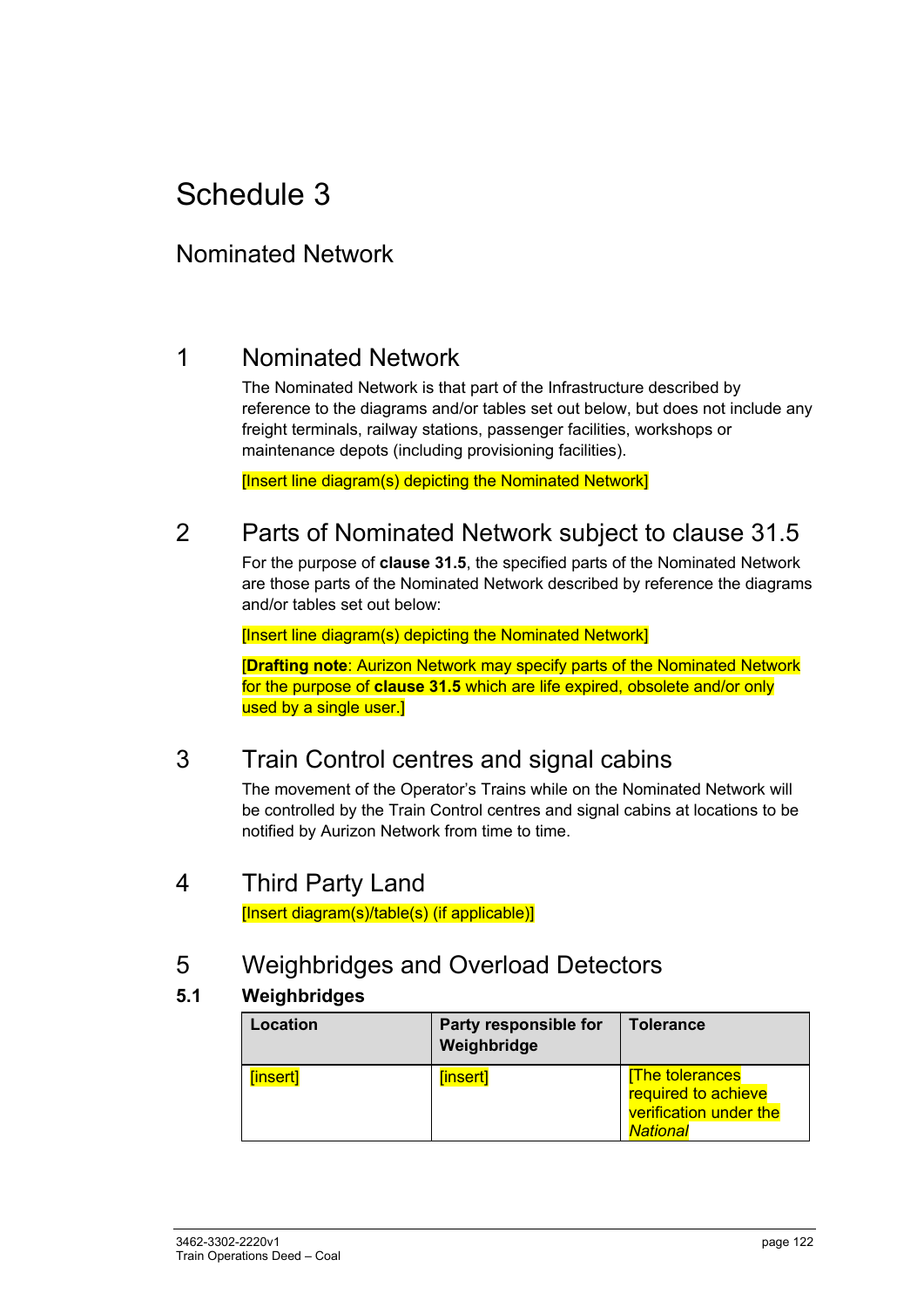| Location | Party responsible for<br>Weighbridge | <b>Tolerance</b>     |
|----------|--------------------------------------|----------------------|
|          |                                      | Measurement Act 1960 |

#### **5.2 Overload Detectors**

| Location | Party responsible for<br><b>Overload Detector</b> | <b>Tolerance</b>            |
|----------|---------------------------------------------------|-----------------------------|
| [insert] | <i><b>[insert]</b></i>                            | +/- <mark>[insert]</mark> % |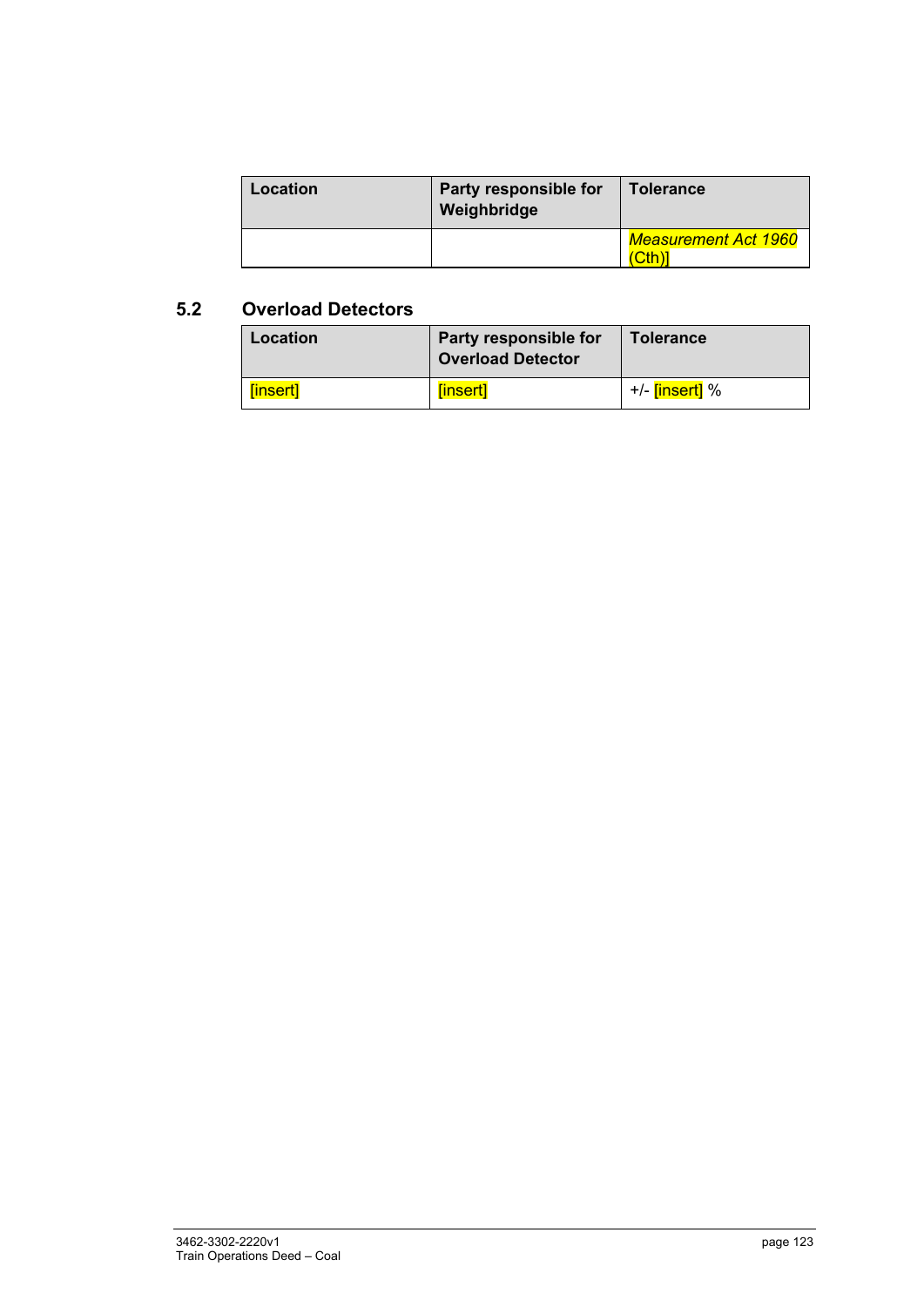## Rollingstock and Rollingstock Configurations

#### *[Operator to include all of its Rollingstock]*

### 1 Maximum Gross Mass and Tare Weight

| <b>Rollingstock</b>       | <b>Maximum Gross Mass</b><br>(tonnes) | <b>Tare Weight (tonnes)</b> |
|---------------------------|---------------------------------------|-----------------------------|
| <b>Wagons</b>             |                                       |                             |
| [Wagon type]              | [insert]                              | [insert]                    |
| <b>Other Rollingstock</b> |                                       |                             |
| [Rollingstock type]       | [insert]                              | [insert]                    |

### 2 Relevant Rollingstock *[To be inserted as applicable]*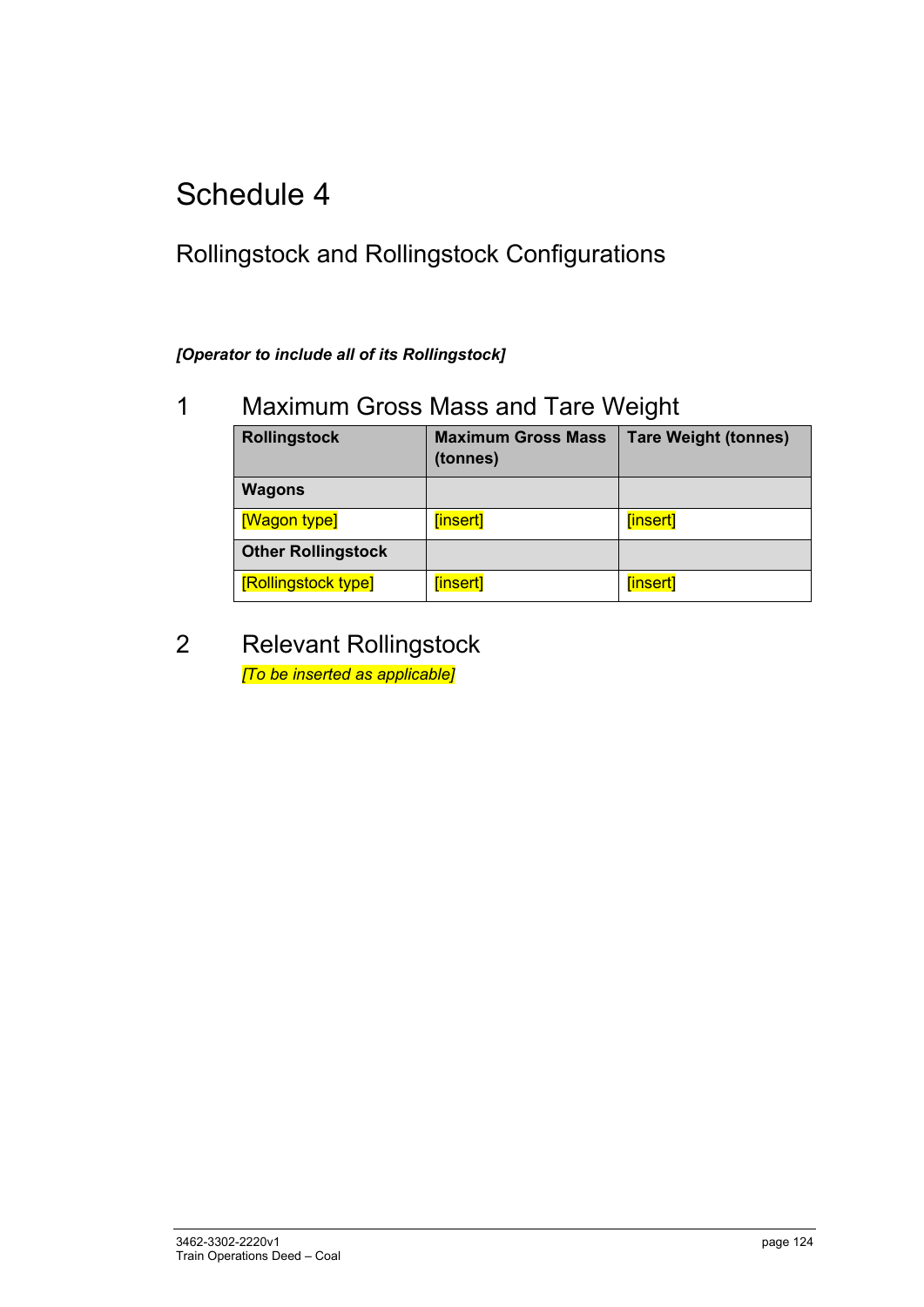### Performance Levels

### 1 Development of Performance Levels

- 1.1 The Parties must meet as soon as practicable after the Commencement Date to negotiate in good faith to endeavour to agree the Aurizon Network Performance Level (other than the Aurizon Network Performance Levels set out in **item 2.1** of this **Schedule 5** which are already agreed between the Parties) and the Operator Performance Level within twelve Months (or such longer period as the Parties may agree) after the Commencement Date.
- 1.2 The Performance Levels may involve financially based incentives and sanctions and, unless otherwise agreed, will be applicable for the Term.
- 1.3 A failure to agree the Performance Levels is not a Dispute for the purposes of **clause 30**.
- 1.4 On and from the date the Performance Levels are implemented by the Parties, the Parties must monitor, record and assess the performance of their respective obligations under this Deed against the Performance Levels. Each Party must comply with the reporting and assessment requirements (if any) set out in this **Schedule 5**.

### 2 Aurizon Network Performance Levels

#### **2.1 Average Below Rail Transit Time Threshold**

The Average Below Rail Transit Time Factor for a Train Service Type for a Year must not exceed the Average Below Rail Transit Time Threshold for that Train Service Type specified in the table below:

| Train Service Type      | <b>Average Below Rail Transit Time</b><br><b>Threshold</b><br>(%) |
|-------------------------|-------------------------------------------------------------------|
| │ <mark>[insert]</mark> | [insert]                                                          |
| <b>Finsert</b>          | [insert]                                                          |

#### 3 Operator Performance Levels [To be inserted when agreed]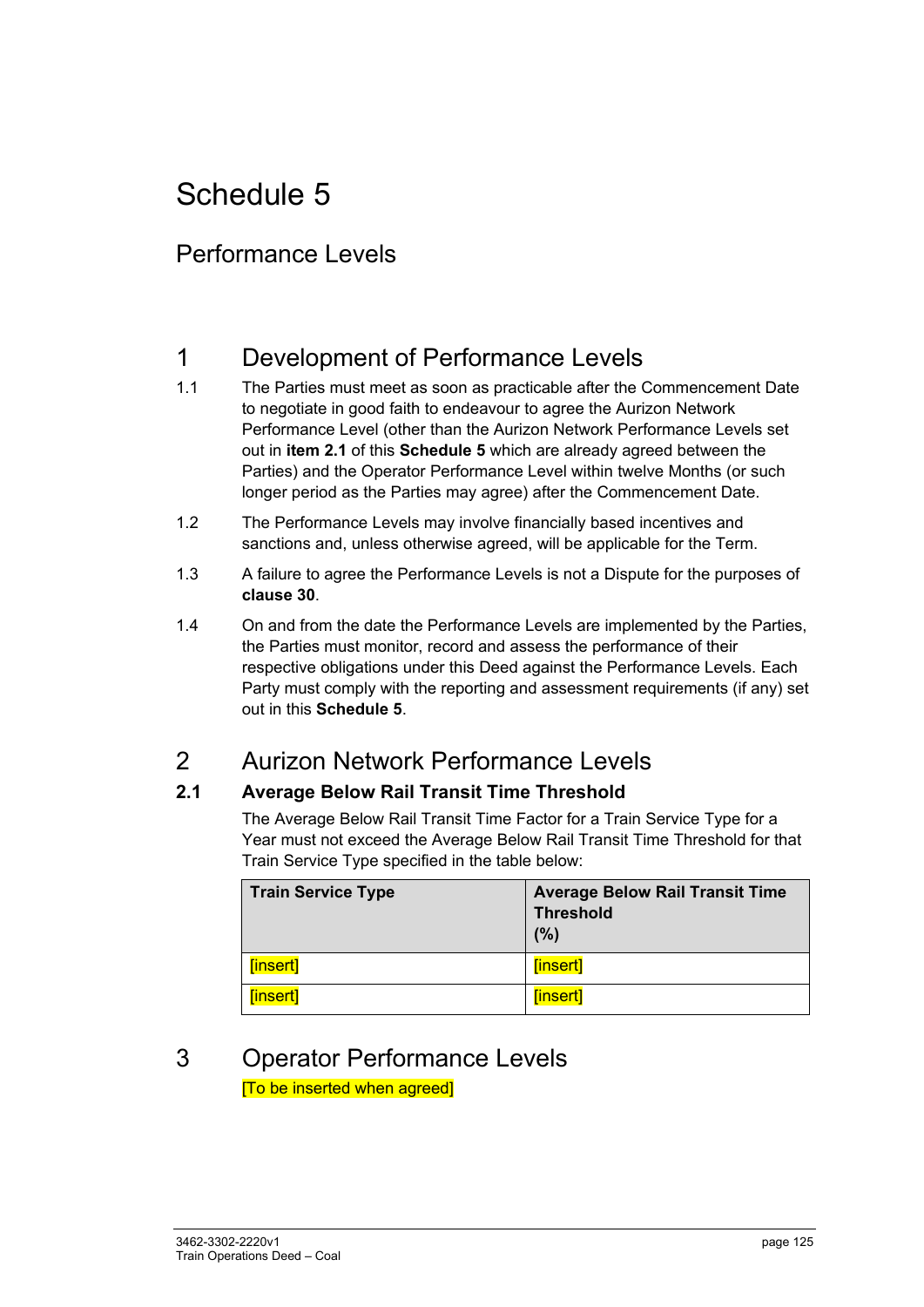# Appendix to Schedule 5

### Calculation of Below Rail Transit Time

The **Below Rail Transit Time** (as defined in the Access Undertaking) for a Train Service for Train Service Type which has been operated is calculated in accordance with the following formula:

| <b>BRTT</b>            | = | SRT - Non BR Start Stop Time + BR Delays                                                                                                                                                                               |                                                                                                                                                                                                                                                                                                                                                        |
|------------------------|---|------------------------------------------------------------------------------------------------------------------------------------------------------------------------------------------------------------------------|--------------------------------------------------------------------------------------------------------------------------------------------------------------------------------------------------------------------------------------------------------------------------------------------------------------------------------------------------------|
| where:                 |   |                                                                                                                                                                                                                        |                                                                                                                                                                                                                                                                                                                                                        |
| <b>SRT</b>             | = | The lesser of Actual SRT and Standard SRT for the<br>relevant Train Service                                                                                                                                            |                                                                                                                                                                                                                                                                                                                                                        |
| <b>Actual SRT</b>      | = | The actual time it takes the relevant Train Service to<br>traverse all relevant Sections for the relevant Train<br>Service                                                                                             |                                                                                                                                                                                                                                                                                                                                                        |
| <b>Standard SRT</b>    | = |                                                                                                                                                                                                                        | The sum of:                                                                                                                                                                                                                                                                                                                                            |
|                        |   | (a)                                                                                                                                                                                                                    | the Maximum SRT for all relevant Sections for the<br>relevant Train Service Type; and                                                                                                                                                                                                                                                                  |
|                        |   | (b)                                                                                                                                                                                                                    | where a movement of the relevant Train Service<br>over a relevant Section requires time to start or stop<br>for a dwell, stop at the Destination or start at the<br>Origin, the sum, for each relevant Section, of the<br>additional time, taken to start or stop (as specified in<br>Appendix A of Schedule 2 for the relevant Train<br>Service Type) |
| Non BR Start Stop Time | = | The time it takes the relevant Train Service to start after a<br>non-below rail dwell or stop for a non-below rail dwell for<br>all non-below rail delays incurred for all relevant Sections<br>for that Train Service |                                                                                                                                                                                                                                                                                                                                                        |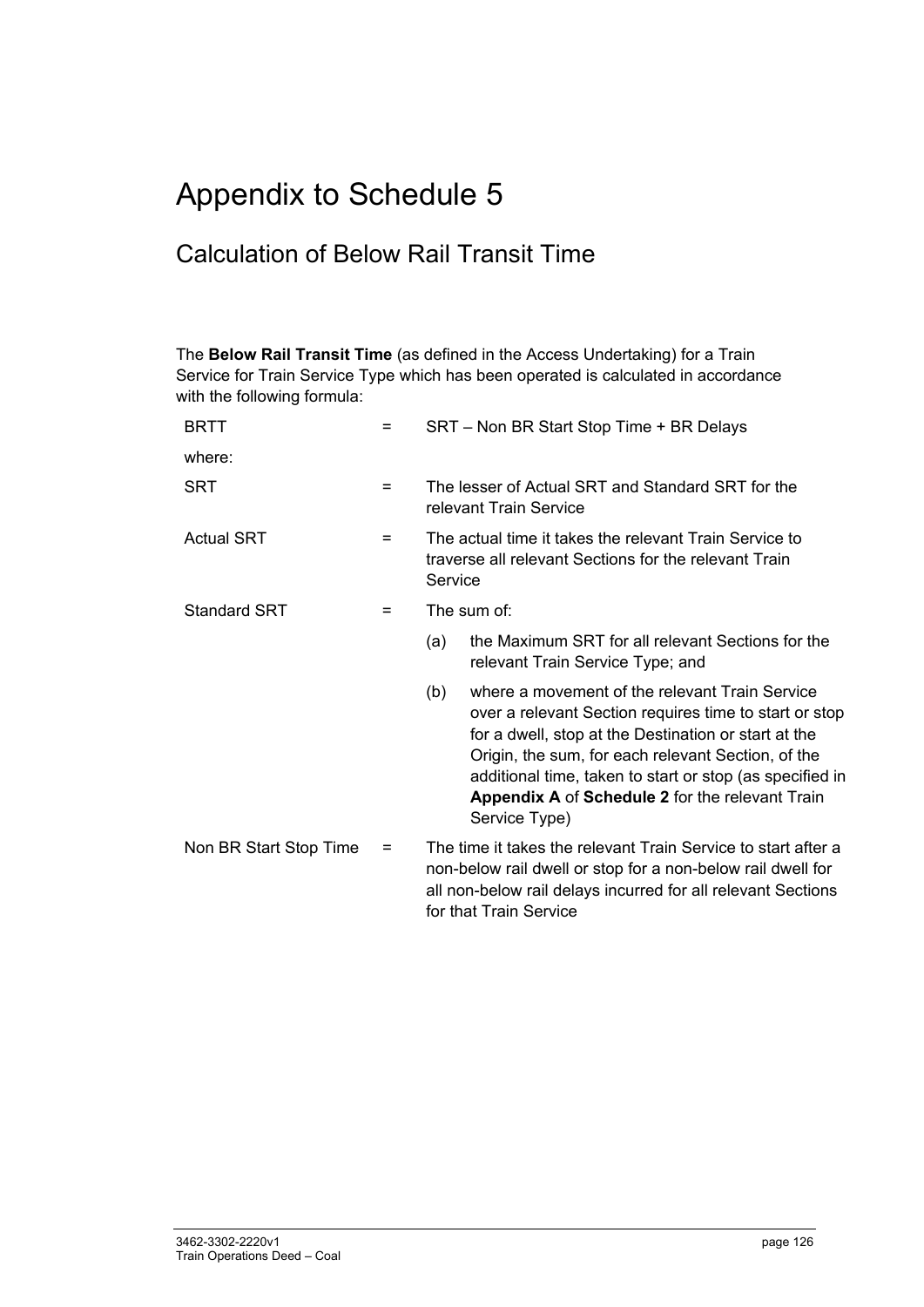BR Delay **Delays to the relevant Train Service from its scheduled** time in the Daily Train Plan, where that delay can be attributed directly to Aurizon Network including:

- (a) the time taken in crossing other Trains (to the extent that such time is not contributed to by a Railway Operator or a Force Majeure Event and is not otherwise included in the Maximum Sectional Running Times for all relevant Section for the relevant Train Service Type); and
- (b) delays due to Operational Constraints caused or contributed to by Aurizon Network (to the extent of such contribution) or due to a fault or deficiency in the Infrastructure provided such delays are not contributed to by a Railway Operator or Force Majeure Events and are not otherwise included in paragraphs (d), (e) or (f) specified below,

but excluding:

- (d) cancellations;
- (e) delays resulting from compliance with a Passenger Priority Obligation;
- (f) delays due to a Possession and Major Periodic Maintenance where, the Possession Protocols have been followed;
- (g) delays resulting from a Force Majeure Event; and
- (h) delays to the relevant Train Service from its scheduled time in the Daily Train Plan, where that delay can be attributed the Access Holder (including delays attributable to a failure to load the Train at the Loading Facility for the relevant Train Service Type within the Maximum Time at Loading Facility, or to unload the Train at the Unloading Facility for the relevant Train Service Type within the Maximum Time at Unloading Facility, as specified in the Train Description for the relevant Train Service Type).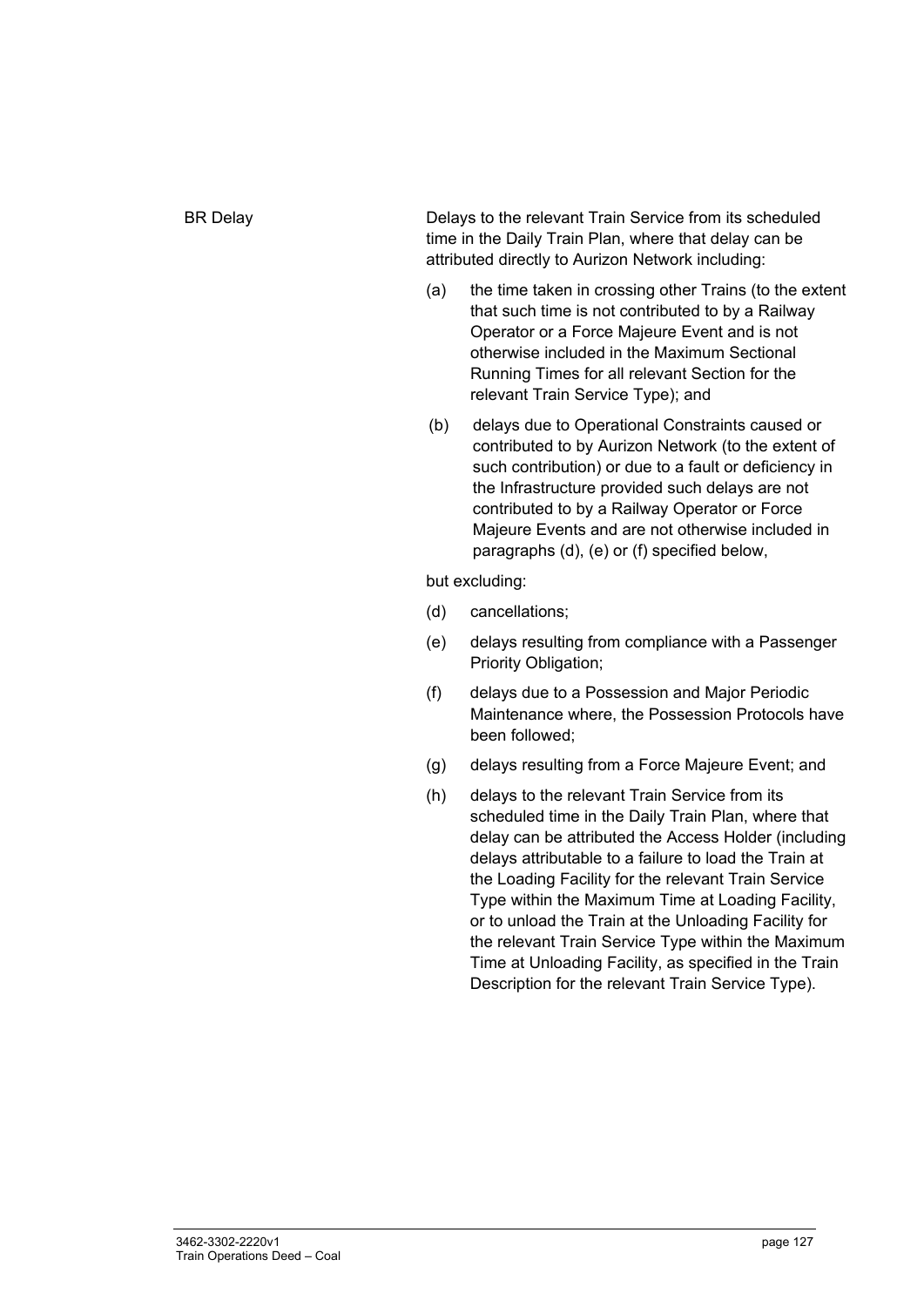### High visibility clothing and Emergency Procedures

### 1 High visibility clothing

### **1.1 High visibility clothing**

- (a) The Operator may specify the form of high visibility clothing that the Operator's Staff and the Operator's visitors may adopt, having regard to the requirements of Aurizon Network's safety standard for High Visibility Clothing (SAF/STD/0032/SWK/NET) as amended from time to time and provided to the Operator in the manner specified in **item 5** of **Schedule 9**.
- (b) The colour and materials for the high visibility clothing referred to in **item 1.1(a)** of this **Schedule 6** must conform to the requirements of AS/NZS 1906.4:2010 *Retroreflective materials and devices for road traffic control purposes: Part 4: High-visibility material for safety garments and*  AS/NZS4602:2011 *High Visibility Safety Garments* (as amended from time to time)*.*

#### **1.2 Compliance**

Without limiting the Operator's obligations under this Deed, the Operator must ensure that the Operator's Staff and the Operator's visitors are instructed in relation to, and comply with, the provisions of this **item 1** of **Schedule 6**, the Applicable Safeworking Procedures and Aurizon Network's safety management system.

### 2 Emergency Procedures

Aurizon Network must provide the Operator with a copy of the Emergency Procedures from time to time in the manner specified in **item 5** of **Schedule 9**.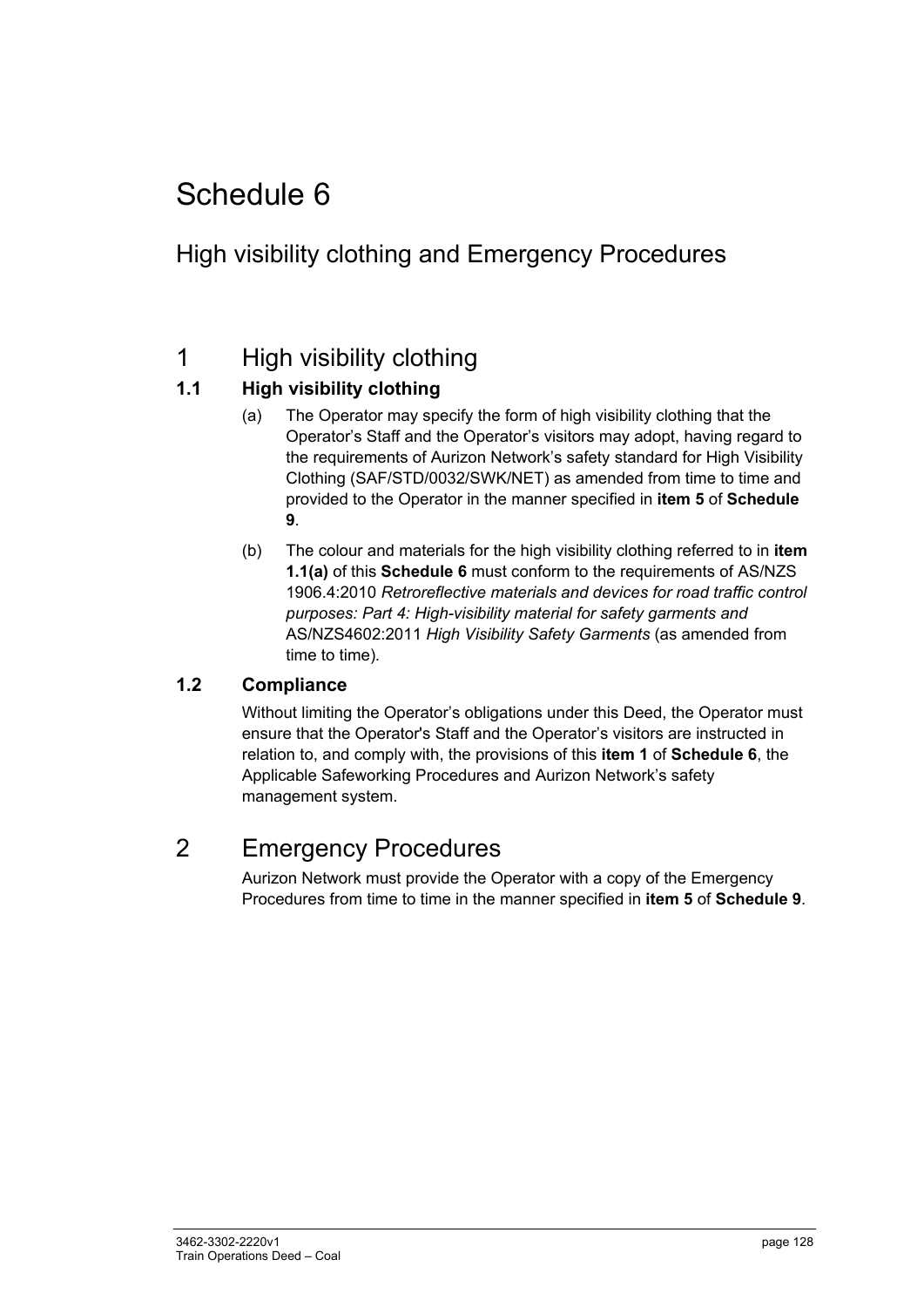### **Insurance**

### 1 Public liability insurance

The Operator must effect and maintain public liability insurance:

- (a) to cover the legal liability of the insured arising out of or in connection with the activities of the Operator under this Deed whether in respect of injury to or death of any person other than the insured or an employee of the insured or loss of or damage to any property other than property owned by the insured in a sum insured of not less than ONE HUNDRED AND FIFTY THREE HUNDRED AND FIFTY MILLION DOLLARS (\$350,000,000150,000,000) for any one occurrence;
- (b) to include cover in respect of personal injury or property damage arising out of the discharge, dispersal, release or escape of smoke, vapours, soot, fumes, acids, alkalis, toxic chemicals, liquids or gases, waste materials or other irritants, contaminants or pollutants into or upon land, the atmosphere or any water course or body of water where such discharge, dispersal, release or escape is caused by a sudden, unexpected, unintended and accidental happening which occurs on a definitely identifiable date; and
- (c) to cover the Operator's rail operations and associated activities on the Nominated Network.

### 2 Workers compensation insurance

The Operator must effect and maintain insurance covering such liability as may arise at common law or by virtue of any relevant Workers Compensation legislation in respect of any Operator's Staff.

### 3 Carrier liability insurance

The Operator must effect and maintain carrier liability insurance in relation to the legal liability of the insured arising out of the transport of goods by Train Services to a sum insured of not less than TEN MILLION DOLLARS (\$10,000,000).

### 4 Motor Vehicle (non-Act) insurance

The Operator must effect and maintain motor vehicle (non-Act) insurance to cover the legal liability of the insured arising out of or in connection with the use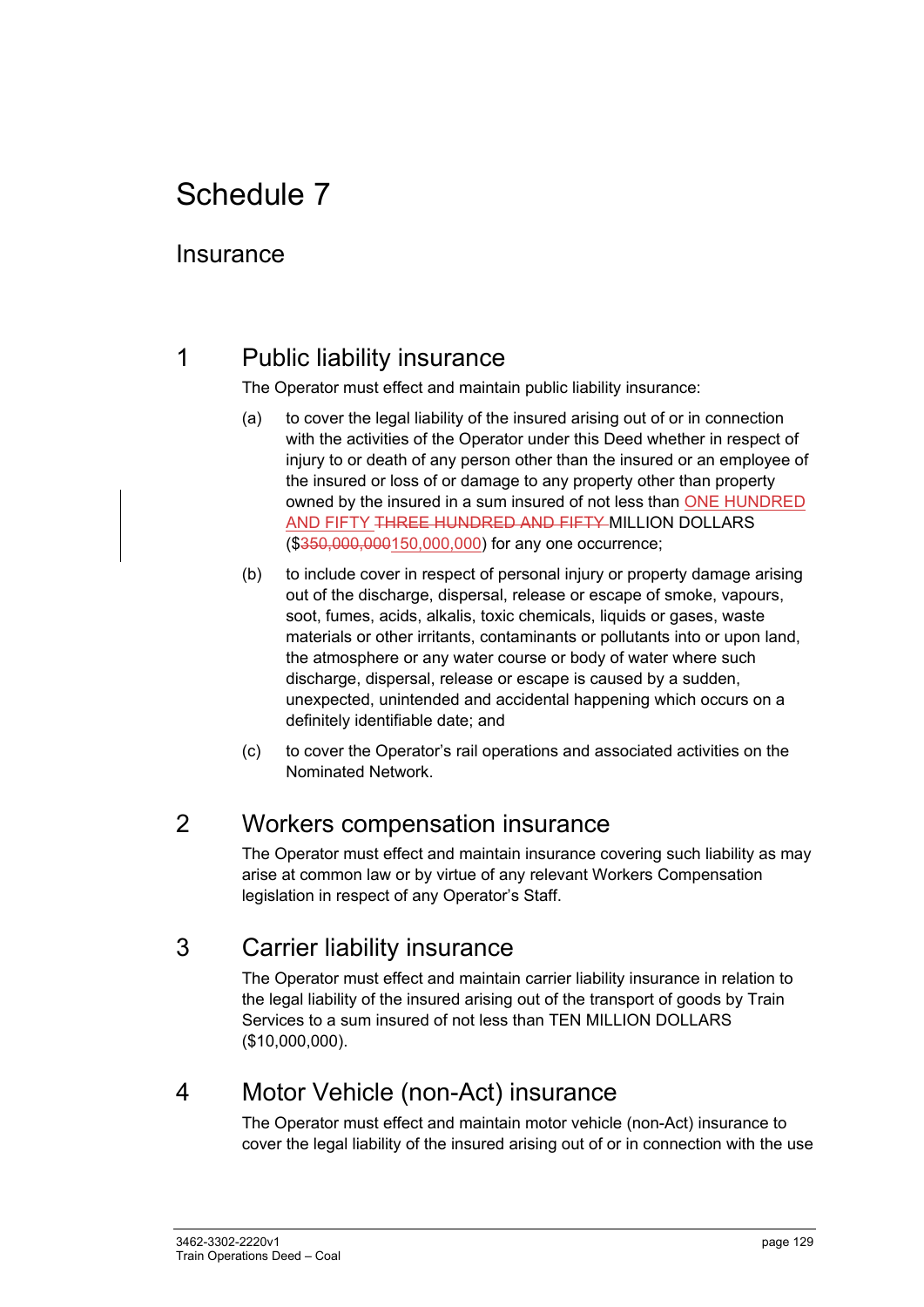of all vehicles in the performance of this Deed by the Operator or Operator's Staff and must include:

- (a) third party liability to a sum insured of not less than TWENTY MILLION DOLLARS (\$20,000,000); and
- (b) a Dangerous Goods extension with a maximum sum insured as required by statute.

### 5 Motor Vehicle insurance

The Operator must effect and maintain motor vehicle insurance to cover the statutory liability in respect of personal injury arising out of or in connection with the use by the Operator or the Operator's Staff of all vehicles in the performance of their obligations under this Deed.

### 6 Required terms

Insurances effected pursuant to **items 1** and **4** of this **Schedule 7** must:

- (a) include a principal's indemnity endorsement specifically noting Aurizon Network as an interested party in respect of its interest arising out of or under this Deed;
- (b) include a cross liability clause;
- (c) provide that a notice of claim given to the insurer by one insured party will be accepted by the insurer as a notice of claim given by each of the insured parties; and
- (d) provide that a breach of or failure to observe and fulfil the terms of the policy by any party comprising the insured must not prejudice the rights of the remaining parties comprising the insured.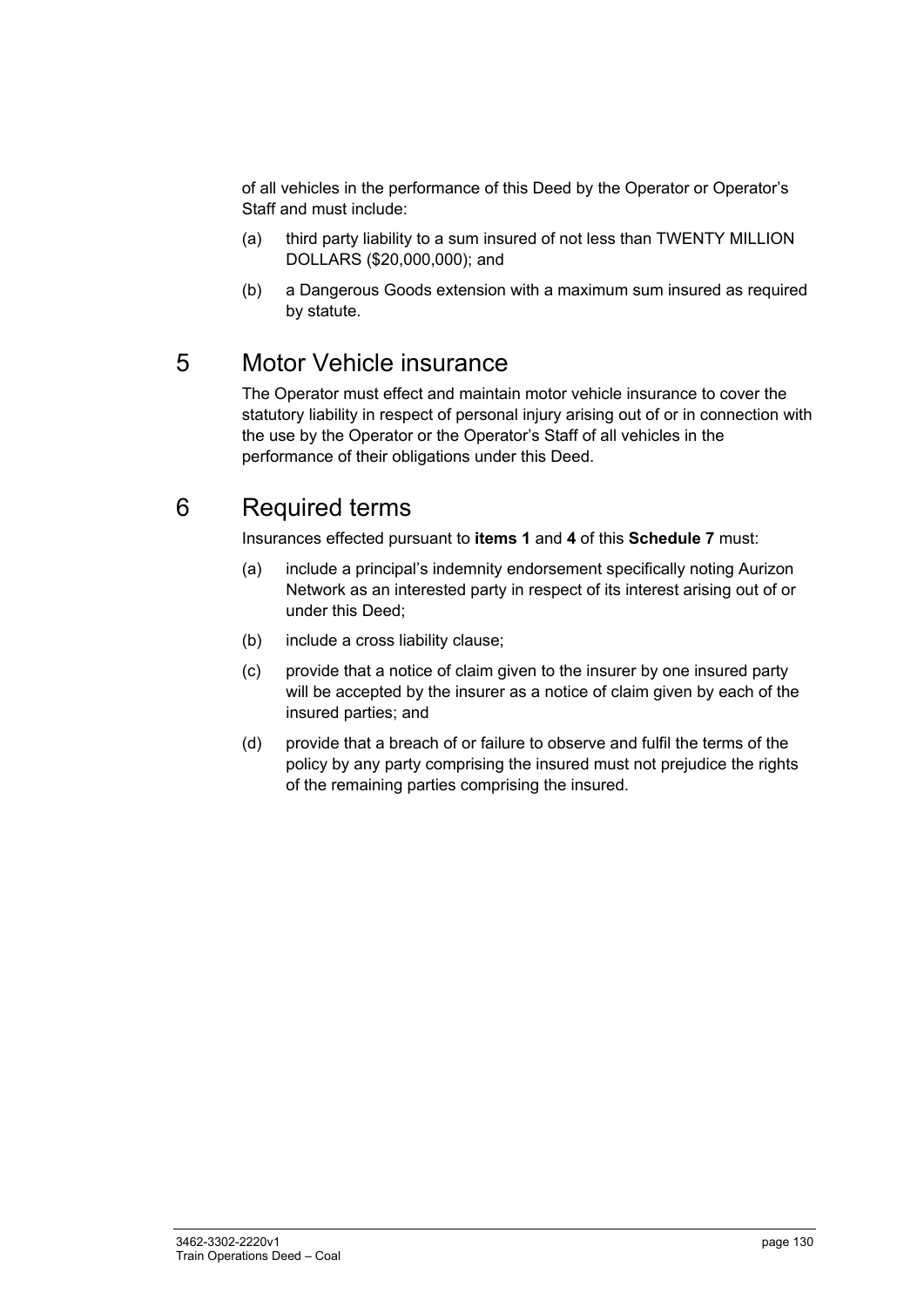### Part A – Suspension Events and Termination Events applicable to specific Train Service Types

| <b>Item</b>    | <b>Suspension Event</b>                                                                                                                                                                                                                                                                                | <b>Termination Event</b> |
|----------------|--------------------------------------------------------------------------------------------------------------------------------------------------------------------------------------------------------------------------------------------------------------------------------------------------------|--------------------------|
| 1              | The Operator materially fails to<br>provide, before the operation of a<br>Train Service for a Train Service Type<br>in a material respect, information that<br>is required to be provided to Aurizon<br>Network in relation to the Train Service<br>under clause 16.5.                                 |                          |
| $\overline{2}$ | The Operator operates Train<br>(a)<br>Services for a Train Service<br>Type which materially do not<br>comply, in a material respect,<br>with the Train Description for<br>that Train Service Type; and                                                                                                 |                          |
|                | such default:<br>(b)<br>(i)<br>adversely affects the<br>entitlements of any<br>Access Holder (other than<br>the Access Holder under<br>the Access Agreement) or<br>other users of the<br>Infrastructure (including<br>Infrastructure Service<br>Providers) of the<br>Infrastructure, provided<br>that: |                          |
|                | (A)<br>Aurizon Network has<br>sought to minimise<br>the impact of such<br>default by applying<br>the Network<br>Management<br>Principles; and                                                                                                                                                          |                          |
|                | <b>Aurizon Network is</b><br>(B)<br>not obliged to take<br>any such action that<br>may cause any<br>additional cost or                                                                                                                                                                                 |                          |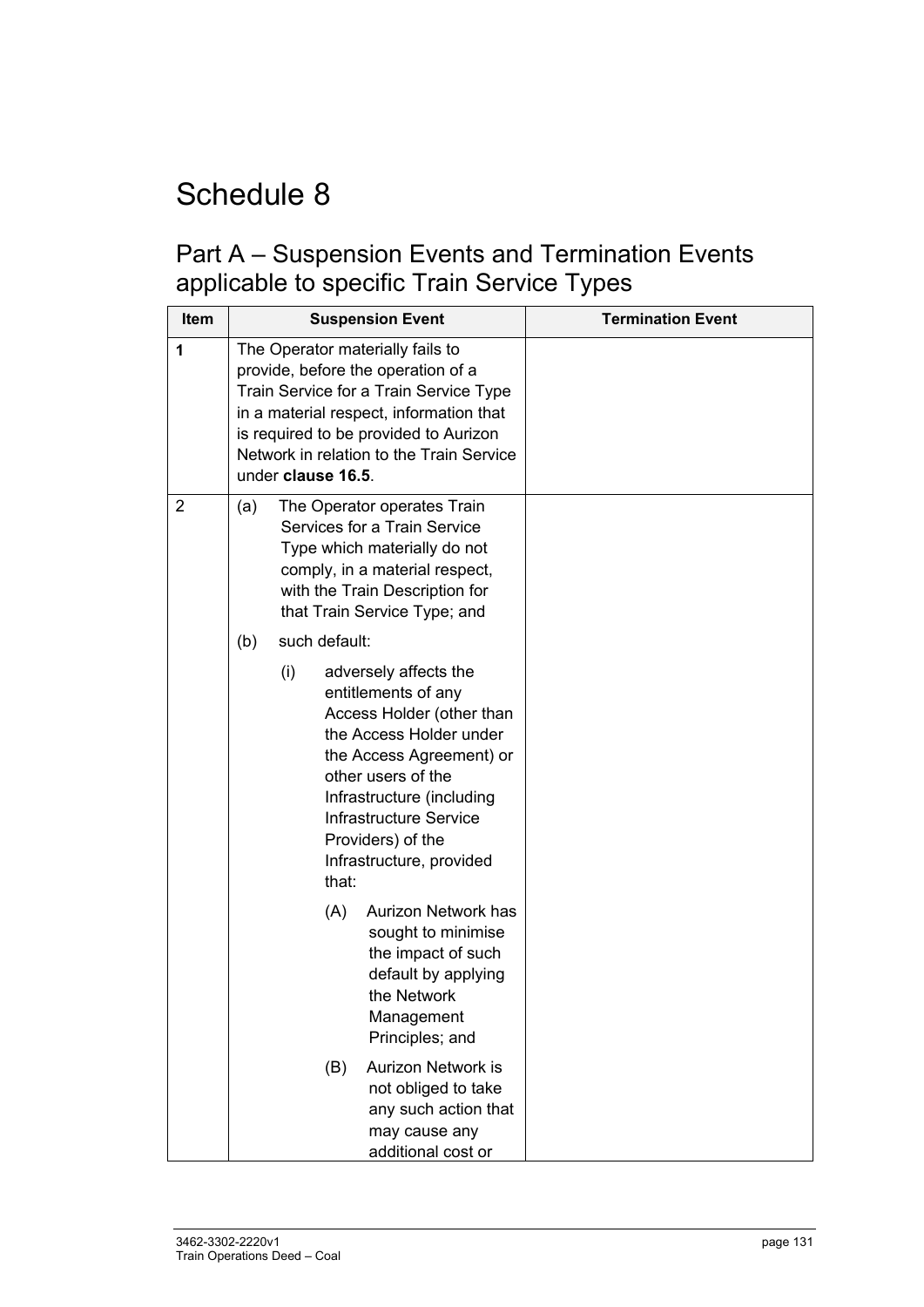| <b>Item</b> | <b>Suspension Event</b>                                                                                                                                                                                                                                                                                                                                                                                                                                                                                                        | <b>Termination Event</b>                                                                                                                                                                                                                                                                                                                                                                                                                                                                                                           |  |
|-------------|--------------------------------------------------------------------------------------------------------------------------------------------------------------------------------------------------------------------------------------------------------------------------------------------------------------------------------------------------------------------------------------------------------------------------------------------------------------------------------------------------------------------------------|------------------------------------------------------------------------------------------------------------------------------------------------------------------------------------------------------------------------------------------------------------------------------------------------------------------------------------------------------------------------------------------------------------------------------------------------------------------------------------------------------------------------------------|--|
|             | risk to Aurizon<br>Network or an<br>adverse impact on<br>any Access Holder<br>(other than the<br><b>Access Holder</b><br>under the Access<br>Agreement); or                                                                                                                                                                                                                                                                                                                                                                    |                                                                                                                                                                                                                                                                                                                                                                                                                                                                                                                                    |  |
|             | (ii)<br>has caused an increased<br>risk to the safety of any<br>person or material risk to<br>property,                                                                                                                                                                                                                                                                                                                                                                                                                        |                                                                                                                                                                                                                                                                                                                                                                                                                                                                                                                                    |  |
|             | unless the Operator<br>operated the Train Service<br>in accordance with Train<br><b>Control Directions in</b><br>which case the default will<br>not be considered a<br>Suspension Event.                                                                                                                                                                                                                                                                                                                                       |                                                                                                                                                                                                                                                                                                                                                                                                                                                                                                                                    |  |
| 3           | The Operator fails, in a material<br>respect, to comply with any obligation<br>under this Deed which is specific to a<br>Train Service Type (other than any<br>obligation which, if not complied with<br>by the Operator, may (either of itself or<br>if other requirements are satisfied)<br>result in any other Suspension Event<br>referred to in Part A of this Schedule<br>8 occurring) and such default<br>continues for at least 20 Business<br>Days after Aurizon Network gives the<br>Operator notice of the default. | The Operator fails, in a material<br>respect, to comply with any<br>obligation under this Deed which is<br>specific to a Train Service Type<br>(other than any obligation which, if<br>not complied with by the Operator,<br>may (either of itself or if other<br>requirements are satisfied) result in<br>any other Termination Event referred<br>to in Part A of this Schedule 8<br>occurring) and such default<br>continues for at least 40 Business<br>Days after Aurizon Network gives the<br>Operator notice of the default. |  |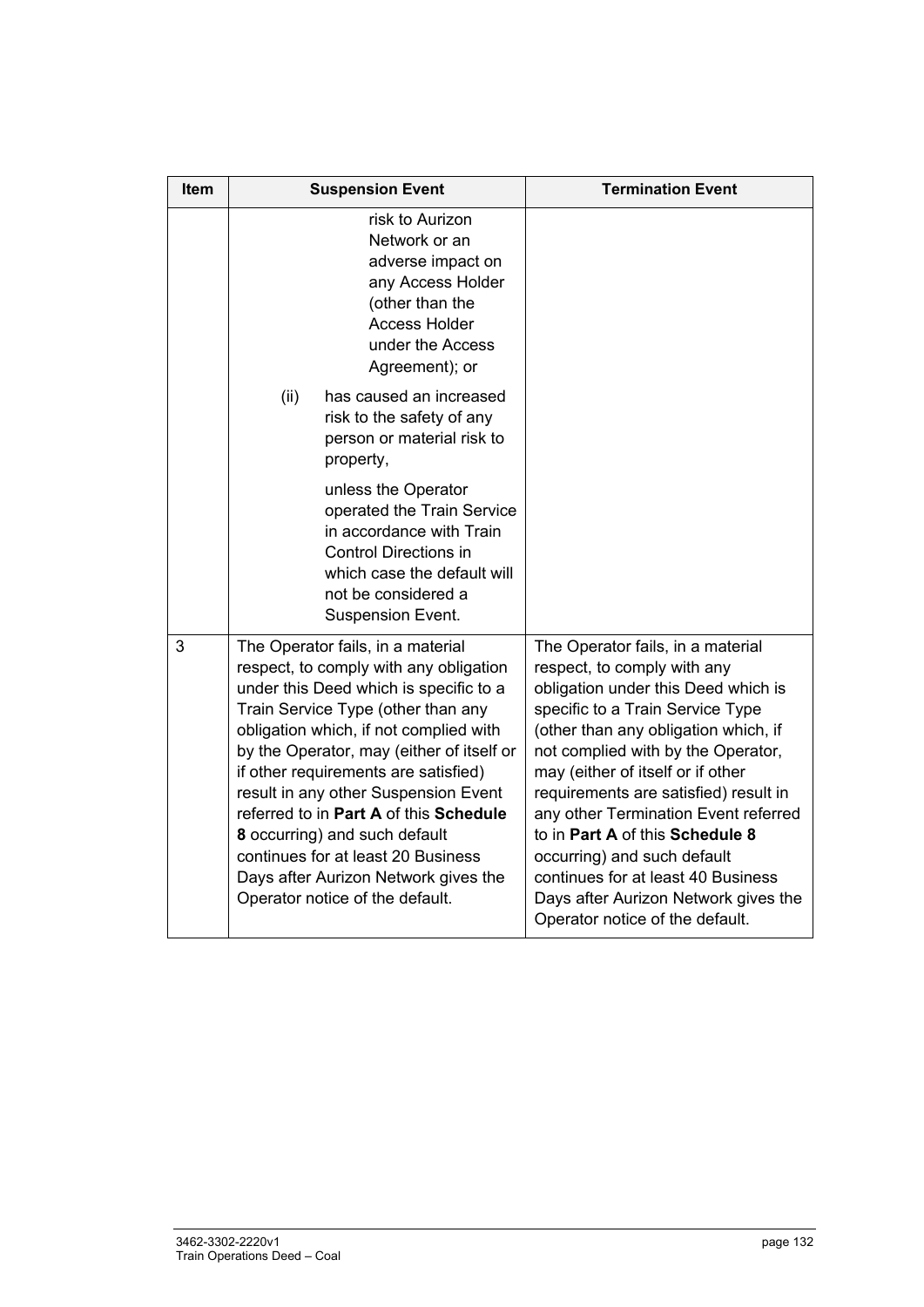Part B – Suspension Events and Termination Events applicable to all Train Services Types

| Item | <b>Suspension Event</b>                                                                                                                                                                                                                                                                                                                                                                                                                                                                                                      | <b>Termination Event</b>                                                                                                                                                                                                                                                                                                                                                                                                                              |  |  |
|------|------------------------------------------------------------------------------------------------------------------------------------------------------------------------------------------------------------------------------------------------------------------------------------------------------------------------------------------------------------------------------------------------------------------------------------------------------------------------------------------------------------------------------|-------------------------------------------------------------------------------------------------------------------------------------------------------------------------------------------------------------------------------------------------------------------------------------------------------------------------------------------------------------------------------------------------------------------------------------------------------|--|--|
| 1    | The Operator fails to pay by the due<br>date any amount payable under this<br>Deed, and such default continues for<br>at least 10 Business Days after<br>Aurizon Network gives the Operator<br>notice of the default (and always<br>subject to clause 8.4).                                                                                                                                                                                                                                                                  | The Operator fails to pay by the due<br>date any amount payable under this<br>Deed, and such default continues for<br>at least 20 Business Days after<br>Aurizon Network gives the Operator<br>notice of the default (and always<br>subject to clause 8.4).                                                                                                                                                                                           |  |  |
| 2    | The Operator fails, in a material<br>respect, to comply with any of its<br>obligations under clause 14, 22 or 24<br>(other than clauses 22.3 or 24.9) and<br>Aurizon Network is of the reasonable<br>opinion that such failure:<br>(a)<br>adversely affects the<br>entitlements of any Access<br>Holder (other than the Operator<br>under this Deed) or other users<br>of the Infrastructure (including<br>Infrastructure Service<br>Providers); or<br>has caused an increased risk to<br>(b)<br>the safety of any person or | The Operator fails, in a material<br>respect, to comply with any<br>obligations under clause 14, 22 or 24<br>(other than clause 22.3 or 24.9) and<br>such default continues for, or the<br>Operator has failed to take<br>reasonable action to prevent<br>recurrence of the default, within 20<br><b>Business Days after Aurizon Network</b><br>gives the Operator a Suspension<br>Notice in respect of the<br><b>Corresponding Suspension Event.</b> |  |  |
| 3    | material risk to property.<br>The Operator fails in a material                                                                                                                                                                                                                                                                                                                                                                                                                                                               | The Operator fails, in a material                                                                                                                                                                                                                                                                                                                                                                                                                     |  |  |
|      | respect, to comply with:<br>any Train Control Direction<br>(a)<br>given to the Operator; or                                                                                                                                                                                                                                                                                                                                                                                                                                  | respect, to comply with:<br>any Train Control Direction<br>(a)<br>given to the Operator; or                                                                                                                                                                                                                                                                                                                                                           |  |  |
|      | (b)<br>any Applicable Safeworking<br>Procedures or Applicable<br>Safety Standard.                                                                                                                                                                                                                                                                                                                                                                                                                                            | any Applicable Safeworking<br>(b)<br>Procedures or Applicable<br>Safety Standard,                                                                                                                                                                                                                                                                                                                                                                     |  |  |
|      |                                                                                                                                                                                                                                                                                                                                                                                                                                                                                                                              | and such default continues for, or the<br>Operator has failed to take<br>reasonable action to prevent<br>recurrence of the default, within 20<br><b>Business Days after Aurizon Network</b><br>gives the Operator a Suspension<br>Notice in respect of the<br><b>Corresponding Suspension Event.</b>                                                                                                                                                  |  |  |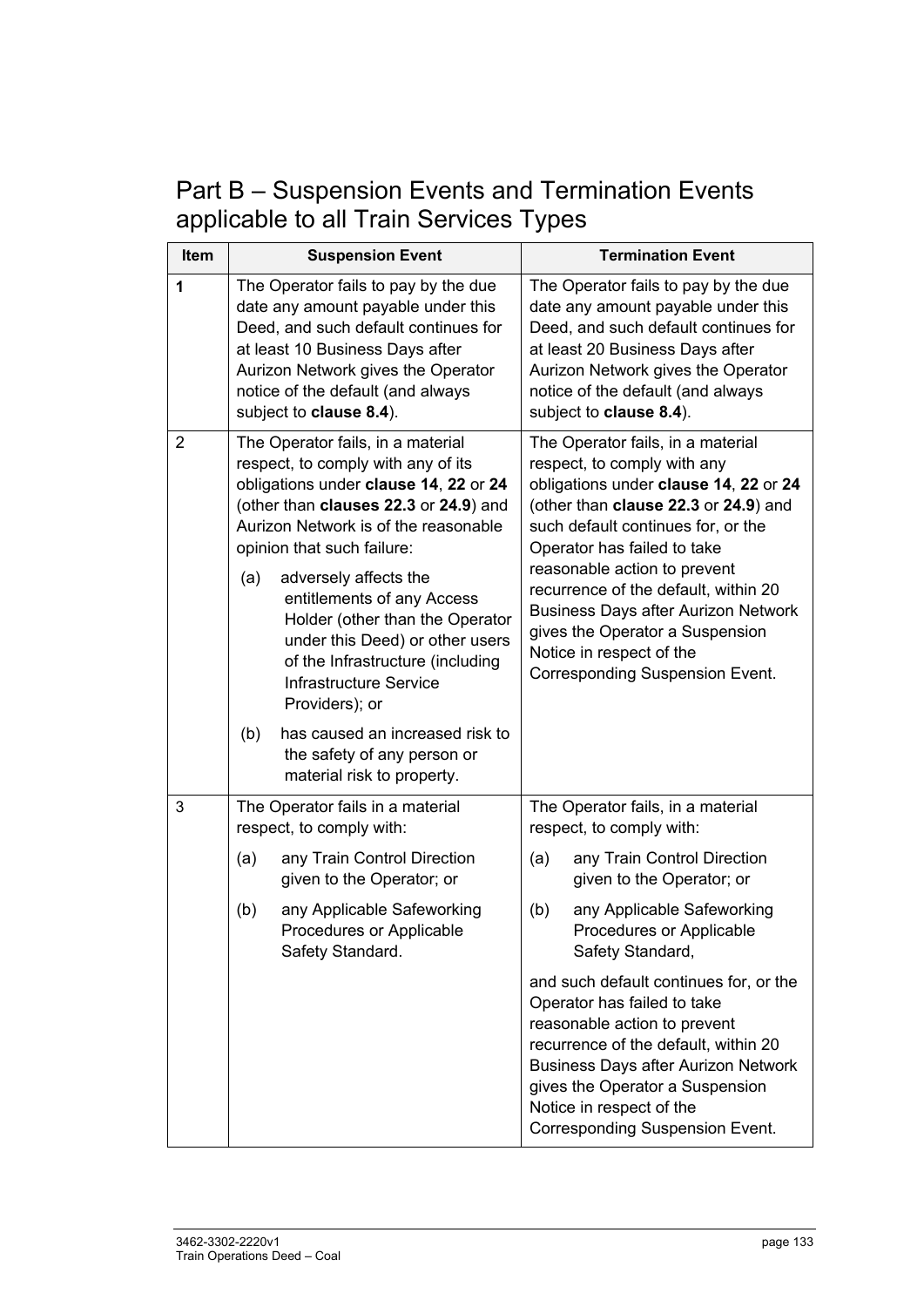| Item           | <b>Suspension Event</b>                                                                                                                                                                                                                                                      | <b>Termination Event</b>                                                                                                                                                                                                                                                                                                               |  |  |
|----------------|------------------------------------------------------------------------------------------------------------------------------------------------------------------------------------------------------------------------------------------------------------------------------|----------------------------------------------------------------------------------------------------------------------------------------------------------------------------------------------------------------------------------------------------------------------------------------------------------------------------------------|--|--|
| 4              | An Insolvency Event occurs in respect<br>of the Operator.                                                                                                                                                                                                                    | An Insolvency Event occurs in respect<br>of the Operator and continues for a<br>period of at least 40 Business Days.                                                                                                                                                                                                                   |  |  |
| 5              | The Operator's Accreditation is<br>suspended, cancelled or amended so<br>that it cannot lawfully operate the<br>Train Services or otherwise perform<br>its obligations generally under this<br>Deed.                                                                         | The Operator's Accreditation is<br>suspended, cancelled or amended so<br>that it cannot lawfully operate the<br>Train Services or otherwise perform<br>its obligations generally under this<br>Deed, and such default continues for<br>at least 20 Business Days after<br>Aurizon Network gives the Operator<br>notice of the default. |  |  |
| 6              | The Operator fails to comply in a<br>material respect with clause 24.11(c).                                                                                                                                                                                                  | The Operator fails to comply with<br>clause 24.11(c) which in the<br>reasonable opinion of Aurizon<br>Network is causing or threatening to<br>cause:                                                                                                                                                                                   |  |  |
|                |                                                                                                                                                                                                                                                                              | a serious or material risk to the<br>(a)<br>safety of persons or property; or                                                                                                                                                                                                                                                          |  |  |
|                |                                                                                                                                                                                                                                                                              | (b)<br>serious or material<br>Environmental Harm,                                                                                                                                                                                                                                                                                      |  |  |
|                |                                                                                                                                                                                                                                                                              | and such failure continues for at least<br>10 Business Days after Aurizon<br>Network gives the Operator a<br>Suspension Notice in respect of the<br><b>Corresponding Suspension Event.</b>                                                                                                                                             |  |  |
| $\overline{7}$ | If an Environmental Regulator gives<br>Aurizon Network or the Operator a<br>direction, notice or order about the<br>conduct of the Operator in relation to<br>the operation of Train Services which<br>causes or threatens to cause serious<br><b>Environmental Harm and</b> | If an Environmental Regulator gives<br>Aurizon Network or the Operator a<br>direction, notice or order about the<br>conduct of the Operator in relation to<br>the operation of Train Services which<br>causes or threatens to cause serious<br><b>Environmental Harm and</b>                                                           |  |  |
|                | if the direction, notice or order<br>(a)<br>is given to Aurizon Network,<br>Aurizon Network promptly<br>notifies the Operator of such<br>direction, notice or order; and                                                                                                     | if the direction, notice or order<br>(a)<br>is given to Aurizon Network,<br><b>Aurizon Network promptly</b><br>notifies the Operator of such<br>direction, notice or order; and                                                                                                                                                        |  |  |
|                | the Operator fails, within the<br>(b)<br>time:                                                                                                                                                                                                                               | the Operator fails, within the<br>(b)<br>time:                                                                                                                                                                                                                                                                                         |  |  |
|                | specified in the relevant<br>(i)<br>direction, notice or order,                                                                                                                                                                                                              | specified in the relevant<br>(i)<br>direction, notice or order,                                                                                                                                                                                                                                                                        |  |  |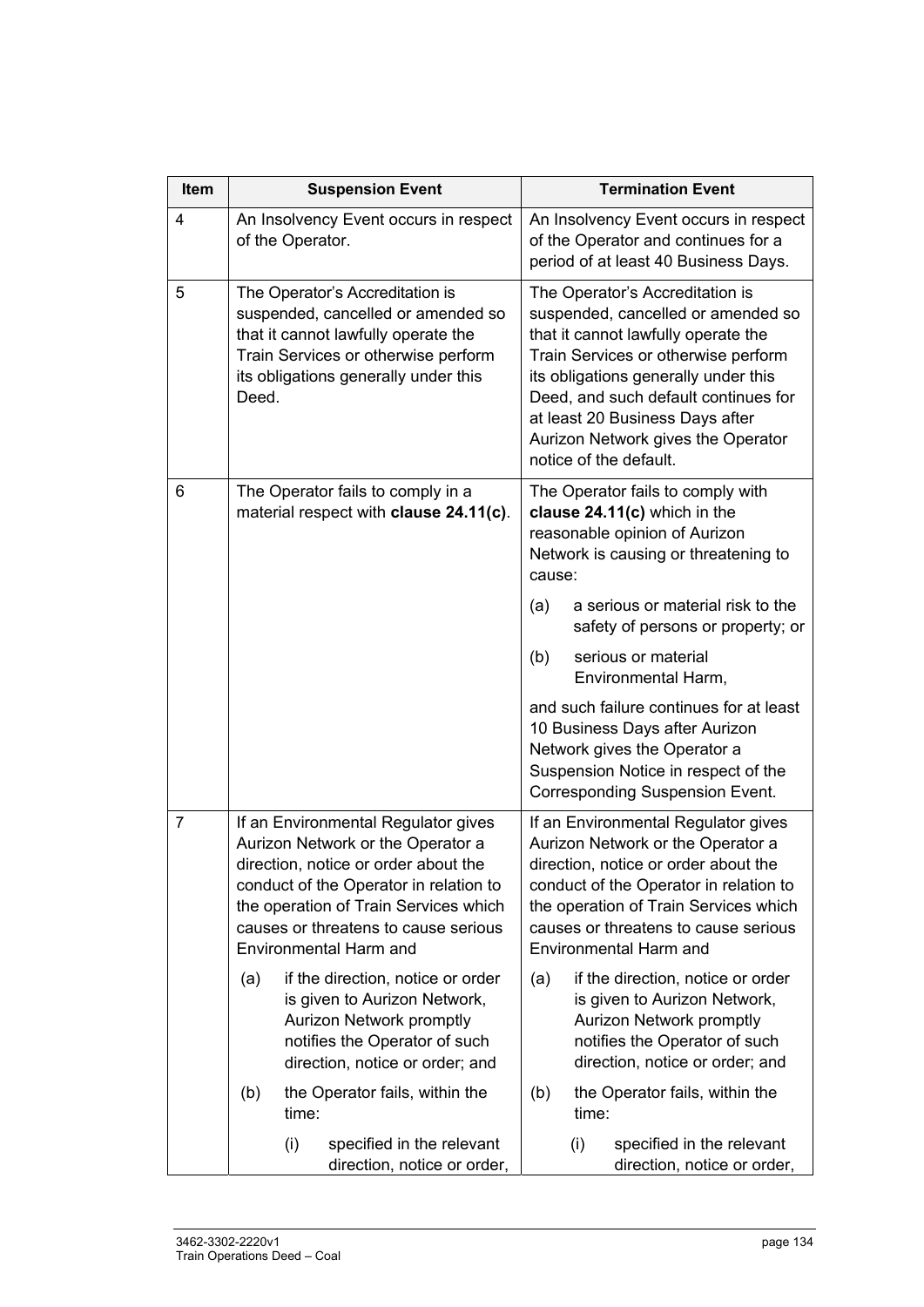| Item | <b>Suspension Event</b> |      |                                                                                                                                                                                                                                                                                                                                | <b>Termination Event</b> |              |                                                                                                                                                                                                                                                                                      |
|------|-------------------------|------|--------------------------------------------------------------------------------------------------------------------------------------------------------------------------------------------------------------------------------------------------------------------------------------------------------------------------------|--------------------------|--------------|--------------------------------------------------------------------------------------------------------------------------------------------------------------------------------------------------------------------------------------------------------------------------------------|
|      |                         |      | or in any stay or other<br>court order made in<br>relation to such direction,<br>notice or order; or                                                                                                                                                                                                                           |                          |              | or in any stay or other<br>court order made in<br>relation to such direction,<br>notice or order; or                                                                                                                                                                                 |
|      |                         | (ii) | otherwise agreed to by<br>the Environmental<br>Regulator,                                                                                                                                                                                                                                                                      |                          | (ii)         | otherwise agreed to by<br>the Environmental<br>Regulator,                                                                                                                                                                                                                            |
|      | to                      |      |                                                                                                                                                                                                                                                                                                                                | to                       |              |                                                                                                                                                                                                                                                                                      |
|      | (c)                     |      | comply with the direction, notice<br>or order, as modified by any<br>court order (if applicable); or                                                                                                                                                                                                                           | (c)                      |              | comply with the direction, notice<br>or order, as modified by any<br>court order (if applicable); or                                                                                                                                                                                 |
|      | (d)                     |      | take other measures (including,<br>for example, agreeing to<br>implement an environmental<br>management program)<br>acceptable to the<br>Environmental Regulator in<br>relation to the requirements of<br>the direction, notice or order.                                                                                      | (d)                      |              | take other measures (including,<br>for example, agreeing to<br>implement an environmental<br>management program)<br>acceptable to the<br>Environmental Regulator in<br>relation to the requirements of<br>the direction, notice or order,<br>and such failure continues for at least |
|      |                         |      |                                                                                                                                                                                                                                                                                                                                |                          | the failure. | 20 Business Days after Aurizon<br>Network gives the Operator notice of                                                                                                                                                                                                               |
| 8    |                         |      | The Operator fails to comply with the<br>requirements of a notice given by<br>Aurizon Network (within the<br>reasonable time specified in the<br>notice) requiring the Operator to<br>cease an Activity of the Operator in<br>connection with this Deed which<br>causes, or threatens to cause, serious<br>Environmental Harm. |                          |              |                                                                                                                                                                                                                                                                                      |
| 9    |                         |      | The Operator fails to:                                                                                                                                                                                                                                                                                                         |                          |              | The Operator fails to:                                                                                                                                                                                                                                                               |
|      | (a)                     |      | effect or maintain the<br>insurances required under<br>clause $26.2$ ; or                                                                                                                                                                                                                                                      | (a)                      |              | effect or maintain the<br>insurances required under<br>clause 26.2; or                                                                                                                                                                                                               |
|      | (b)                     |      | provide evidence of the<br>insurances required under<br>clause 26.2 having been<br>effected and maintained,                                                                                                                                                                                                                    | (b)                      |              | provide evidence of the<br>insurances required under<br>clause 26.2 having been<br>effected and maintained,                                                                                                                                                                          |
|      |                         |      | and such default continues for at least                                                                                                                                                                                                                                                                                        |                          |              | and such default continues for at least                                                                                                                                                                                                                                              |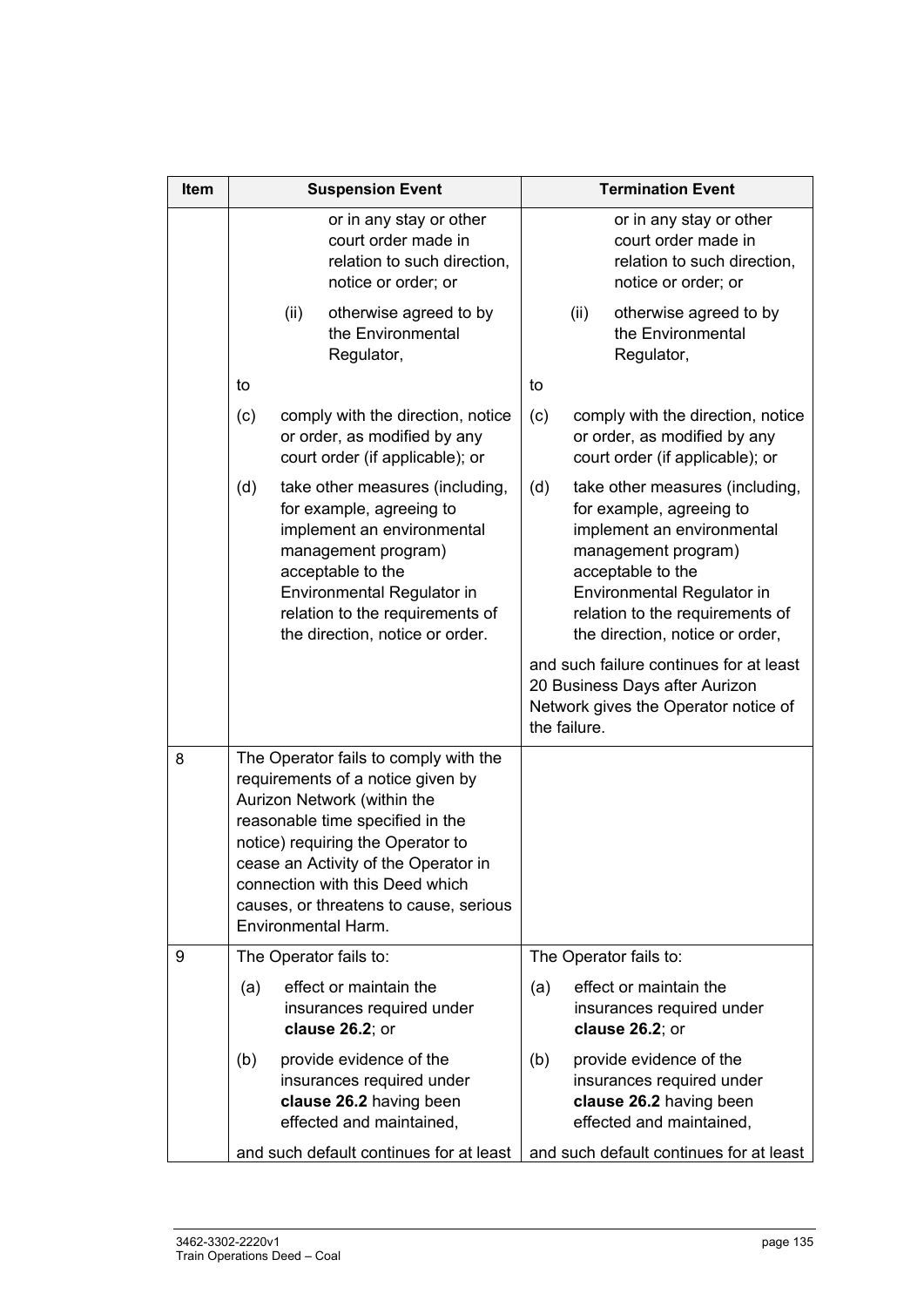| Item | <b>Suspension Event</b>                                                                                                                                                                                                                                                                                                                                                                                                            | <b>Termination Event</b>                                                                                                                                                                                                                                                                                                                                                                                                                                                         |  |
|------|------------------------------------------------------------------------------------------------------------------------------------------------------------------------------------------------------------------------------------------------------------------------------------------------------------------------------------------------------------------------------------------------------------------------------------|----------------------------------------------------------------------------------------------------------------------------------------------------------------------------------------------------------------------------------------------------------------------------------------------------------------------------------------------------------------------------------------------------------------------------------------------------------------------------------|--|
|      | five Business Days after Aurizon<br>Network gives the Operator notice of<br>the default.                                                                                                                                                                                                                                                                                                                                           | 20 Business Days after Aurizon<br>Network gives the Operator notice of<br>the default.                                                                                                                                                                                                                                                                                                                                                                                           |  |
| 10   | The Operator purports to Assign any<br>of its rights or interests in this Deed<br>other than as permitted in this Deed.                                                                                                                                                                                                                                                                                                            | The Operator purports to Assign any<br>of its rights or interests in this Deed<br>other than as permitted by this Deed.                                                                                                                                                                                                                                                                                                                                                          |  |
| 11   | The Operator fails to comply with:<br>any Laws relating to rail safety<br>(a)<br>relevant to the operation of<br>Train Services:<br>(b)<br><b>Train Control Directions;</b><br>Safeworking Procedures; or<br>(c)<br>(d)<br>Applicable Safety Standards,<br>and Aurizon Network is of the<br>reasonable opinion that such default<br>has caused an increased risk to the<br>safety of any person or a material risk<br>to property. | Subject to paragraph (b),<br>(a)<br>Aurizon Network gives the<br>Operator a Suspension Notice<br>in respect of the Corresponding<br>Suspension Event on three or<br>more occasions in any 12<br>month period.<br>(b)<br>If a Dispute arises as to the<br>validity of a Suspension Notice<br>and it is determined under<br>clause 30 that the Suspension<br>Notice was invalid, the<br>Suspension Notice must not be<br>taken into account for the<br>purposes of this provision. |  |
| 12   | The Operator fails to comply with any<br>obligation under this Deed (other than<br>any obligation which, if not complied<br>with by the Operator, is reasonably<br>likely to (either of itself or if other<br>requirements are satisfied) result in<br>any other Suspension Event<br>occurring), and such default continues<br>for at least 20 Business Days after<br>Aurizon Network gives the Operator<br>notice of the default. |                                                                                                                                                                                                                                                                                                                                                                                                                                                                                  |  |
| 13   |                                                                                                                                                                                                                                                                                                                                                                                                                                    | The Access Agreement is terminated.                                                                                                                                                                                                                                                                                                                                                                                                                                              |  |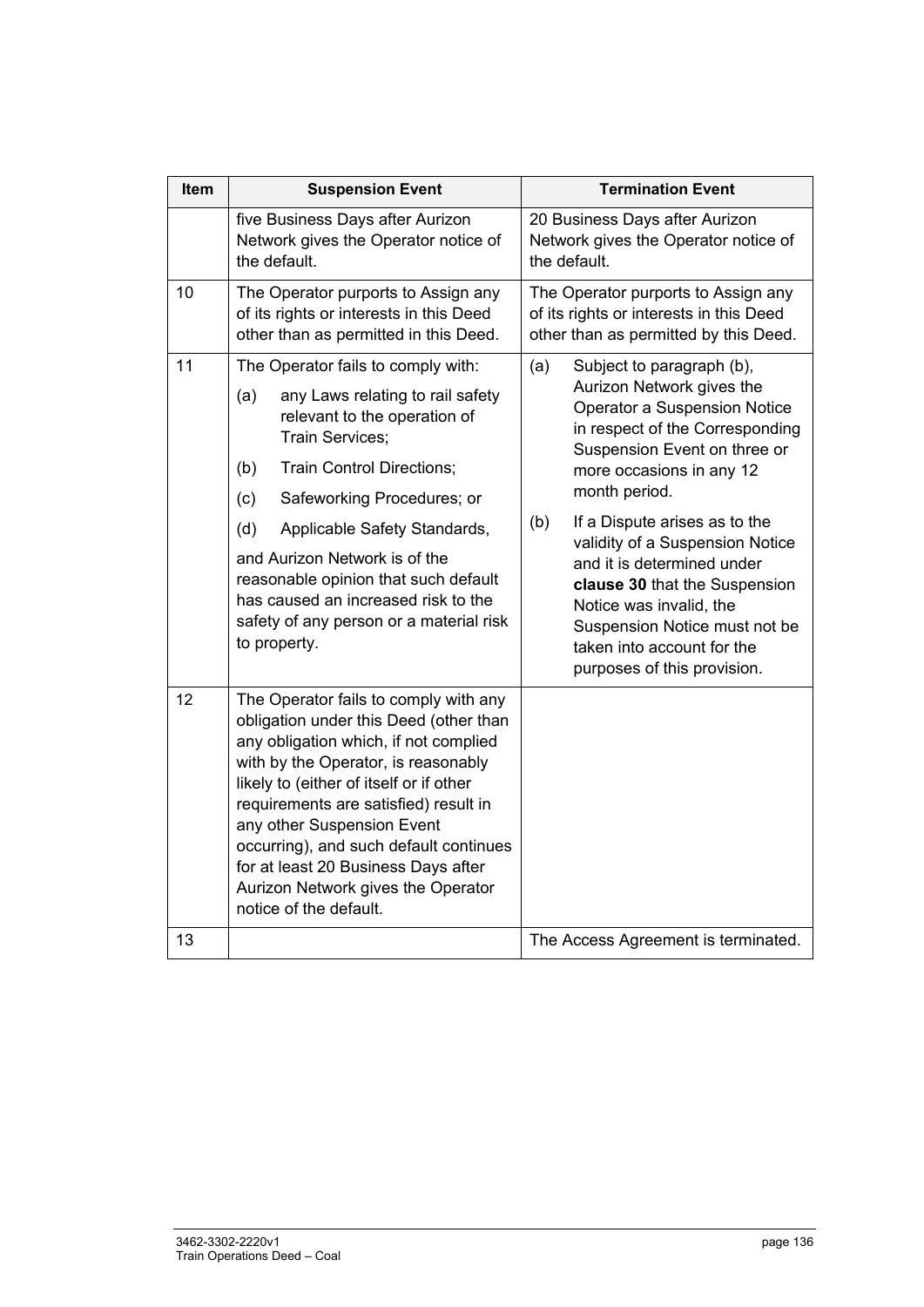### Interface Coordination Arrangements

### 1 Train Control Procedures

#### **1.1 Train Controllers' contact details**

(a) For the benefit of the Operator's Staff who are responsible for the operation of Rollingstock used in the operation of a Train Service for a Train Service Type (**Traincrew**), contact details for the Train Controllers relevant to the Nominated Network are set out below:

| Line Sections:   | [insert] |
|------------------|----------|
| l Control Board: | [insert] |
| Phone:           | [insert] |
| Fax:             | [insert] |

(b) For the benefit of the Operator's Controller, contact details for the Train Controllers relevant to the Nominated Network are set out below:

| Line Sections: | [insert] |
|----------------|----------|
| Control Board: | [insert] |
| Phone:         | [insert] |
| Fax:           | [insert] |

#### **1.2 Operator's advice to Train Controller**

- (a) The Operator's Controller and the Traincrew of the relevant Train must:
	- (i) immediately upon becoming aware of an emergency that may affect the performance of the Operator's Train; and
	- (ii) as soon as reasonably practicable after becoming aware of any other event or circumstances that may affect the performance of the Operator's Train,

provide the Train Controller with such information as the Train Controller may reasonably require, including:

- (iii) the Train number;
- (iv) the nature of the event or circumstances; and
- (v) the likely impact on the performance of Network Train Services (including any Train Service operated by the Operator),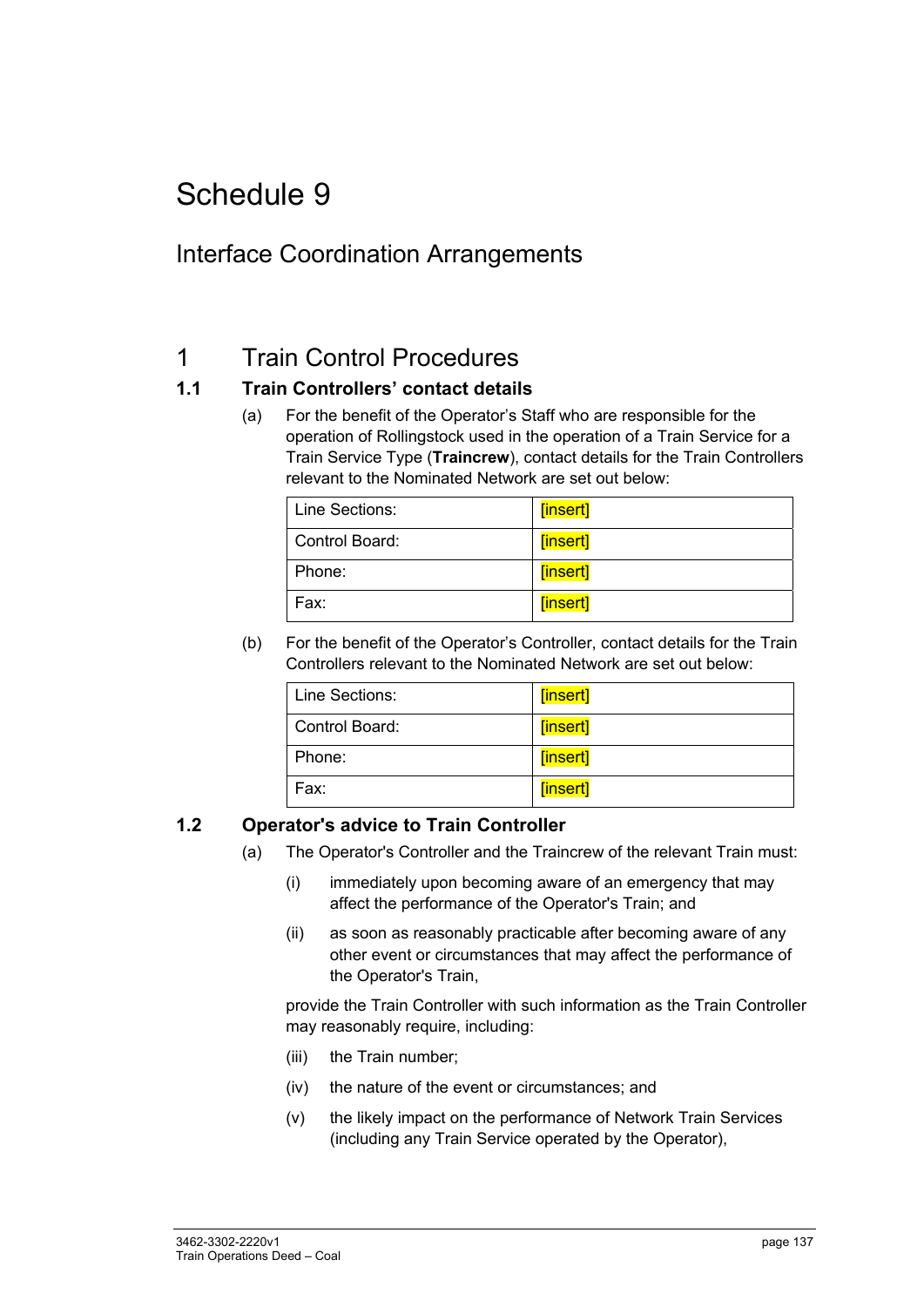regardless of whether or not the Operator's Train has entered the Nominated Network.

- (b) At least 15 minutes before the departure of a Train Service, the Operator's Controller must provide the Train Controller with the following information in relation to that Train Service:
	- (i) information with respect to the Traincrew for that Train Service including the names of the Traincrew personnel and details of any mandatory Traincrew breaks;
	- (ii) if the initial Traincrew for that Train Service is rostered to be replaced by a new Traincrew before that Train Service reaches its Destination, details of the relevant rosters;
	- (iii) the location of nominated depots as specified in the Operating Plan, where Activities in relation to that Train Service such as provisioning, shunting and marshalling, will be carried out;
	- (iv) any en route locomotive provisioning requirements;
	- (v) if the Train is in "Train Order Territory" (as defined in Aurizon Network's safety management system (as amended from time to time)) or "Direct Traffic Control Territory" (as defined in Aurizon Network's safety management system (as amended from time to time)), the number of the leading locomotive; and
	- (vi) a document in the form required by Aurizon Network (**Train List**) which contains the following information in relation to that Train Service:
		- (A) the Train number;
		- (B) the Origin of the Train:
		- (C) the length of the Train in metres (including the locomotives);
		- (D) the number of vehicles in the Train;
		- (E) the gross mass of the Train;
		- (F) the gross trailing load of the Train in tonnes;
		- (G) the motive power employed by the Train;
		- (H) for each vehicle in the Train, in the order in which they will be placed, leading end first, the following information:
			- (1) vehicle classification;
			- (2) vehicle number;
			- (3) vehicle type;
			- (4) gross weight of the vehicle;
			- (5) a description of the goods carried in the vehicle (including details of all Dangerous Goods) by class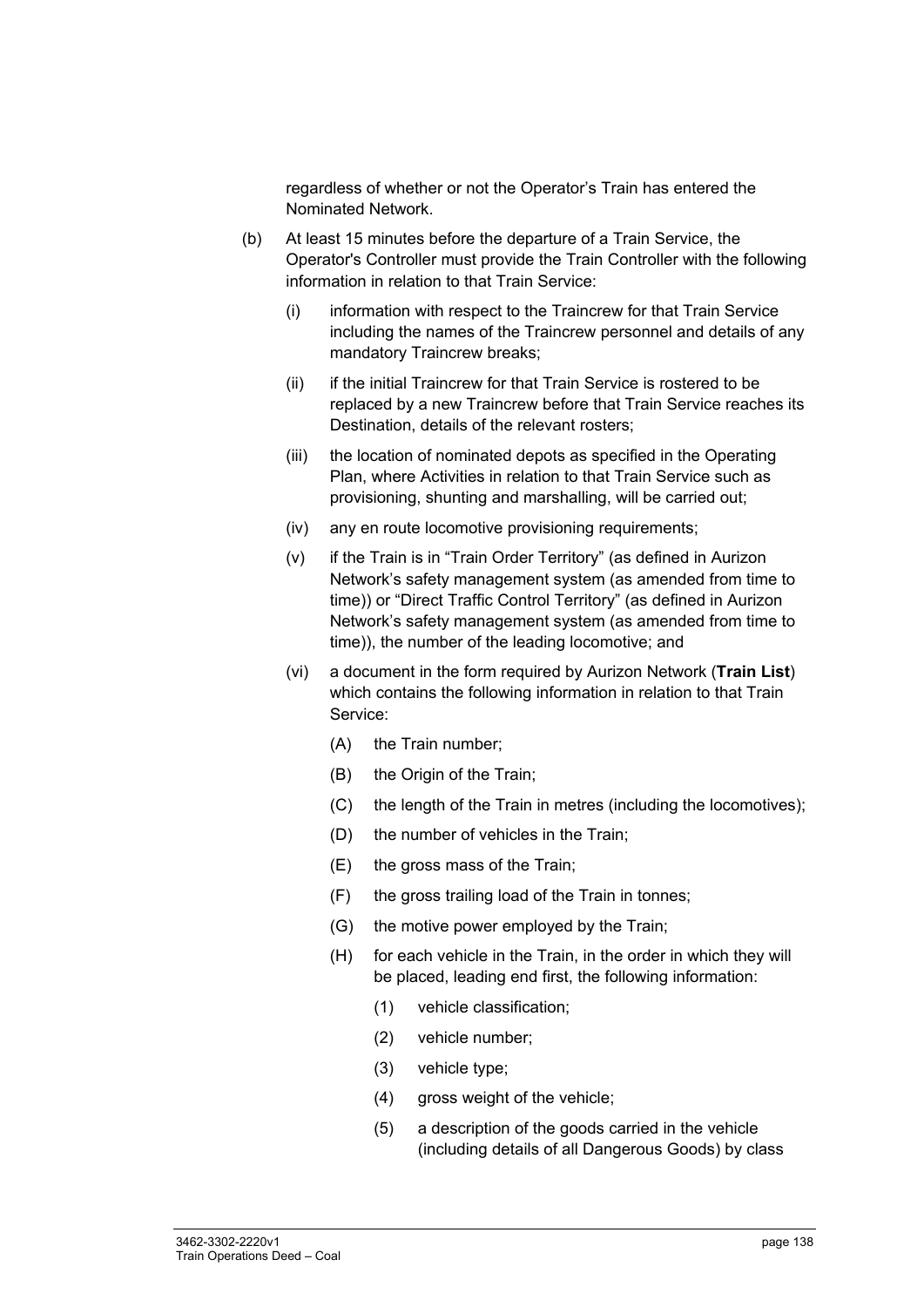and location on the Train;

- (6) the destination of each vehicle; and
- (7) any known defects, eg brakes cut out; and
- (I) any other relevant information in relation to the operation of that Train Service.
- (c) Subject to the Traincrew complying with **item 1.2(b)(ii)** of this **Schedule 9**, the Train Controller must notify the Traincrew of the most probable location for the rostered change of Traincrew as soon as reasonably practicable after the Train Controller determines such location.
- (d) The Operator must enter the Train List into Aurizon Network's nominated information system in accordance with the procedures specified by Aurizon Network.
- (e) The Operator must, as soon as reasonably practicable after it becomes aware of any changes to the information it has provided to Aurizon Network in relation to the Train List, update Aurizon Network's nominated information system with respect to such changes in accordance with the procedures specified by Aurizon Network.
- (f) The Operator must, at all times, ensure that the Train List for a Train Service is accurate and includes all relevant information in relation to that Train Service.
- (g) If the weight and/or length of a Train operated by the Operator alters during the operation of a Train Service utilising that Train, the Operator's Controller must advise the Train Controller of the new weight and/or length (as applicable) of the Train.
- (h) The Operator must provide to Aurizon Network (and keep current at all times during the Term) the contact details (including a mobile phone number and after hours contact details) for the Operator's Controller. As at the date of this Deed, the contact details for the Operator's Controller are set out below:

| Name:                           | [insert] |
|---------------------------------|----------|
| Position:                       | [insert] |
| Phone (during business hours):  | [insert] |
| Phone (outside business hours): | [insert] |
| Mobile phone number:            | [insert] |
| Fax:                            | [insert] |

- (i) The Operator's Controller must be contactable by the Train Controller at all times while any of the Operator's Train Services are operating on the Nominated Network.
- (j) The Operator must provide to Aurizon Network (and keep current at all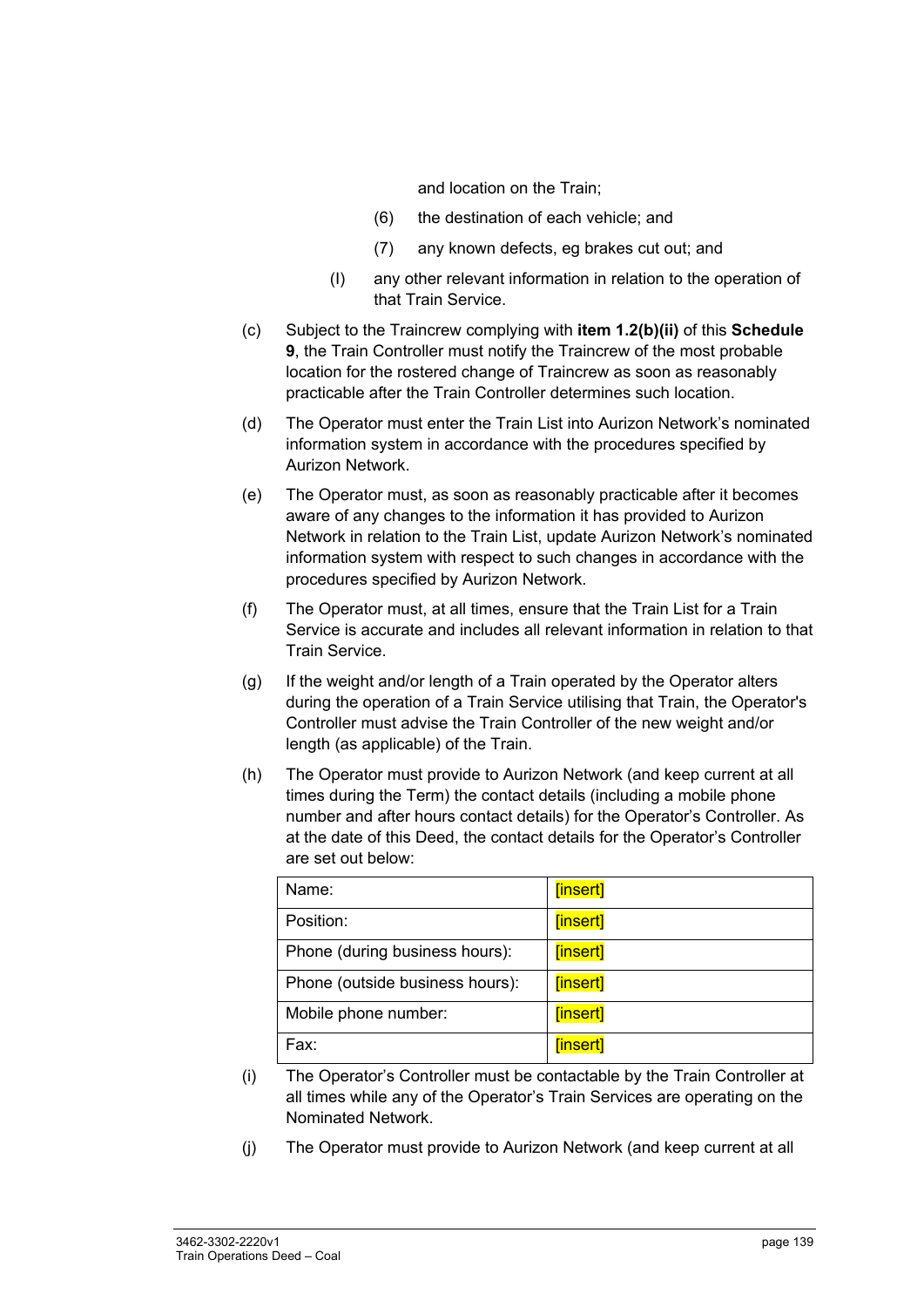times during the Term):

- (i) the hours during which the Operator's Controller will not be contactable while the Operator's Train Services are not operating on the Nominated Network; and
- (ii) the after hours contact procedures for the Operator's Controller.
- (k) When a Train Service is operating on a section of Track which is not within "Track Circulated Territory" (as defined in Aurizon Network's safety management system (as amended from time to time)), the Traincrew must, when reasonably requested by the Train Controller, advise the Train Controller of the arrival and departure times, or the departure times if the Train did not stop, for each "Crossing Location" (as defined in Aurizon Network's safety management system (as amended from time to time)) that the Train passed through on the Nominated Network.
- (l) The Train Controller must enter the arrival and departure times referred to in **item 1.2(k)** of this **Schedule 9** into Aurizon Network's nominated information system as soon as reasonably practicable after the advice is received from the Traincrew.

#### **1.3 Train Controller's advice to the Operator**

- (a) As soon as reasonably practicable after becoming aware of any event or circumstances that may affect the performance of the Operator's Train, the Train Controller must provide to the Operator's Controller such information as the Operator's Controller may reasonably require, including:
	- (i) the Train number;
	- (ii) the nature of the event or circumstances; and
	- (iii) the likely impact on the performance of Network Train Services (including any Train Service operated by the Operator).
- (b) When reasonably requested by the Operator's Controller, the Train Controller will provide to the Operator's Controller an estimated time of arrival at any location on the Nominated Network for the Operator's Train.
- (c) When reasonably requested by the Traincrew, the Train Controller will provide information to the Traincrew regarding events or circumstances that may impact on the performance of the Operator's Train.

#### **1.4 Consultation between Train Controller and the Operator**

(a) The Operator's Controller is responsible for determining whether the initial Traincrew for a Train Service will need to be replaced by a new Traincrew before the relevant Train Service reaches its Destination where such change of Traincrew is not included in the roster provided by the Operator's Controller to the Train Controller under **item 1.2(b)(ii)** of this **Schedule 9** (if any) (**Relief**).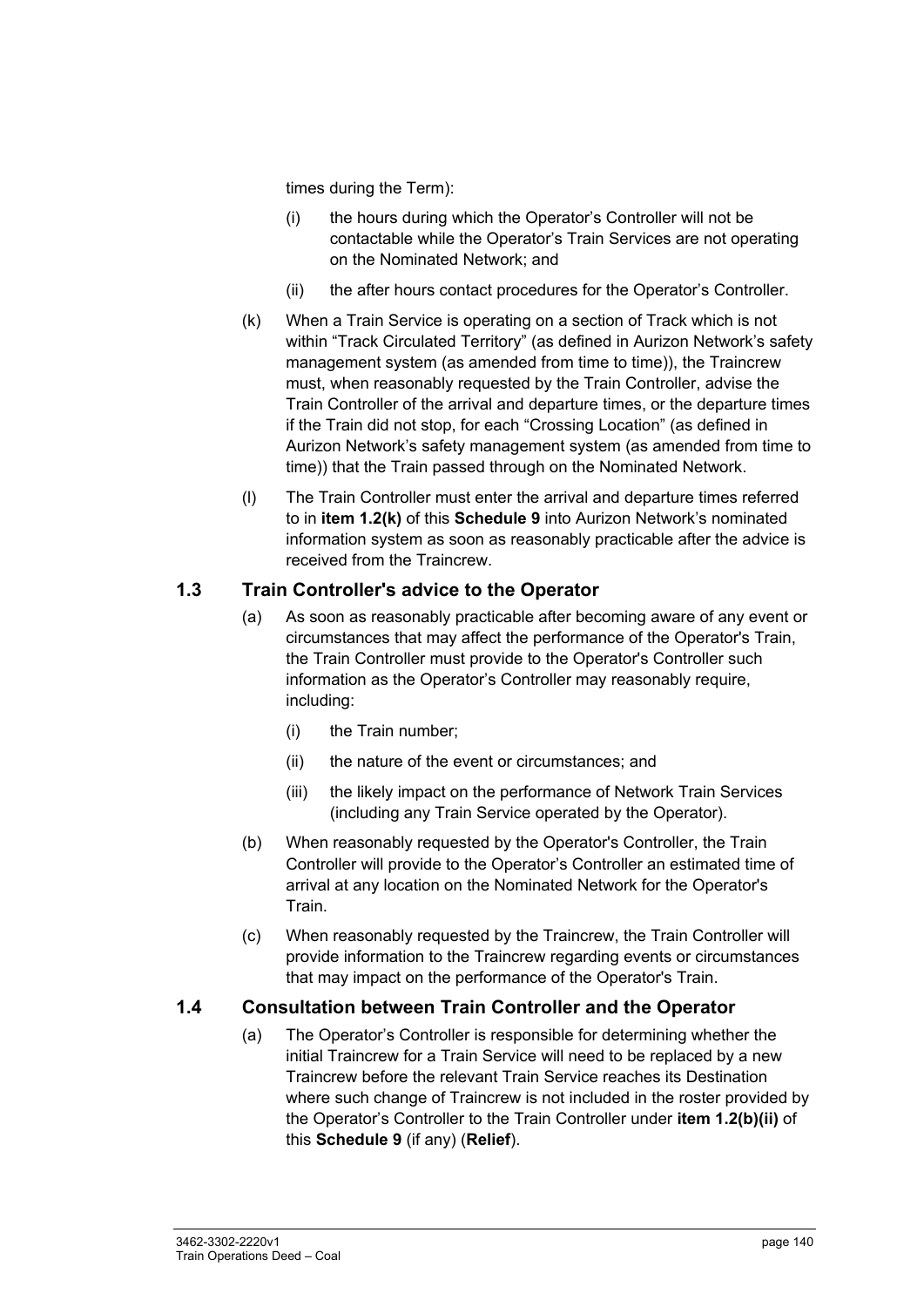- (b) Subject to **item 1.4(c)** of this **Schedule 9**, the Traincrew will contact the Operator's Controller to request meal breaks and personal needs breaks (**Traincrew Breaks**) and Relief.
- (c) If the Traincrew cannot establish contact with the Operator's Controller to request a Traincrew Break or Relief, the Traincrew may contact the Train Controller directly to request the relevant Traincrew Break or Relief.
- (d) If the Traincrew submits a request for a Traincrew Break or Relief directly to the Train Controller, the Train Controller must:
	- (i) record the Traincrew's request for a Traincrew Break or Relief (as applicable); and
	- (ii) advise the Operator's Controller that it has received a request for a Traincrew Break or Relief (as applicable) from the Traincrew.
- (e) Upon receiving advice from the Train Controller in accordance with **item 1.4(d)** of this **Schedule 9**, the Operator's Controller must verbally acknowledge receipt of that advice from the Train Controller.
- (f) If the Operator's Train Controller or the Traincrew submits a request for a Traincrew Break or Relief to the Train Controller, then:
	- (i) the Train Controller and the Operator's Controller must consult with each other as to the most appropriate time and location for the Traincrew Break or Relief (as applicable); and
	- (ii) the Train Controller must not unreasonably refuse to agree to the time and location for the Traincrew Break or Relief (as applicable).
- (g) If the Train Controller and the Operator's Controller agree the time and location for the requested Traincrew Break or Relief (as applicable), then:
	- (i) the Operator's Controller must:
		- (A) make all the necessary arrangements for the Traincrew Break or Relief (as applicable) and, subject to **item 1.4(h)** of this **Schedule 9**, advise the Traincrew of such arrangements; and
		- (B) inform the Train Controller of any changes to the Traincrew's requirements for that Traincrew Break or Relief (as applicable) including any changes to the Traincrew's requirements with respect to the time for that Traincrew Break or Relief (as applicable); and
	- (ii) the Train Controller must advise the Operator's Controller if the estimated time of arrival of the Train at the location for the Traincrew Break or Relief (as applicable) varies by more than 15 minutes from the agreed time for the Traincrew Break or Relief (as applicable).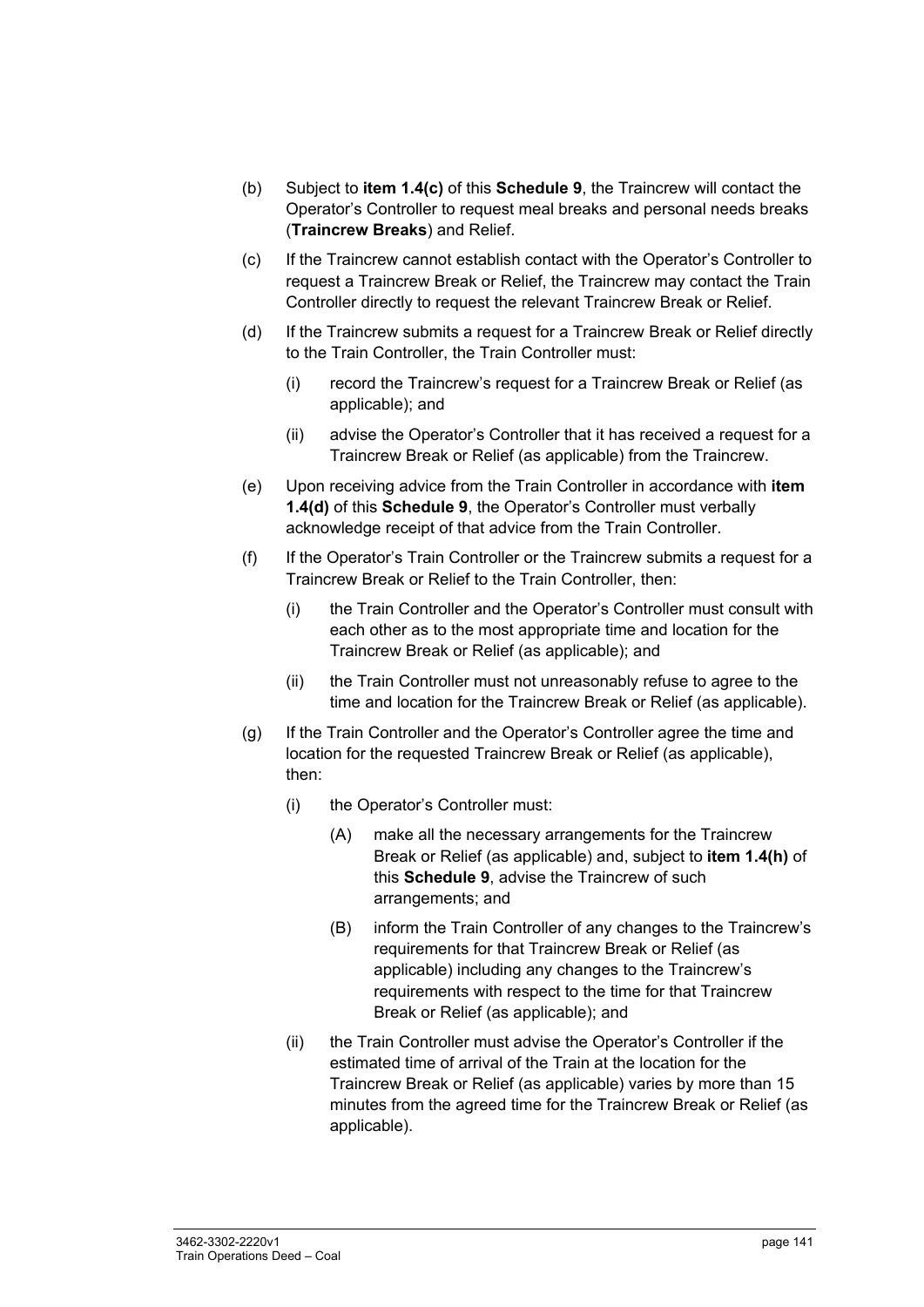- (h) If the Operator's Controller is unable to contact the Traincrew directly to provide advice in relation to the arrangements for the Traincrew Break or Relief (as applicable) referred to in **item 1.4(g)** of this **Schedule 9**, then the Train Controller may, subject to receiving a request from the Operator's Controller, advise the Traincrew of the arrangements for that Traincrew Break or Relief (as applicable).
- (i) If the Operator's Train Controller informs the Train Controller in accordance with **item 1.4(g)(i)(B)** of this **Schedule 9** that the Traincrew's requirements for a Traincrew Break or Relief have changed, then the Train Controller and the Operator's Controller must consult with each other with respect to the relevant changes.

#### **1.5 Radio procedures**

- (a) The Operator's Staff must follow the general radio procedures contained in the "Observance of Signals Manual STD/0037/SWK" (as amended from time to time) when using the Train Control radio system.
- (b) The details for access to the Train Control radio system for each of the line sections that comprise the Nominated Network are set out below:

| Line Section:   | [insert] |
|-----------------|----------|
| Channel Number: | [insert] |
| Line Section:   | [insert] |
| Channel Number: | [insert] |

#### **1.6 Procedures for entering the Nominated Network**

- (a) The Operator must comply with the yard procedures at the Origin for a Train Service (if any) as advised by Aurizon Network.
- (b) The Operator will only enter the Nominated Network upon receipt of the appropriate "Proceed Authority" (as defined in Aurizon Network's safety management system (as amended from time to time)) as advised by Aurizon Network.
- (c) The Operator's Controller must advise the Train Controller of the anticipated departure time of the Operator's Train at least two hours before the Scheduled Time for the departure of the Train or when reasonably requested by the Train Controller. If the anticipated departure time alter from that previously advised to the Train Controller, then the Operator's Controller must advise the Train Controller of the new anticipated departure time as soon as reasonably practicable after it becomes aware of the change.
- (d) The Traincrew for a Train Service must advise the Train Controller when the Train for that Train Service is ready to depart the Origin.
- (e) Prior to the departure of the Train, the Operator must supply the Train driver with the Scheduled Times for that particular Train Service for that particular day.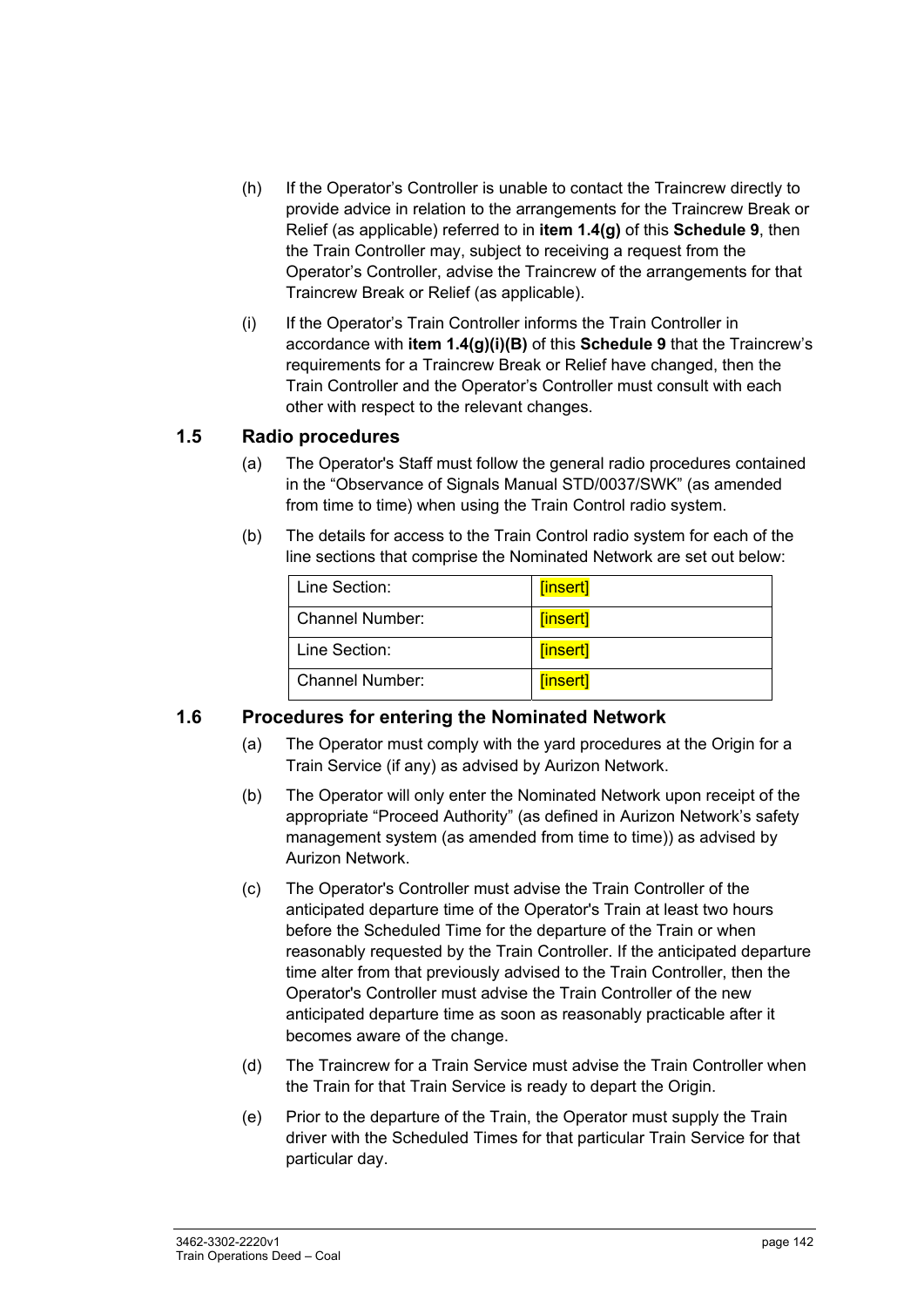#### **1.7 Procedures for shunting/entering and exiting yards**

Aurizon Network will advise the Operator of the appropriate procedures for shunting, entering yards and leaving yards en route.

#### **1.8 Procedures for leaving the Nominated Network**

The Operator must comply with yard procedures at the Destination for a Train Service (if any) as advised by Aurizon Network.

#### **1.9 Contact details for party responsible for loading Trains – clause 19.4(c)**

- (a) The Operator must provide to Aurizon Network (and keep current at all times during the Term) the contact details for any party responsible for loading the Operator's Trains.
- (b) As at the date of this Deed, the parties responsible for loading the Operator's Trains are set out below:

| Name     | Phone    | Fax      |
|----------|----------|----------|
| [insert] | [insert] | [insert] |
| [insert] | [insert] | [insert] |
| [insert] | [insert] | [insert] |

### 2 Train Operations Procedures

#### **2.1 Safety Alerts and Safety Notices**

#### **(a) Safety Alerts**

- (i) In this **item 2** of **Schedule 9**, **Safety Alert** means a document specified as a "Safety Alert" which notifies the recipient that a serious safety incident that has affected or could affect Aurizon Network, the Operator or any other user of the Infrastructure has occurred. A Safety Alert may include:
	- (A) details in relation to the serious safety incident (for information purposes); and/or
	- (B) information in relation to any immediate actions to be taken in relation to the serious safety incident.
- (ii) Aurizon Network must give a Safety Alert as soon as reasonably practicable after the occurrence of a serious safety incident.
- (iii) Aurizon Network may give the Operator a Safety Alert using the Operator's address for notices specified in **item 2** of **Schedule 1**. Without limiting the method of delivery, Aurizon Network may give the Operator a Safety Alert by electronic means.
- (iv) As soon as possible after the receipt of a Safety Alert from Aurizon Network, the Operator must make the Operator's Staff aware of the contents of such Safety Alert.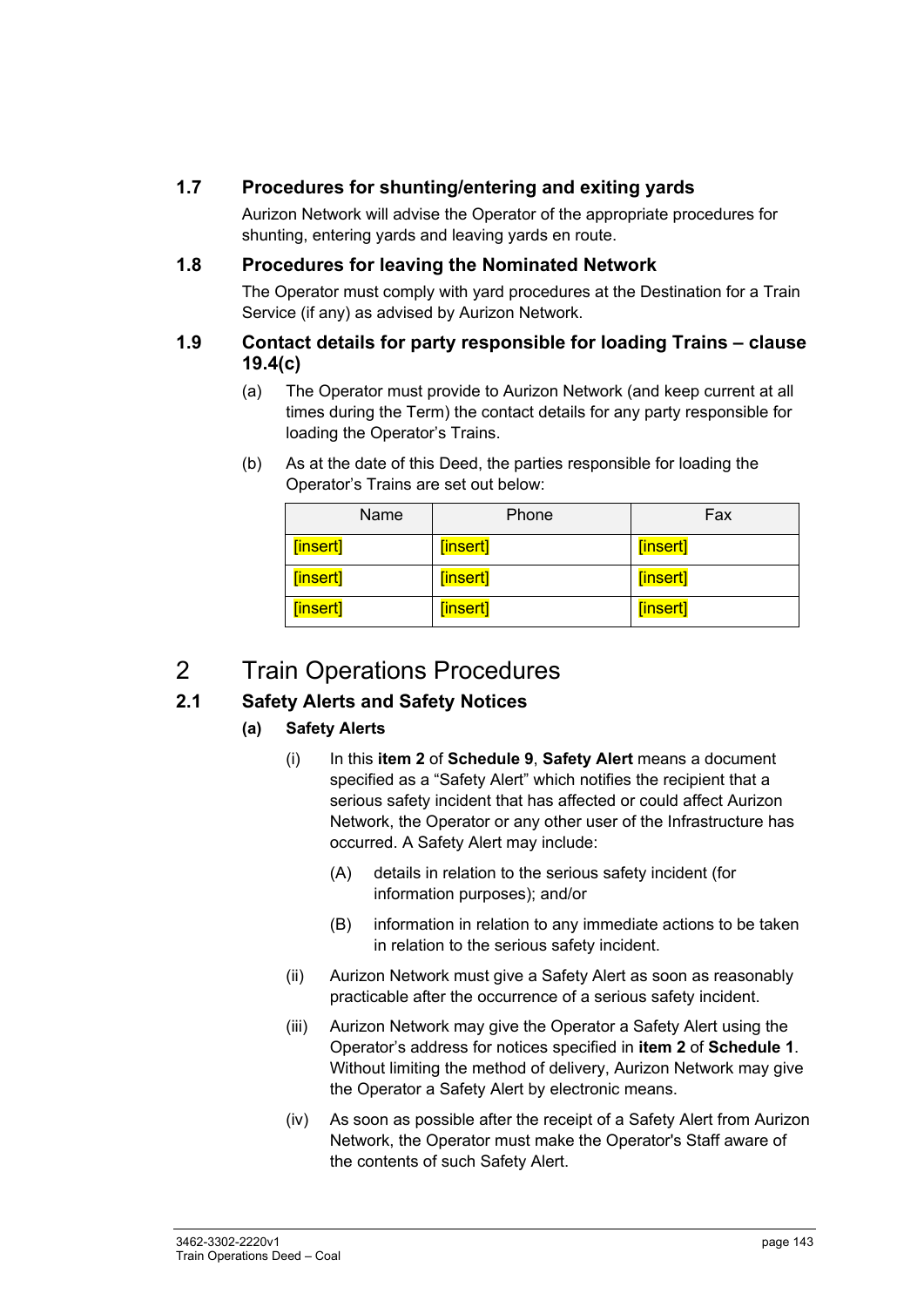#### **(b) Safety Notices**

- (i) In this **item 2** of **Schedule 9**:
	- (A) **Safety Change** means a temporary or permanent change to Aurizon Network's safety management system.
	- (B) **Safety Notice** means a document specified as a "Safety Notice" which is published by Aurizon Network on a weekly basis for distribution to Aurizon Network's employees and the Operator (if it contains safety information relevant to the Operator) and includes safety information about a Safety Change.
- (ii) Subject to **item 2.1(b)(iii)** of this **Schedule 9**, Aurizon Network will include safety information about a Safety Change in a Safety Notice published at least seven days before the date that the Safety Change becomes effective.
- (iii) If:
	- (A) Aurizon Network considers it necessary to communicate certain safety information about a Safety Change; and
	- (B) that safety information has not been published in a Safety Notice at least seven days before the date that the relevant Safety Change will become effective;

then, Aurizon Network must:

- (C) publish that safety information in a Train Notice or a Safety Alert; and
- (D) as soon as reasonably practicable after publication of that Train Notice or Safety Alert, publish that safety information in a Safety Notice.
- (iv) The Operator must ensure that members of the Operator's Staff who perform Safety Related Work have access to a copy of, or are notified of, any safety information in the Safety Notices relevant to their area of work.
- (v) Aurizon Network may give the Operator a Safety Notice using the Operator's address for notices specified in **item 2** of **Schedule 1**. Without limiting the method of delivery, Aurizon Network may give the Operator a Safety Notice by electronic means.

#### **(c) Train Notices**

(i) In this **item 2** of **Schedule 9**, **Train Notice** means a document specified as a "Train Notice" which is published by Aurizon Network on a daily basis (or as otherwise determined by Aurizon Network) for distribution to the Operator and conveys operational instructions, information and messages about Activities on the Infrastructure.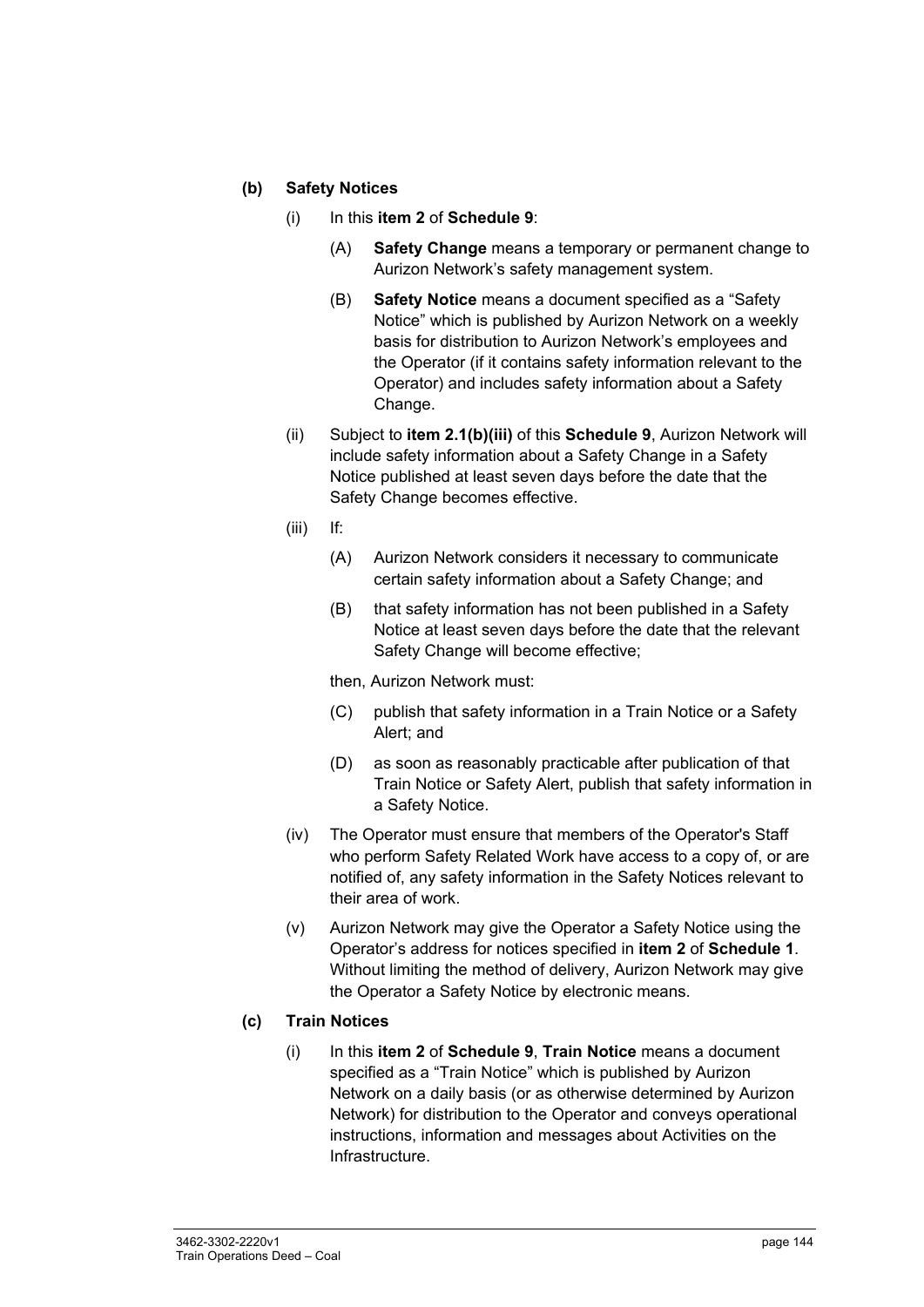- (ii) The Operator must ensure that all Train Notices are given to members of the Operator's Staff who:
	- (A) are responsible for the operation of Rollingstock used in the operation of a Train Service for a Train Service Type; or
	- (B) work on or near any Track.
- (iii) Aurizon Network may give the Operator a Train Notice using the Operator's address for notices specified in **item 2** of **Schedule 1**. Without limiting the method of delivery, Aurizon Network may give the Operator a Train Notice by email.

#### **(d) Safeworking Forms**

- (i) Aurizon Network will make available to the Operator access to electronic copies of administrative forms included in Aurizon Network's safety management system which are necessary for the Operator to operate Train Services on the Nominated Network (**Safeworking Forms**).
- (ii) The Operator may obtain a reasonable quantity of Safeworking Forms by submitting a request to the following contact at Aurizon Network:

| Position:      | [insert] |
|----------------|----------|
| Phone:         | [insert] |
| Email address: | [insert] |
| Fax:           | [insert] |

#### **2.2 Operational meetings**

(a) The contact details for the Operator's Representative are set out below:

| Position:      | [insert] |
|----------------|----------|
| Phone:         | [insert] |
| Mobile phone:  | [insert] |
| Email address: | [insert] |
| Fax:           | [insert] |

(b) The contact details for the Aurizon Network Representative are set out below:

| Position:      | [insert] |
|----------------|----------|
| Phone:         | [insert] |
| Mobile phone:  | [insert] |
| Email address: | [insert] |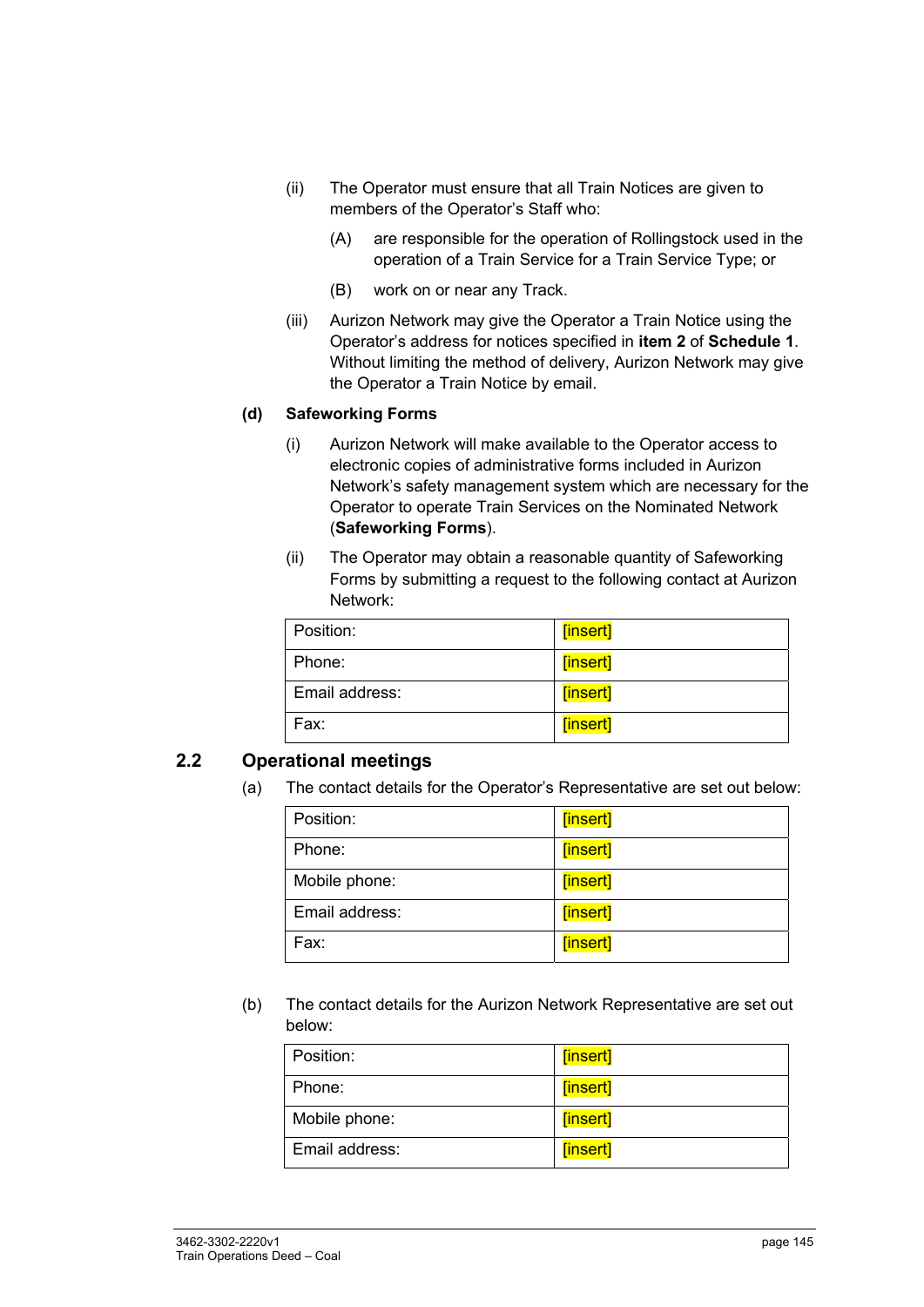|--|--|

- (c) The Operator's Representative and the Aurizon Network Representative (or their nominees) must meet on a monthly basis or as agreed by the Parties for the purpose of:
	- (i) reviewing the achievement of Performance Levels (as that term in defined in the Access Agreement) and other matters affecting the performance of Train Services so as to identify remedial action in relation to recurring problems and to plan action to address potential or known problems;
	- (ii) reviewing requests or proposals by the Operator or Aurizon Network to vary the procedures contained in this **Schedule 9**;
	- (iii) reviewing the reliability of the Operator's Rollingstock;
	- (iv) reviewing Operational Constraints;
	- (v) investigating or reviewing breaches or suspected breaches of the Applicable Safeworking Procedures, Applicable Safety Standards or Train Control Directions by the Operator's Staff; and
	- (vi) reviewing any other matters relevant to the performance of this Deed.
- (d) The Operator's Representative must attend other operational meetings relevant to the operation of Train Movements on the Nominated Network as required by Aurizon Network from time to time.

## 3 Nominated Persons

### **3.1 Operator's Incident Response Coordinator**

The contact details for the Operator's Incident Response Coordinator are as follows:

| Name:                           | [insert] |
|---------------------------------|----------|
| Position:                       | [insert] |
| Phone (during business hours):  | [insert] |
| Phone (outside business hours): | [insert] |
| Mobile:                         | [insert] |
| Email:                          | [insert] |
| Fax:                            | [insert] |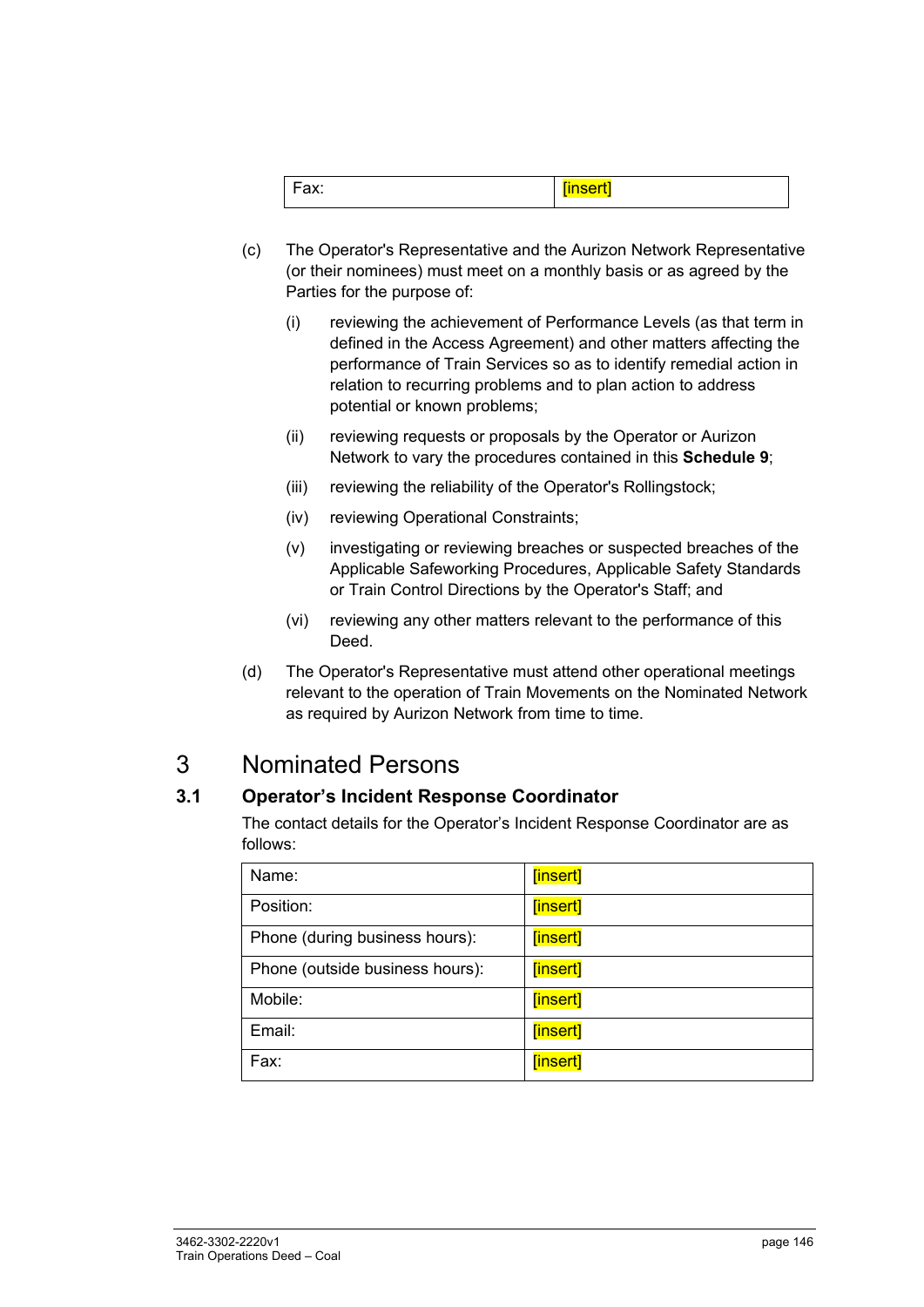### **3.2 Operator's Recovery Team Leader**

The contact details for the Operator's Recovery Team Leader are as follows:

| Name:                           | [insert] |
|---------------------------------|----------|
| Position:                       | [insert] |
| Phone (during business hours):  | [insert] |
| Phone (outside business hours): | [insert] |
| Mobile:                         | [insert] |
| Email:                          | [insert] |
| Fax:                            | [insert] |

### 4 Possession Protocols

Aurizon Network must publish the the Possession Protocols (as amended from time to time) on its Website which detail the rules governing the management and scheduling of Planned Possessions and Emergency Possession on the Infrastructure.

## 5 Document Control Procedures

(a) The contact details for the Operator's Document Controller are set out below:

| Name:           | [insert] |
|-----------------|----------|
| Position:       | [insert] |
| Phone:          | [insert] |
| Postal Address: | [insert] |
| Email Address:  | [insert] |

- (b) Upon execution of this Deed, Aurizon Network will give the Operator one electronic copy of each of the Applicable Safeworking Procedures and Applicable Safety Standards.
- (c) Aurizon Network will manage updates and revisions of the documents referred to in **item 5(b)** of this **Schedule 9**, the Emergency Procedures and the Investigations Procedures in accordance with the provisions of the relevant Australian Standards that apply to document control at that time.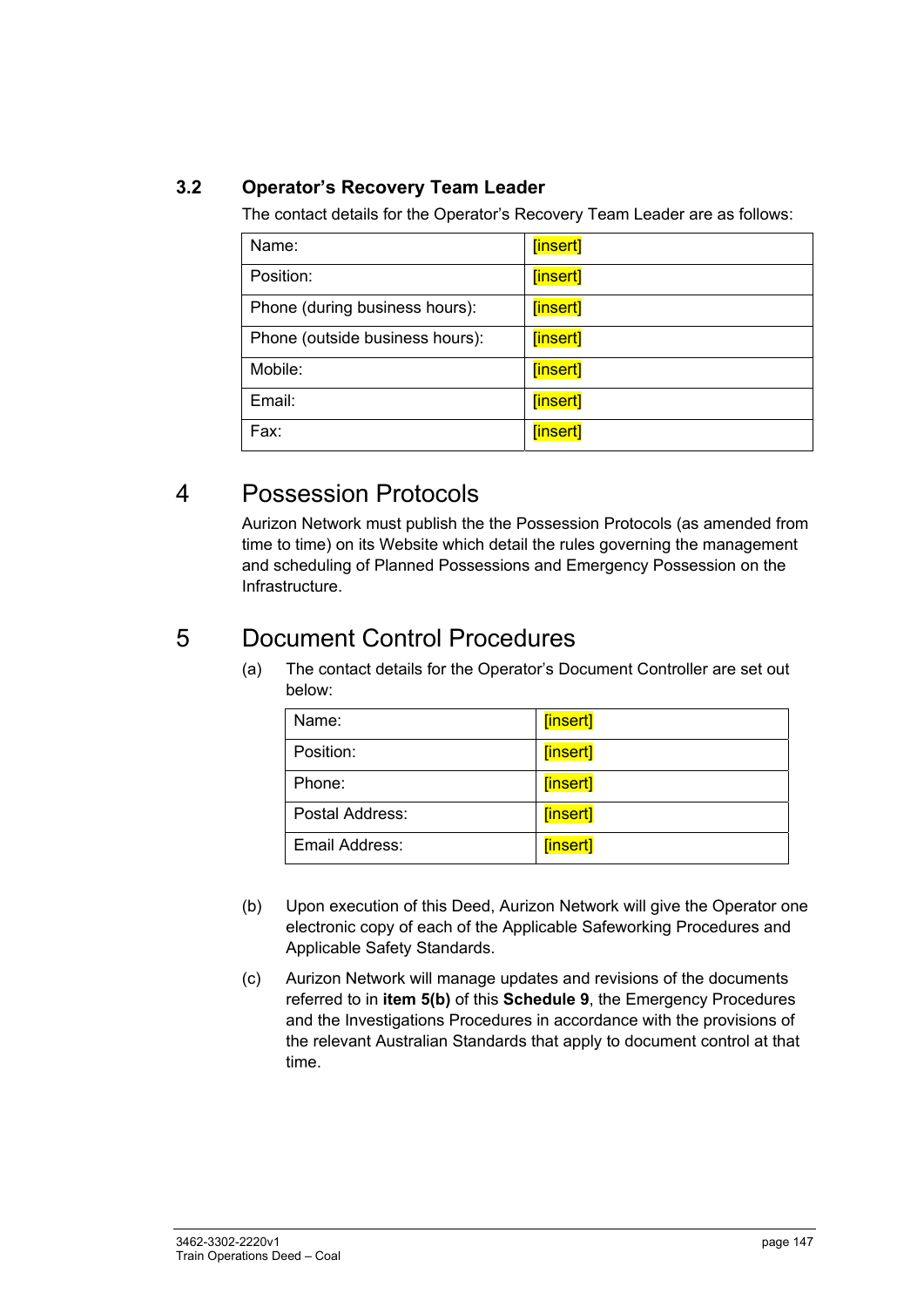(d) The Operator is responsible for ongoing distribution of all documents provided to it by or on behalf of Aurizon Network in respect of Aurizon Network's safety management system (including the documents referred to in **item 5(b)** of this **Schedule 9**) to the relevant members of the Operator's Staff.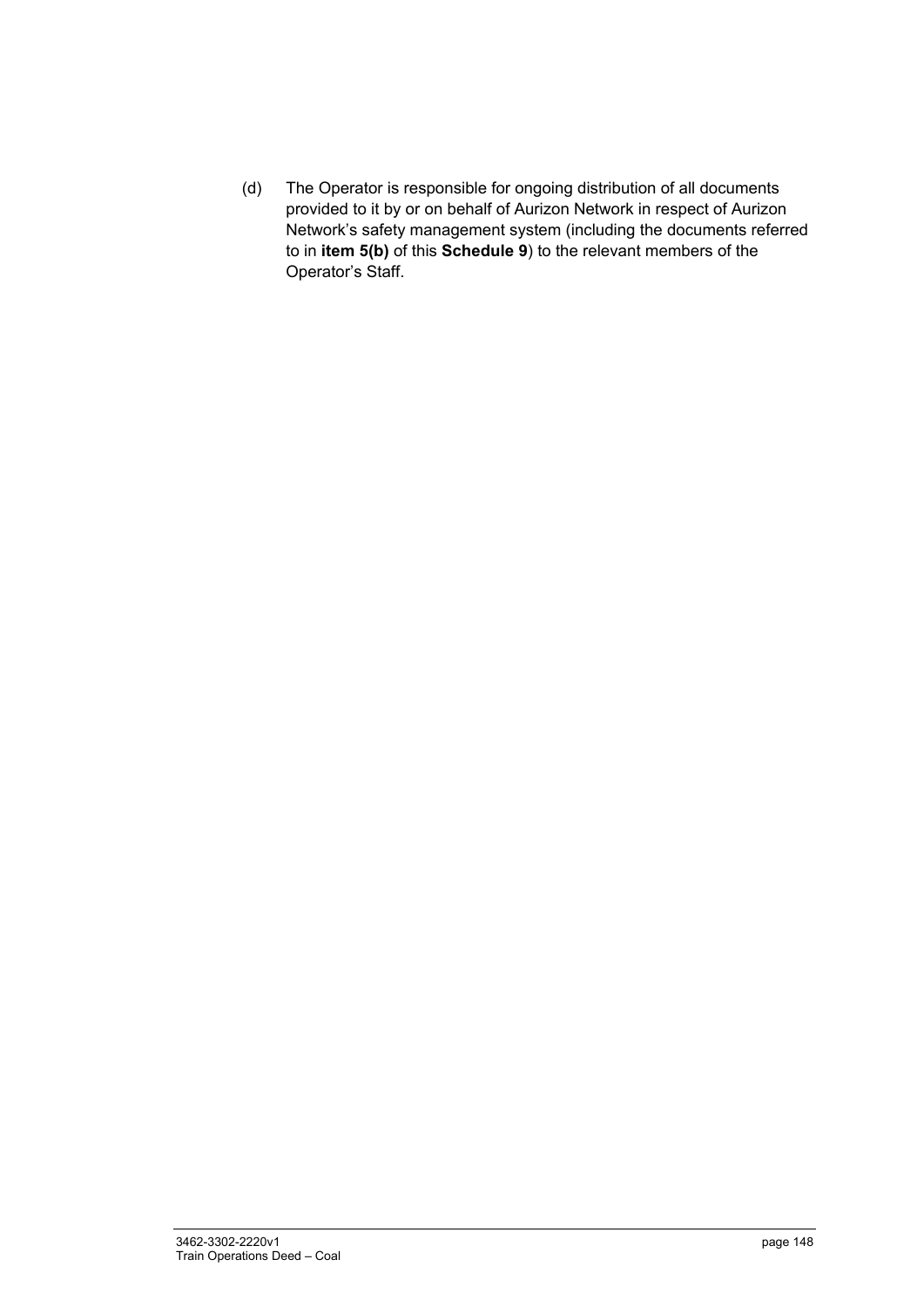# Schedule 10

# Ancillary Services and Ancillary Services Charges

## 1 Ancillary Services

[**Drafting note**: Arrangements for the provision of Ancillary Services (if any) by Aurizon Network to the Operator will be agreed on a transaction-by-transaction basis and documented in this **Schedule 10**.

#### **1.1 Provision of Wayside Equipment**

In this **item 1.1** of **Schedule 10**:

**Wayside Equipment** means equipment owned by Aurizon Network that is located on or adjacent to the Infrastructure which records data which, if made available to the Operator, could be used by the Operator to monitor the condition of the Operator's Rollingstock, but excludes Weighbridges and Overload Detectors.

[**Drafting note**: Arrangements for the provision of Wayside Equipment by Aurizon Network to the Operator will be an Ancillary Service to be agreed on a transaction-by-transaction basis and documented in this **Schedule 10**.]